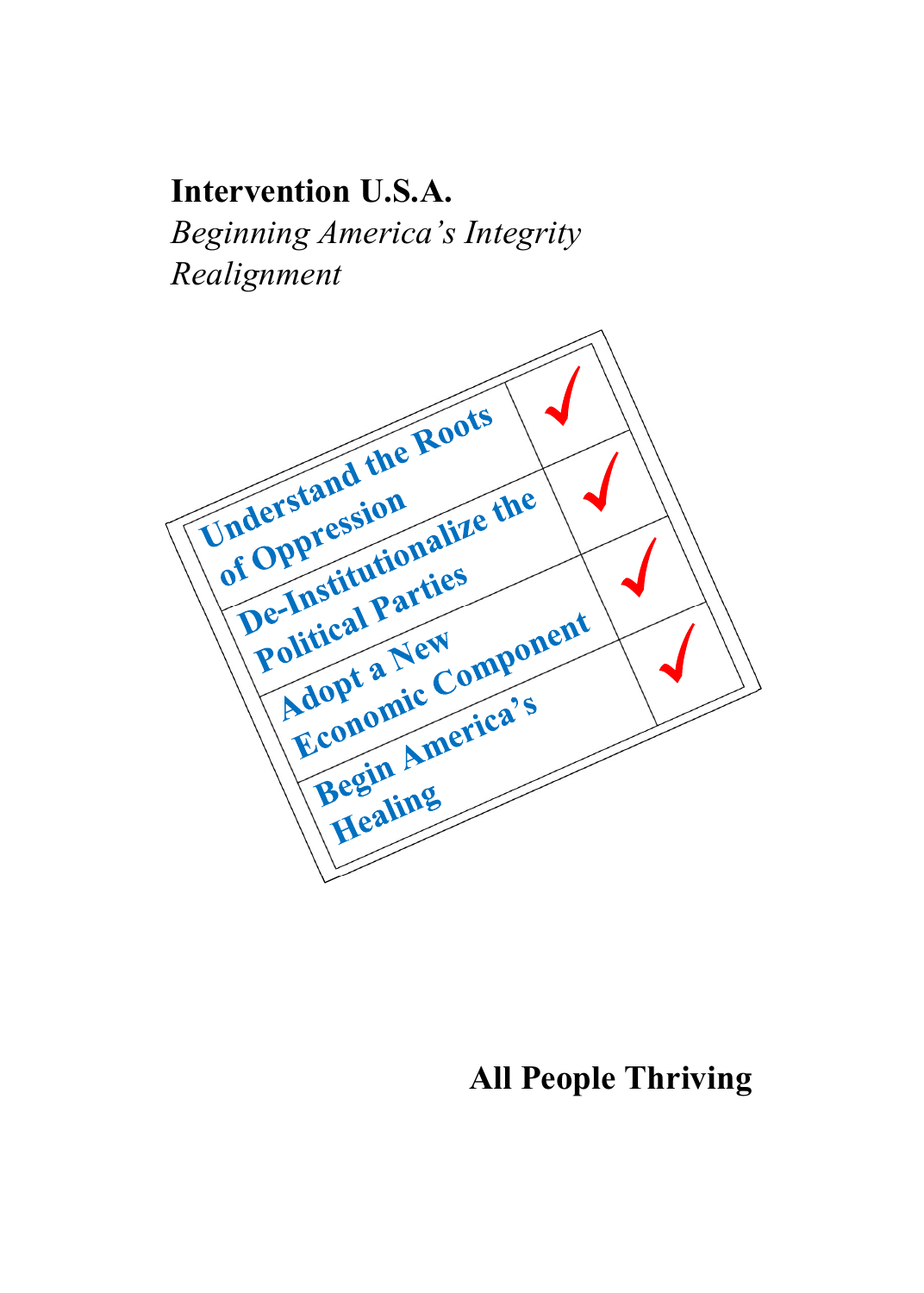# Independently Published

All People Thriving U.S.A.

All Rights Reserved Copyright © 2018 by All People Thriving United States of America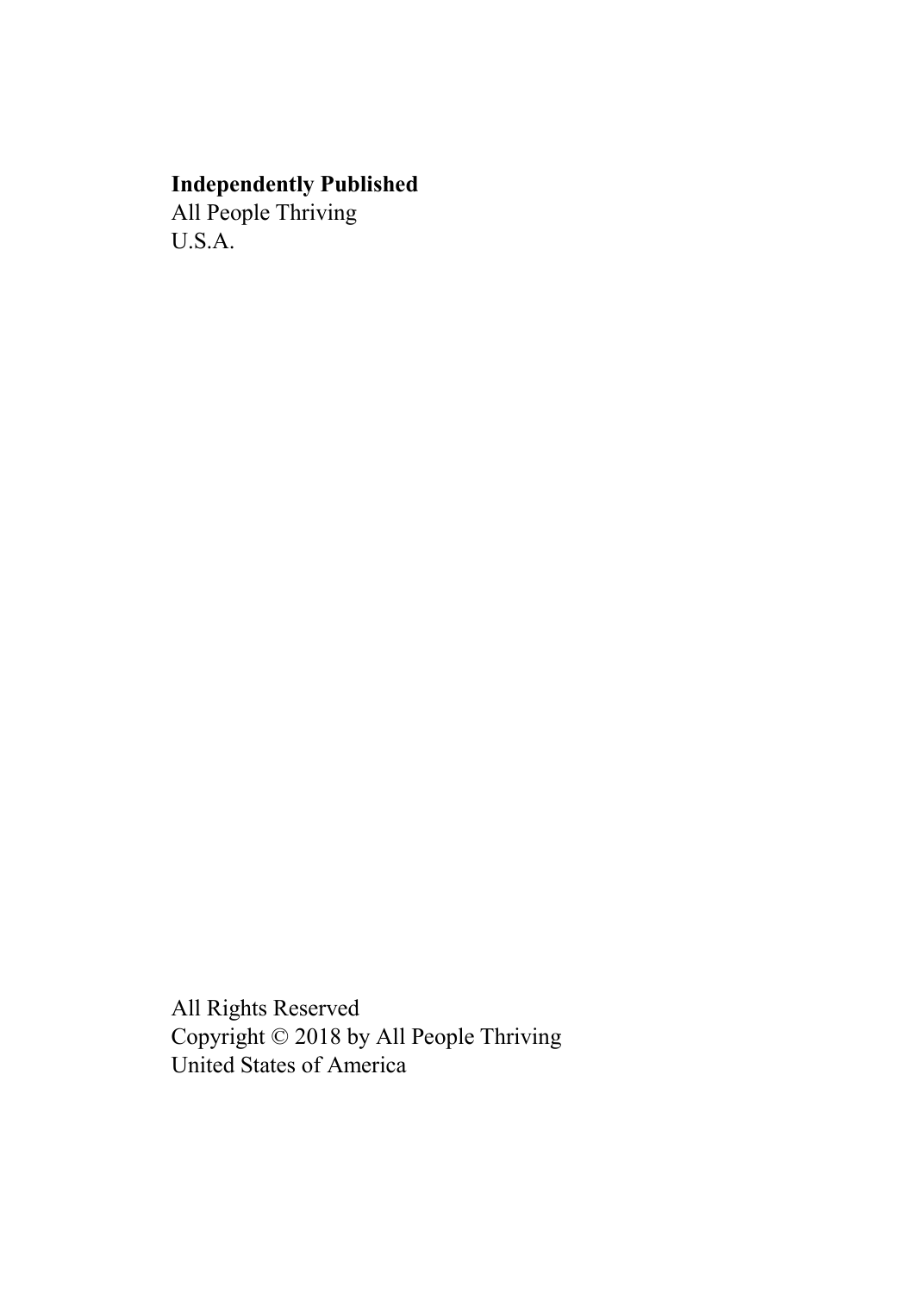# Intervention U.S.A.

Beginning America's Integrity Realignment

All People Thriving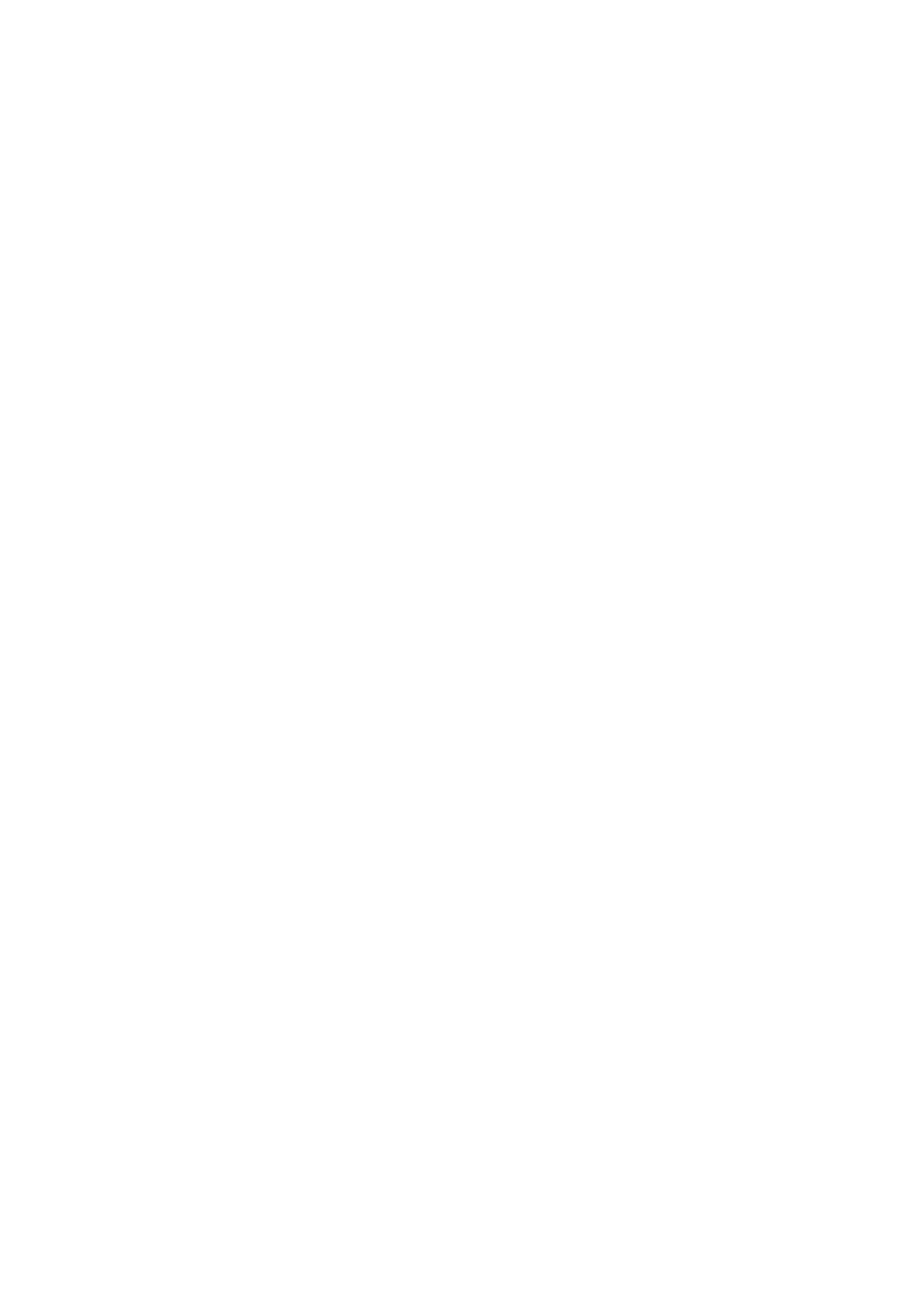# Table of Contents

|                                             | 7  |
|---------------------------------------------|----|
|                                             | 9  |
|                                             | 11 |
|                                             | 13 |
|                                             | 14 |
| The Foundationalist Framework Assertions    | 14 |
| Oppression Theorized & Defined              | 16 |
|                                             | 18 |
|                                             | 26 |
| The Foundationalist Framework               | 29 |
|                                             | 29 |
|                                             | 30 |
|                                             | 44 |
|                                             | 46 |
|                                             | 51 |
|                                             | 53 |
|                                             | 53 |
|                                             | 53 |
|                                             | 55 |
|                                             | 55 |
| Part 2 - Analysis: United States of America | 57 |
|                                             | 59 |
|                                             | 61 |
|                                             | 62 |
|                                             | 75 |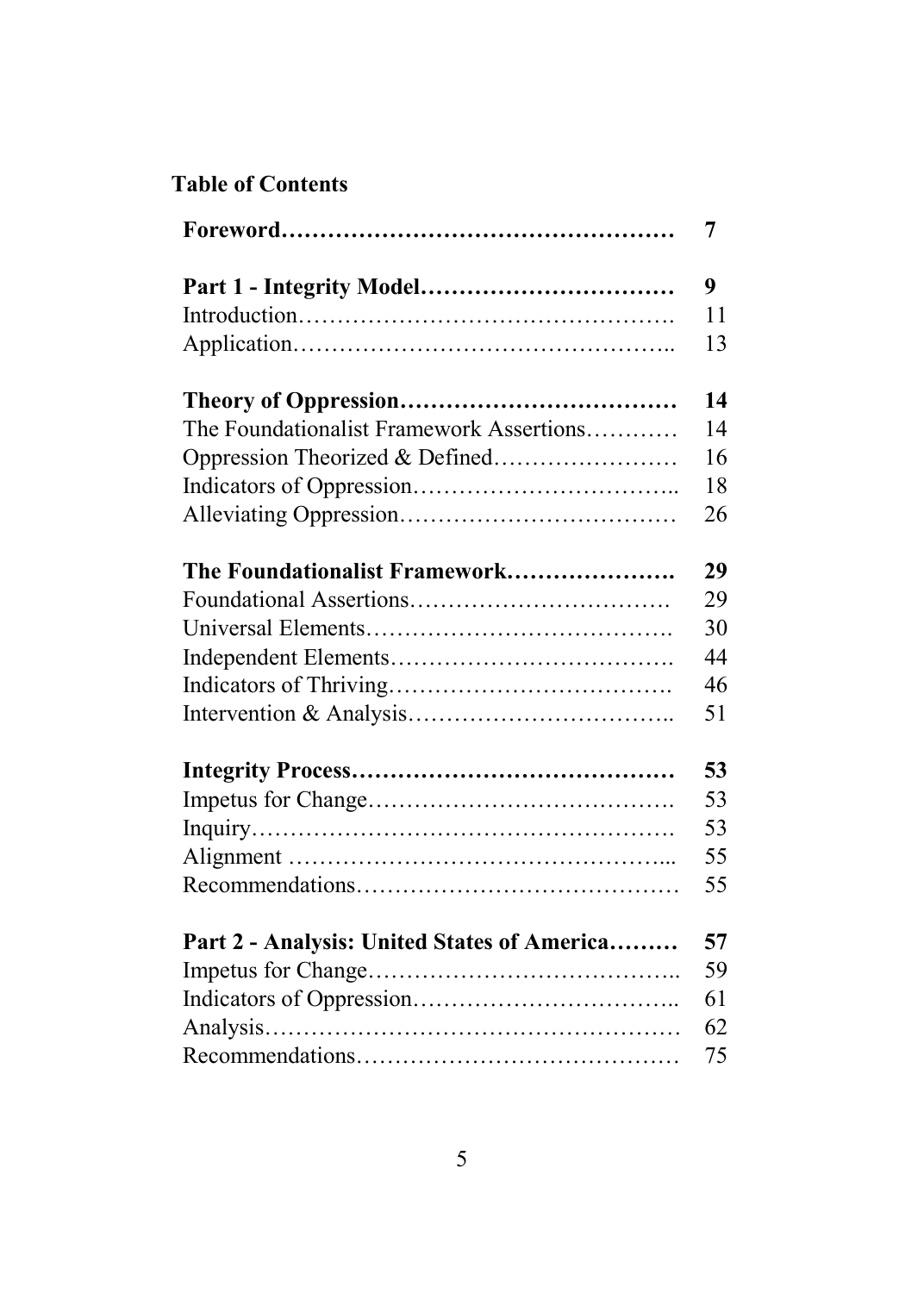| United States Strategic Plan                         | 76  |
|------------------------------------------------------|-----|
| United States Mission, Vision, Core Beliefs, Guiding |     |
|                                                      | 77  |
|                                                      | 78  |
|                                                      | 79  |
|                                                      | 84  |
|                                                      | 88  |
|                                                      | 88  |
|                                                      | 89  |
|                                                      | 91  |
|                                                      | 93  |
| Analyzing the Economic System                        | 94  |
|                                                      | 100 |
| Adding the Individual Capital Component              | 102 |
|                                                      | 105 |
|                                                      | 109 |
|                                                      | 110 |
|                                                      | 111 |
|                                                      | 115 |
| Part 3 - Beginning America's Healing                 | 117 |
|                                                      | 119 |
|                                                      | 123 |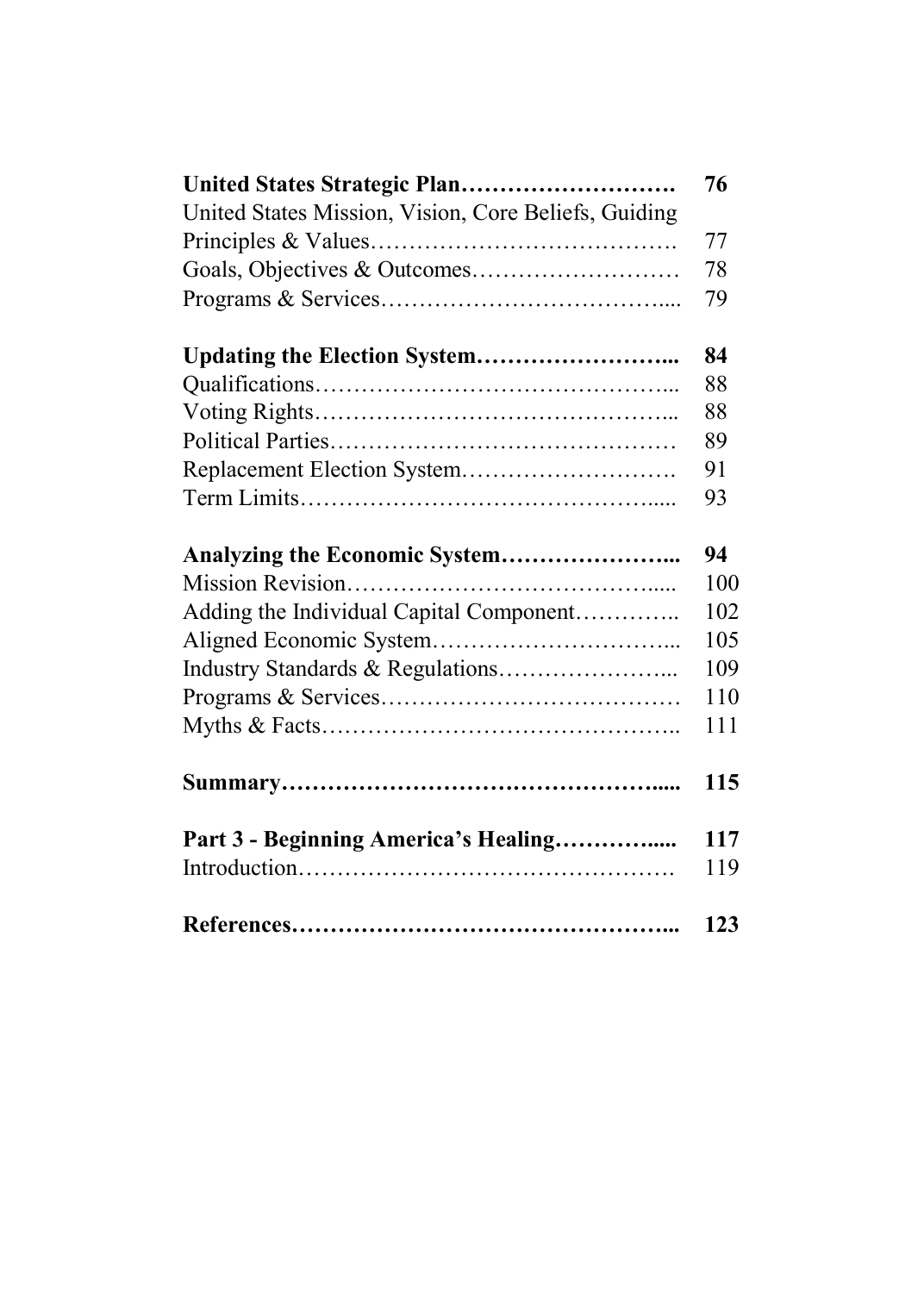#### FOREWORD

All People Thriving is an independent research and consulting practice dedicated to the identification and alleviation of oppression by raising awareness, providing analysis and recommendations, and through advocacy, training and education. A quick search of the internet using the latest search engine shows us a glimpse into the status of global societies. There are countries at war, some of which use chemical weapons against not only their neighbors, but also their own people. There are countries where one can find in a single city both the world's richest people and streets lined with homeless individuals and families. And there's more: poverty, school shootings, missing children, racism, sexism, religious and political discrimination.

It's not as though the world has not been trying, however. And in some cases, there has been great success. After two global conflicts, the nations of Earth have come together to intentionally prevent wars among countries and to promote cooperation amongst one another. These relationships are intentional and continue to serve as a beacon of hope. Known as the United Nations, no other body has gone on to develop such comprehensive human rights - At least on paper. But the work is far from over. Despite major revolutions, the enslavement of human beings can still be found throughout the planet. Discrimination based on the color of one's skin or place of birth still emerges as a barrier among human beings, and violence based in religion still thrives. Of the more than seven billion humans inhabiting the planet Earth, upwards of one in six live in poverty. In the United States alone, considered by some as one of the world's richest and freest countries, various advocates estimate anywhere between five hundred thousand and one million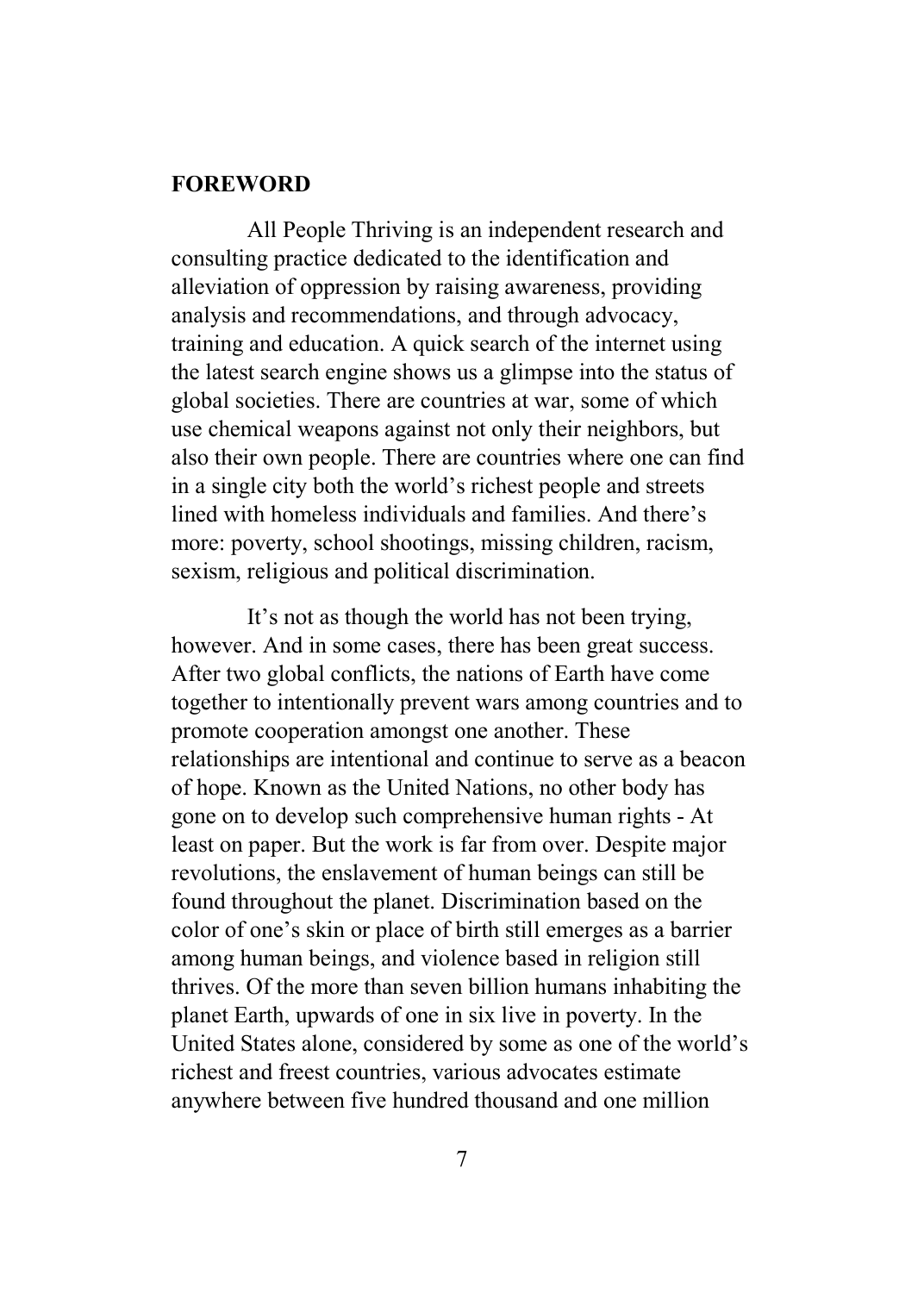people are homeless or inadequately sheltered at any given time. The murder rate is among the highest of developed countries, and perhaps more startling is the fact people in the United States are seven times more likely to kill themselves than to be killed by another.

Throughout history, religious leaders, social activists, scientists, sociologists, political leaders and elected officials have tried to address the issues facing humanity. Yet, these issues reemerge time and again. It's as though civic leaders have been forced to pull a weed without the opportunity to eliminate its root. Healthcare inequity, political discord, police shootings. Seemingly, there are a wide variety of causes for each of these, but in reality, there is an underlying cause. Each of these are unique symptoms of a greater issue at work: oppression. The time has come for humanity to work towards addressing the root of these issues. If we are to truly advance as individuals and nations, we must learn to identify and eradicate oppression from our zeitgeist once and for all.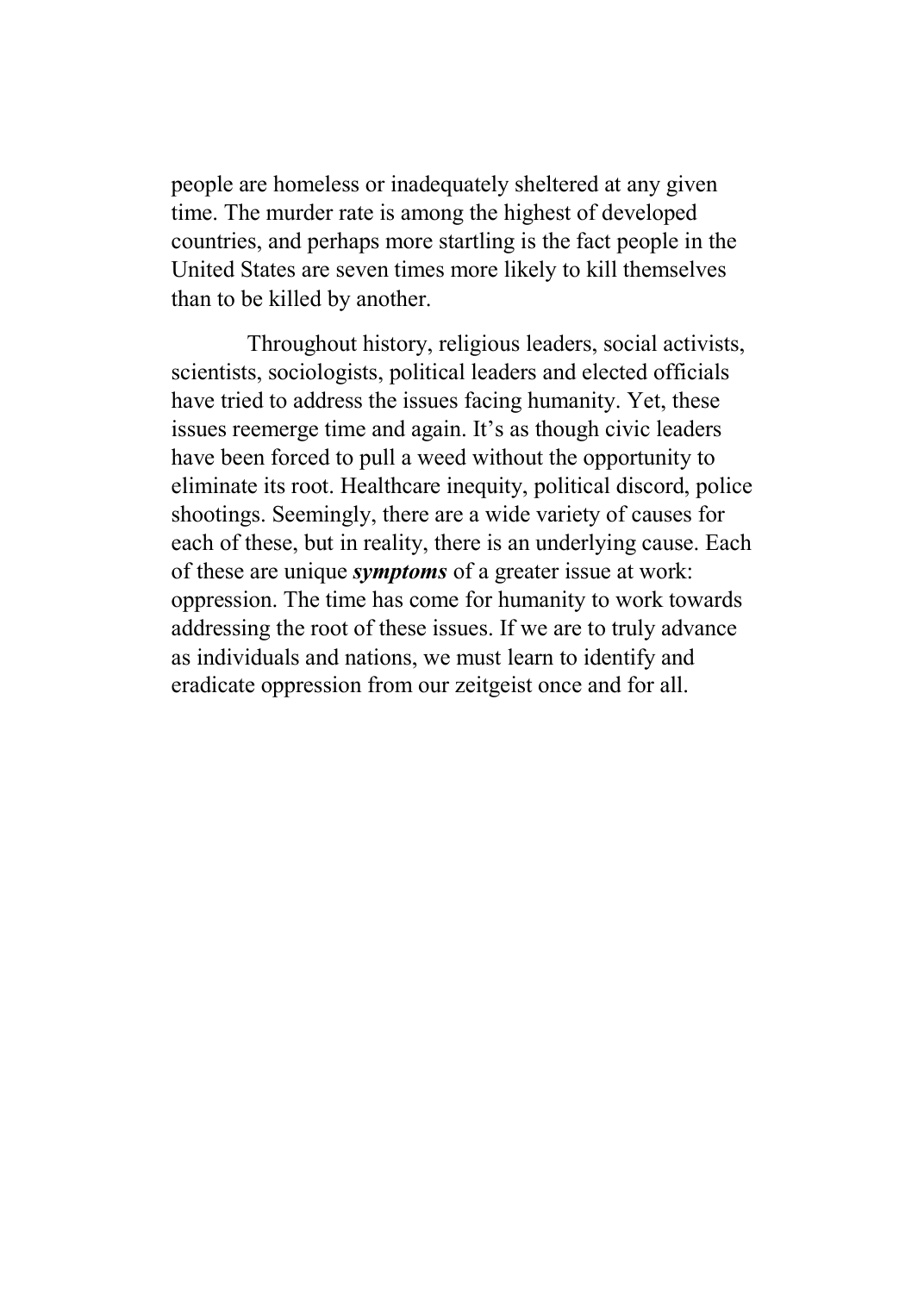# Part 1: The Integrity Model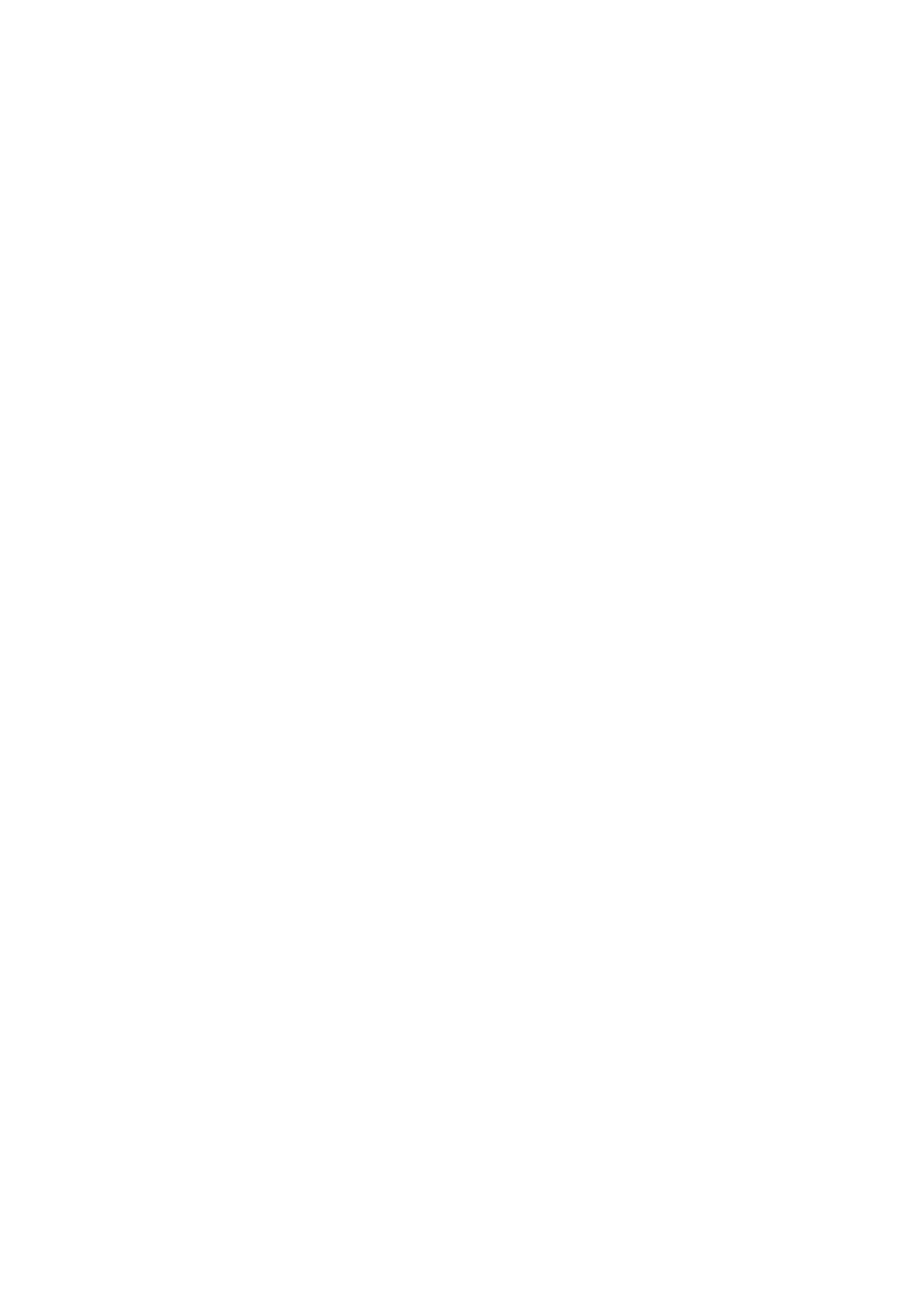## **INTRODUCTION**

All People Thriving developed the Integrity Model to analyze, study and alleviate oppression. The model compiles important teachings from a wide school of thought, including historic and religious documents, scientists, business and organization leaders, sociologists and others. From rising health care costs, homelessness and severe addictions to continuously emerging civil rights issues, and corruption in local, state and global governments, the Integrity Model can be used to probe a wide array of issues facing humanity.

The Integrity Model includes a set of concepts and systems to identify oppression and suggest solutions for achieving or restoring alignment (integrity). First, the Integrity Model provides a lens from which to view oppression. This lens is known as the Theory of Oppression. It outlines the core beliefs of oppression and provides us with a more comprehensive understanding of oppression than what was previously available. It is based on the idea that in order to understand the roots of oppression, we must first understand what oppression is. Second, the Integrity Model provides a framework for comparative analysis allowing us to observe the opposite of oppression which is thriving. This is known as the Foundationalist Framework. Finally, the Integrity Model outlines a method of inquiry that helps us to intentionally alleviate oppression. This is known as the Integrity Process. The Integrity Process was used to assist in the development of the Integrity Model itself as well as the Theory of Oppression. A complete outline of the Integrity Model provides us with a baseline from which to begin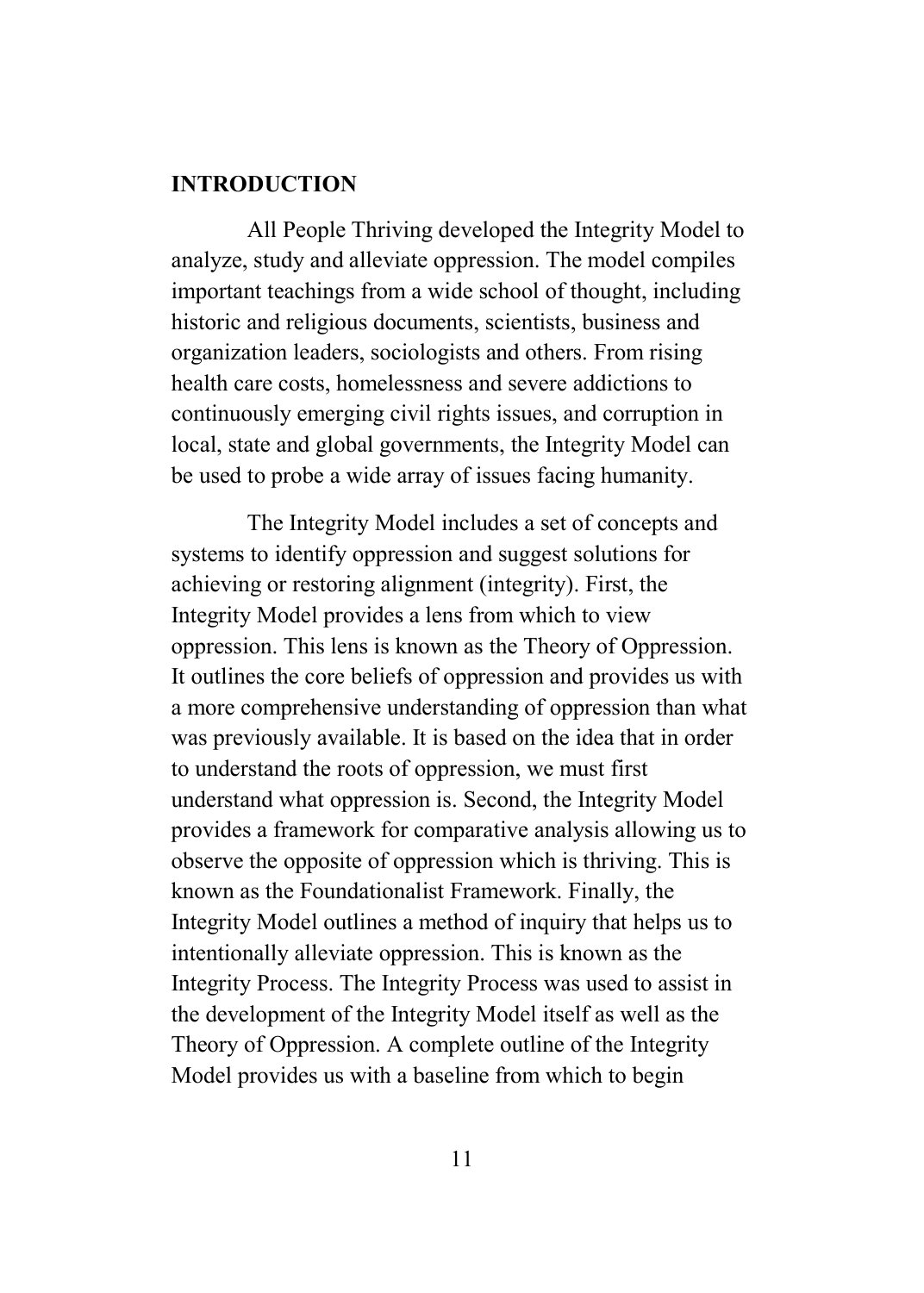addressing the many issues facing humanity. Moreover, it allows us to start at the very beginning, at the roots.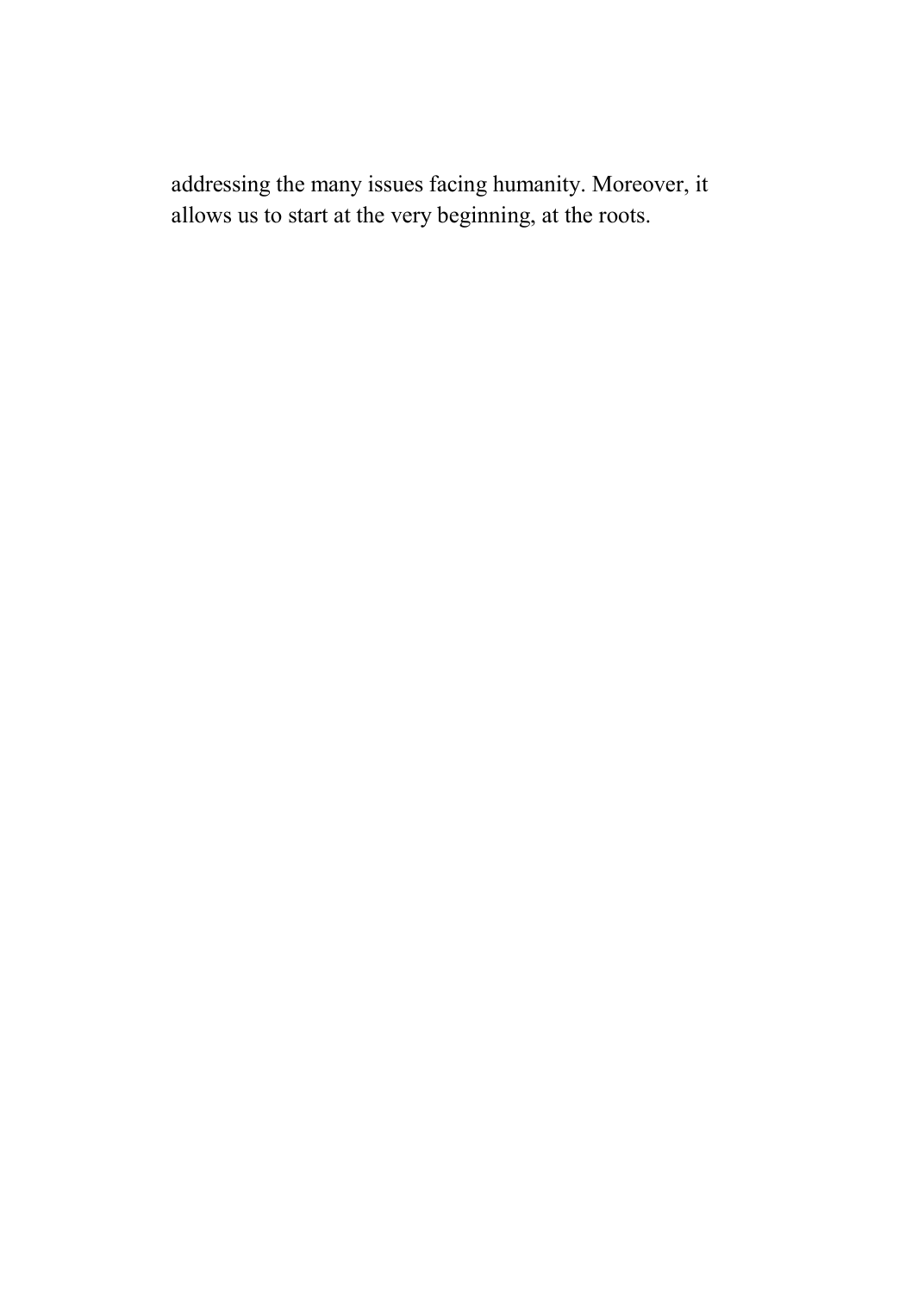#### APPLICATION OF THE INTEGRITY MODEL

The Integrity Model--at this stage--is intended for use by professionals in a variety of fields involved in the development or use of concepts, systems and technologies, as well as stakeholders in groups, businesses, organizations, governments and movements. All People Thriving reserves the right to edit, update and alter the Integrity Model as new information, resources and tools become available. NOTE: The Integrity Model is not designed to provide or replace professional or legal guidance, and consultation of counselors, mental health professionals, attorneys, accountants, or other professionals may be required. Those who experience any level of mental, physical or emotional distress or discomfort upon reviewing this material should contact or seek professional help or guidance immediately.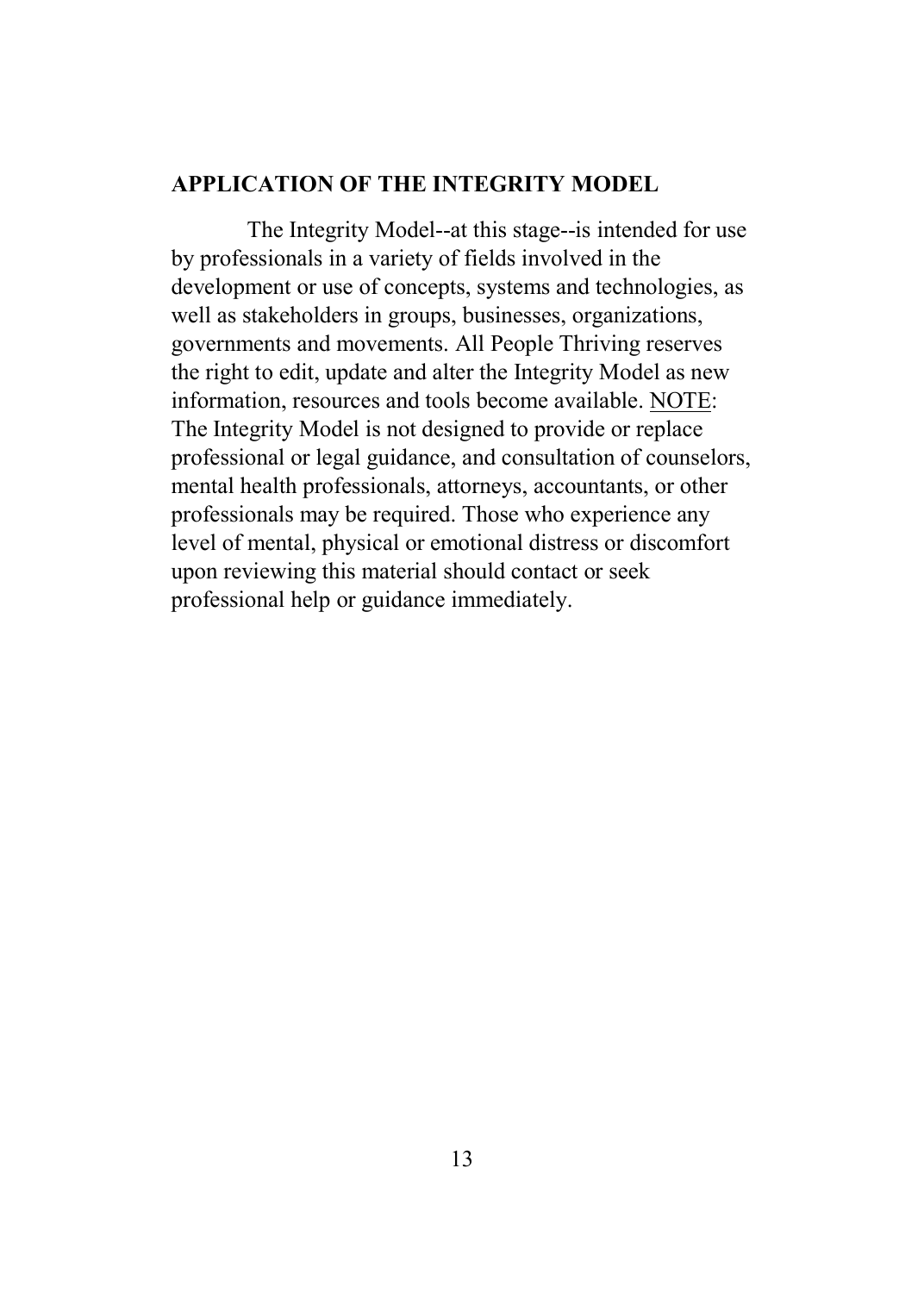## THE THEORY OF OPPRESSION

In order for a theory to be considered valid, it needs to be universally applicable. Not just within one community or for one group, but for all of those who are subjected to the definitions or assertions. Historic definitions of oppression assert phenomena such as racism, sexism, classism and religious discrimination result in oppression. The Theory of Oppression, however, asserts the inverse is true. Racism, sexism, classism, etc., are symptoms--not the root causes--of oppression. The Theory of Oppression is built on a series of assertions to provide a solid foundation for understanding oppression and its impact. These are categorized into three (3) main areas: The Foundationalist Framework; Oppression Theorized & Defined; and Alleviating Oppression.

# The Foundationalist Framework Assertions

 $\Box$  Individual human beings are the building blocks of human constructs.

 $\mathcal{L}_\mathcal{L} = \{ \mathcal{L}_\mathcal{L} = \{ \mathcal{L}_\mathcal{L} = \{ \mathcal{L}_\mathcal{L} = \{ \mathcal{L}_\mathcal{L} = \{ \mathcal{L}_\mathcal{L} = \{ \mathcal{L}_\mathcal{L} = \{ \mathcal{L}_\mathcal{L} = \{ \mathcal{L}_\mathcal{L} = \{ \mathcal{L}_\mathcal{L} = \{ \mathcal{L}_\mathcal{L} = \{ \mathcal{L}_\mathcal{L} = \{ \mathcal{L}_\mathcal{L} = \{ \mathcal{L}_\mathcal{L} = \{ \mathcal{L}_\mathcal{$ 

 $\mathcal{L}_\text{max}$  and the contract of the contract of the contract of the contract of the contract of the contract of the contract of the contract of the contract of the contract of the contract of the contract of the contrac

- $\Box$  Human constructs include: concepts (ideas), systems (actions/roles), technologies (tools), relationships and institutions (organizations, government, businesses and groups).
- $\Box$  There are *universal* elements for individuals and their and constructs: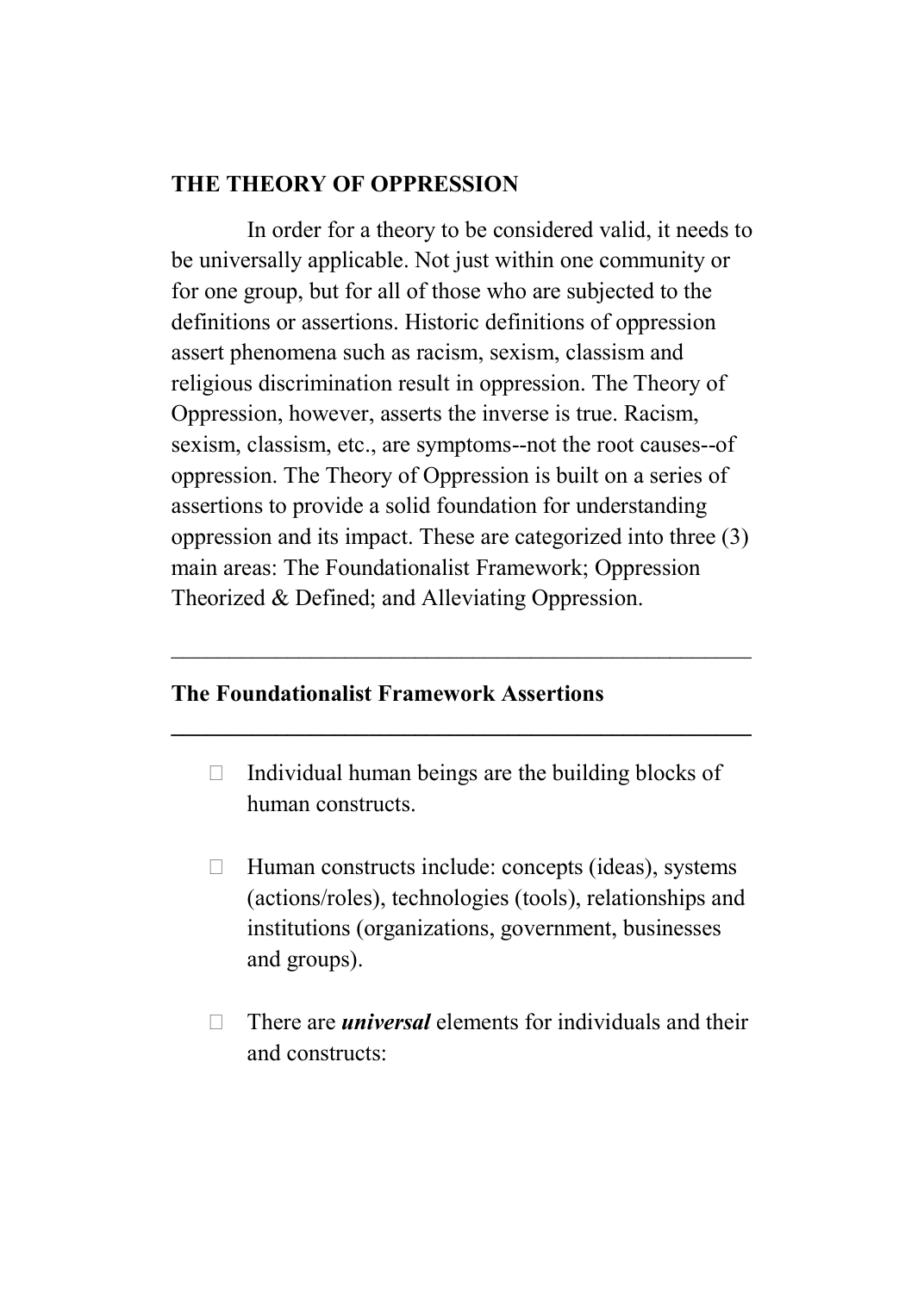- o Mission (a purpose or point)
- o Basic Structure (building blocks)
- o Truths (core beliefs)
- o Guiding Principles (concepts or ideas dictating interactions or exchanges)
- o Values (contributing to decision-making and prioritization)
- o Basic Requirements (needed to exist or function at the highest capacity)
- o Evolutionary Process (acquiring and incorporating information, tools and resources)
- o Milestones (core indicators of progress or decline)
- $\Box$  Individuals, concepts, systems, technologies, relationships and institutions each have their own self-defined *independent* elements, which also include a mission/purpose, basic structure, core beliefs, guiding principles, values, evolutionary processes and milestones for progress or decline.
- $\Box$  Individuals and their constructs grow through a continuous process which includes acquisition (input), alignment (acceptance or rejection of some or all of the input, and which commonly includes a comparative analysis of self or current status with external entities or environmental factors, and with the internal mission, structure, core beliefs, guiding principles, values, evolutionary process and milestones), decision (intent or action), plateau (no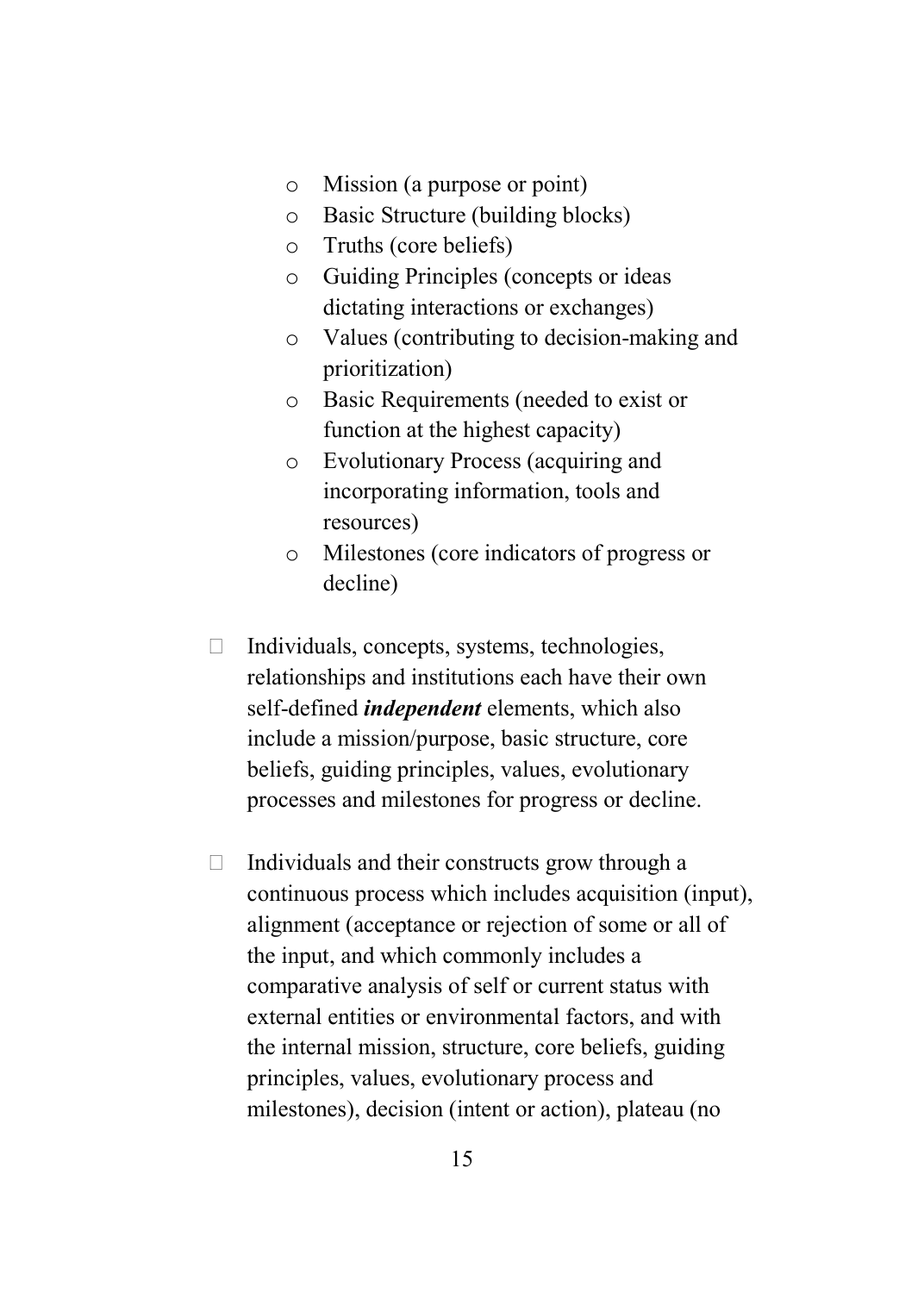new stimulus or input), testing (practice), operating (functioning or output with the newly acquired input).

- $\Box$  Individuals and their constructs make decisions or take actions based on the information, tools and resources available to them at the time of the decision.
- $\Box$  Individuals and their constructs able to identify and obtain their *independent* elements in alignment with the *universal elements* are most likely to operate at their highest capacity and reach their fullest potential.

\_\_\_\_\_\_\_\_\_\_\_\_\_\_\_\_\_\_\_\_\_\_\_\_\_\_\_\_\_\_\_\_\_\_\_\_\_\_\_\_\_\_\_\_\_\_\_\_\_\_

\_\_\_\_\_\_\_\_\_\_\_\_\_\_\_\_\_\_\_\_\_\_\_\_\_\_\_\_\_\_\_\_\_\_\_\_\_\_\_\_\_\_\_\_\_\_\_\_\_\_

# Oppression Theorized & Defined

- $\Box$  Oppression prevents individuals and their constructs from operating at their greatest capacity.
- $\Box$  Structurally, oppression is a set of acts, systems, thoughts or concepts. Oppression involves:
	- o Harming dignity, self-worth, self-respect or self-awareness;
	- o Eliminating autonomy of the body, mind or soul;
	- o Ending or inhibiting life, liberty or the pursuit of happiness;
	- o Restricting access to basic needs;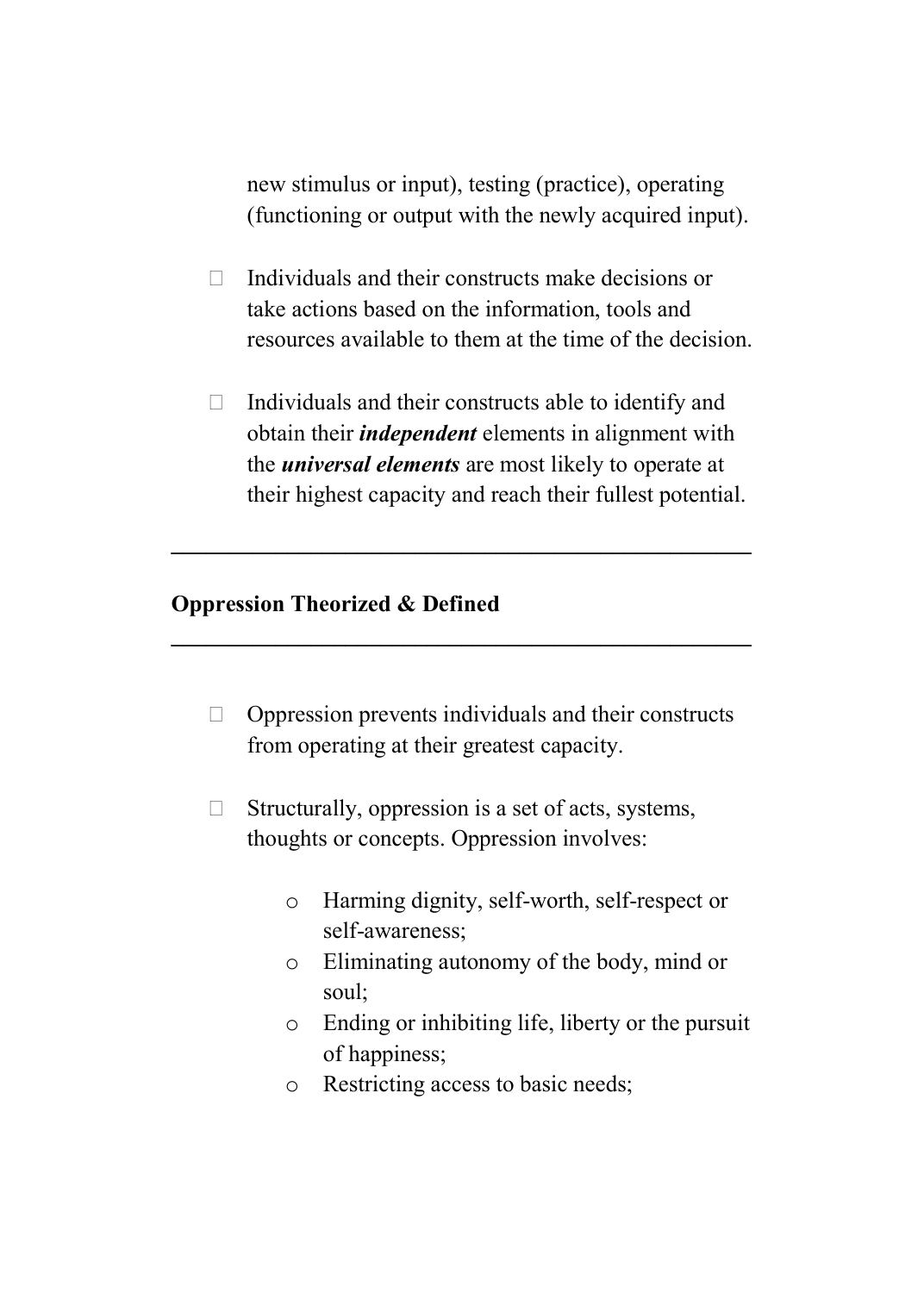- o Preventing learning, growth or free will;
- o Solidifying an "other" within the human species.
- $\Box$  Oppression can be intentional (willful and done with malice), or unintentional (done with ignorance).
- $\Box$  Oppression can be inflicted upon an individual by other individuals, concepts, systems, technologies, relationships and/or institutions.
- $\Box$  Oppression can be inflicted by an individual upon oneself, other individuals, concepts, systems, technologies, relationships or institutions.
- $\Box$  Oppression requires a decision or action based on missing, false, misaligned or incomplete independent elements.
- $\Box$  Individuals and their constructs are able to reject oppression when their independent elements are in place and aligned with the universal elements. Rejection of oppression includes natural human instincts to fight, flee, avoid, or grow.
- $\Box$  Oppression is likely to be internalized or institutionalized by individuals and their constructs when their independent elements are missing or misaligned with the universal elements; This can result in oppression-based responses, including fight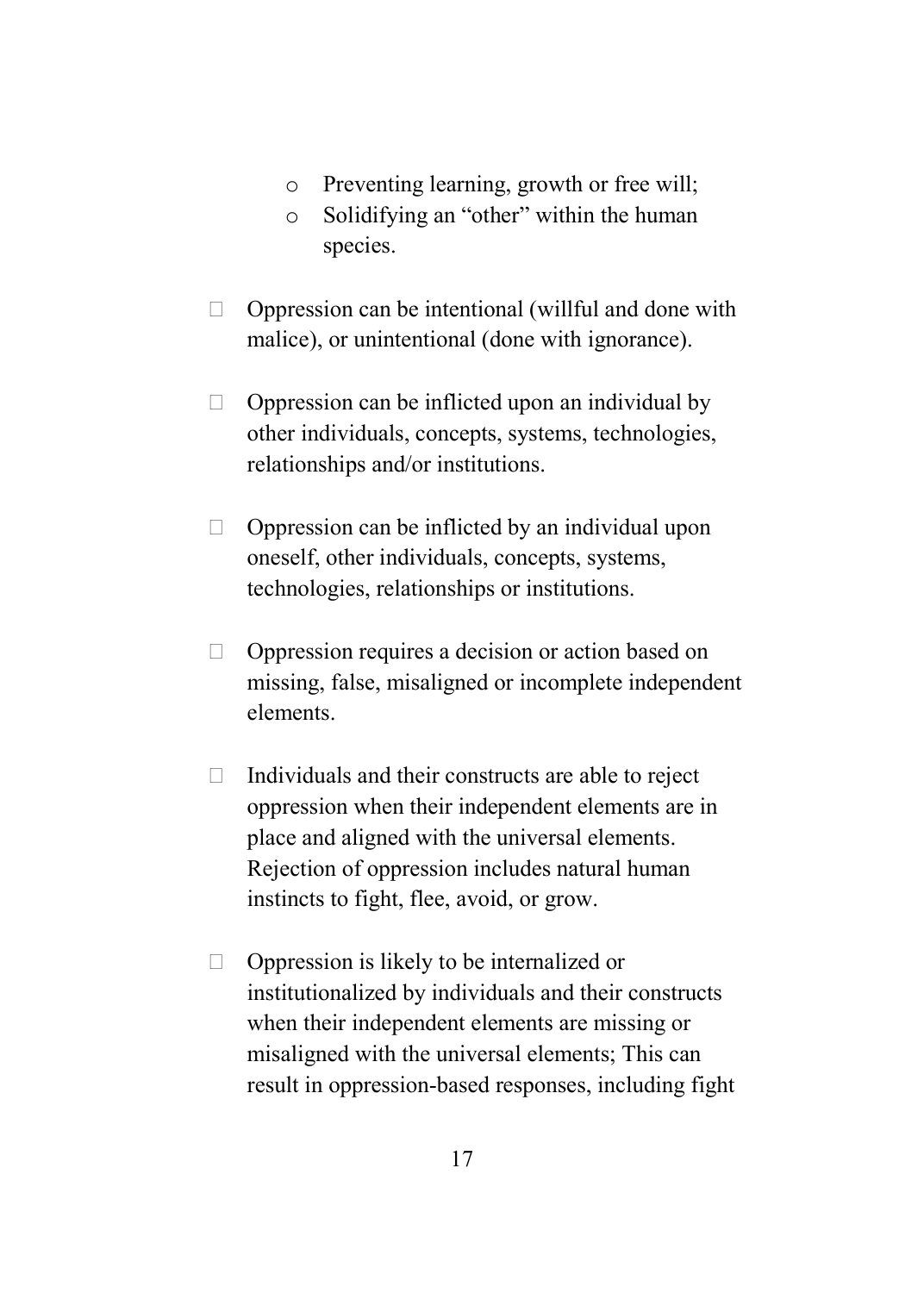(to destroy or take); flight (avoid dealing with the oppression); freeze (stagnate); adapt (change to match the oppressive environment); submit (acceptance of oppression); alienate (creation an "other" or "enemy"); or manipulate (exploit, coerce, threaten, deceive).

- $\Box$  Oppression utilizes destructive or competitive, rather than comparative or cooperative, means of evolution.
- $\Box$  Once internalized or institutionalized, oppression is likely to become part of the normal output or operating of individuals and their constructs.
- $\Box$  When oppression is present for prolonged periods of time, the individual, concept, system, technology, relationship or institution is likely to experience decline, prolonged conflict or adversity, stagnation or even death, and indicators of oppression will be identifiable.

\_\_\_\_\_\_\_\_\_\_\_\_\_\_\_\_\_\_\_\_\_\_\_\_\_\_\_\_\_\_\_\_\_\_\_\_\_\_\_\_\_\_\_\_\_\_\_\_\_\_

\_\_\_\_\_\_\_\_\_\_\_\_\_\_\_\_\_\_\_\_\_\_\_\_\_\_\_\_\_\_\_\_\_\_\_\_\_\_\_\_\_\_\_\_\_\_\_\_\_\_

### Indicators of Oppression

 $\Box$  **Individuals -** Indicators of internalized or institutionalized oppression *may* include, among others: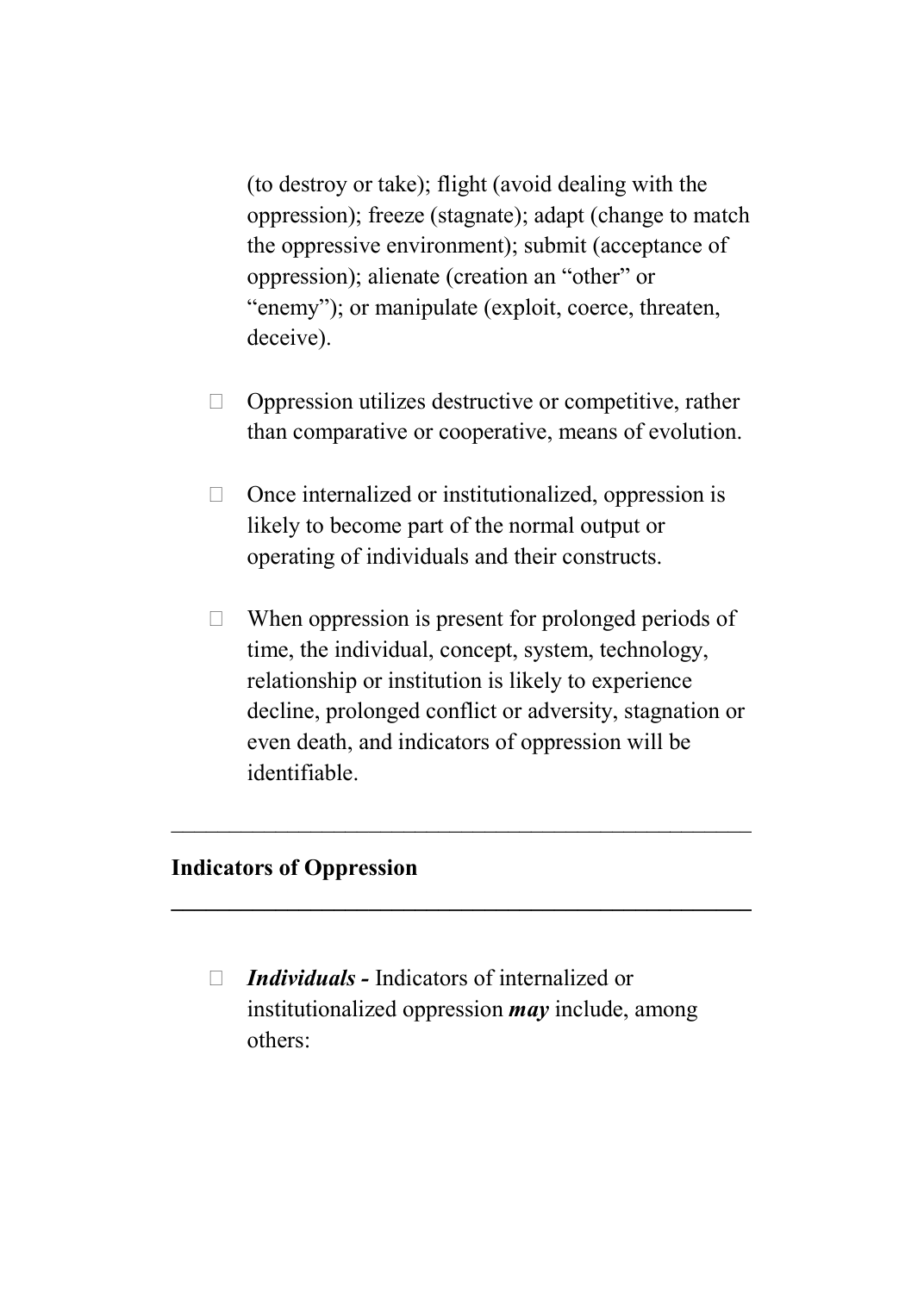- o Persistent damaged sense of dignity, selfworth, self-respect or self-awareness
- o Persistent shame or fear
- o Assertion of dominion over the body, mind or soul of another
- o Allowing others to impede without personal boundaries
- o Restricting or allowing the restriction of basic needs for self or others, such as housing, resources, affection, love, opportunities, etc.
- o Interrupting or ending the life, liberties or pursuit of happiness of self or others
- o Preventing free will of self or others
- o Forming destruction-oriented competition, rather than growth-oriented comparative competition or cooperation
- o Creating a permanent "other" or "enemy"
- o Asserting permanent blame
- o Persistent victim status (assuming no role in self-healing)
- o Persistent repression of own needs
- o Persistent lack of purpose or meaning in life
- o Persistent lack of self-esteem, or prolonged ego or martyr phase
- o Prolonged self-identification as an "other"
- o Prolonged mental health diagnosis or addiction
- o Attempting to meet needs through coercion, manipulation, exploitation, harassment, threats or punishment
- o Prolonged use of lying, deceit or omission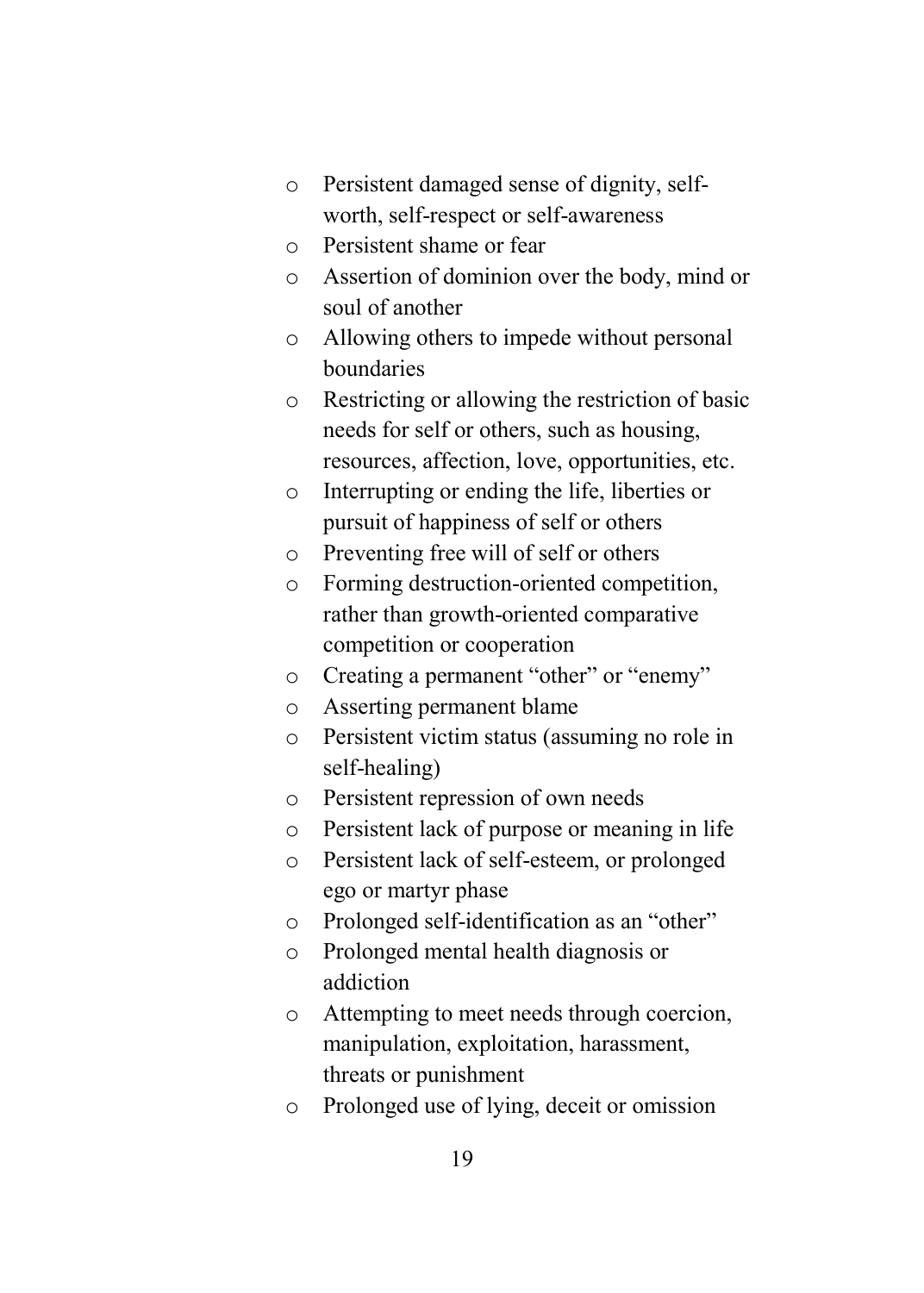- o Persistent inability to express one's own truth
- o Lack of empathy or compassion for self or others
- o Inability to accept affirmation, information or opportunities for self-growth
- o Inability to define oneself
- o Prolonged reliance on others for selfdefinition
- o Inability to be wrong (or right)
- o Inability to make or accept mistakes in good faith
- o Prolonged reliance on others for self-esteem or affirmation
- o Persistent requirement of external praise over internal guidance
- o Inability to forgive self or others
- o Willingness to harm others to achieve needs
- o Unwillingness to take responsibility for own actions, or to learn from them
- o Willingness to kill or harm others
- $\Box$  **Concepts** Indicators of internalized or institutionalized oppression may include, among others:
	- o Devaluing the unique experiences or potential of each human being
	- o Creating a permanent "other" or "enemy"
	- o Creating unnecessary or unhelpful categories
	- o Accepting or rationalizing exploitation, coercion, manipulation, or other forms of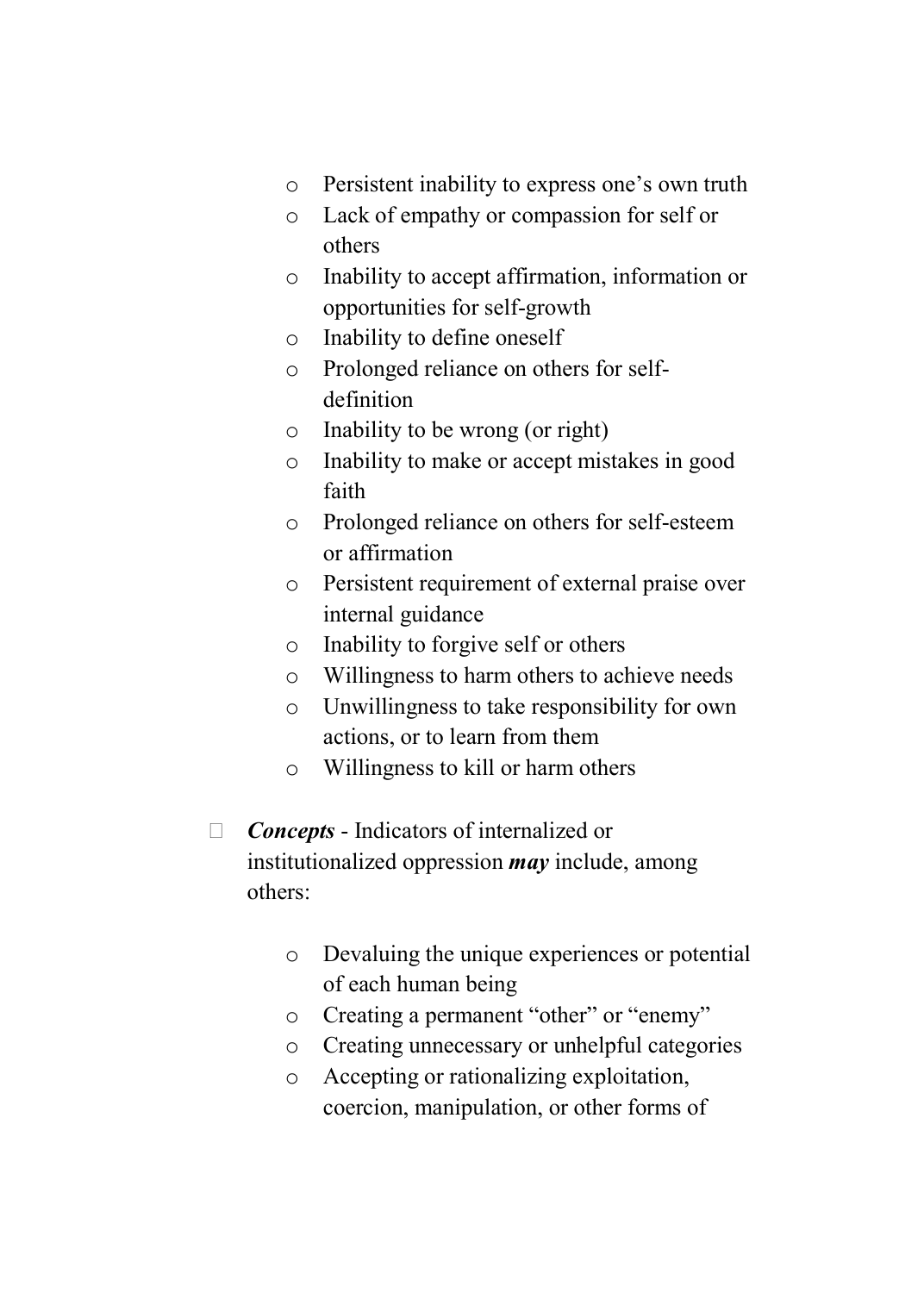oppression as "acceptable" or "that's the way it is"

- o Dismissing the rights to life, liberty or the pursuit of happiness
- o Accepting the denial or restriction of basic human needs and experiences, including food, water, shelter, love, affection, etc.
- o Enshrining oppression or competition as an acceptable way of obtaining basic needs
- o Allowing for lying, deception, misdirection or omission of truth
- o Promoting or enforcing "false options"
- $\Box$  **Systems** Indicators of internalized or institutionalized oppression may include, among others:
	- o Failing to acknowledge basic human rights
	- o Failing to acknowledge basic human bodily and emotional needs (i.e. systems that prevent using the restroom, or policies that prevent time off for caring for sick children or parents)
	- o Failing to acknowledge natural human instincts
	- o Failing to acknowledge the diversity of human bodies and experiences, including physical abilities or mental, cognitive and emotional capacities
	- o Exploiting vulnerabilities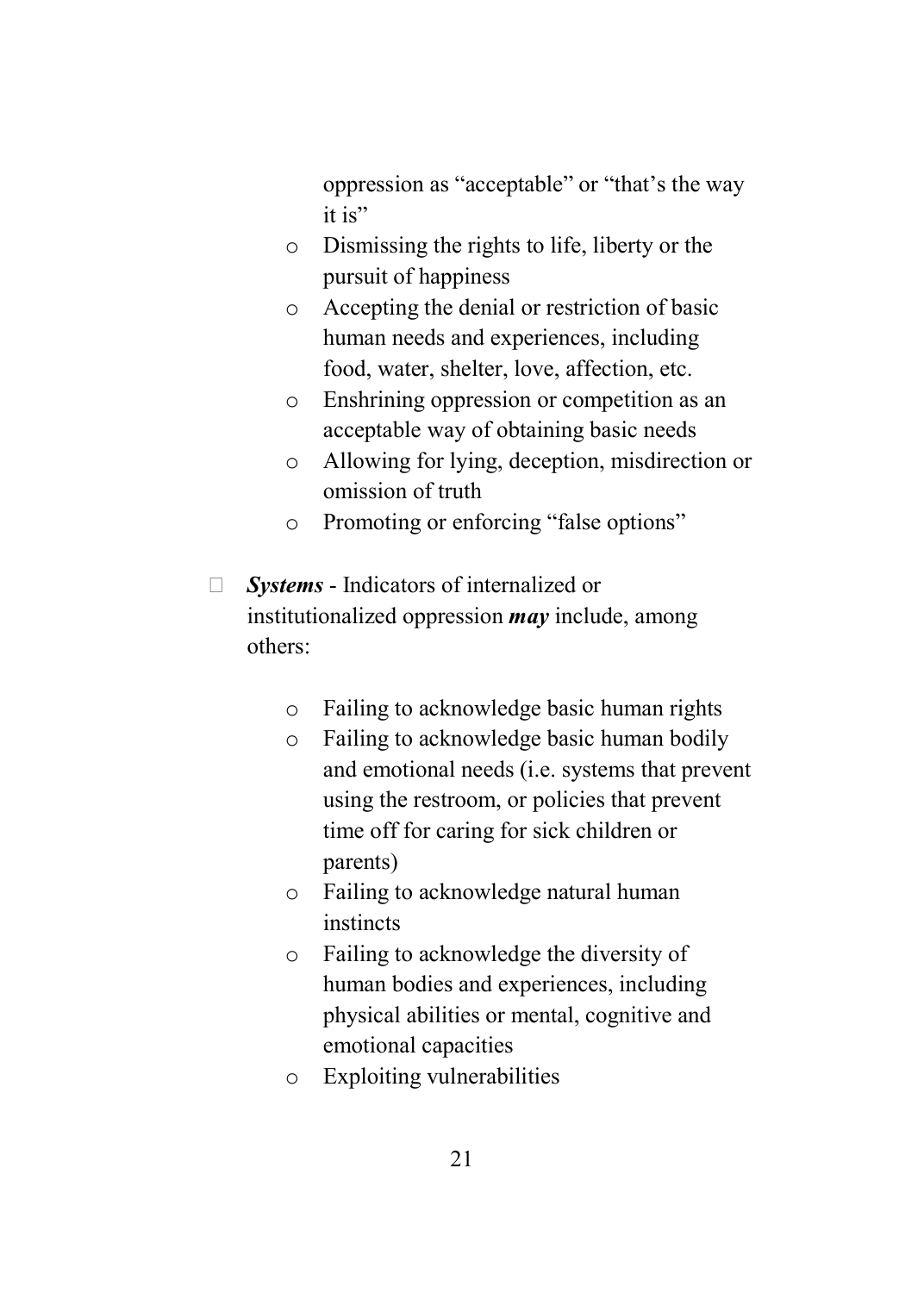- o Creating unnecessary, harmful or meaningless categories
- o Damaging the inherent dignity, worth or selfrespect of individuals
- o Does not work for everyone it is intended to serve
- o Confusing equality with equity
- $\Box$  **Technologies -** Indicators of internalized or institutionalized oppression  $m$ ay include, among others:
	- o Inhibiting life, liberty or the pursuit of happiness (designed to kill people)
	- o Seeking to assert control, ownership or manipulative influence over the body, mind, soul or free will of individuals
	- o Enabling the ability to infringe on basic human rights
	- o Preventing access to education or information
	- o Destroying the environment or other essential human needs
	- o Allowing or enabling exploitation, coercion, manipulation, deception, omission, neglect, harassment, threats, or actual bodily harm
	- o Curtailing or unduly influencing free will
- $\Box$  **Relationships -** Indicators of internalized or institutionalized oppression  $may$  include, among others: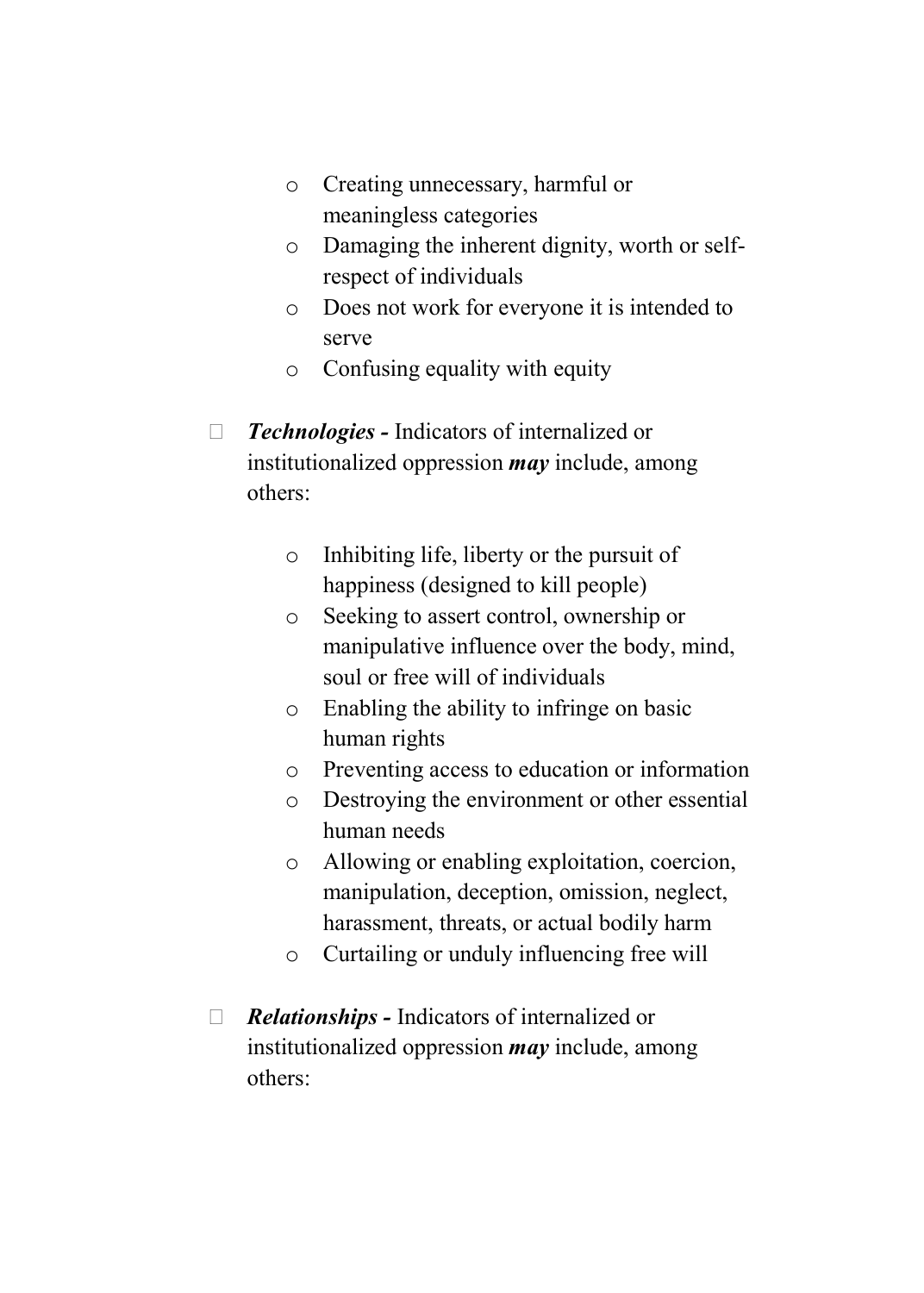- o Unarticulated purpose and goals of the relationship, including shared beliefs or values
- o Unarticulated needs in the relationship
- o Unarticulated and/or lack of honoring boundaries of the parties in the relationship
- o Assumption of ownership of body, mind or soul of other parties in the relationship
- o Use of threats, harassment, exploitation, shaming, coercion, or punishment to meet needs
- o Use of lying, manipulation, omission or deceit to meet needs
- o Tendency towards maintaining stagnation or decline rather than supporting independent growth of the parties in the relationship
- o Tendency towards maintaining a "need" to be in the relationship
- o Inability to end or evolve the relationship in healthy ways
- o Permanent labeling, such as "abuser", "victim", "cheater", "slacker", "no-good", "toxic", etc.
- o Inability to allow for growth of the parties in the relationship
- o Prohibits or detracts individuals from accessing basic needs or pursuing personal goals
- o Lack of trust, honesty, transparency, loyalty, commitment, consideration, appropriate affection or companionship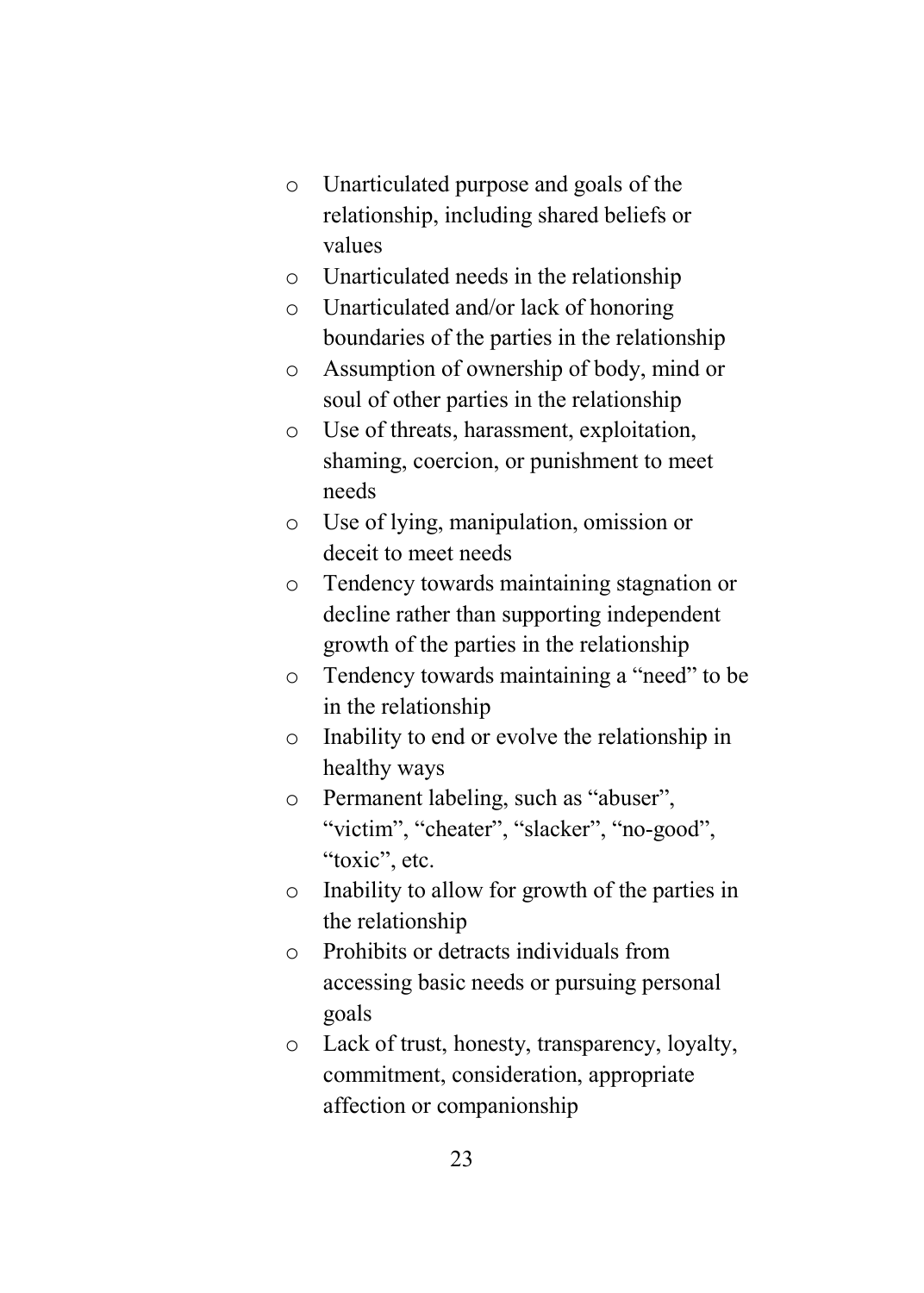- o Diminished capacity of one or more parties in the relationship to maintain a sense of selfworth, dignity or self-respect
- o Lack of positive reciprocity
- o Devaluing the contributions of one of the partners
- o Dominance or competition over cooperation
- o Thriving on negative energy rather than promoting positive growth and development
- o Promoting or thriving on co-dependency rather than cooperation
- o Collective decision-making doesn't benefit all parties
- $\Box$  **Institutions Indicators of internalized or** institutionalized oppression may include, among others:
	- o Lacking clearly articulated mission
	- o The mission has no direct relation of the mission to one of the universal elements
	- o The mission or purpose is to harm dignity or worth of individuals
	- o Asserting ownership over the bodies, minds or souls of individuals
	- o Restricting life, liberty or the pursuit of happiness
	- o Restricting learning or prevents growth
	- o Lacking clearly articulated core beliefs, guiding principles or organizational values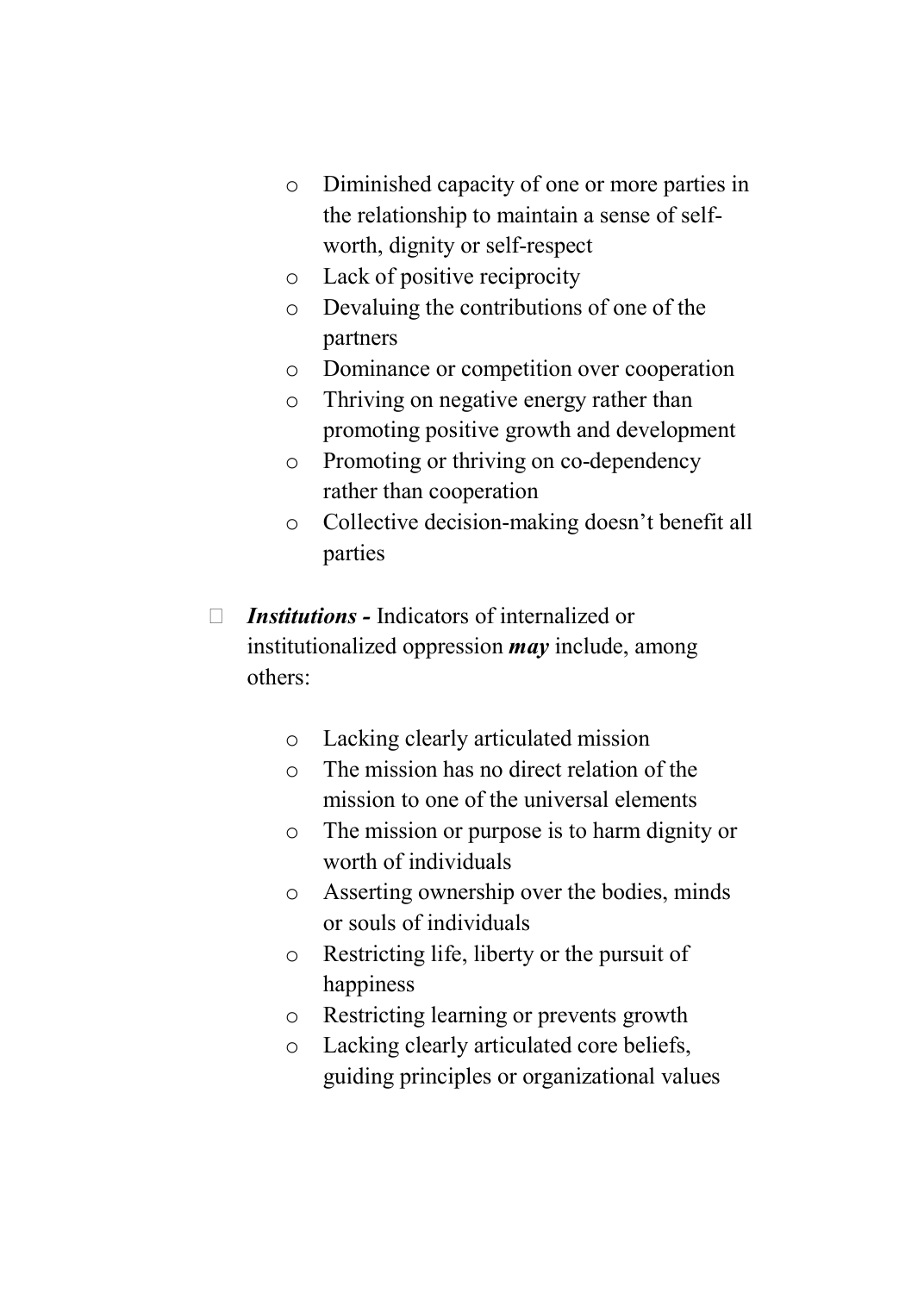- o Implementation of programs and services is misaligned with independent and/or universal elements
- o Use of threats, harassment, exploitation, coercion or punishment to meet desired needs or goals
- o Individuals (such as employees, customers, clients, etc.) engage only because they feel they have to, and not because they share the values or mission of the organization
- o High turnover, dissatisfied customers or clients, unhappy staff, volunteers or employees
- o Individuals being asked to give up autonomy or basic human rights
- o Low loyalty to the mission
- o People staying for benefits versus prolonged belief in the mission
- o Fear is present among staff, leadership or participants
- o Achievement by staff is seen as a threat to management
- o Referring to some members of its own team as the "enemy"
- o Spies on its own people or team
- o Too many laws or rules
- o Seeking to micromanage the affairs of its participants
- o Use of punishment or punitive measures
- o Inconsistency in policies, laws, regulations, processes or programs and services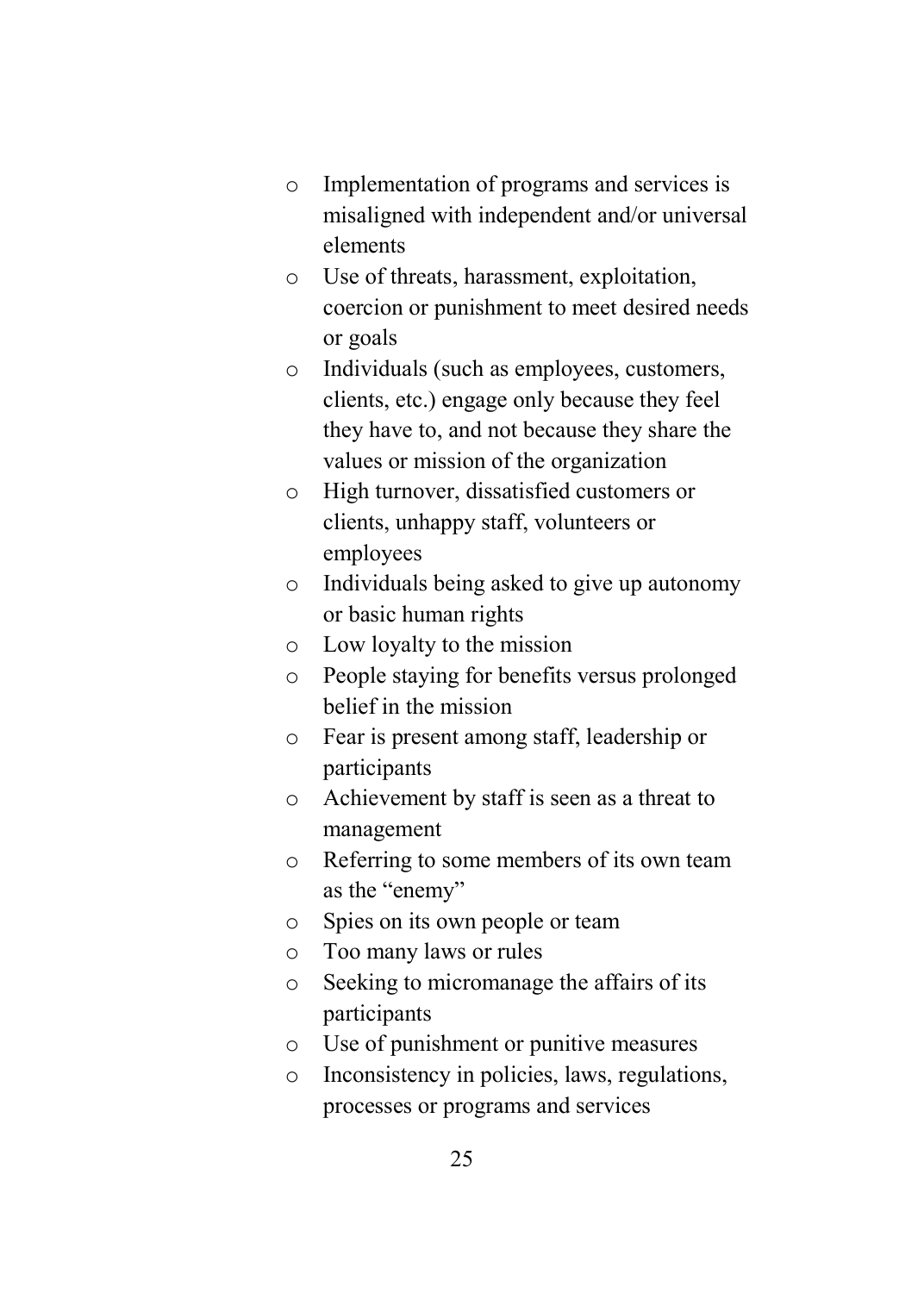- o Use of oppressive tactics marked by exploitation, deceit, misdirection, coercion, threats, harassment, neglect or punishment as a way to reach desired outcomes
- o Use of reactive measures instead of responsive measures in the development of policies, procedures, programs and services
- o Devaluing any of its team (employees, staff, volunteers, colleagues) or clients (members, participants, customers, etc.)
- o Unfair or inequitable compensation
- o Actively seeking to compete (destroy others) rather than comparatively compete or cooperate
- o Is in prolonged "survival mode", stagnation or decline
- o Readily makes use of oppressive concepts or systems

# Alleviating Oppression

 $\Box$  Individuals and their constructs are likely to continue the cycle of oppression unless there is an impetus for change. This is likely to include:

\_\_\_\_\_\_\_\_\_\_\_\_\_\_\_\_\_\_\_\_\_\_\_\_\_\_\_\_\_\_\_\_\_\_\_\_\_\_\_\_\_\_\_\_\_\_\_\_\_\_

\_\_\_\_\_\_\_\_\_\_\_\_\_\_\_\_\_\_\_\_\_\_\_\_\_\_\_\_\_\_\_\_\_\_\_\_\_\_\_\_\_\_\_\_\_\_\_\_\_\_

- o Awareness of decline, stagnation or impending death;
- o Identification of oppression indicators; and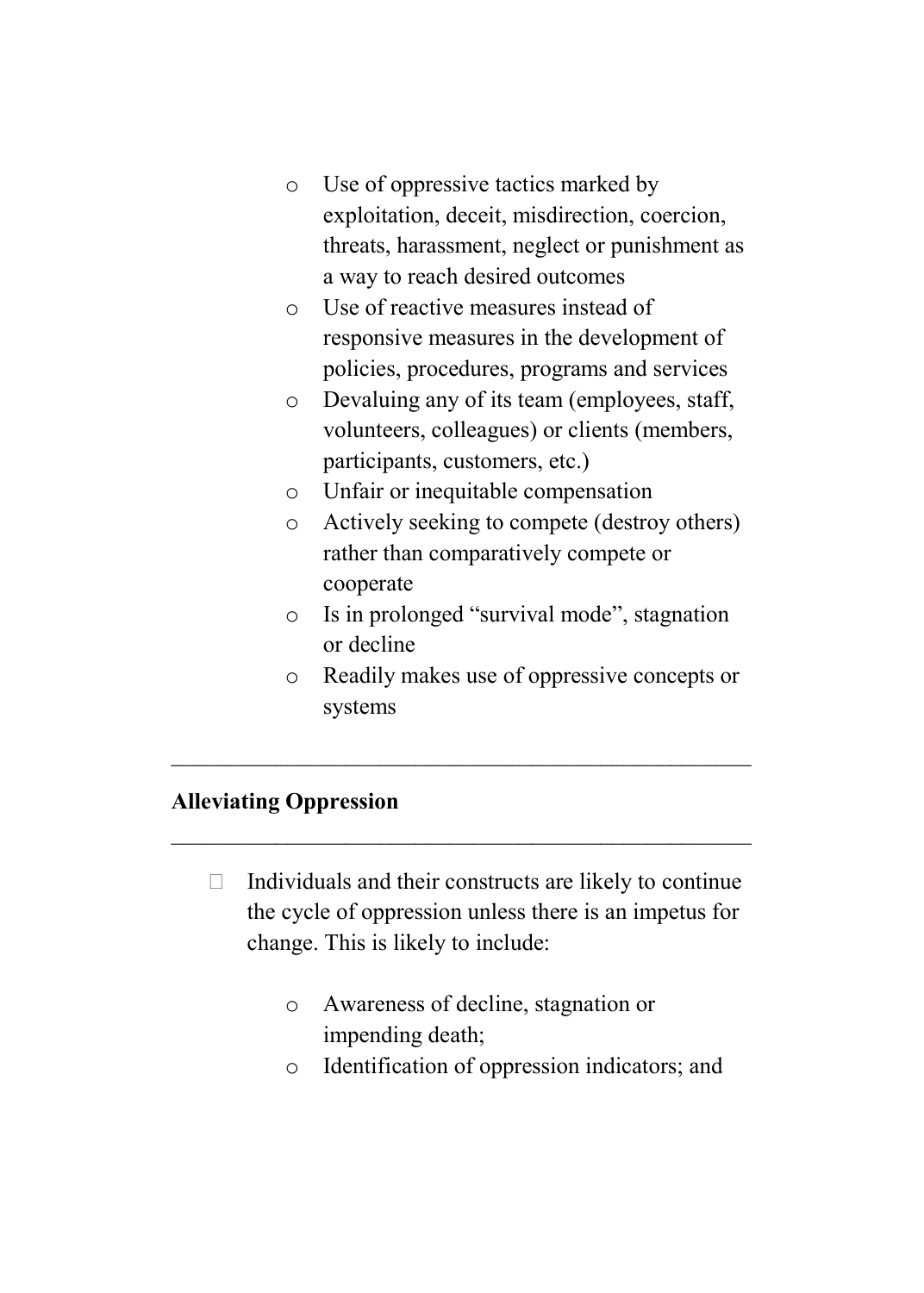- o An intent, including a decision and/or action, address or alleviate oppression.
- $\Box$  Once an impetus for change has occurred, oppression can be alleviated through an intentional process. This process often includes:
	- o Analysis of mission, structure, beliefs, guiding principles, values, requirements, evolutionary process and milestones;
	- o Identification of missing independent elements, including mission, structural components, beliefs, guiding principles, values, requirements, evolutionary processes or milestones;
	- o Identification of incongruence or misalignment among the independent elements;
	- o Identification of misalignment of independent elements with the universal elements (if any);
	- o Opportunity, including information, resources or tools to identify, obtain or revise mission, structural components, beliefs, guiding principles, values, basic needs, evolutionary processes or milestones, and align independent elements; and
	- o Opportunity, including affirmation, information, resources or tools to align independent elements with universal elements.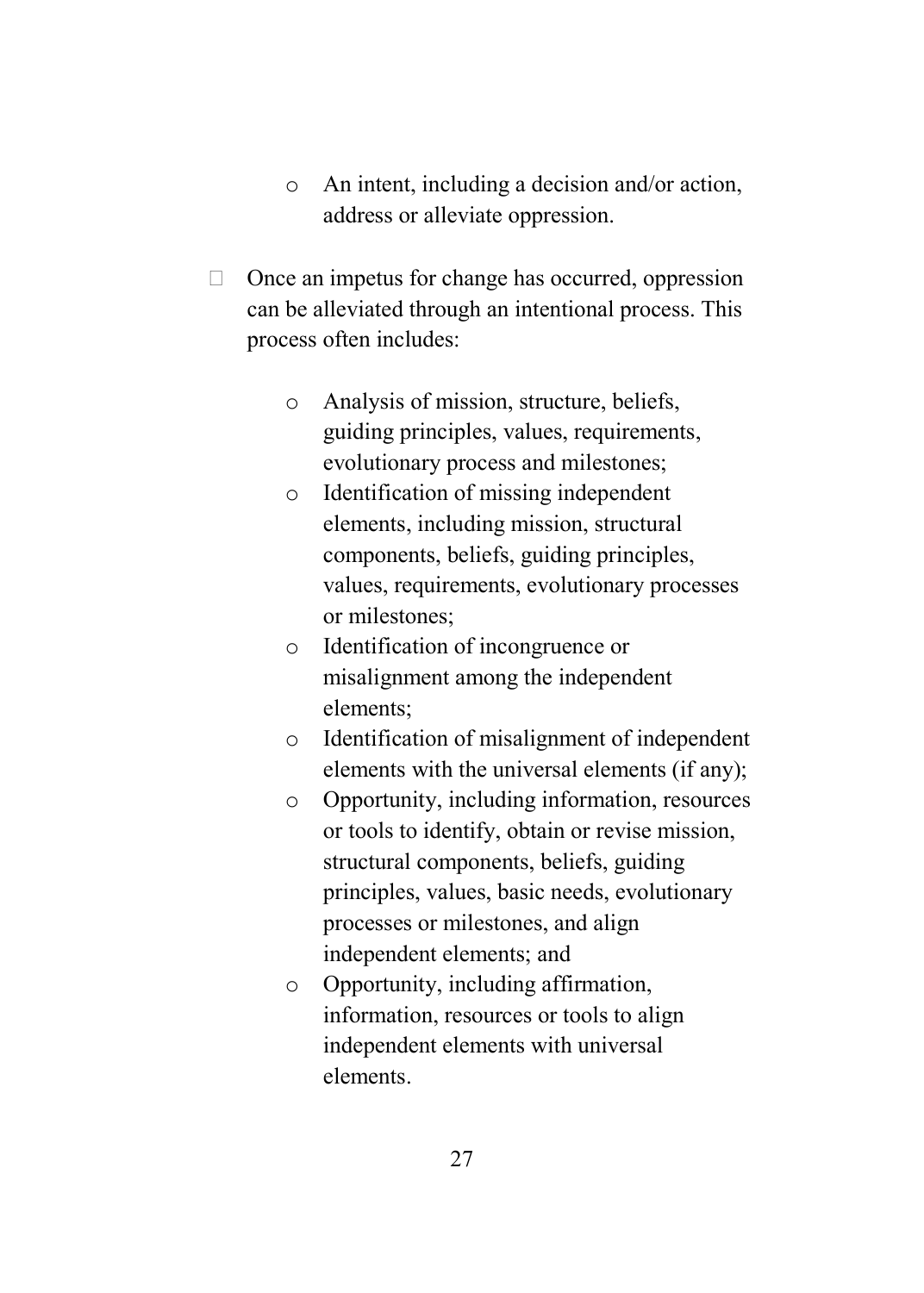- $\Box$  Once oppression is alleviated, individuals and their constructs are likely to operate at their highest and fullest capacity.
- $\Box$  Individuals and their constructs operating at their highest and fullest capacity are able to thrive.
- $\Box$  Thriving individuals and their constructs are able to reach their highest and fullest potential.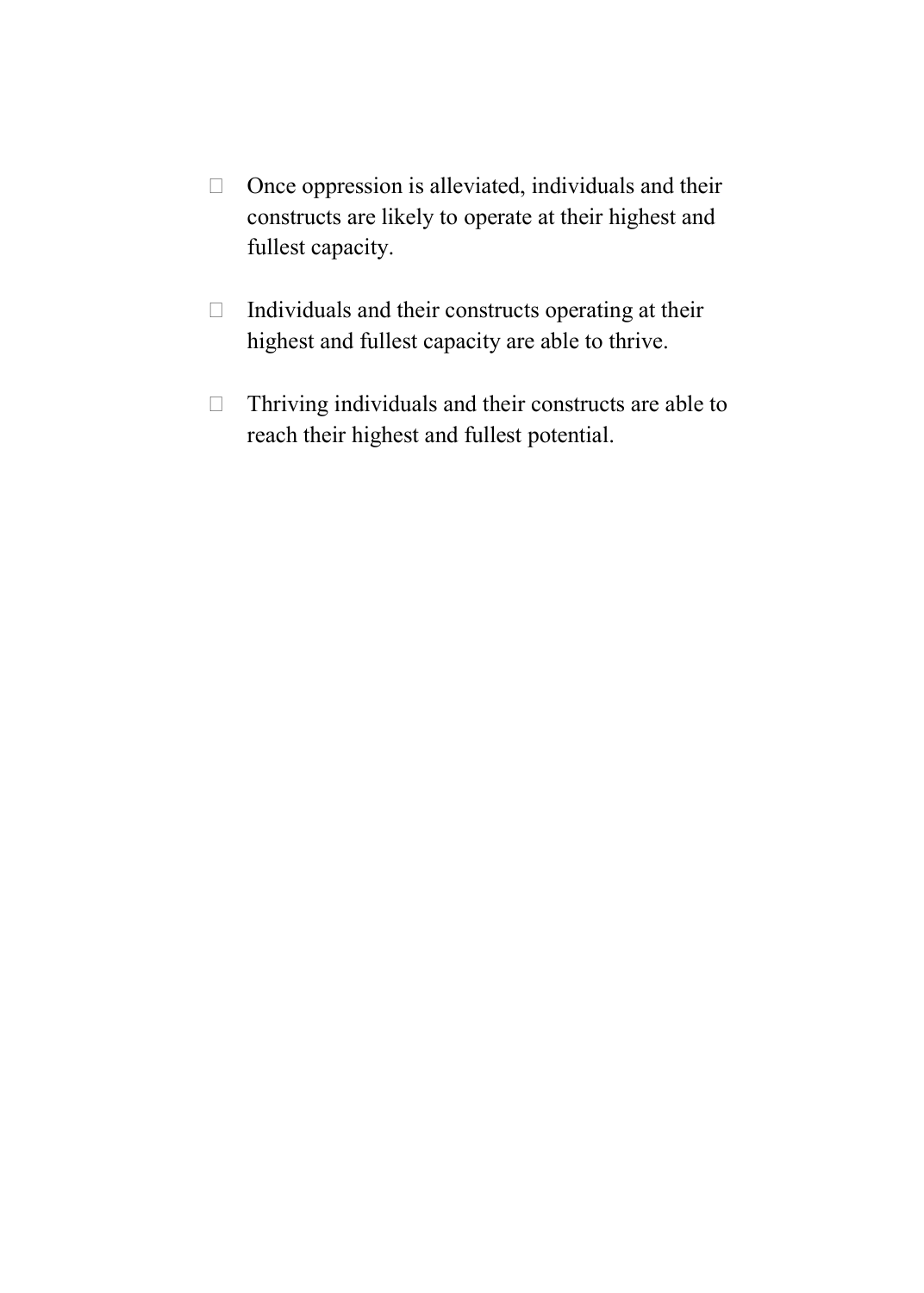#### THE FOUNDATIONALIST FRAMEWORK

The Integrity Model also includes a framework to identify and understand the opposite of oppression which is thriving. The framework is built on several assertions, each deriving from the one before and carefully designed to be applicable to all individuals and their constructs. It utilizes a variation of successful strategic planning tools commonly used for organization and business development, and outlines the universal elements and the framework for independent elements.

# Foundational Assertions

 $\Box$  Individual human beings are the building blocks of human constructs.

\_\_\_\_\_\_\_\_\_\_\_\_\_\_\_\_\_\_\_\_\_\_\_\_\_\_\_\_\_\_\_\_\_\_\_\_\_\_\_\_\_\_\_\_\_\_\_\_\_\_

 $\mathcal{L}_\text{max}$  and the contract of the contract of the contract of the contract of the contract of the contract of the contract of the contract of the contract of the contract of the contract of the contract of the contrac

- $\Box$  Human constructs include: concepts (ideas), systems (actions/roles), technologies (tools), relationships and institutions (organizations, government, businesses and groups).
- $\Box$  There are *universal* elements for individuals and their and constructs:
	- o Mission (a purpose or point)
	- o Basic Structure (building blocks)
	- o Truths (core beliefs)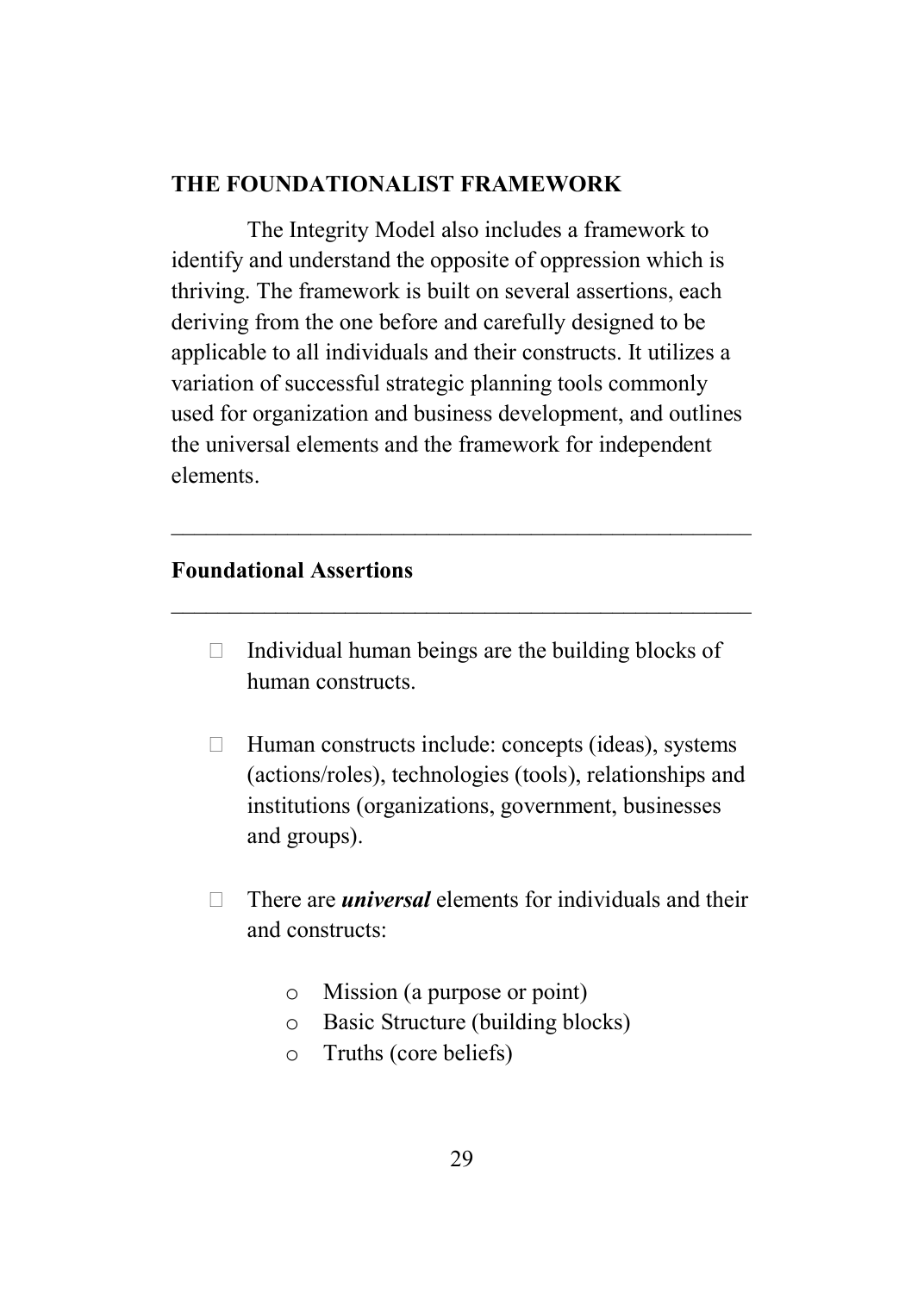- o Guiding Principles (concepts or ideas dictating interactions or exchanges)
- o Values (contributing to decision-making and prioritization)
- o Basic Requirements (needed to exist or function at the highest capacity)
- o Evolutionary Process (acquiring and incorporating information, tools and resources)
- o Milestones (core indicators of progress or decline)
- $\Box$  Individuals, concepts, systems, technologies, relationships and institutions each have their own self-defined *independent* elements, which also include a mission/purpose, basic structure, core beliefs, guiding principles, values, evolutionary processes and milestones for progress or decline.
- $\Box$  Individuals and their constructs able to identify and meet their *independent* elements in alignment with the *universal elements* are most likely to operate at their highest capacity and reach their fullest potential.

 $\mathcal{L}_\text{max}$  and the contract of the contract of the contract of the contract of the contract of the contract of the contract of the contract of the contract of the contract of the contract of the contract of the contrac

\_\_\_\_\_\_\_\_\_\_\_\_\_\_\_\_\_\_\_\_\_\_\_\_\_\_\_\_\_\_\_\_\_\_\_\_\_\_\_\_\_\_\_\_\_\_\_\_\_\_

# Universal Elements

Universal elements are the fundamental and common building blocks of individuals, concepts, systems, technologies, relationships and institutions. The universal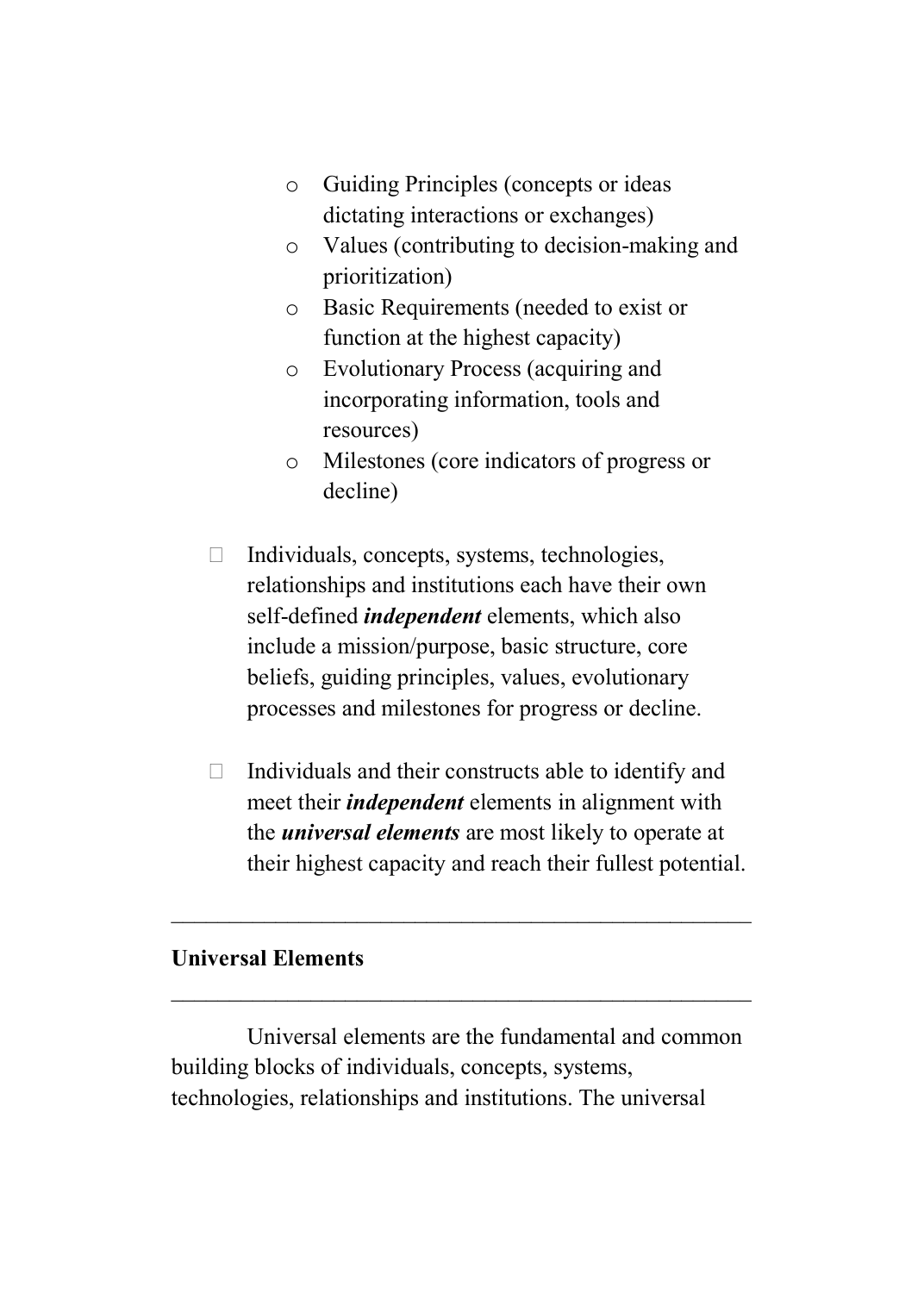elements are built upon a wide array of research including teachings from religious and civic leaders, historic documents and academic models. Because the Integrity Model is designed to view and identify oppression, it is also designed to view and identify the opposite of oppression which is thriving.

\_\_\_\_\_\_\_\_\_\_\_\_\_\_\_\_\_\_\_\_\_\_\_\_\_\_\_\_\_\_\_\_\_\_\_\_\_\_\_\_\_\_\_\_\_\_\_\_\_\_

 $\mathcal{L}_\text{max}$  and the contract of the contract of the contract of the contract of the contract of the contract of the contract of the contract of the contract of the contract of the contract of the contract of the contrac

# Individuals

- $\Box$  Mission The universal mission or purpose is for human beings to each reach their own unique highest and fullest potential.
- $\Box$  Structure The universal structure of human beings includes the body (physical self), mind (cognitive and behavioral self) and soul (spiritual and emotional self).
- $\Box$  Truths There are foundational truths which include the following: 1) All human beings have inherent dignity and worth, regardless of the perception of themselves or others; 2) Human beings are each autonomous entities, and have sole ownership of their body, mind and soul; and 3) Human beings, from the moment of birth, are endowed with the right to life (to be physically alive), liberty (the opportunity to experience, learn, grow and contribute in ways that work best for them) and the pursuit of happiness (to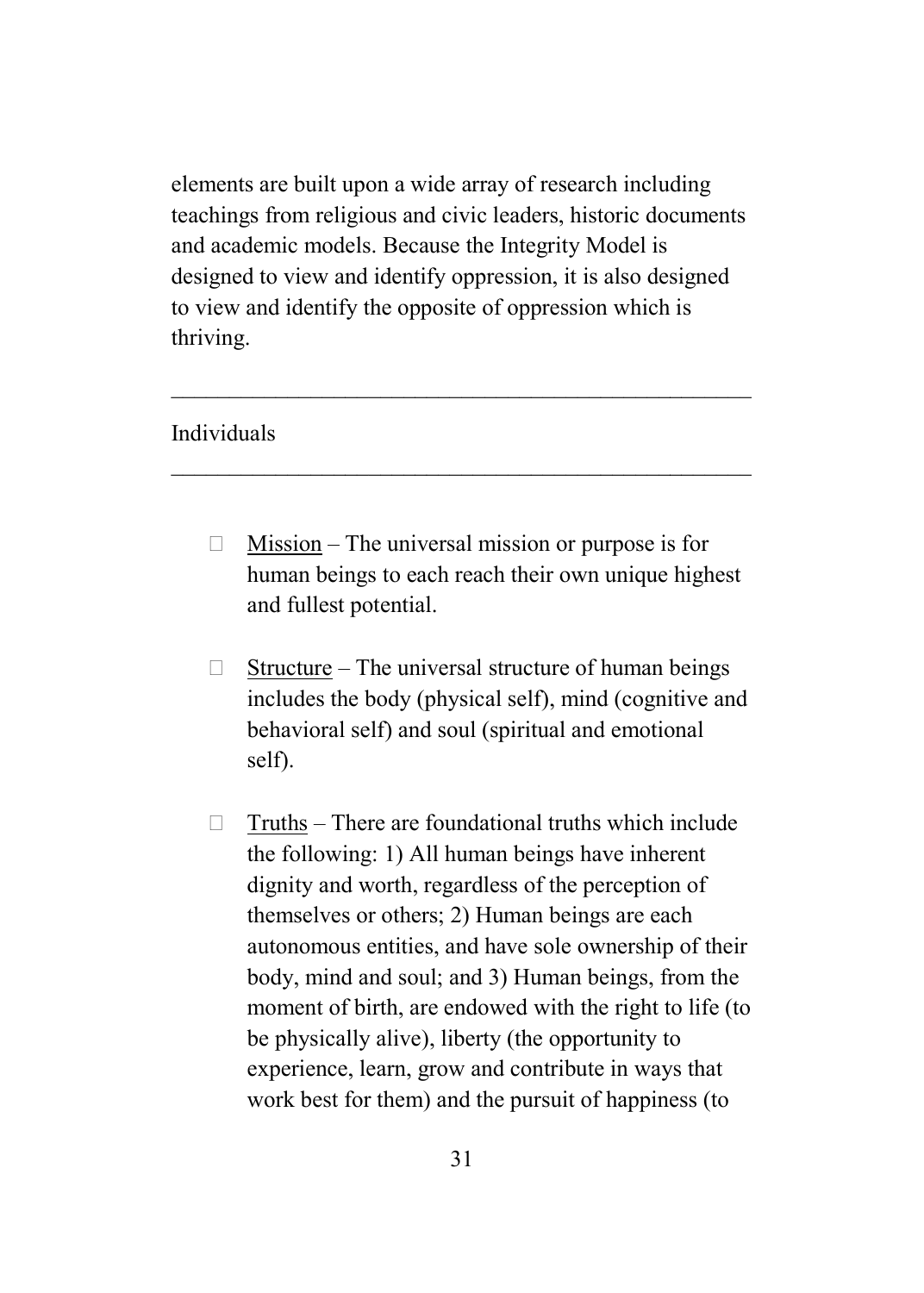explore, identify and do that which brings them joy).

- $\Box$  Guiding Principle "Do no harm to self or others" provides a universal guiding principle.
- $\Box$  Values Human beings each have free will to prioritize and determine their own destinies in alignment with the universal truths and guiding principles.
- $\Box$  Basic Needs & Requirements Human beings each have basic needs and requirements (built upon and derived from Abraham Maslow's Hierarchy of Needs, and which are likely to be expanded as human knowledge increases):
	- o Access to new and complete information, education and experiences
	- o Access to basic needs and connecting with others through mobility and transportation
	- o Ability to contribute and exchange one's experience, knowledge and skills in a way that is meaningful to oneself
	- o Adequate, stable housing and utilities
	- o Affection (to express and receive)
	- o Affirmation (sense of belonging, acknowledgement of being "right", selfworth, dignity, sense of being valued by self and others)
	- o Air (access to clean, breathable, healthy air)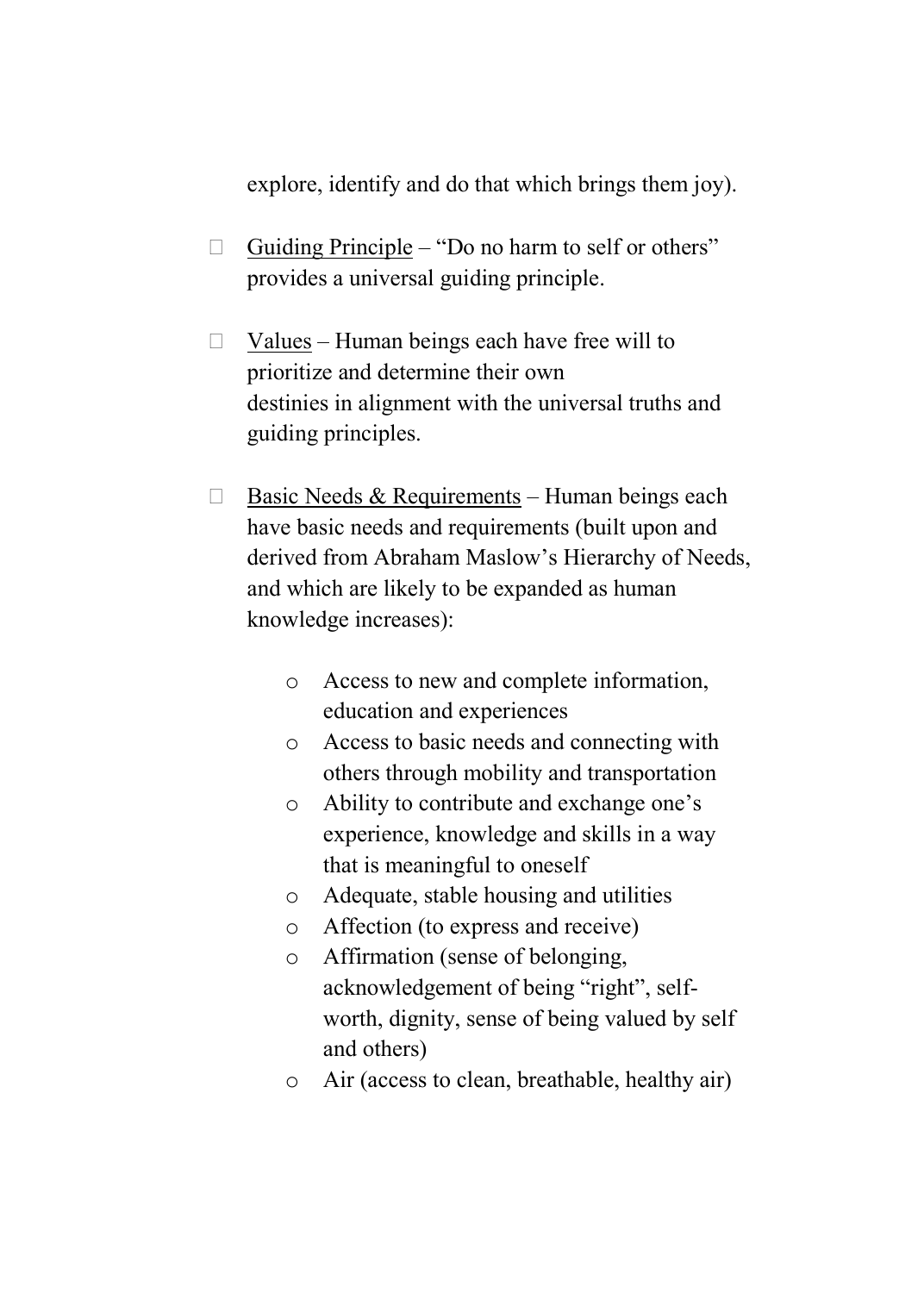- o Gratification/Entertainment (ability to experience joy, including sexual fulfillment)
- o Medicinal or surgical treatment for the prevention and treatment of bodily injury
- o Nutrition (access to healthy food and clean, drinkable water)
- o Opportunity (hope/access)
- o Sense of justice (fairness or equity)
- o Understanding of self (including body, mind, soul, beliefs, guiding principles and values)
- o Sense of security (ability to make decisions, take appropriate actions and use free will by predicting outcomes based on complete information, tools and resources; ability to determine what makes one feel safe and secure in themselves and their own being, and to identify and remove that which causes insecurity or obtain that which causes security)
- o Ability to obtain information, resources and tools, and engage in commerce or trade
- o Ability to defend body
- o A sense of hope
- o A set of personal boundaries enabling individuals to navigate their environments without causing harm to self or others
- $\Box$  Evolutionary Process There is a universal continuous process which includes acquisition (input), alignment (acceptance or rejection of some or all of the input, and which commonly includes a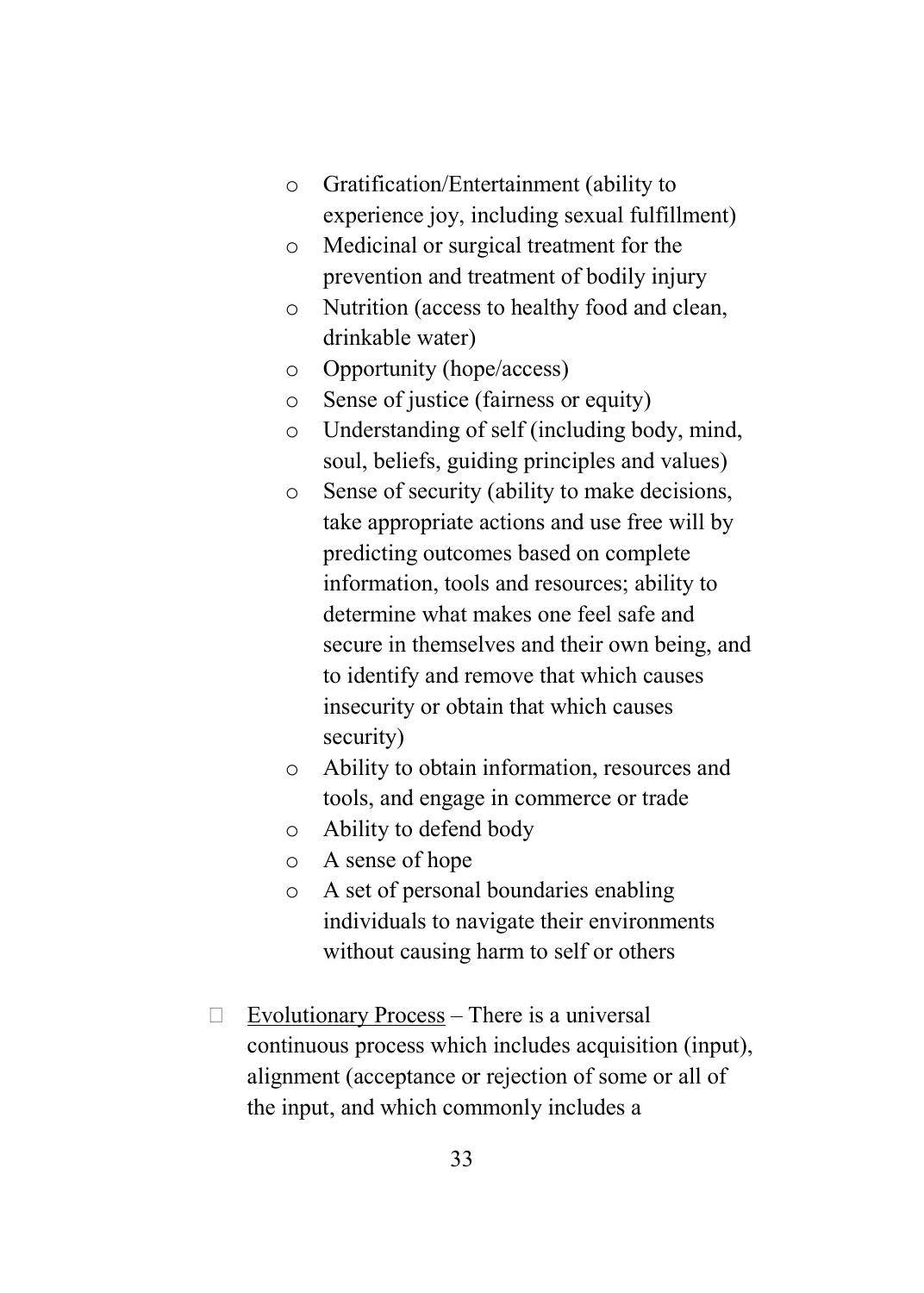comparative analysis of self or current status with external entities or environmental factors, and with the internal mission, structure, core beliefs, guiding principles, values, evolutionary process and milestones), decision (intent or action), plateau (no new stimulus or input), testing (practice), operating (functioning or output with the newly acquired input).

- o Acquisition (input) is the process of obtaining and/or receiving information, resources or tools.
- o Alignment (digestion) is the process of discernment in which newly acquired information, resources or tools are aligned with universal or independent elements, and either incorporated (accepted) or discarded (rejected). This phase often includes internal and external analysis or comparison to similar or like experiences or situations to determine legitimacy.
- o Decision is an intentional process of internalizing and fully incorporating information, resources, or tools. Individuals make decisions or take actions based on the information, tools and resources available to them at the time of the decision.
- o Plateau is the temporary period in which no new information, resources or tools are obtained or received.
- o Testing is a period of practicing and nurturing that which has been incorporated or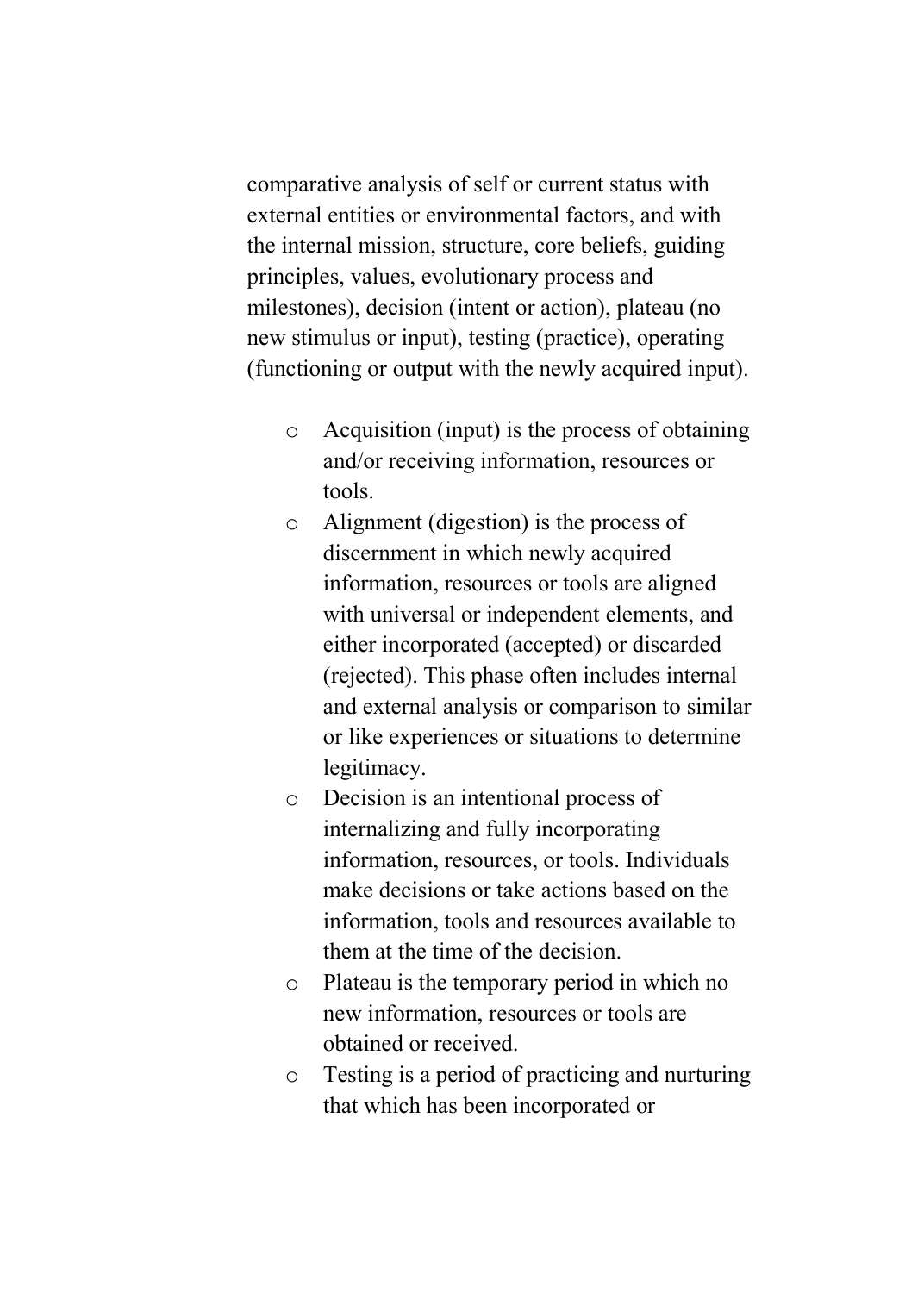institutionalized towards what is desired, wanted or needed. Rejection is still possible at this stage.

- o Operating (output) includes intentional thoughts and actions based on internal alignment, and the information, resource and tools available at the time of the thought or decision. Contribution (output) is based on what has been received and/or internalized.
- $\Box$  Milestones When all universal elements are in place, individuals are likely to: 1) Express free will with consideration, respect, compassion, care, forgiveness and love of self and others; 2) Contribute to and continuously learn about themselves, others and their external environments; 3) Obtain information, resources and tools through cooperation; and 4) Indicators of thriving will be present.

\_\_\_\_\_\_\_\_\_\_\_\_\_\_\_\_\_\_\_\_\_\_\_\_\_\_\_\_\_\_\_\_\_\_\_\_\_\_\_\_\_\_\_\_\_\_\_\_\_\_

\_\_\_\_\_\_\_\_\_\_\_\_\_\_\_\_\_\_\_\_\_\_\_\_\_\_\_\_\_\_\_\_\_\_\_\_\_\_\_\_\_\_\_\_\_\_\_\_\_\_

# Concepts

- $\Box$  Mission The mission or purpose of a concept is to empower individuals to reach their highest and fullest potential by quickly organizing thoughts and patterns from which to make decisions and take actions.
- $\Box$  Structure Structurally, concepts are ideas, or a set of beliefs, based on foundational truths,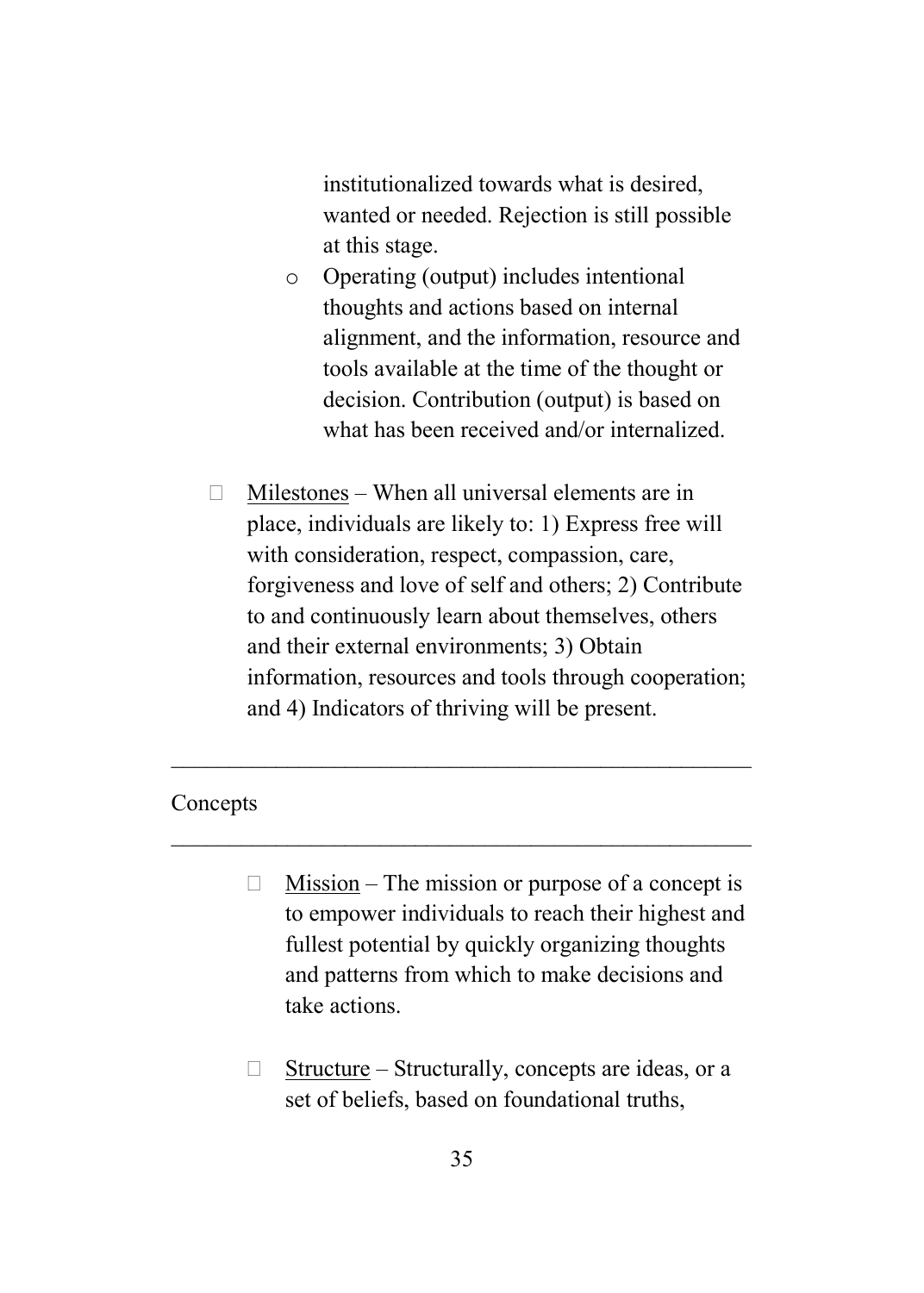guiding principles and/or values. They provide a set of logical and practical assertions.

- $\Box$  Truths Concepts should be universally applicable and practical to all of the subjects to which it refers.
- $\Box$  Guiding Principles Concepts should be able to be expressed and understood universally.
- $\Box$  Values Concepts must be useful in empowering individuals or subjects to make more complete and accurate decisions or predictions by providing a greater and more complete understanding of the stimulus with which they interact.
- $\Box$  Basic Needs & Requirements Concepts require articulated assertions based on facts and experience, and a framework for application.
- $\Box$  Evolutionary Process Continuous analysis and testing is necessary for the concept to grow in strength and permanency.
- $\Box$  Milestones When all universal elements are in place, concepts are likely to aid in the successful development and implementation of thriving within individuals, other concepts, systems,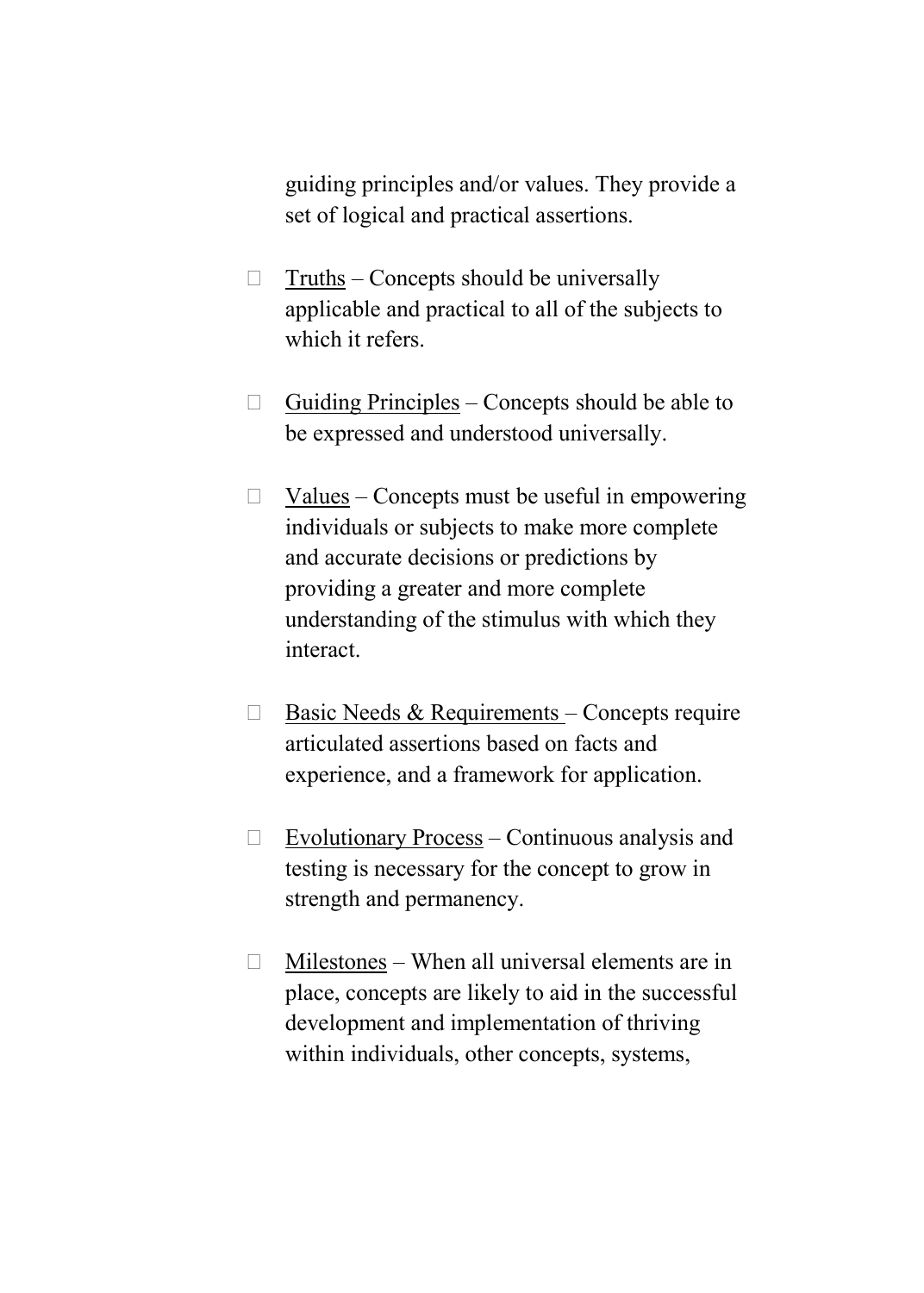technologies, relationships and institutions, and indicators of thriving will be present.

#### Systems

 $\Box$  Mission – The mission or purpose of a system is to empower individuals to reach their own unique highest and fullest potential by establishing a set of actions, policies and procedures to achieve a specific goal or outcome.

 $\mathcal{L}_\text{max}$  and the contract of the contract of the contract of the contract of the contract of the contract of the contract of the contract of the contract of the contract of the contract of the contract of the contrac

 $\mathcal{L}_\text{max}$  and the contract of the contract of the contract of the contract of the contract of the contract of the contract of the contract of the contract of the contract of the contract of the contract of the contrac

- $\Box$  Structure Structurally, systems are a set of ordered actions, roles, responsibilities, policies and/or procedures based on specific concepts or assertions.
- $\Box$  Truths Systems should be equitable and respect and honor basic needs and human rights.
- $\Box$  Guiding Principles Systems should: 1) Alleviate or reduce burdens on individuals, concepts, systems, technologies, relationships or institutions; 2) Account for natural human behaviors and responses; and 3) Uphold individual autonomy, rights and basic needs.
- $\Box$  Values Systems should be accessible and easy to understand and interact with. Systems should provide the most efficient use of information, resources and tools.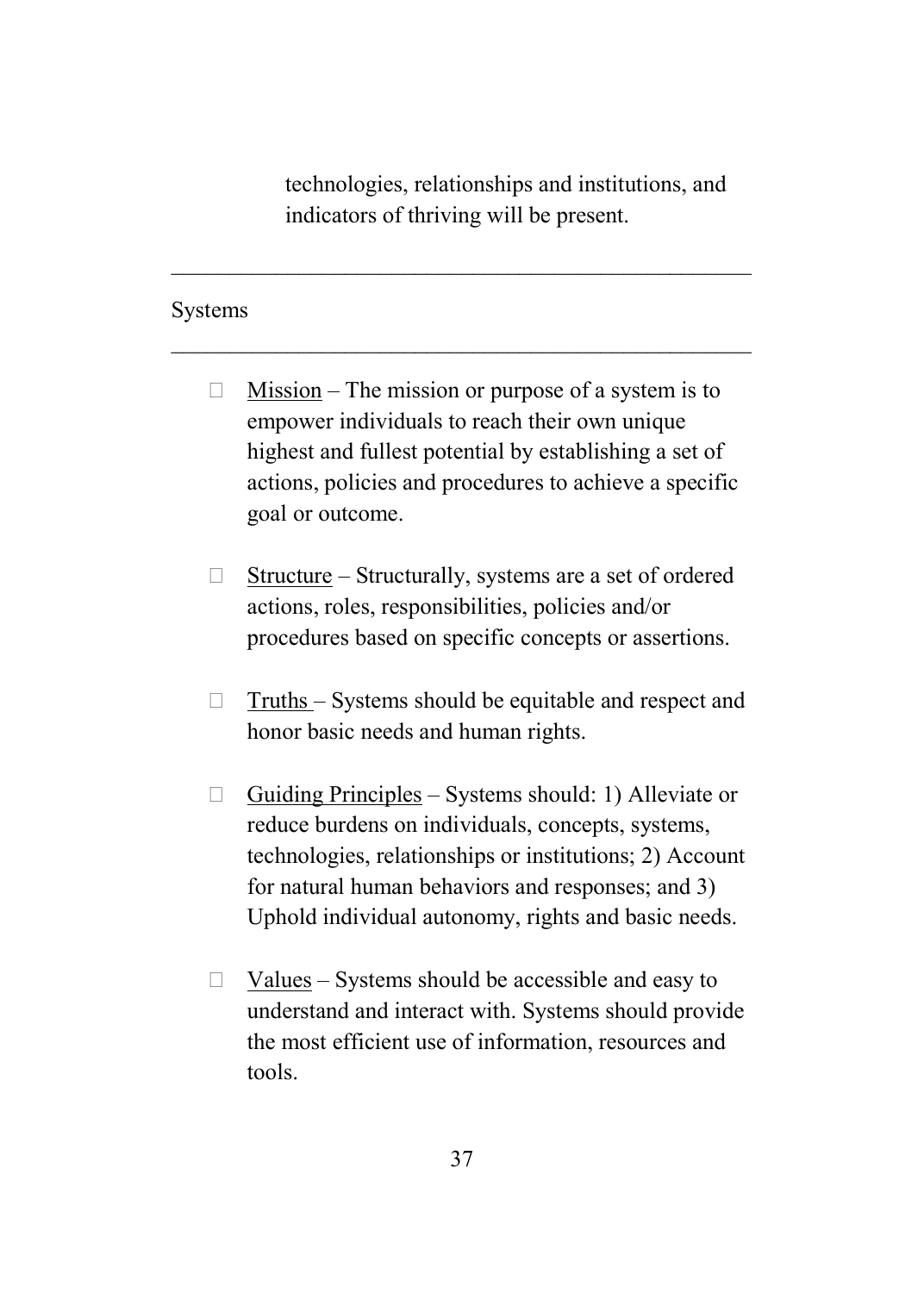- $\Box$  Basic Needs & Requirements Systems require a set of well-defined or articulated roles, responsibilities, processes and procedures. In addition, systems require an individual or technology for development and implementation.
- $\Box$  Evolutionary Process Systems acquire new information, resources and technologies through intentional maintenance and research and development of best practices and emerging trends. Systems should maintain structural integrity when incorporating new information, tools or technologies.
- $\Box$  Milestones When all universal elements are in place, systems are likely to aid individuals, concepts, other systems, technologies, relationships and institutions in accomplishing specific or multiple goals by establishing efficient and practical mechanisms, and indicators of thriving will be present.

\_\_\_\_\_\_\_\_\_\_\_\_\_\_\_\_\_\_\_\_\_\_\_\_\_\_\_\_\_\_\_\_\_\_\_\_\_\_\_\_\_\_\_\_\_\_\_\_\_\_

\_\_\_\_\_\_\_\_\_\_\_\_\_\_\_\_\_\_\_\_\_\_\_\_\_\_\_\_\_\_\_\_\_\_\_\_\_\_\_\_\_\_\_\_\_\_\_\_\_\_

#### Technologies

 $\Box$  Mission – The mission or purpose of a technology is to empower individuals to reach their own unique highest and fullest potential by providing efficient means with which to meet basic needs and exercise individual rights.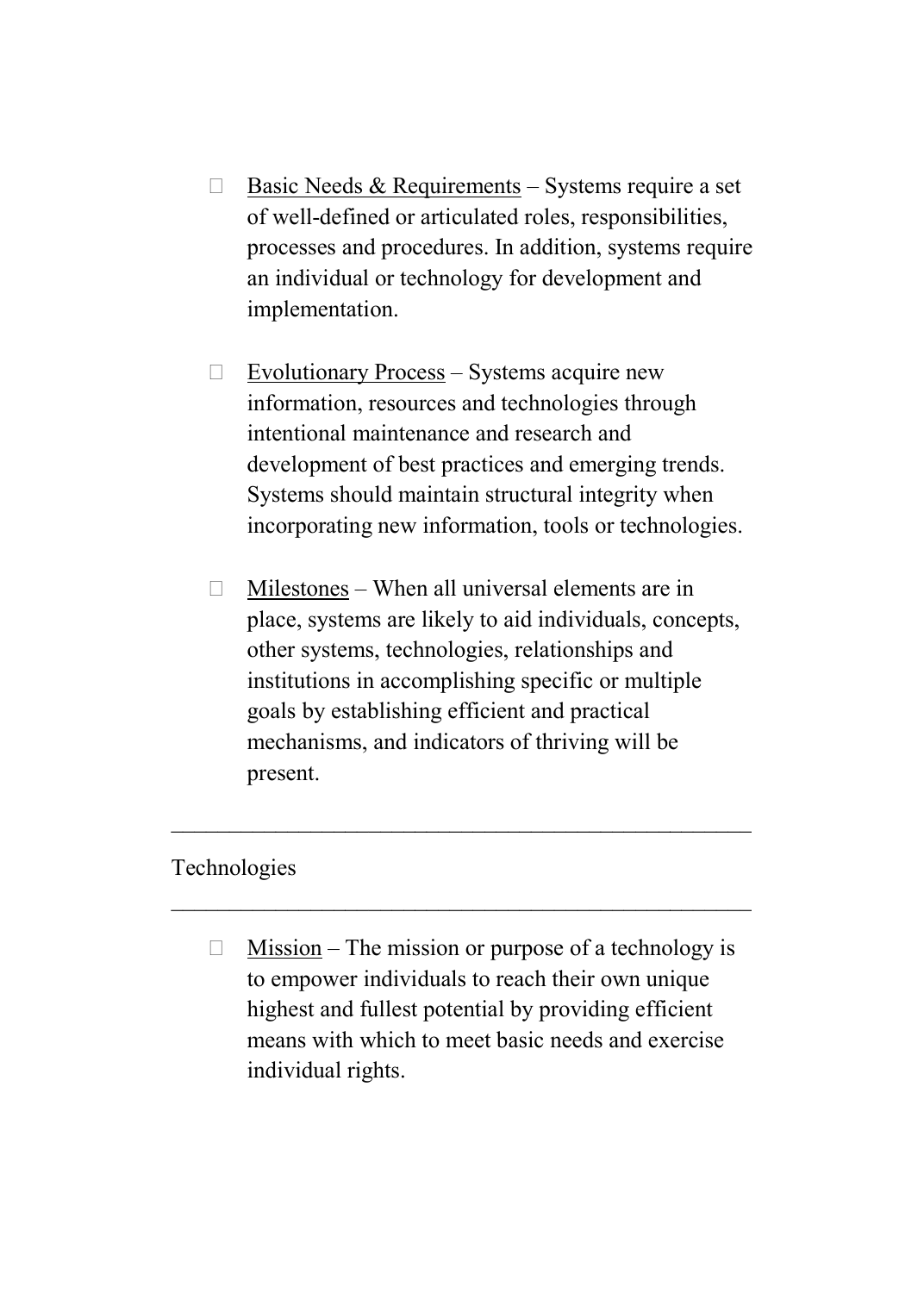- $\Box$  Structure Structurally, technologies are tools based on specific concepts and/or systems.
- $\Box$  Truths Technologies should improve the ability for individuals to meet their basic needs and exercise individual rights.
- $\Box$  Guiding Principles Technologies should respect basic human rights and needs, and account for basic human anatomy and responses.
- $\Box$  Values Technologies should provide practical, costeffective, efficient solutions to issues, opportunities or problems.
- $\Box$  Basic Needs & Requirements Technologies require individuals or technologies for development and implementation. In addition, technologies require a well-developed concept or basis of invention and a system or process for how the tool is used.
- $\Box$  Evolutionary Process Technologies require information, resources, tools or other stimulus with which to interact. New information, resources and tools should be incorporated to ensure the technology is continuously operating at its highest capacity.
- $\Box$  Milestones When all universal elements are in place, technologies are likely to improve the ability for individuals, concepts, systems, other technologies,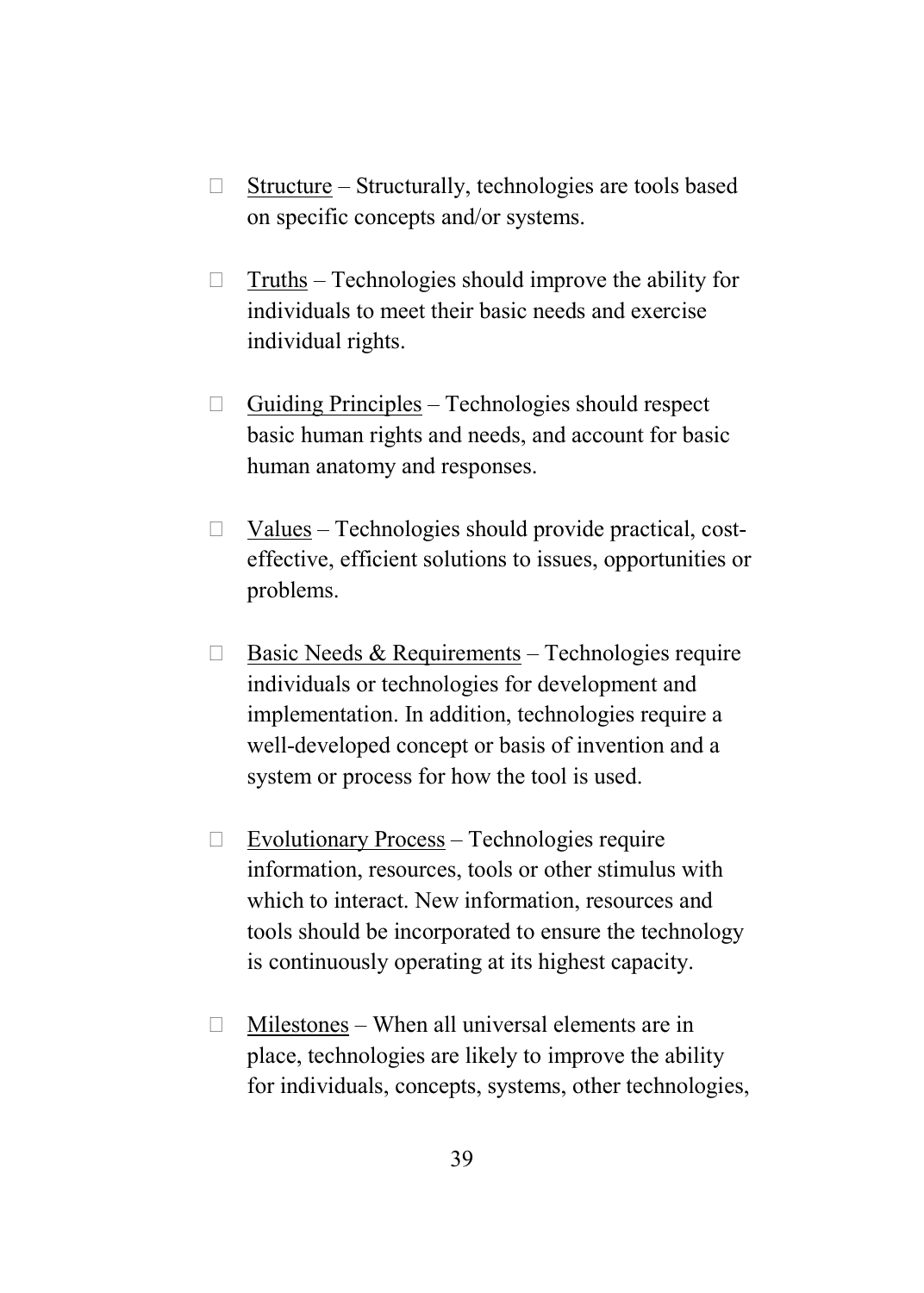relationships or institutions to obtain basic needs, exercise rights, and acquire new information, tools and resources, and indicators or thriving will be present.

\_\_\_\_\_\_\_\_\_\_\_\_\_\_\_\_\_\_\_\_\_\_\_\_\_\_\_\_\_\_\_\_\_\_\_\_\_\_\_\_\_\_\_\_\_\_\_\_\_\_

\_\_\_\_\_\_\_\_\_\_\_\_\_\_\_\_\_\_\_\_\_\_\_\_\_\_\_\_\_\_\_\_\_\_\_\_\_\_\_\_\_\_\_\_\_\_\_\_\_\_

## Relationships

- $\Box$  Mission The mission or purpose of a relationship is to empower individuals to reach their own unique highest and fullest potential through cooperative exchange and support in meeting one or more basic needs or exercising human rights.
- $\Box$  Structure Structurally, a relationship is an intentional and/or prolonged interaction and exchange between oneself and/or one or more individuals.
- $\Box$  Truths Relationships should honor the basic rights and needs of the individuals in the relationship.
- $\Box$  Guiding Principles Cooperative exchanges in the relationships should benefit all parties, and be mindful of basic human needs and rights, as well as basic human anatomy and responses.
- $\Box$  Values Free will of all parties in the relationship should be maintained.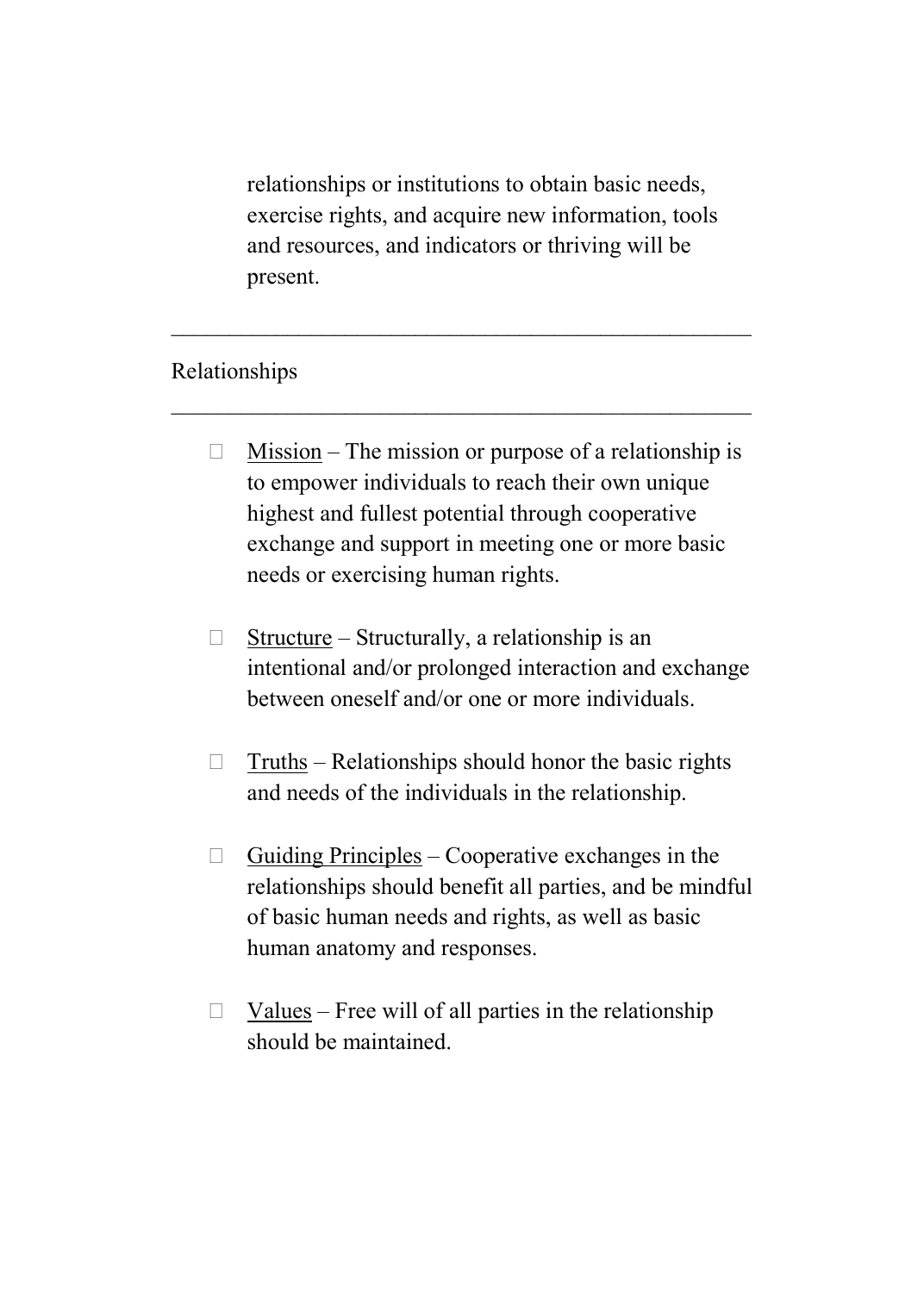- $\Box$  Basic Needs & Requirements Relationships require: 1) Individuals who willingly engage in the relationship; 2) A mutually agreed upon set of parameters or boundaries in which the relationship exists; and 3) A mutually agreed upon set of goals, outcomes or expectations.
- $\Box$  Evolutionary Process Relationships evolve with a continuous influx of information, resources and tools brought forth by the individuals in the relationship.
- $\Box$  Milestones When all universal elements are in place, relationships are likely to: 1) Empower participants in the relationship to continuously evolve, meet personal missions or goals, obtain new information, resources or tools, and more readily access basic needs and exercise human rights; 2) Aid in the achievement of cooperative goals for the parties in the relationship; and 3) Indicators of thriving will be present.

#### **Institutions**

 $\Box$  Mission – The mission or purpose of an institution is to empower individuals to reach their own unique highest and fullest potential by addressing one or more individual universal elements, including basic rights, basic needs, evolutionary processes and/or an

\_\_\_\_\_\_\_\_\_\_\_\_\_\_\_\_\_\_\_\_\_\_\_\_\_\_\_\_\_\_\_\_\_\_\_\_\_\_\_\_\_\_\_\_\_\_\_\_\_\_

\_\_\_\_\_\_\_\_\_\_\_\_\_\_\_\_\_\_\_\_\_\_\_\_\_\_\_\_\_\_\_\_\_\_\_\_\_\_\_\_\_\_\_\_\_\_\_\_\_\_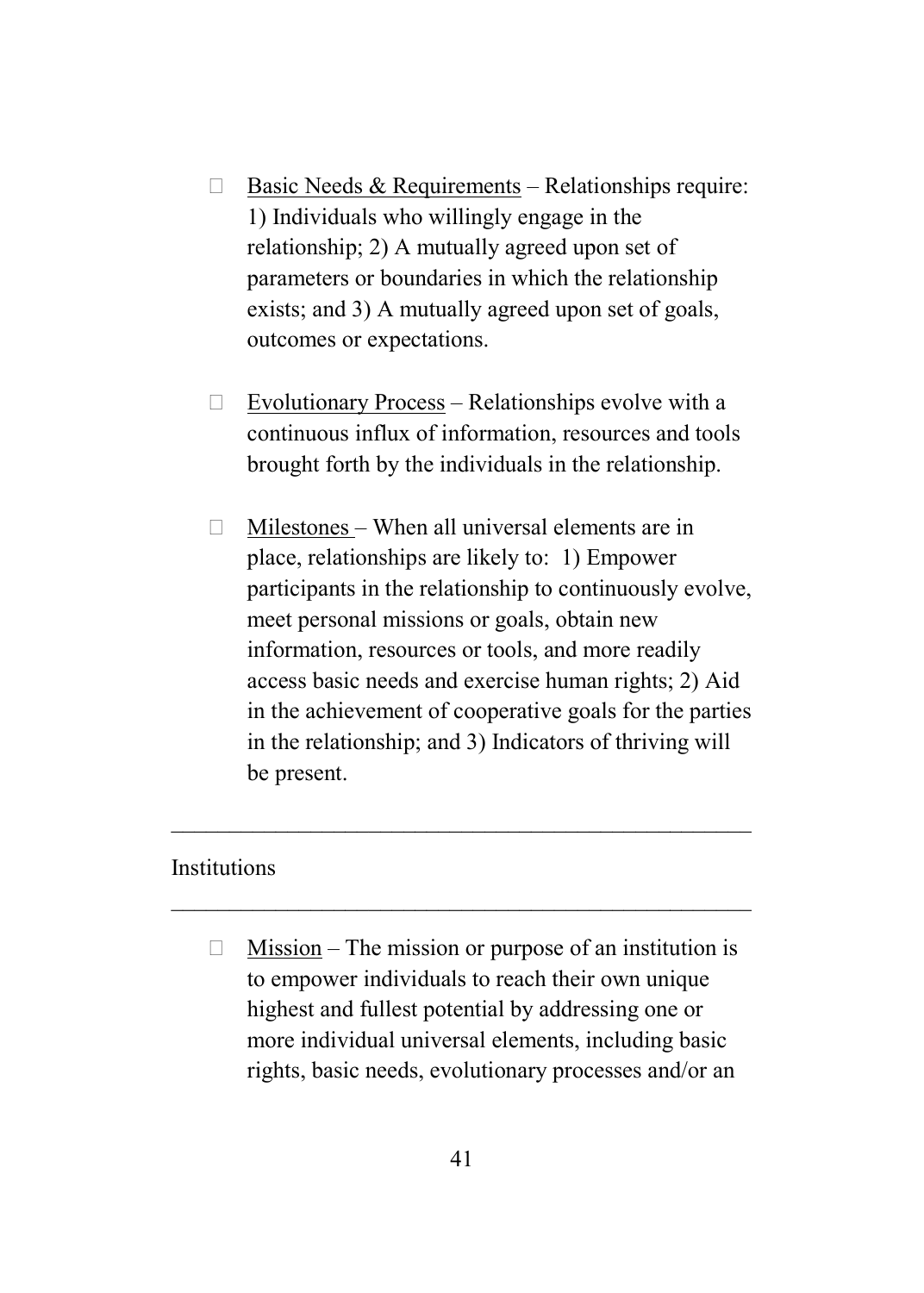individual's body, mind or soul.

- $\Box$  Structure Structurally institutions are a set of individuals, concepts, systems, technologies and relationships cooperating to achieve a particular mission or goal and 1) Is likely to take a long time to achieve; 2) Requires funds or capital for exchange; 3) Requires human resources; and 4) Requires additional tools and resources.
- $\Box$  Truths, Guiding Principles, Values Institutions should develop their own core beliefs, guiding principles and values aligned with the universal elements for individuals.
- $\Box$  Basic Needs & Requirements Institutions without individuals to guide or participate in them are just ideas. Institutions require individuals to develop, implement and guide them and to be participants. In addition, institutions require governance (a decisionmaking body), operations/administration (a foundational set of tasks, roles and responsibilities), fundraising/development (a system for obtaining information, resources and requirements), and programs, products or services (the delivery of education, training, advocacy, services, goods or products in a strategic way to achieve the mission or goal).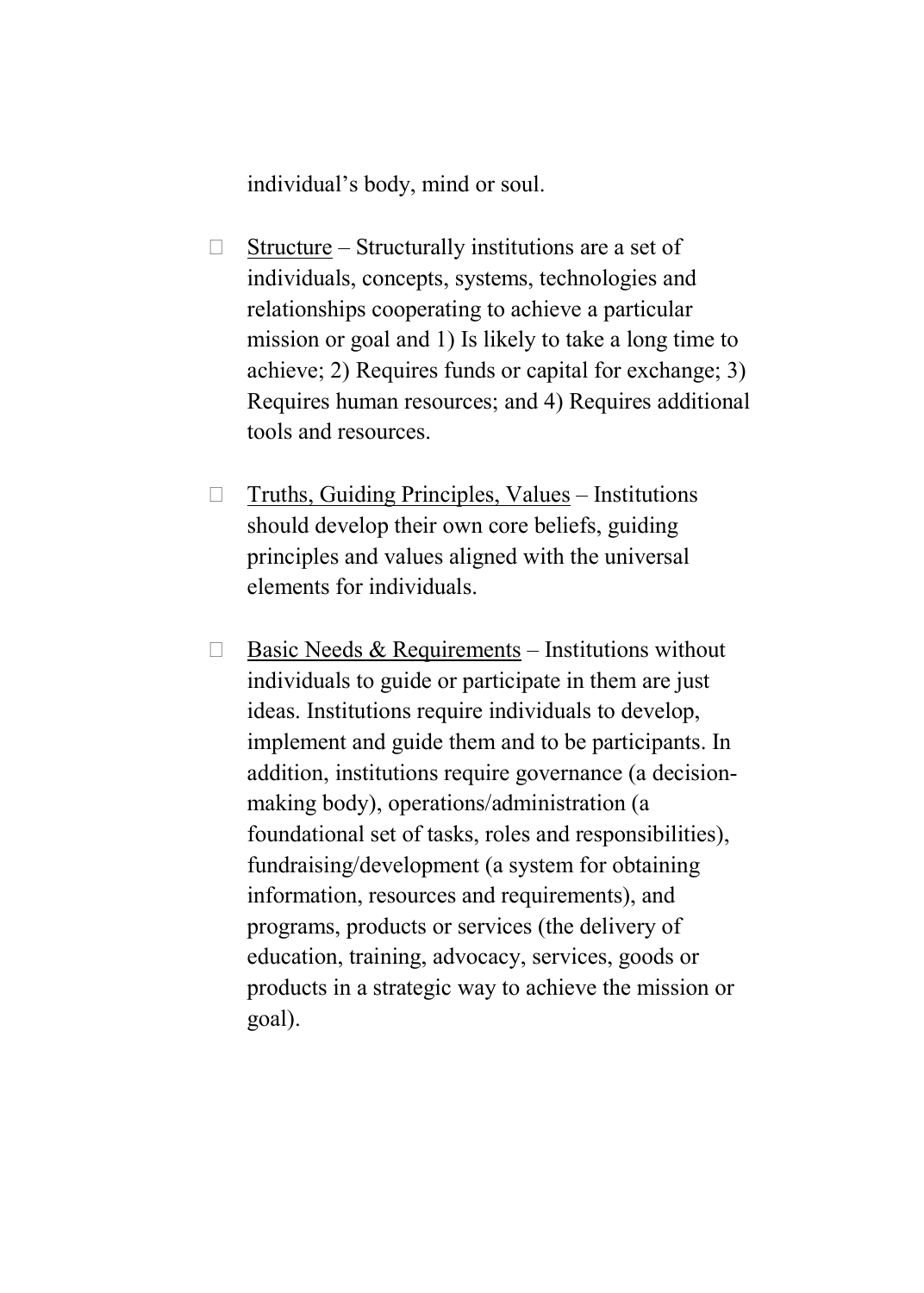- o Governance components include a set of bylaws, decision-making processes, a budget, a system for elections/appointments and a strategic plan.
- o Operations & Administration components include policies and procedures, human resources, financial management and marketing and outreach.
- o Fundraising & Development components include a fundraising plan or strategy.
- o Programs & Services components include goals, objectives, systems and performance measures.
- $\Box$  Evolutionary Process Institutions continuously evolve by incorporating new individuals, concepts, systems, technologies and relationships, as well as new information, resources and tools, while intentionally maintaining foundational or stable elements or components.
- $\Box$  Milestones When all universal elements are in place, institutions are likely to: 1) Empower individuals to reach their own unique highest and fullest potential; 2) Achieve or continuously make progress towards achieving their mission and the goals and objectives articulated in their strategic plans; and 3) Indicators of thriving will be present.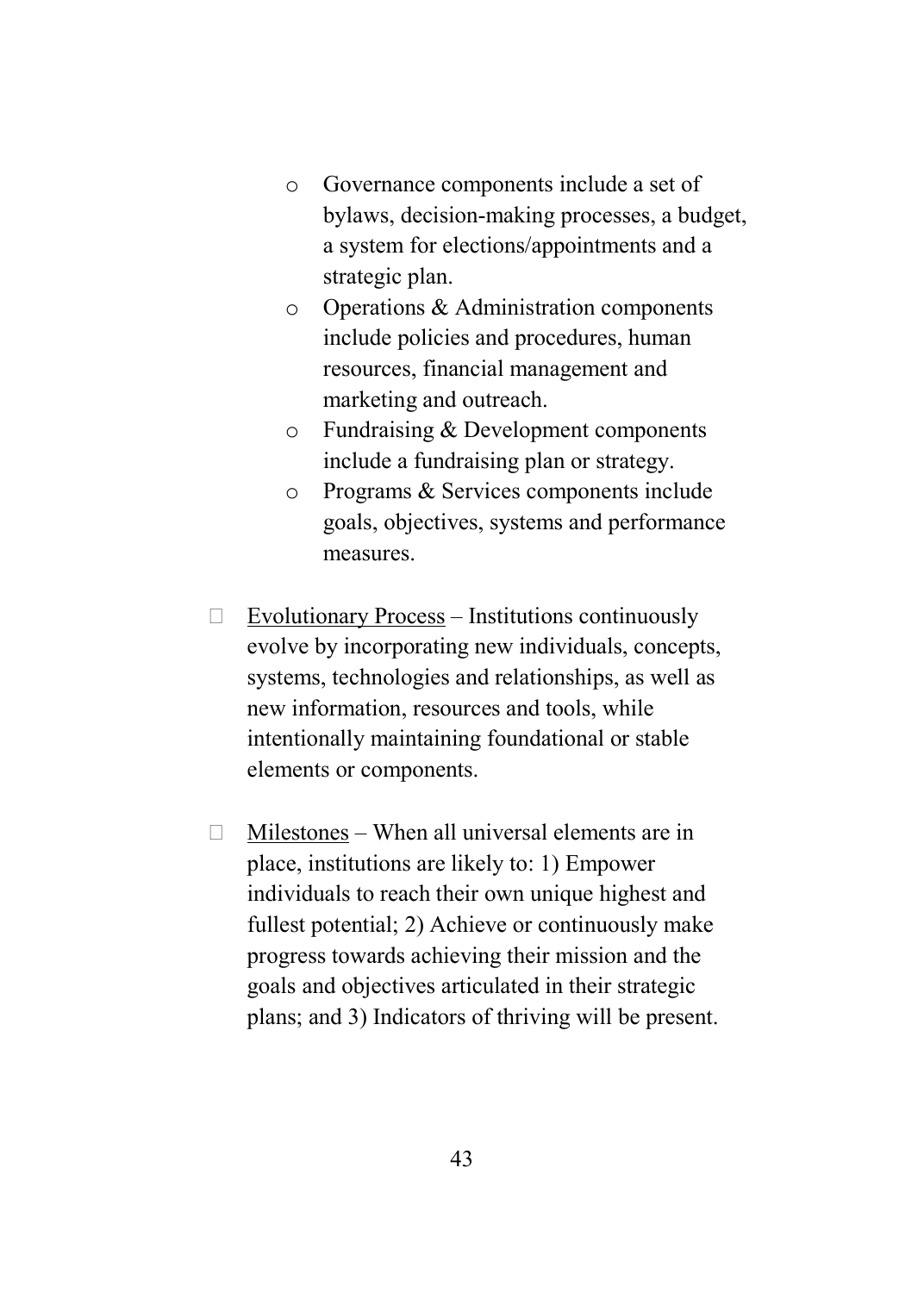#### Independent Elements

Independent elements are derived from and built upon the universal elements. Individuals, concepts, systems, technologies, relationships and institutions (subjects) each define their own mission or purpose, structure, truths, guiding principles, values, requirements, evolutionary processes and milestones specific and unique to themselves. Individuals and their constructs are able to thrive and reach their own highest and fullest potential when their independent elements are in place, and are aligned internally and with the universal elements.

\_\_\_\_\_\_\_\_\_\_\_\_\_\_\_\_\_\_\_\_\_\_\_\_\_\_\_\_\_\_\_\_\_\_\_\_\_\_\_\_\_\_\_\_\_\_\_\_\_\_

 $\mathcal{L}_\text{max}$  and the contract of the contract of the contract of the contract of the contract of the contract of the contract of the contract of the contract of the contract of the contract of the contract of the contrac

- $\Box$  Mission The subject should articulate its own mission or sense of purpose (and recognize it may change throughout the subject's lifespan).
- $\Box$  Structure The subject should have an understanding of its basic structure.
- $\Box$  Truths, Guiding Principles, Values The subject should articulate its own core beliefs, guiding principles and values.
- $\Box$  Basic Needs & Requirements The subject should understand its basic needs, and be able to fulfill or meet basic needs by itself or through cooperation with others.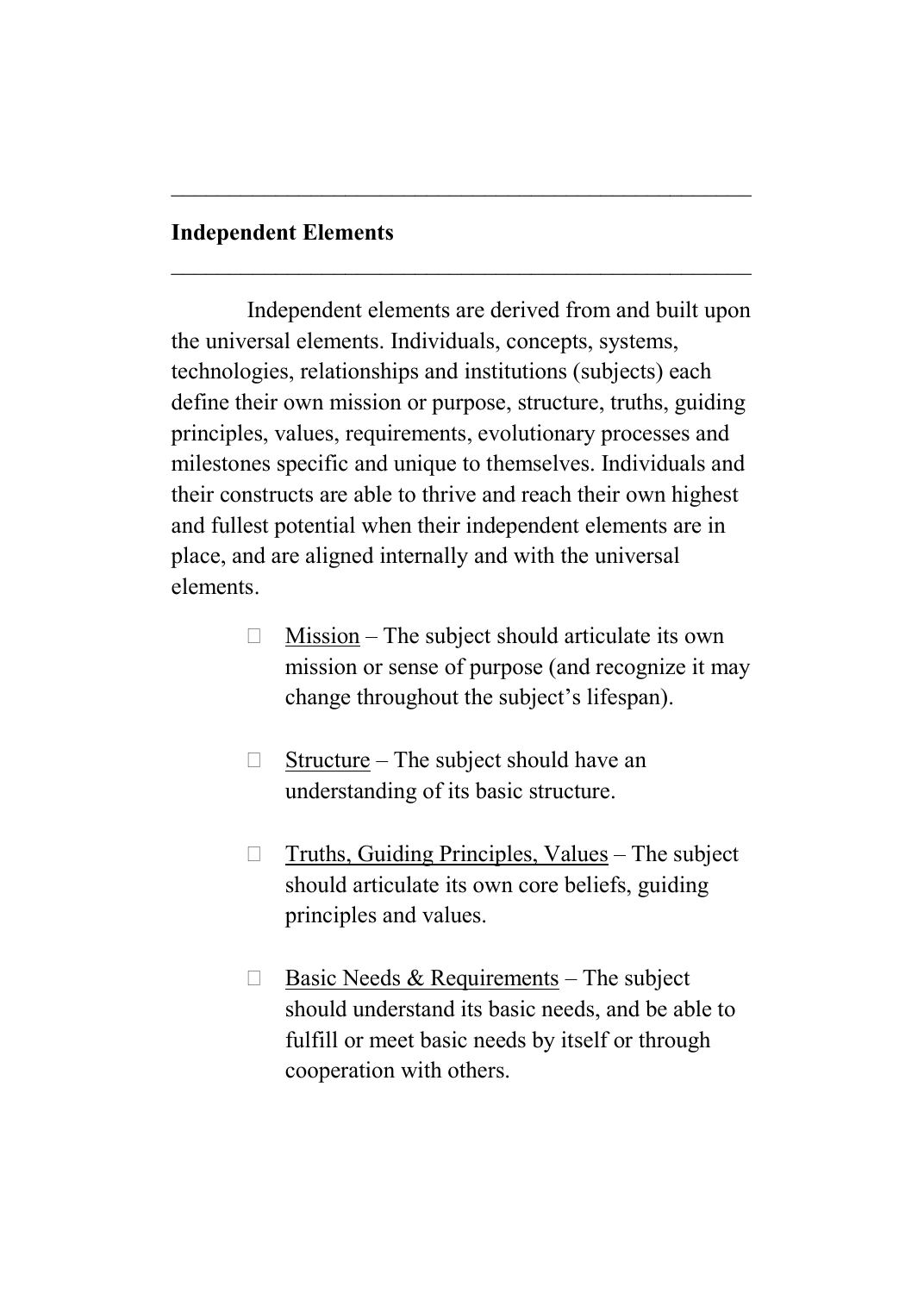- $\Box$  Evolutionary Process The subject should obtain and incorporate new information, tools and resources, while rejecting that which may be harmful or oppressive.
- □ Milestones/Outcomes The subject should articulate its own milestones of success or achievements.

|                    | <b>Universal</b><br><b>Elements</b> | <b>Independent Thriving</b><br><b>Elements</b> |  |
|--------------------|-------------------------------------|------------------------------------------------|--|
| Mission            |                                     |                                                |  |
| Structure          |                                     |                                                |  |
| <b>Truths</b>      |                                     |                                                |  |
| Guiding            |                                     |                                                |  |
| Principles         |                                     |                                                |  |
| Values             |                                     |                                                |  |
| <b>Basic Needs</b> |                                     |                                                |  |
| Evolutionary       |                                     |                                                |  |
| Process            |                                     |                                                |  |
| Milestones $+$     |                                     |                                                |  |
| Outcomes           |                                     |                                                |  |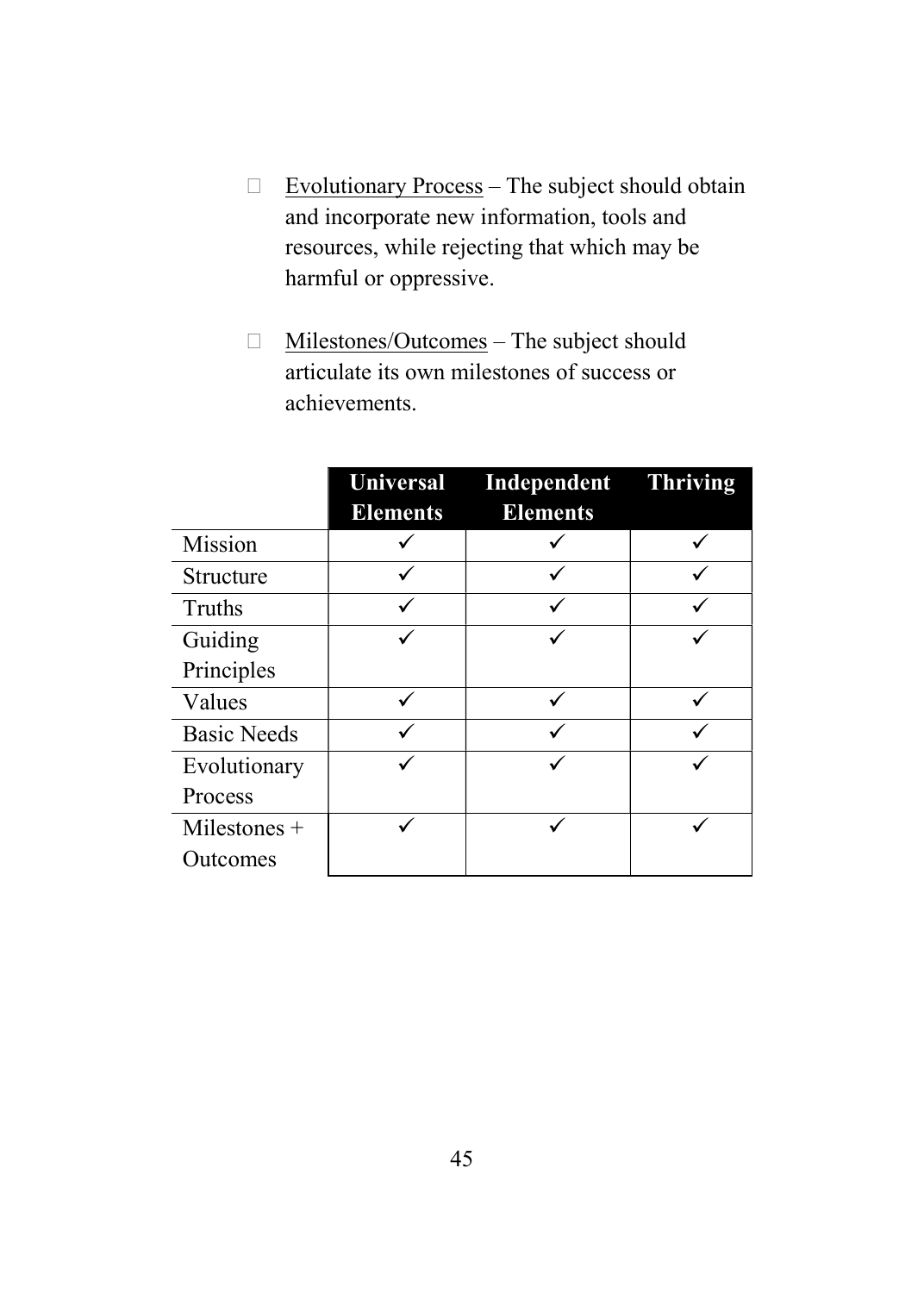## Indicators of Thriving

 $\Box$  Individuals - Indicators of thriving may include, among others:

\_\_\_\_\_\_\_\_\_\_\_\_\_\_\_\_\_\_\_\_\_\_\_\_\_\_\_\_\_\_\_\_\_\_\_\_\_\_\_\_\_\_\_\_\_\_\_\_\_\_

 $\mathcal{L}_\text{max}$  and the contract of the contract of the contract of the contract of the contract of the contract of the contract of the contract of the contract of the contract of the contract of the contract of the contrac

- o Ability to express self-worth, dignity and self-respect independent of others
- o Understands, values and asserts autonomy of body, mind and soul
- o Understands physical, cognitive and emotional self
- o Feels and is secure in the rights to life, liberty and the pursuit of happiness
- o Basic needs are fully met
- o Ability to achieve more if desired
- o Forms mutually cooperative relationships
- o Ability to seek out own truths
- o Questions and affirms own beliefs
- o Ability to make mistakes and learn from them without condemnation of self
- o A willingness to be wrong (and right)
- o Ability to explore, express oneself, learn and actively seek new experiences
- o Understanding and respect of boundaries of self and others without casting judgments
- o Use of discernment over condemnation
- o One's actions, words and thoughts are expressed with integrity (alignment with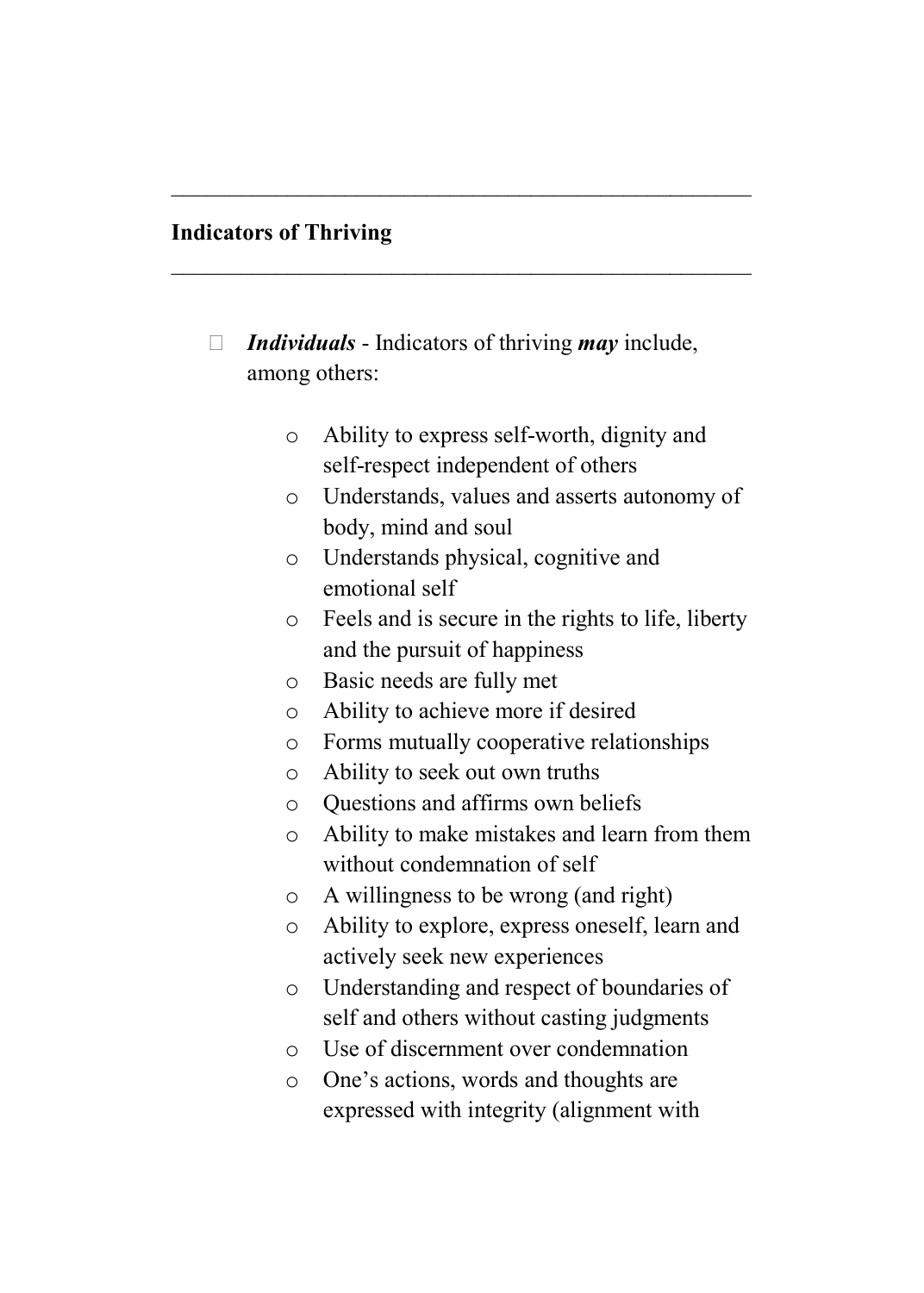one's own core beliefs, values and guiding principles)

- o Ability to provide self-affirmation and affection
- o Ability to differentiate and express feelings versus thoughts
- o A positive sense of self and others
- o Makes use of unoppressive concepts, systems and technologies, and engages in cooperative relationships and institutions
- $\Box$  Concepts Indicators of thriving may include, among others:
	- o Incorporates the unique experiences or potential of each human being to which the concept refers
	- o Promotes honesty, truth, transparency and complete information
	- o Promotes, understands and values basic human needs and requirements
- $\Box$  Systems Indicators of thriving may include, among others:
	- o Acknowledges and upholds basic human rights
	- o Acknowledges and appropriately addresses or responds to basic human bodily functions, emotional needs and human instincts and responses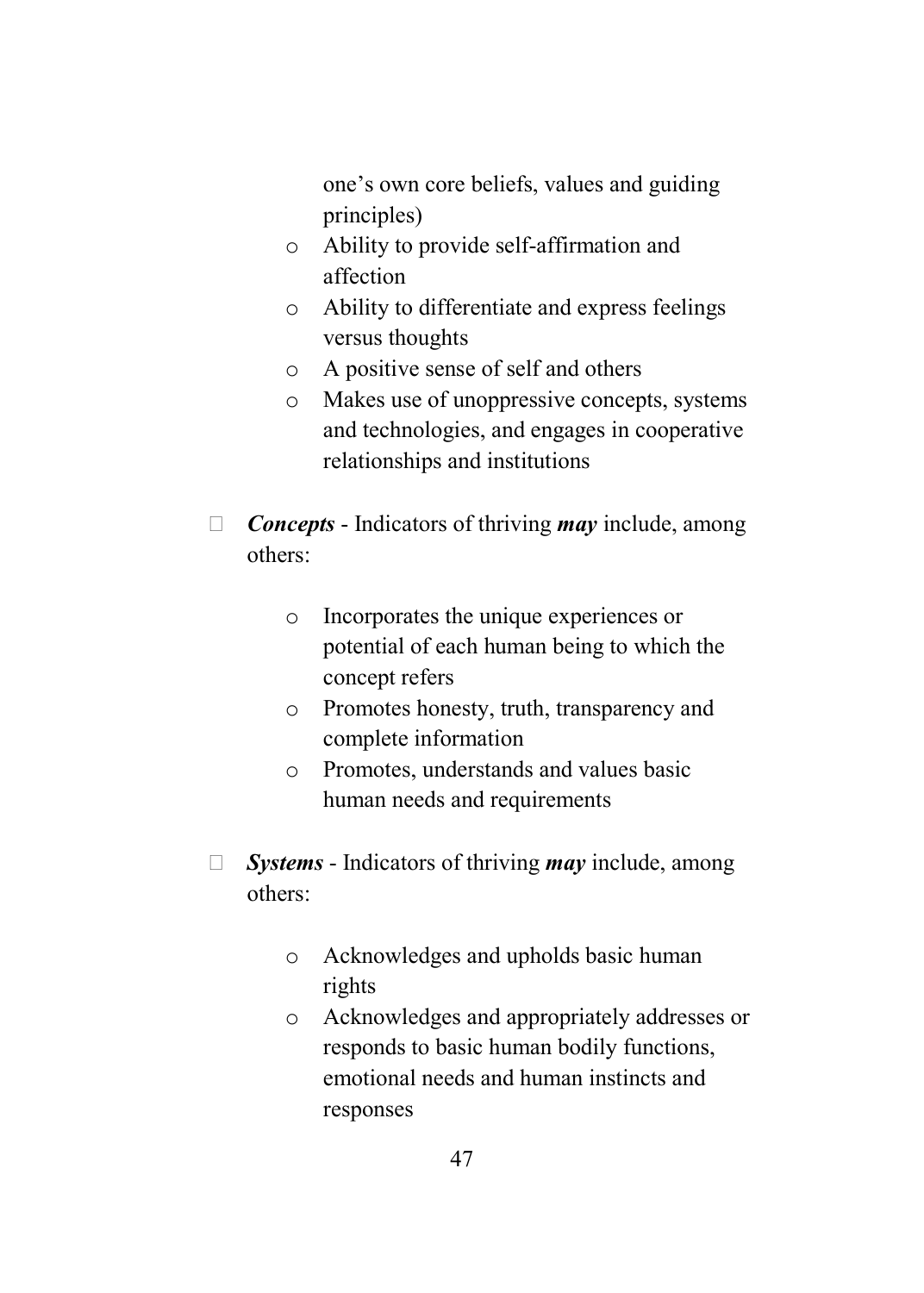- o Acknowledges and incorporates provisions for the diversity of human bodies and abilities; mental, cognitive and emotional capacities; and breadth of human experiences
- o Acknowledges or provides provisions to ensure vulnerabilities are not exploited
- o Creates little and only necessary categories
- o Upholds the dignity, worth and self-respect of individuals
- o Is equitable and works for everyone it is intended to serve
- $\Box$  **Technologies** Indicators of thriving **may** include, among others:
	- o Enhances life, liberty or the pursuit of happiness
	- o Ensures autonomy over body, mind, soul and free will
	- o Upholds basic human rights
	- o Promotes access to information, education and basic needs
	- o Acknowledges and appropriately addresses or responds to basic human bodily functions, emotional needs and human instincts and responses
	- o Acknowledges and incorporates provisions for the diversity of human bodies and abilities; mental, cognitive and emotional capacities; and breadth of human experiences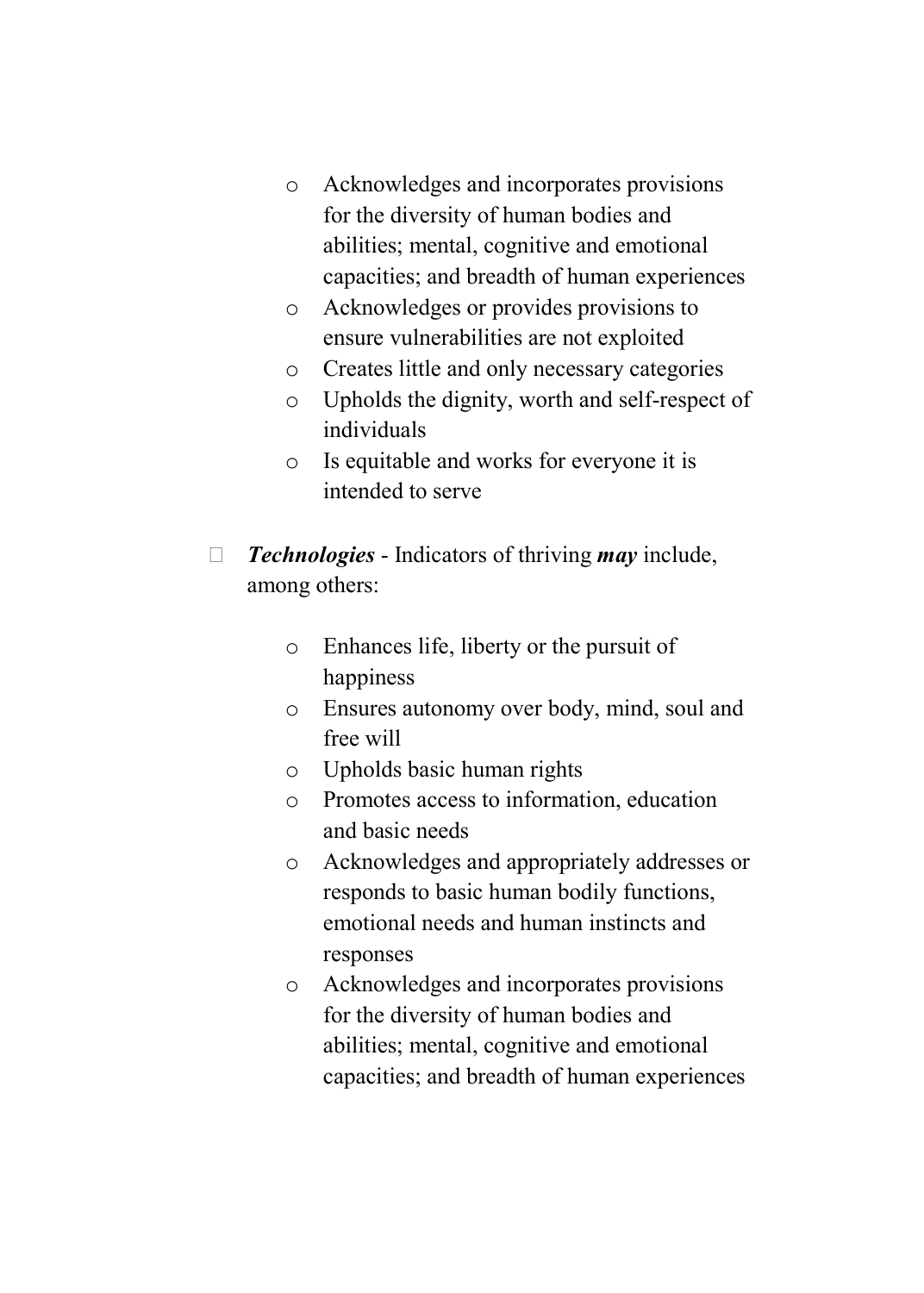- o Acknowledges or provides provisions to ensure vulnerabilities are not exploited
- o Creates little or only necessary categories
- o Upholds the dignity, worth and self-respect of individuals
- o Works for everyone it is intended to serve
- $\Box$  **Relationships** Indicators of thriving **may** include, among others:
	- o Participants are able to articulate the purpose and goals of the relationship, including shared mutual beliefs and values
	- o Participants are able to articulate and respond to evolving needs or goals
	- o Ability to identify, articulate and honor boundaries asserted by parties in the relationship
	- o Participants maintain autonomy and ownership of body, mind and soul
	- o Free of manipulation, coercion, deceit or control
	- o Tendency towards promoting individual growth among the parties
	- o Tendency towards promoting "want" to be in the relationship versus "need" to be in the relationship
	- o Reduces or eliminates co-dependency
	- o Ensures and promotes access to basic needs and pursuit of personal goals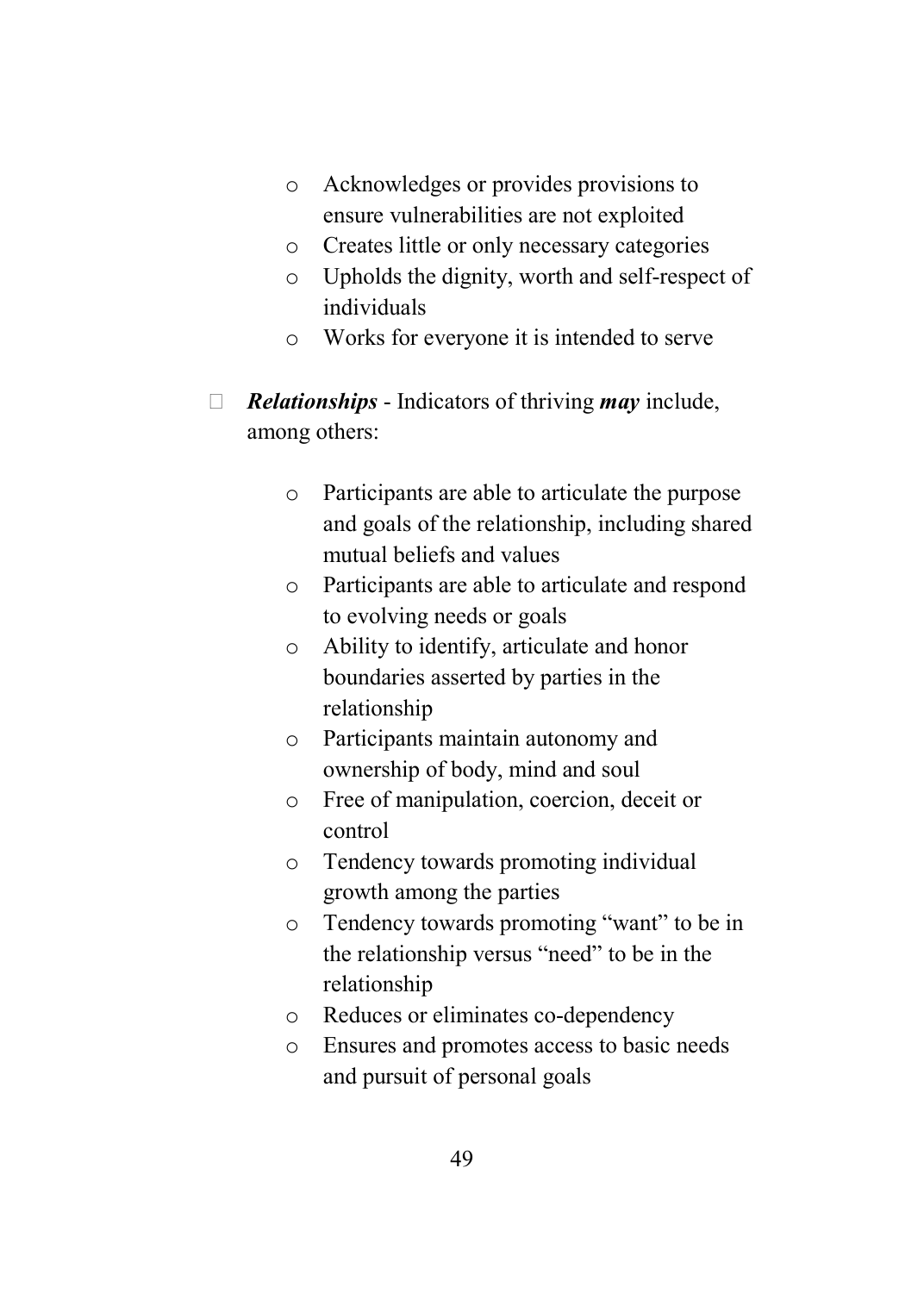- o Promotes and encourages trust, honesty, transparency, loyalty, commitment, consideration, and appropriate affection, intimacy or companionship
- o Maintains, promotes and encourages a sense of self-worth, dignity and respect among the parties
- o Includes reciprocity among the parties
- o Values the contributions of the parties
- o Cooperation presides over competition
- o Mutual decisions impacting both parties benefit all parties
- o The relationship meets its goals and evolves
- $\Box$  Institutions Indicators of thriving may include, among others:
	- o Mission, core beliefs, guiding principles, values, concepts, systems, technologies and internal and external relationships consistently align
	- o Policies and systems view customers/clients, leadership and team members (such as employees and volunteers) as whole people with dignity, worth and inalienable rights to life, liberty and the pursuit of happiness
	- o Policies and systems recognize and promote basic human needs and bodily functions
	- o Systems for acquisition promote voluntary participation and cooperation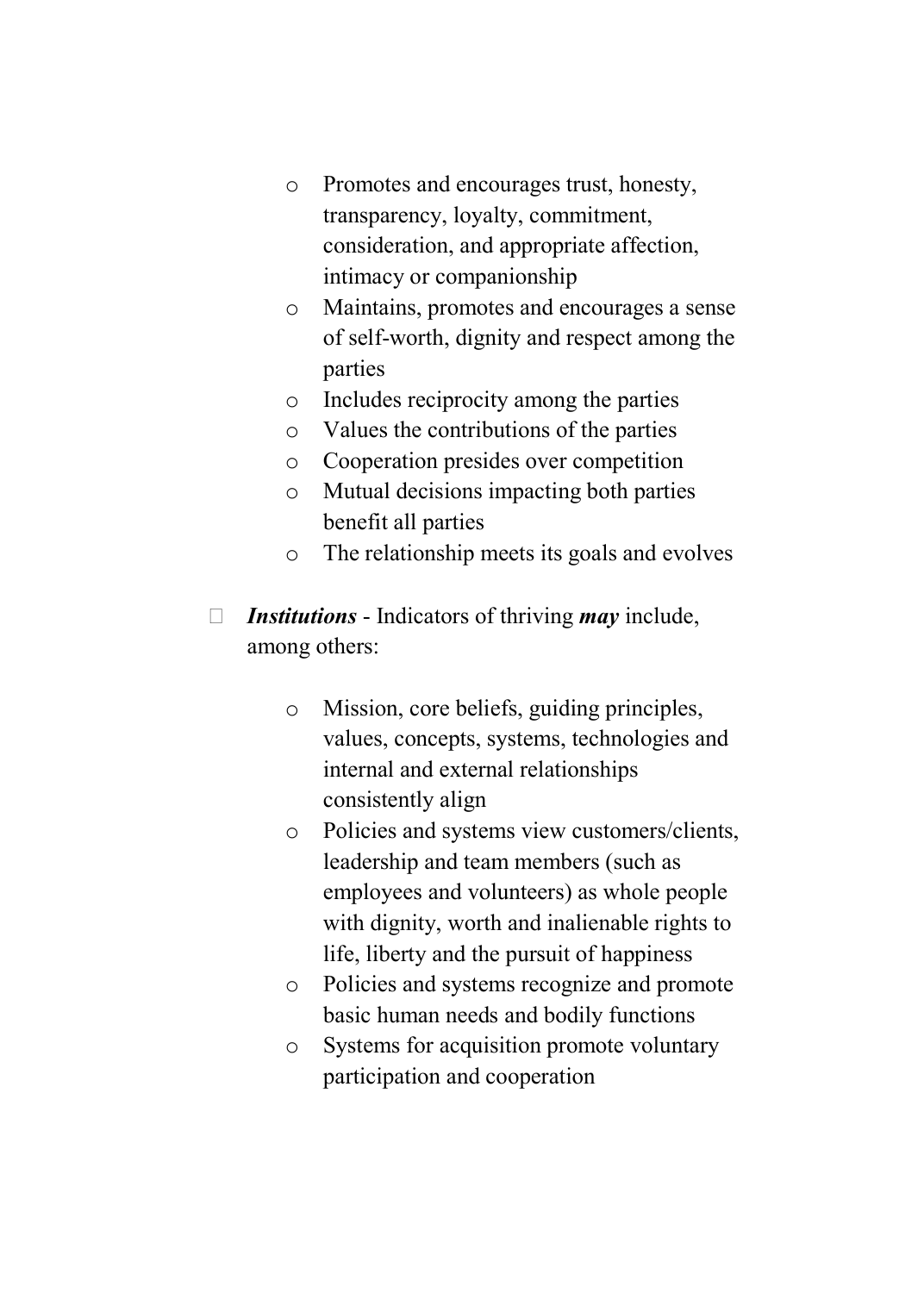- o Participants, including funders, customers, employees and leadership are involved because they want to be
- o Loyalty is to the mission, core beliefs, values and guiding principles, and is voluntary rather than compulsory
- o There is longevity in participation
- o Ability to move through conflict swiftly and in healthy, affirming ways
- o Successful achievement of internally developed milestones
- o Ability to accept or reject opportunities in line with values
- o A plan for future growth or evolution
- o A focus on retention of team members
- o Customer/client/employee/leadership satisfaction
- o Use of teaching rather than punishment
- o Transparency and free flow of information
- o Cooperates with others
- o Continuously evolving with forward momentum

\_\_\_\_\_\_\_\_\_\_\_\_\_\_\_\_\_\_\_\_\_\_\_\_\_\_\_\_\_\_\_\_\_\_\_\_\_\_\_\_\_\_\_\_\_\_\_\_\_\_

\_\_\_\_\_\_\_\_\_\_\_\_\_\_\_\_\_\_\_\_\_\_\_\_\_\_\_\_\_\_\_\_\_\_\_\_\_\_\_\_\_\_\_\_\_\_\_\_\_\_

o Financially secure

## Intervention & Analysis

Oppression is likely present when independent elements are missing or misaligned with the universal elements, often coupled with indicators of oppression.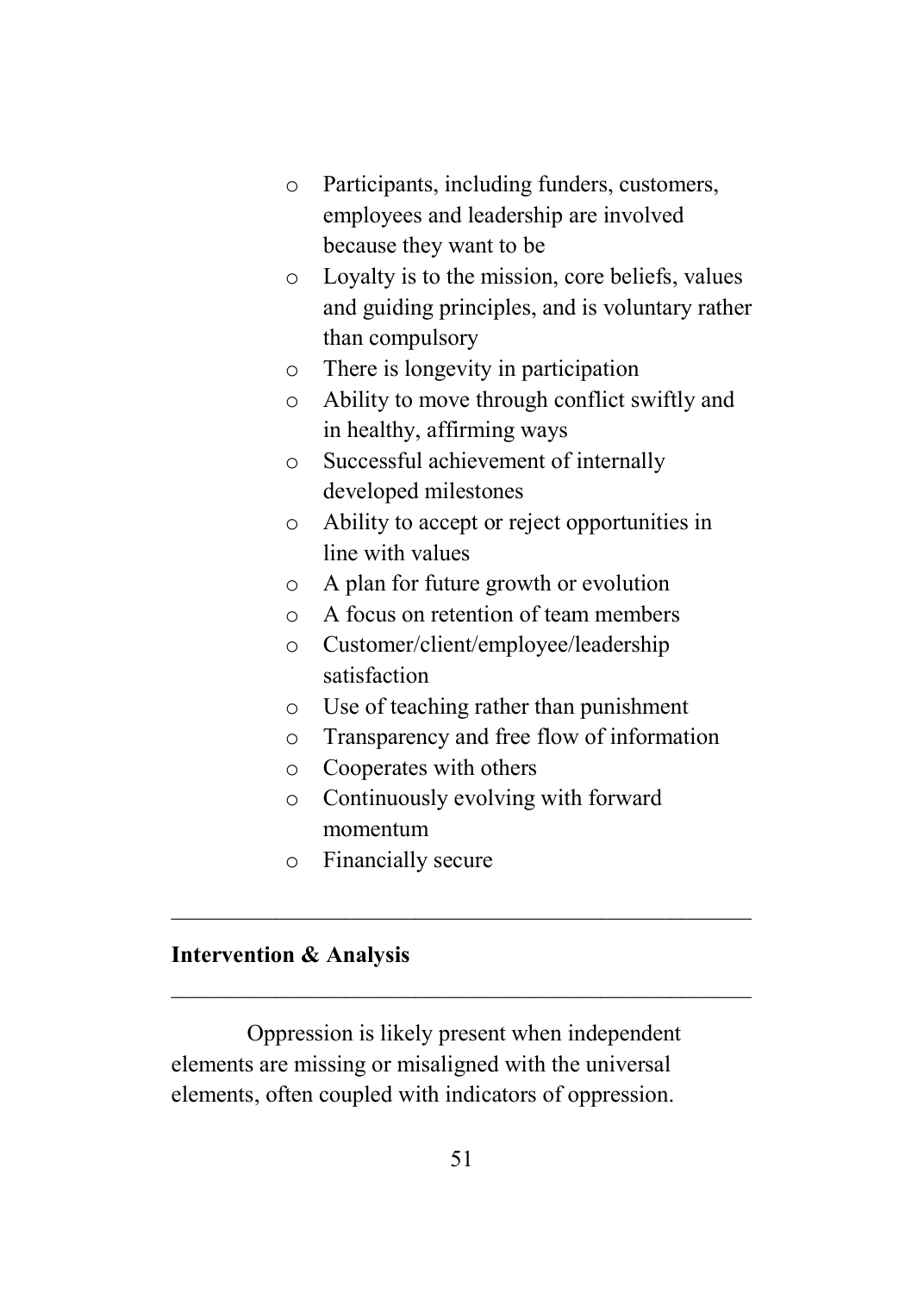Intervention from a trained professional may be required to help alleviate oppression and build or restore capacity for thriving.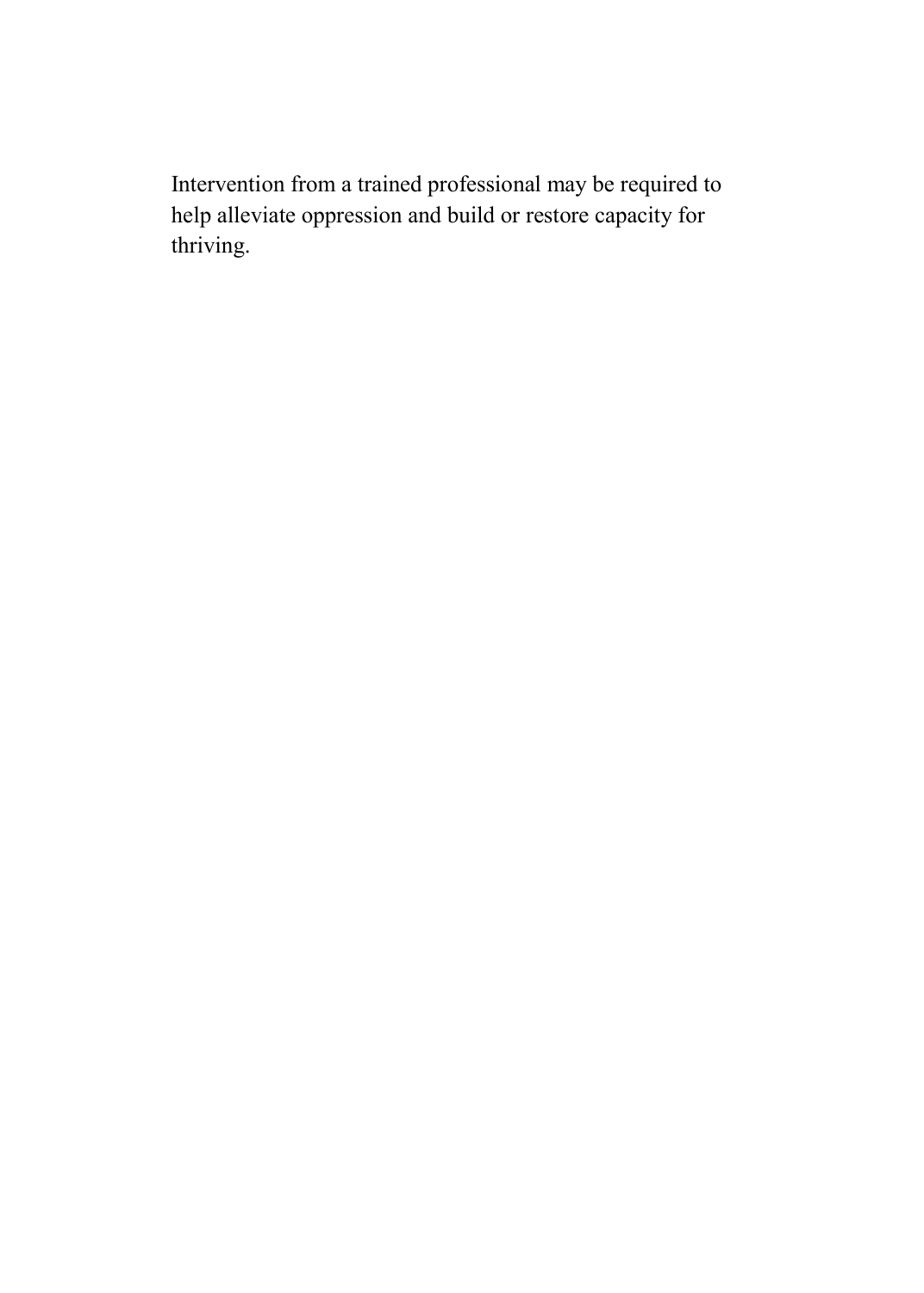#### THE INTEGRITY PROCESS

The Integrity Process is a method of inquiry designed to identify and alleviate oppression within individuals, concepts, systems, technologies, relationships and intuitions, which includes groups, businesses, organizations and governments. For ease of communication, the term "subjects" may be used to refer broadly to individuals and their constructs during the analysis. Through this process, the integrity of the subject may be examined. Integrity, though often associated with virtues, simply means "operating in alignment". The phrase, "the subject lacks integrity", means the subject is not operating in alignment with universal and/or independent elements.

\_\_\_\_\_\_\_\_\_\_\_\_\_\_\_\_\_\_\_\_\_\_\_\_\_\_\_\_\_\_\_\_\_\_\_\_\_\_\_\_\_\_\_\_\_\_\_\_\_\_

\_\_\_\_\_\_\_\_\_\_\_\_\_\_\_\_\_\_\_\_\_\_\_\_\_\_\_\_\_\_\_\_\_\_\_\_\_\_\_\_\_\_\_\_\_\_\_\_\_\_

\_\_\_\_\_\_\_\_\_\_\_\_\_\_\_\_\_\_\_\_\_\_\_\_\_\_\_\_\_\_\_\_\_\_\_\_\_\_\_\_\_\_\_\_\_\_\_\_\_\_

 $\mathcal{L}_\text{max}$  and the contract of the contract of the contract of the contract of the contract of the contract of the contract of the contract of the contract of the contract of the contract of the contract of the contrac

#### Impetus for Change

The Integrity Process is used when an impetus for change has occurred. It is implemented when there is an intentional decision to analyze the subject.

#### Inquiry

Successful organization and business strategic planning frameworks provide a basic outline for the initial inquiry. The inquiry is a series of questions related to the foundational elements, including the mission, truths, guiding principles, values, basic needs, evolutionary process and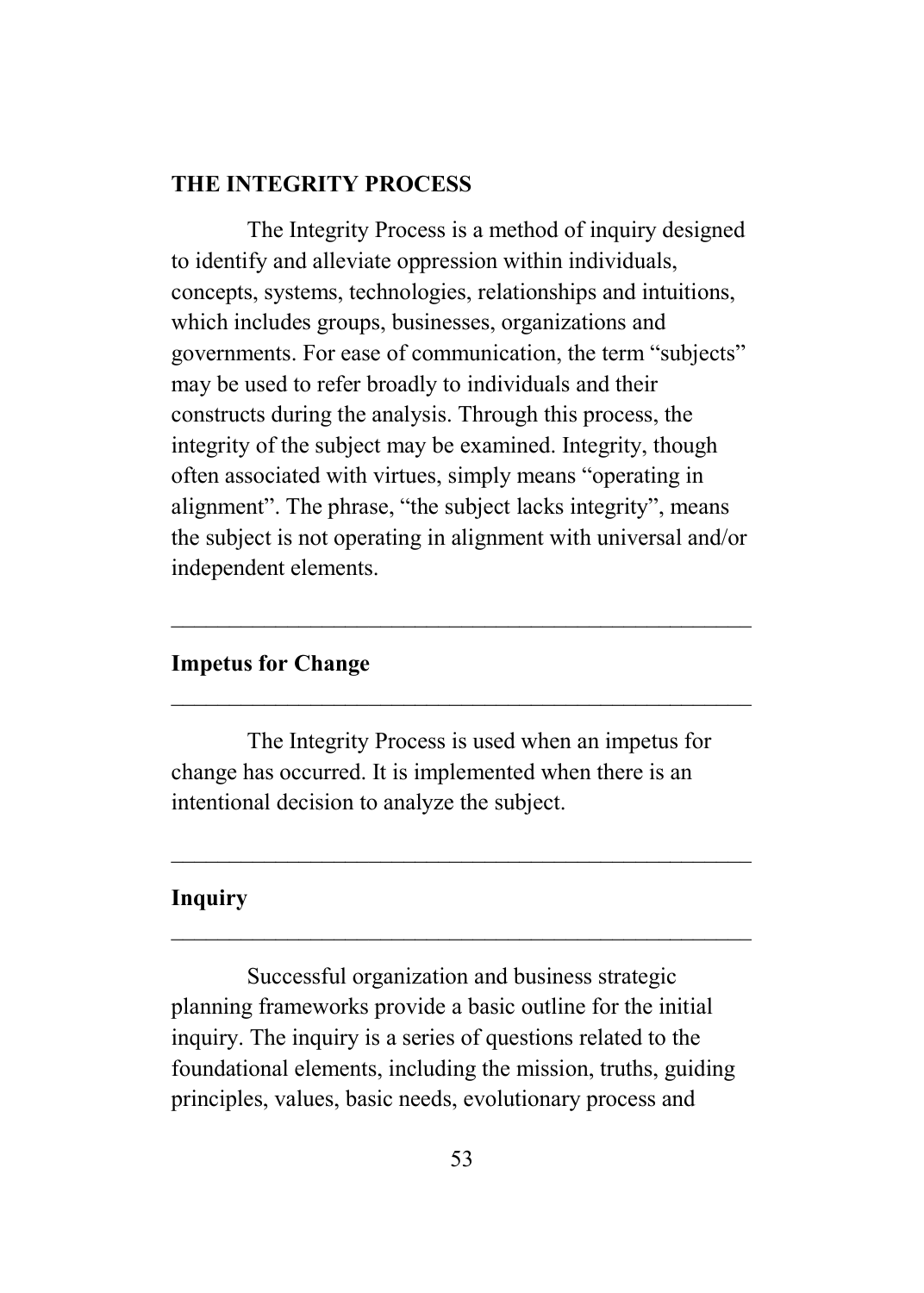milestones or outcomes of the subject. Sample questions are provided as a starting point.

- $\Box$  Mission What is the point of this? Is the subject an individual, concept, system, technology, relationship or institution?
- $\Box$  Structure What is the subject made of? How does the subject work? What are the processes it uses?
- $\Box$  Truths What is true about the subject? What does the subject believe about itself or others?
- $\Box$  Guiding Principles What determines how the subject intends to interact with itself or others? How does it treat or interact with other subjects? What are its boundaries?
- $\Box$  Values How does the subject prioritize or make decisions? What is most important to the subject?
- $\Box$  Basic Needs & Requirements What does the subject need to operate at its highest and fullest capacity? Are those needs being met? If so, how? If not, why not?
- $\Box$  Evolutionary Process Does the subject continuously evolve by incorporating new information, tools and resources, while maintaining stable foundations? How does the subject acquire new information, tools and resources?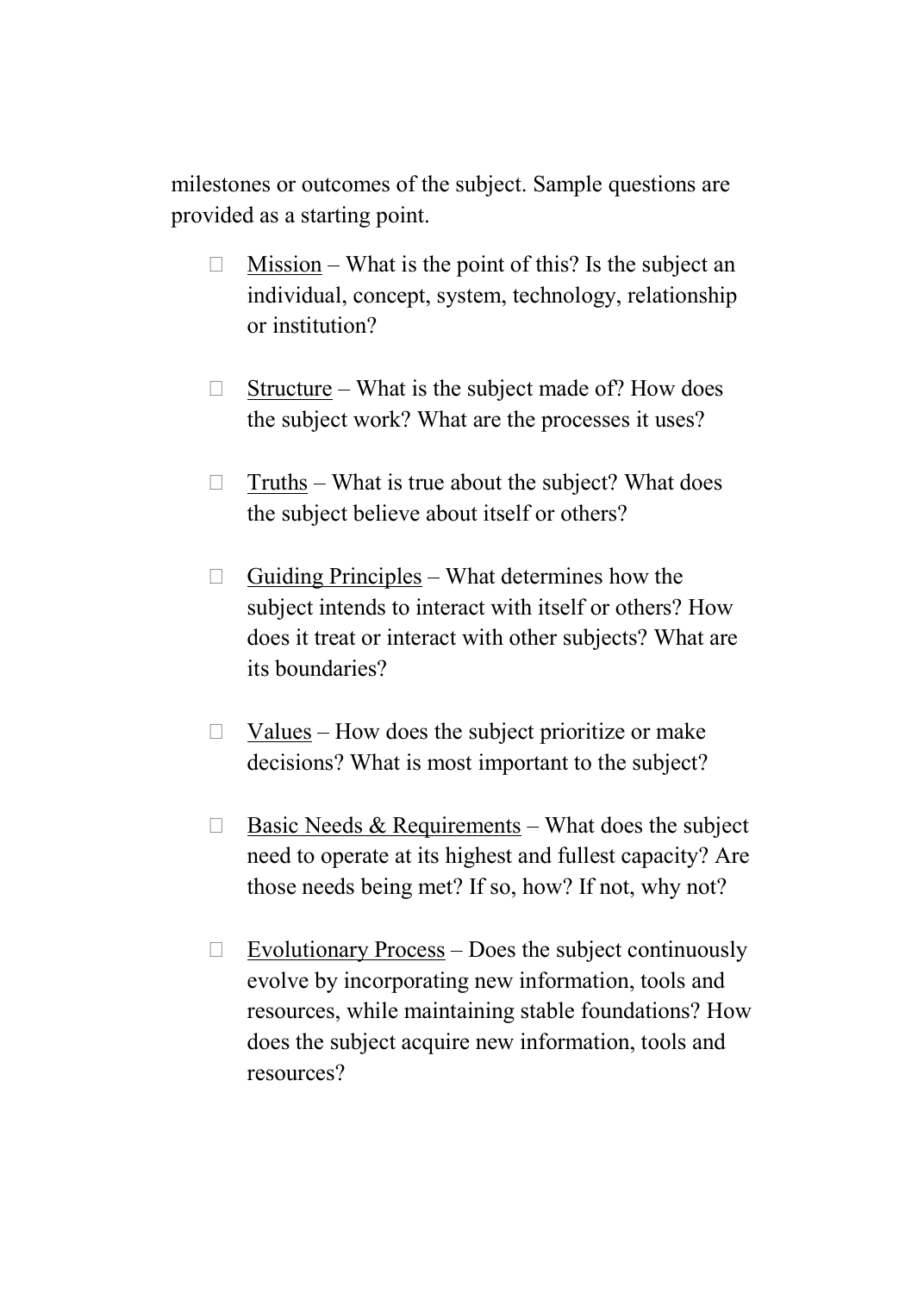$\Box$  Milestones/Outcomes – How do we know the subject is meeting its intended mission or purpose? How do we know the subject is in a state of thriving, decline, stagnation or impending death?

\_\_\_\_\_\_\_\_\_\_\_\_\_\_\_\_\_\_\_\_\_\_\_\_\_\_\_\_\_\_\_\_\_\_\_\_\_\_\_\_\_\_\_\_\_\_\_\_\_\_

\_\_\_\_\_\_\_\_\_\_\_\_\_\_\_\_\_\_\_\_\_\_\_\_\_\_\_\_\_\_\_\_\_\_\_\_\_\_\_\_\_\_\_\_\_\_\_\_\_\_

## Alignment

Once the initial inquiry has been completed, the independent elements and universal elements can be incorporated in the analysis.

- $\Box$  Independent Elements Does the subject have independent elements in place? If so, what are they? If not, why not? Are there internal or external factors preventing this? For example, does the organization have a mission statement?
- $\Box$  Universal Elements Are the independent elements aligned with the universal elements? If not, why not? Are there internal or external factors contributing to the misalignment? For example, is the system truly equitable?

 $\mathcal{L}_\text{max}$  and the contract of the contract of the contract of the contract of the contract of the contract of the contract of the contract of the contract of the contract of the contract of the contract of the contrac

 $\mathcal{L}_\text{max}$  and the contract of the contract of the contract of the contract of the contract of the contract of the contract of the contract of the contract of the contract of the contract of the contract of the contrac

## Recommendations

Based on the inquiry and analysis, a set of recommendations is presented based on best practices and the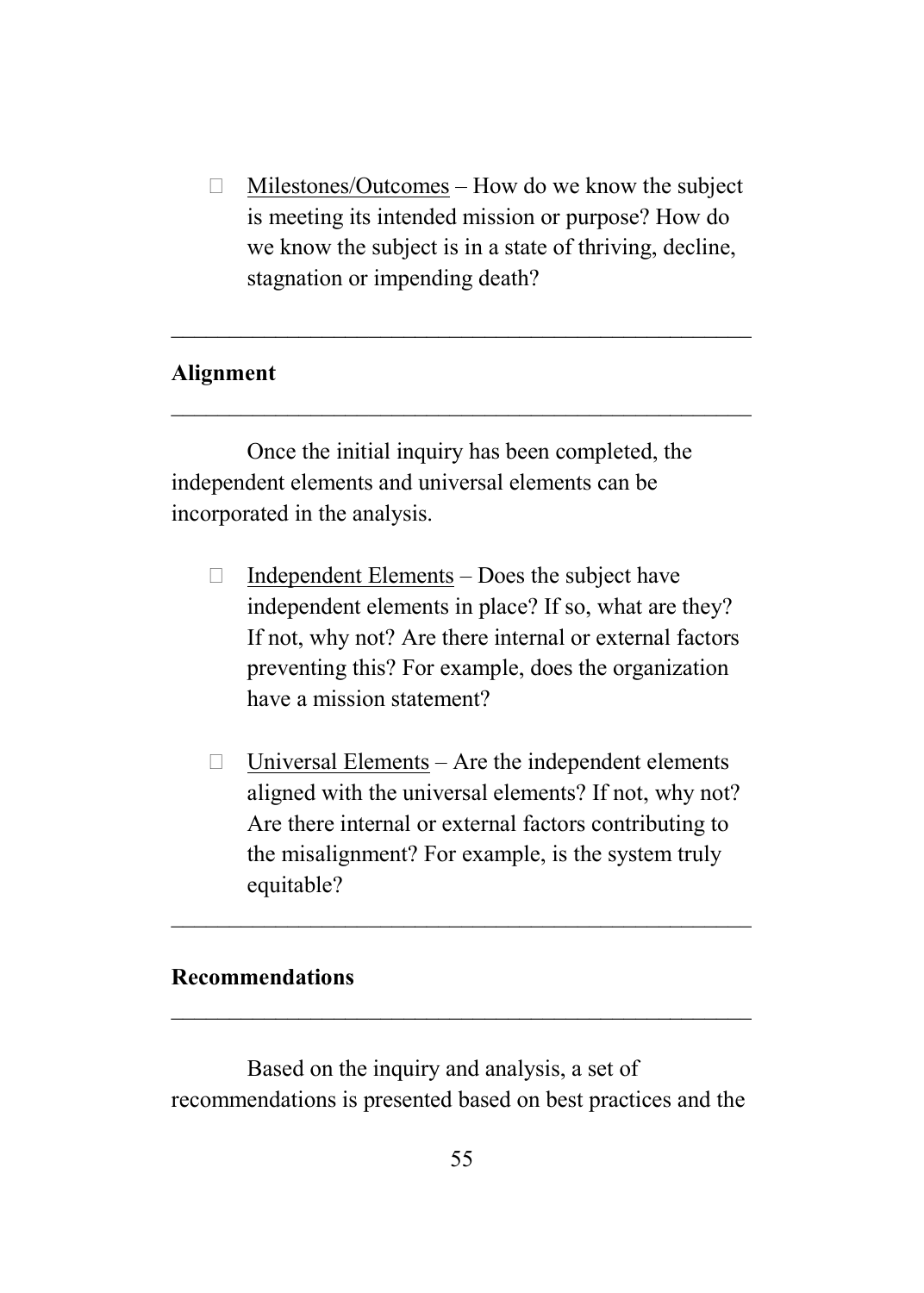subject's strengths with the intention of healing or building or restoring the capacity of the subject. Common recommendations are likely to include: 1) Identify missing independent elements and address them; and 2) Align the subject's mission, core beliefs, guiding principles, values, evolutionary process and milestones with universal, rather than oppression-based, elements.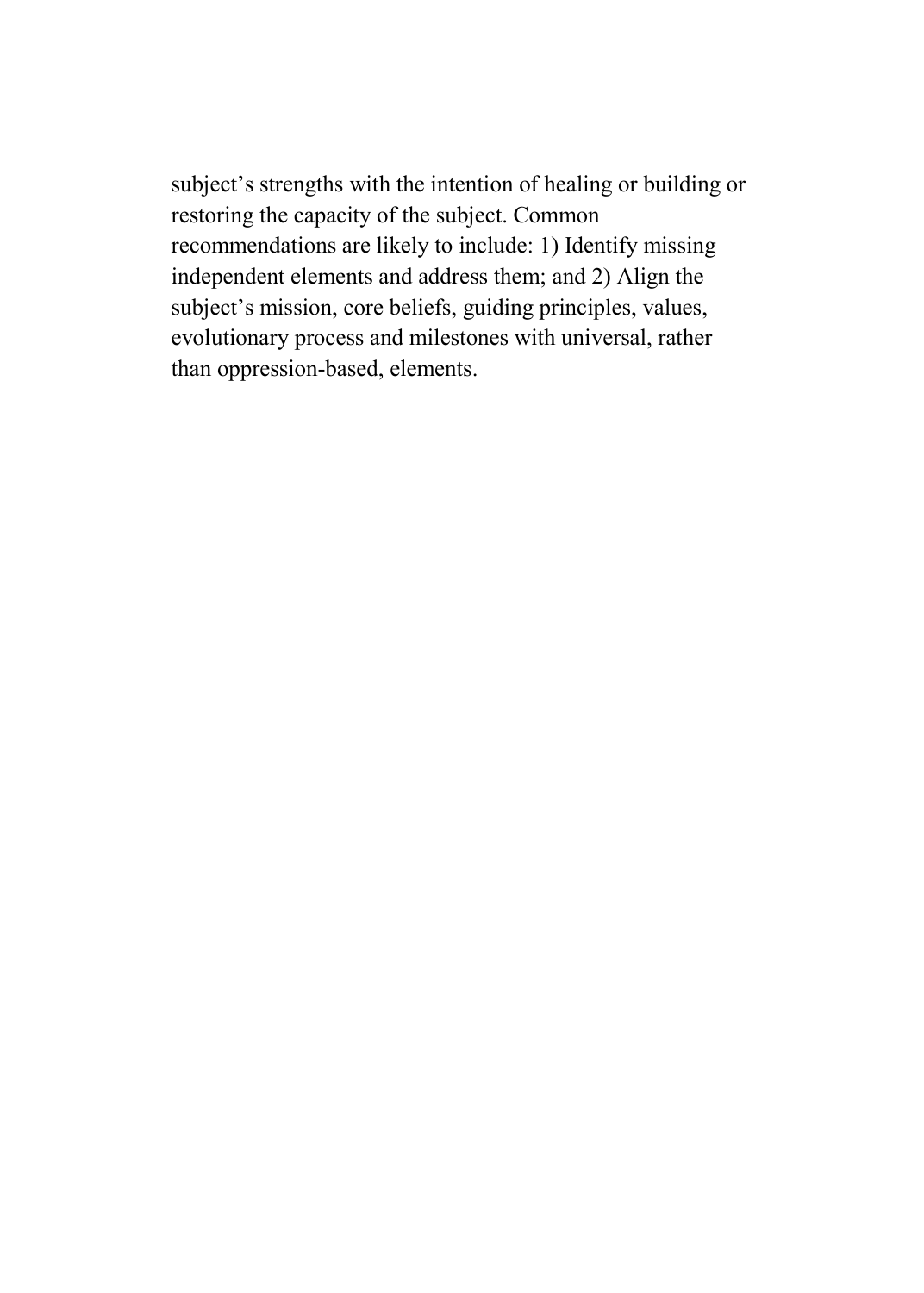## Part 2:

# Analysis - The United States of America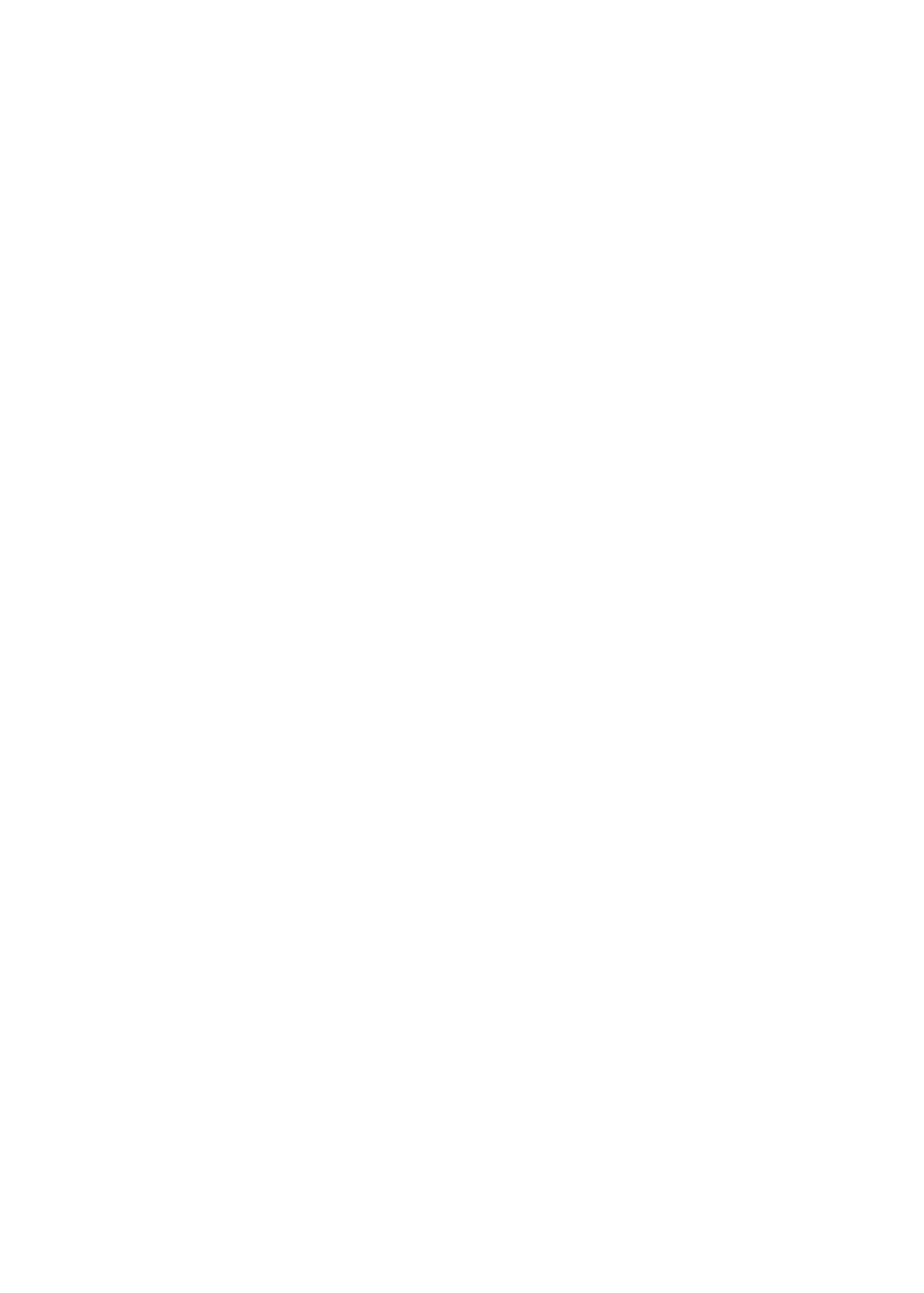#### IMPETUS FOR CHANGE

The Integrity Model provides a framework to address oppression systematically. Among human constructs, governments are the largest and most influential. Today there are upwards of seven billion people on the planet represented on the world stage by approximately two hundred separate and sovereign national governments. As the largest and most influential human constructs, governments can also be the most destructive and oppressive. Strategically, analyzing oppression at the level of national governments is critical to addressing oppression at its root. The United States plays a unique role in the global community as host to both the United Nations (the planet's most cooperative institution) and one of Earth's largest nuclear arsenals. With this dual role comes increased responsibility, so the United States is a likely candidate for an assessment.

Ironically, the United States was founded on the assertion the previous form of government should no longer exist for the people in its jurisdiction. The United States' own founding was wrought with both impressive rebellion against oppression from its former government and grave atrocities against the land's early inhabitants. The interpretation of its founding documents often led to more atrocities and oppression, including slavery, mass incarceration, corruption and even civil war. Yet, despite these issues, the United States still stands. Though slowly, the United States often goes through periods of realignment with its own foundations, and today, again, the United States stands at a precipice. There is an impetus for change.

The presidential election of 2016 unveiled a country more sharply divided than it has been in recent history.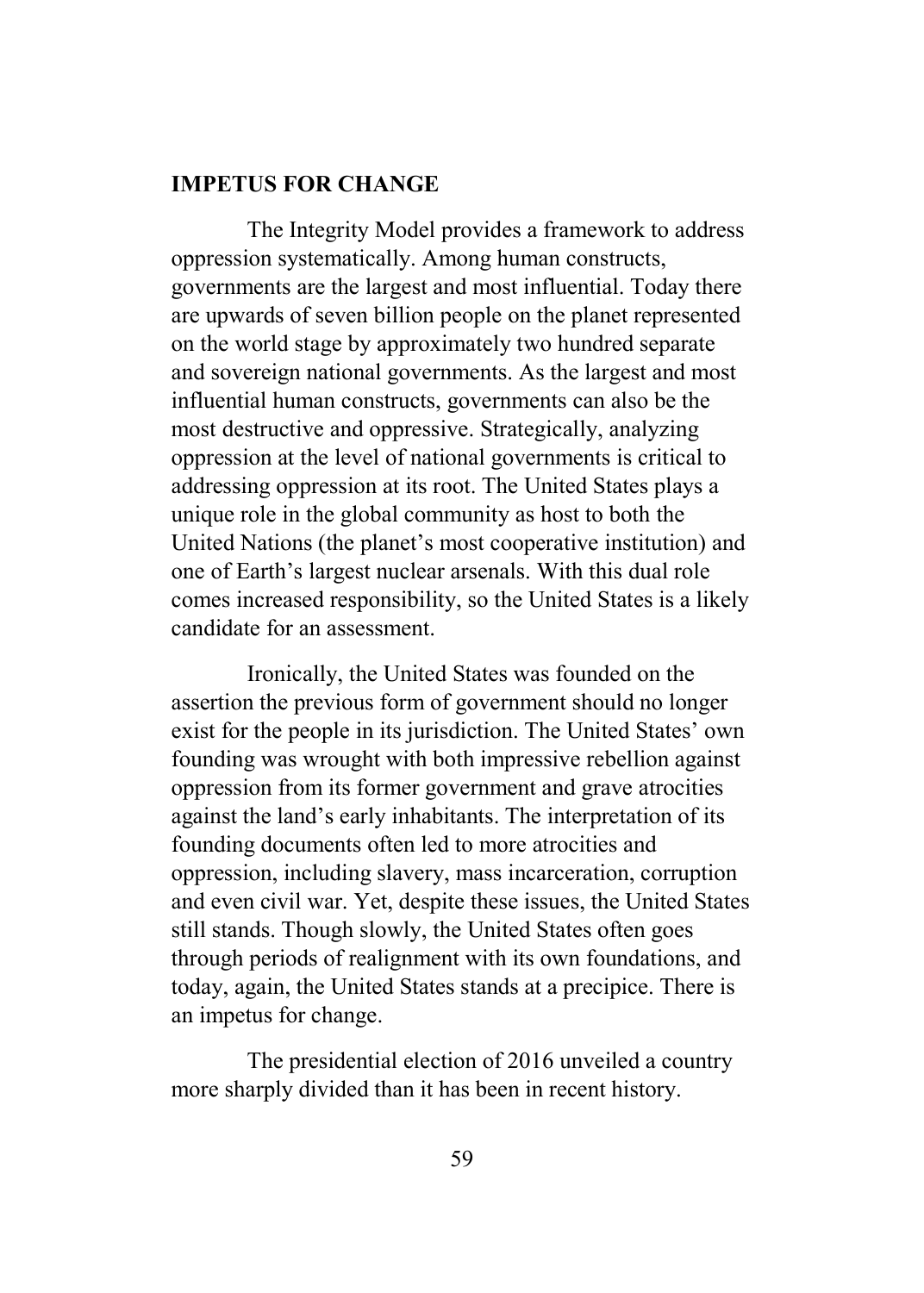Candidates for office and elected officials resorted to namecalling and deceptive practices, and unpleasant truths about the nation's policies and programs were laid bare more thoroughly than before. Important issues such as racism, police and school shootings, incarceration, homelessness, housing, education and healthcare can no longer be addressed in silos. Now is the time for the United States as an institution to undergo its own process of analysis.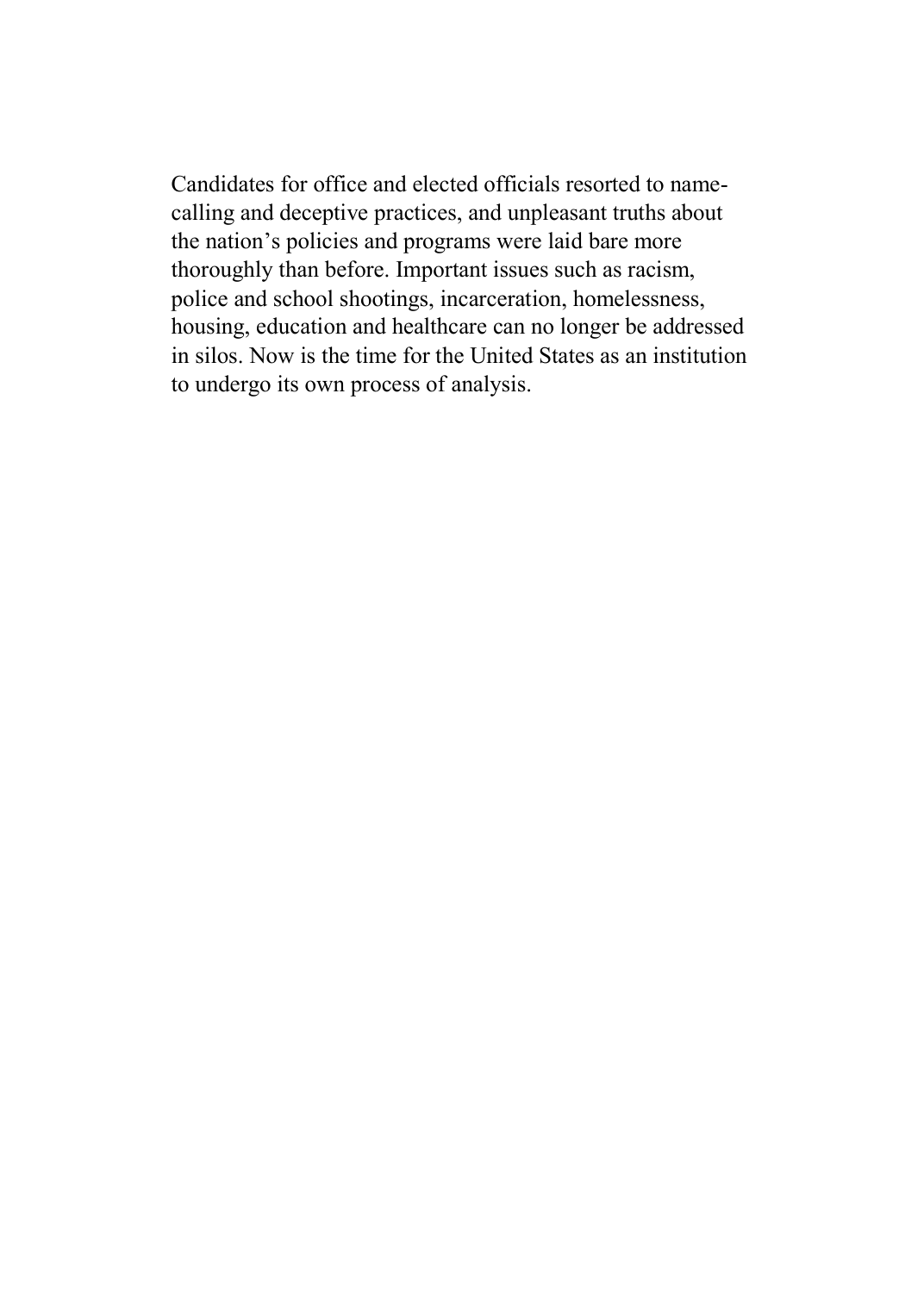#### INDICATORS OF OPPRESSION

In addition to the issues mentioned above, there are more traditional indicators of oppression emanating from the United States as an institution. The United States makes use of prohibition and punishment rather than education, safety and regulation in several matters. In addition, members of the Congress and the Executive Branch refer to other members, and even to the American people, as the "enemy". A cohesive and functioning team within the institution cannot be developed at the governance level.

Moreover, the United States uses technology to monitor the activities employees, customers and the American people, and too many laws have been passed criminalizing normal human behavior. Of course, one of the most pressing indicators of stagnation or decline is debt or inverse economic impact. The United States holds the world's largest national debt, more than doubling that of the next closest country. Foreign and trade policy seem to shift from president to president, rather than through institutionalized, strategic oversight. And taxing laws, sentencing structures and other programs appear to be inconsistent or inequitable. There appears to be use of outdated or oppressive concepts. And perhaps most importantly, there appears to be a significant number of people dissatisfied with the current operations of the United States. Its programs and services do not appear to adequately address or alleviate needs in many cases.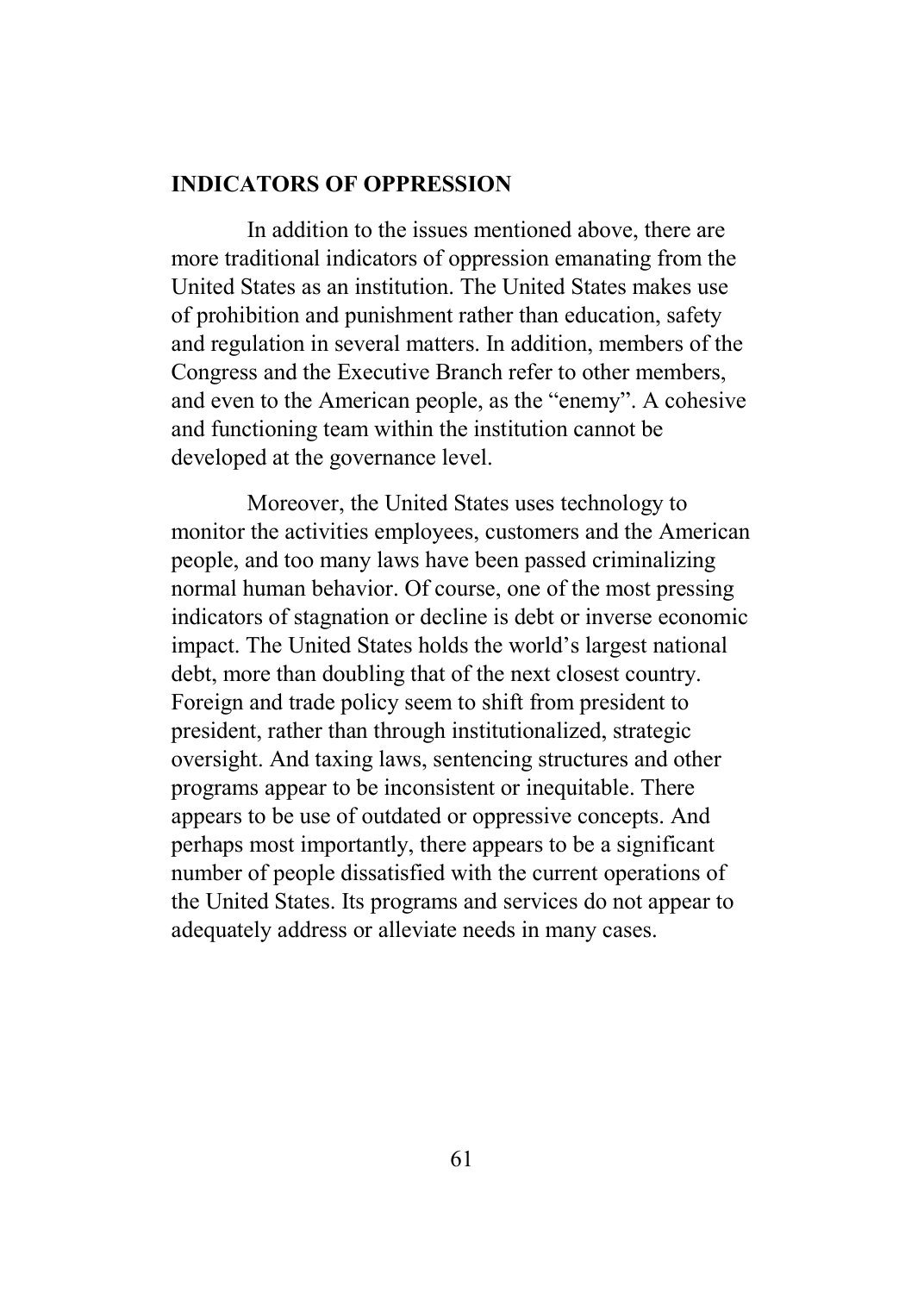#### ANALYSIS

There are many types of institutions, including businesses, nonprofit organizations, and even activity groups, such as sports leagues. Some institutions have a specific program, product or service, such as a business that makes and sells refrigerators. In an assessment of a government, it's important for both those who work for the government and those who serve as the government's electorate to understand the government is just one institution with many programs and services.

A government, however, is more like an association (such as a gym or Chamber of Commerce) where all of the residents in a particular geographic region agree to pool their resources to achieve specific or certain common goals. The residents or "members" or "citizens" often delegate some authority to the institution in order to develop solutions to common issues that can work for everyone. Individuals maintain their inalienable rights, and government institutions exist only at the consent of the residents, and their willingness to abide by the programs, services and regulations recommended by the government. While it may seem more daunting, the analysis of a government uses the same basic models and methods as for any other concept, system, technology or institution. The assessment starts with general and basic questions through an inquiry.

\_\_\_\_\_\_\_\_\_\_\_\_\_\_\_\_\_\_\_\_\_\_\_\_\_\_\_\_\_\_\_\_\_\_\_\_\_\_\_\_\_\_\_\_\_\_\_\_\_\_

\_\_\_\_\_\_\_\_\_\_\_\_\_\_\_\_\_\_\_\_\_\_\_\_\_\_\_\_\_\_\_\_\_\_\_\_\_\_\_\_\_\_\_\_\_\_\_\_\_\_

## Inquiry

## What is the point of this?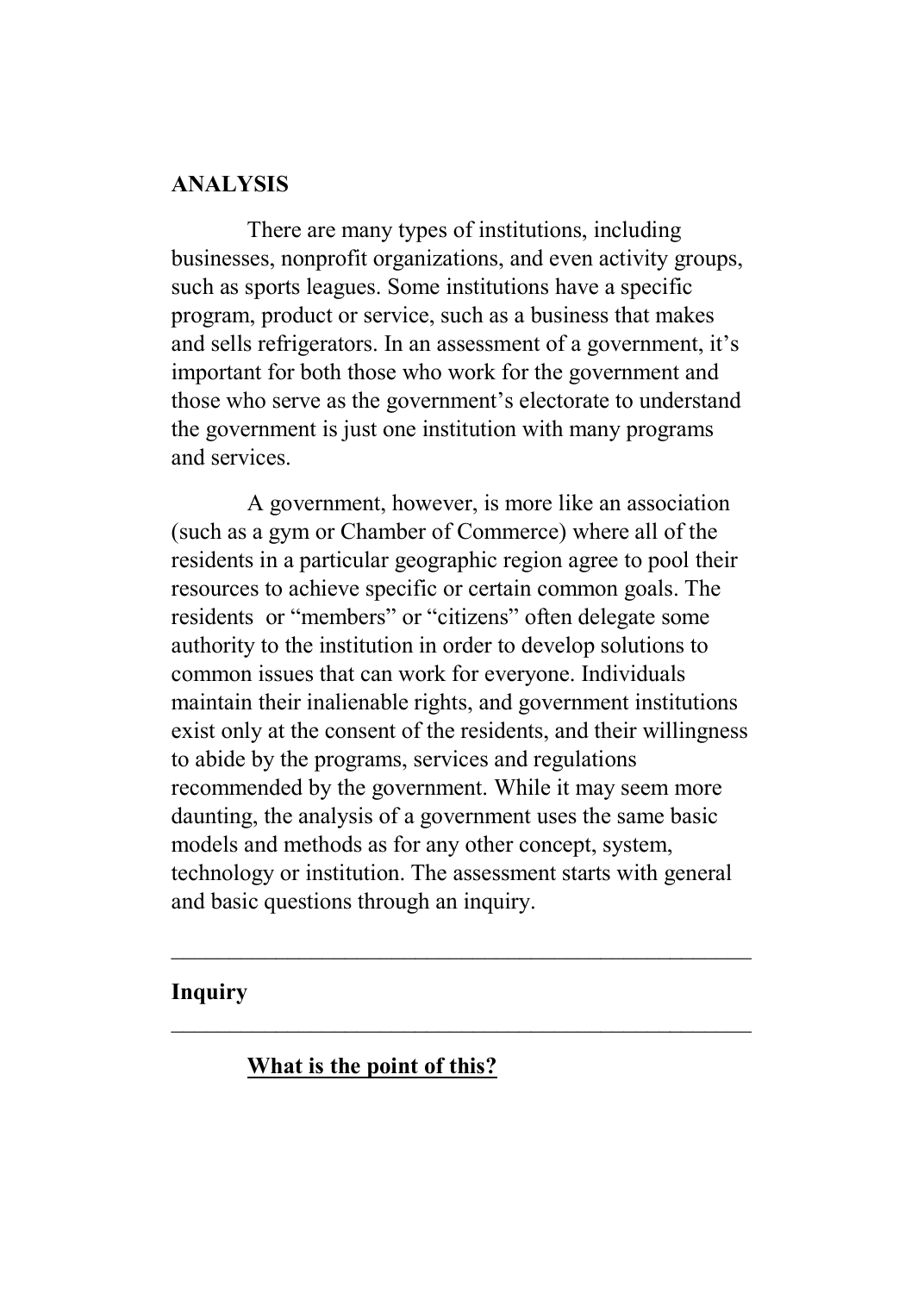For the United States, this answer can be found in the Declaration of Independence. The impetus for its inception was to replace the previous government, and the purpose of the United States is to secure the rights of life, liberty and the pursuit of happiness to all Americans.

## What is the structure of the United States? How does it work?

Just as there are many types of businesses and organizations, there are many types of governments. The United States is a republic. This means the purpose of the government is to represent the interests of individuals in public matters in order to ensure equitable policies, laws, systems and regulations, while maintaining individual rights. It honors the individual citizen (member) as well as the citizenry (membership) as a whole. The United States uses a democratic process for making decisions (majority rule), though its laws, programs and services are tempered by the United States Supreme Court to ensure the assertions set forth in the United States Constitution (its bylaws) are not violated.

Conversely, a pure democracy is a more socialist form of government-type in which the rights of individual members can be forfeited by majority rule. Fascism is a form of socialism in which businesses and other institutions have rights equal to or superseding the rights of individuals. Fascist forms of governance also allow for institutions or groups to have the same rights, influence and privileges as individuals. For example, in a republic, sole proprietor business owners may express individual liberties as an individual, but businesses with more than one employee constitute an institution, which is not considered a "member" by the republic. Institutions would be subject to practical regulations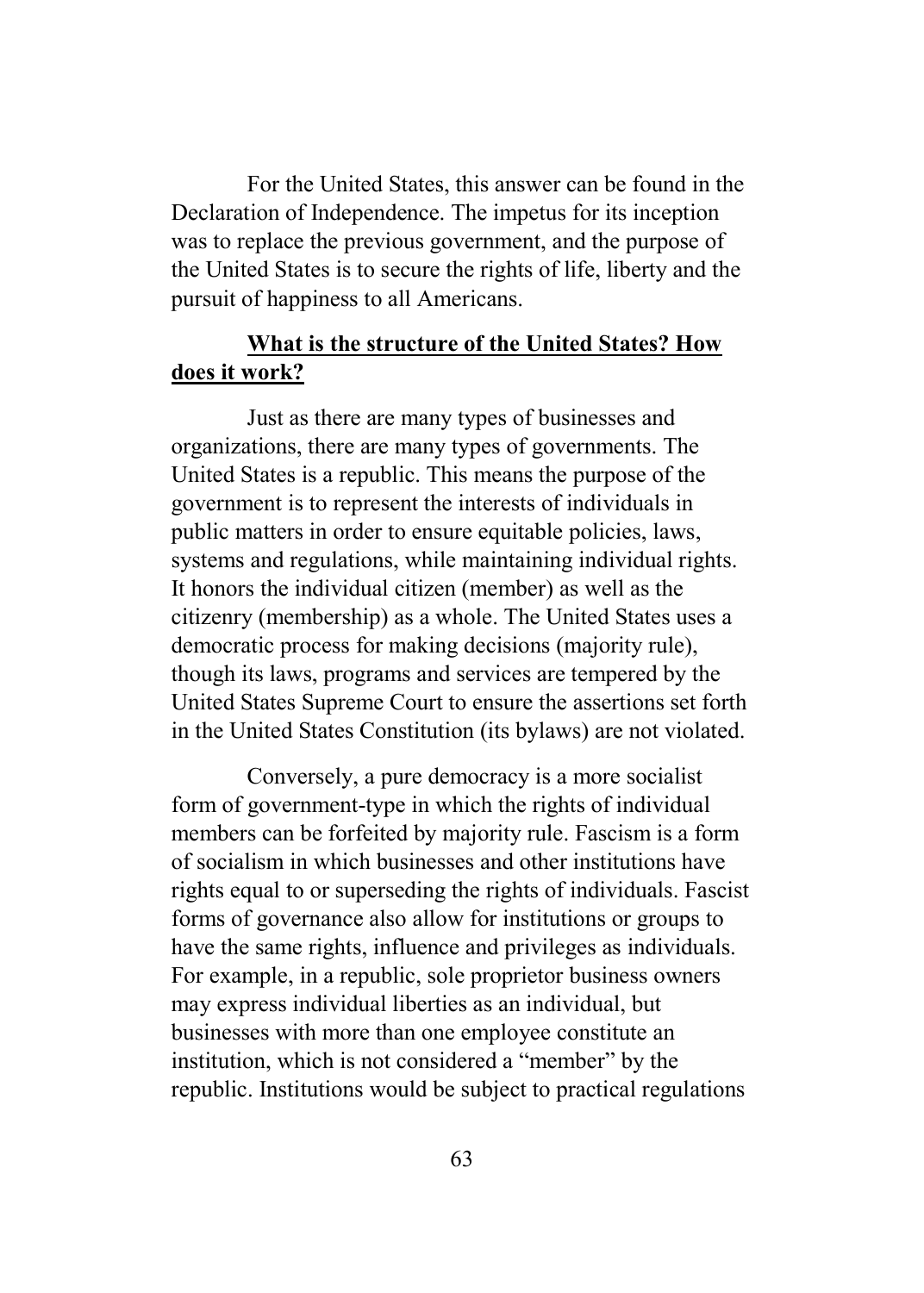that do not violate the rights of individuals. The United States bylaws (United States Constitution) provides for only two types of members: individuals and states.

In the United States, matters of public or shared interest are delegated to representatives collectively serving as a Congress whose responsibility is to develop programs and services that benefit individuals collectively--and the interests of the states--without infringing on the individual rights of its citizens. This works the same as, or similarly to, a nonprofit or corporate board of directors, whereas Congress is to outline broad policy, program goals and budgets. Theoretically, all individuals who have reached the age of eighteen vote to elect representatives who serve in the House. Representatives are tasked with representing the variety of interests, issues and opportunities arising from their entire geographic region. The United States Senate is designed to serve as an association of the states. Those elected to serve in these positions are responsible for ensuring the interests of their respective states and state governments are represented in federal policy. These representatives are also elected by a majority vote of the people in their respective districts.

Together, these representatives of both the House and Senate are to develop and broadly oversee the programs and services of the United States. Founding documents indicate the purpose of this governance model is to create a more excellent form of government by intentionally securing a voice for individuals and the states (over which individuals also assert control at the local or regional level), by passing laws and bills and developing programs and services that align with and meet the needs of both.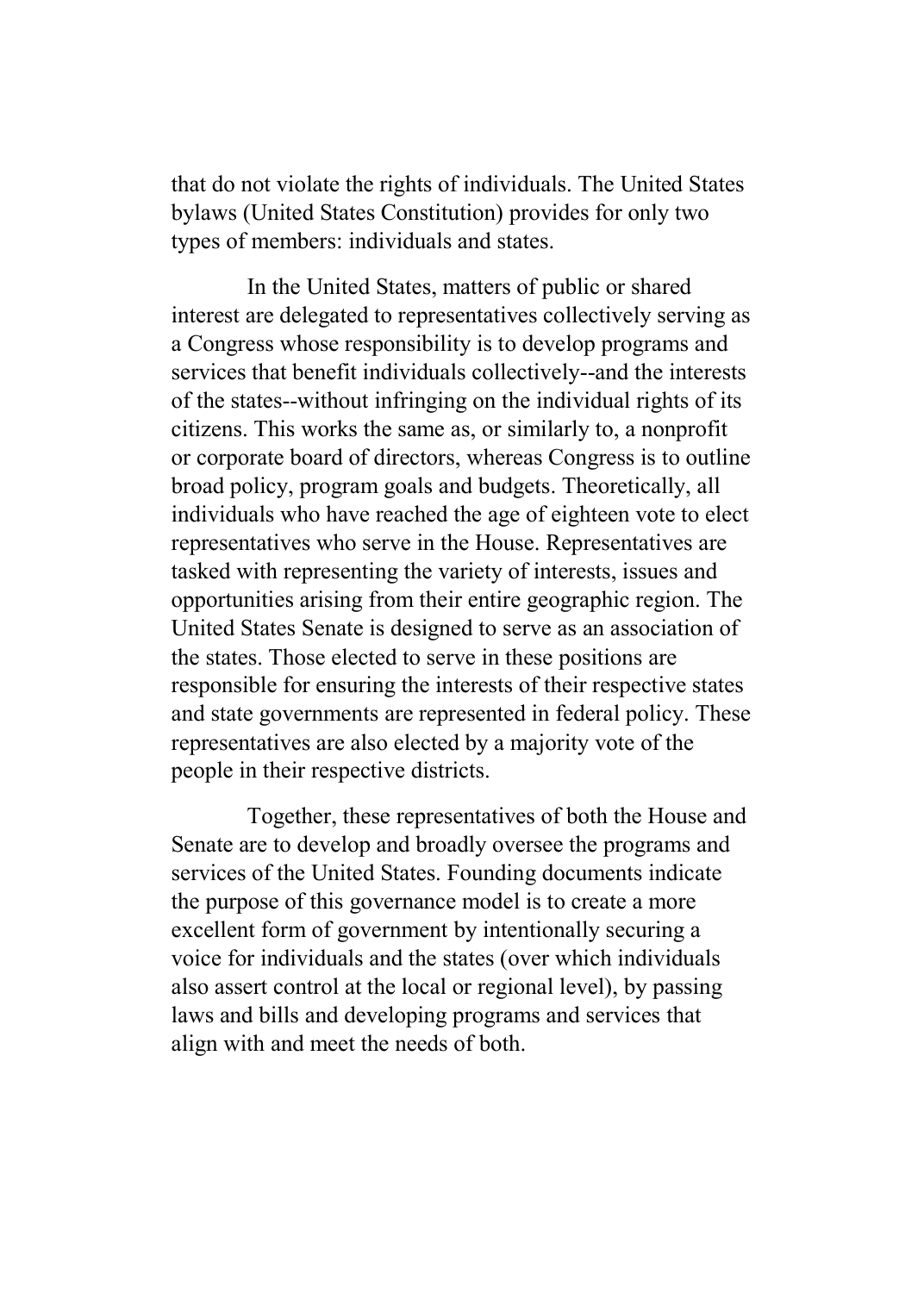In addition to the structure of its governing body, the United States also has an "Executive Branch" that is responsible for implementing the Operations & Administration components of the institution. The Executive Branch is responsible for its namesake – To execute or implement the programs and services of the United States. In the United States this position is elected by a separate process. Each member state is granted a certain number of votes called "electors". The state governments have a right to determine, generally, how their electors choose to vote on behalf of the state. In most cases, the individuals of the state vote in general elections that determine how the electors are to vote. This is sometimes referred to as the "Electoral College".

The United States, as an institution, is responsible for developing and implementing programs and services on behalf of the individuals of the United States. These programs and services are outlined in the preamble to the United States Constitution: 1) Secure for individuals, the right to life, liberty and the pursuit of happiness; 2) Form a more perfect union; 3) Establish justice; 4) Insure domestic tranquility; 5) Provide for the common [defense]; 6) Promote the general welfare; and 7) Secure the blessings of liberty to [its members] and [future generations]. In addition, should they choose, the Congress has additional rights spelled out in Article I, Section 8 of the Constitution, such as regulating commerce with foreign nations, developing taxes to provide for the common defense and general welfare of the United States, declaring war, having armed forces and making laws.

The United States Supreme Court is responsible for ensuring the laws, programs and services of the United States are in compliance with the United States' bylaws (United States Constitution). It can preside over a variety of cases with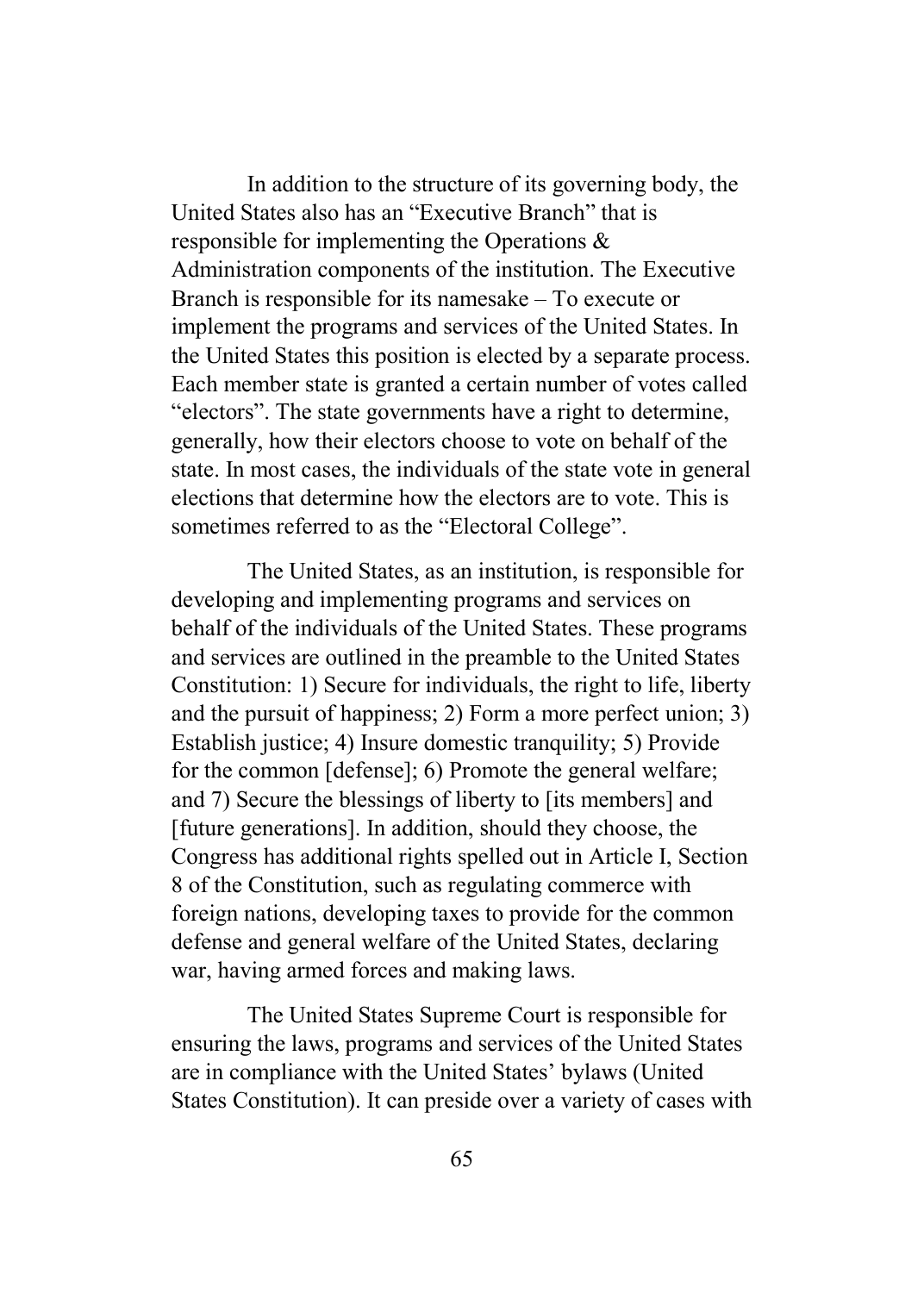some restrictions. The judges are appointed by the President and confirmed by the Congress. Their appointments are to lifetime terms, and there are no specific qualifications.

## What are the truths, guiding principles and values that underpin how the United States operates?

Some critical themes emerge in the documents of the institution: 1) The powers of the United States are derived by the consent of its members; 2) Individual rights are not to be infringed upon, including the rights to life, liberty and the pursuit of happiness; and 3) The federal government should defer to the rights of the individuals (and in some cases, the states) as indicated by the  $9<sup>th</sup>$  and  $10<sup>th</sup>$  amendments.

## What are the basic needs of the United States?

Like any institution, the United States has basic needs, including a governance body, policies, procedures and roles and responsibilities (operations and administration), funding requirements (taxes, fees) and programs and services.

| Governance            | <b>Operations &amp;</b>     | Programs &      |
|-----------------------|-----------------------------|-----------------|
|                       | <b>Administration</b>       | <b>Services</b> |
| <b>Bylaws</b>         | <b>Human Resources</b>      | Goals           |
| Decision-             | <b>Financial Management</b> | Objectives      |
| <b>Making Process</b> | Marketing & Outreach        | Systems         |
| Budget                | <b>Fundraising, Revenue</b> | Performance     |
| Elections             | & Development               | <b>Measures</b> |
| Strategic Plan        | Fundraising Plan            |                 |
|                       |                             |                 |

The United States has a set of bylaws (United States Constitution), a decision-making process (democratic) and an election system. However, it appears the United States does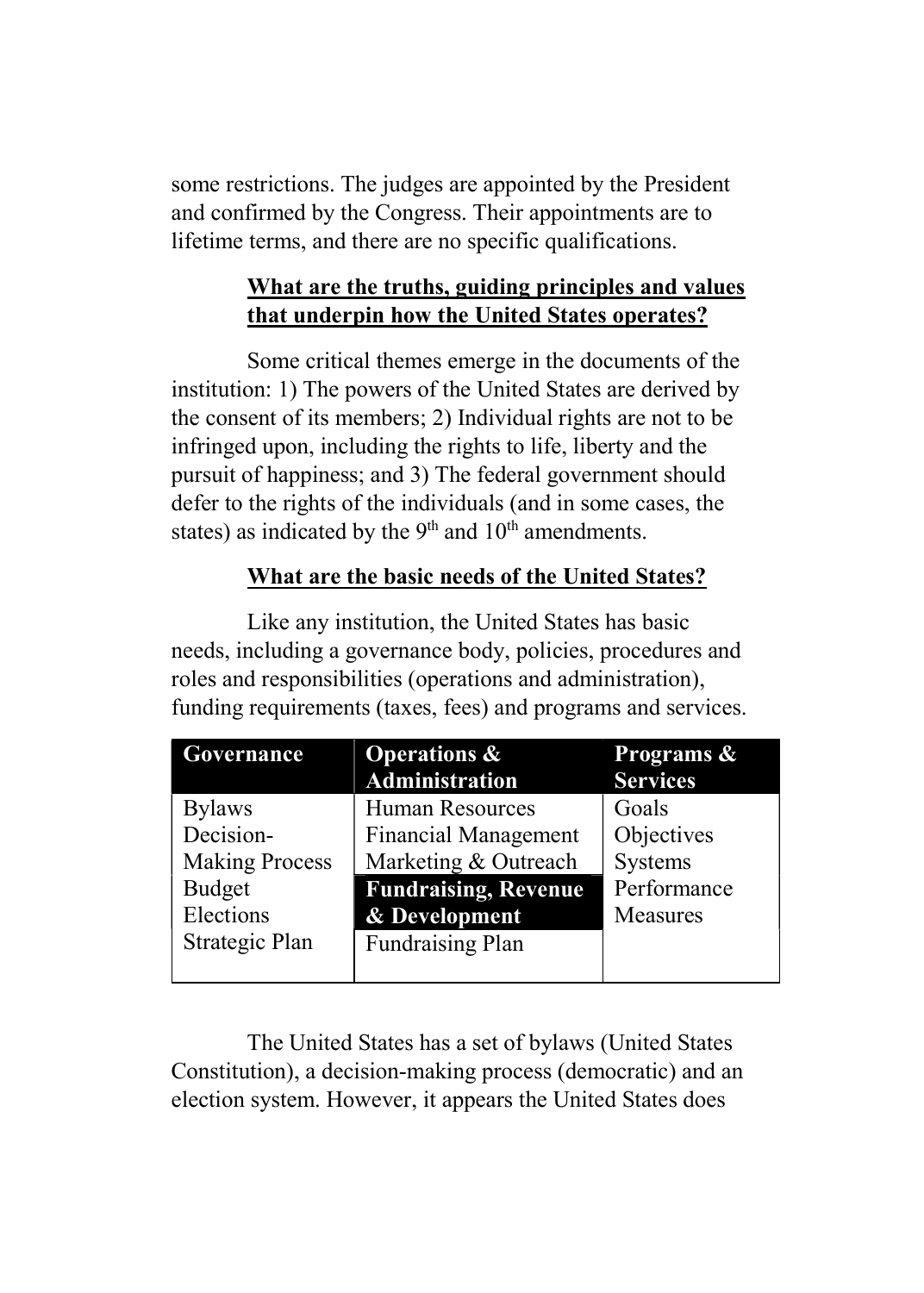not have a comprehensive long-term strategic plan which likely impacts the current status. Without a strategic plan, the United States is unable to articulate its human resources, expertise and financial resource needs, among other important items. The United States appears to have a functioning system for recruiting employees, and managing the financial assets and transactions of the United States. There appears to be some marketing and outreach of the Unites States' overall programs and services. In matters of fundraising, revenue and development, the United States uses a wide array of tactics, including taxes, usage fees, trade tariffs and others. The lack of a comprehensive strategic plan for the United States likely impacts its fundraising activities.

The United States implements a wide array of programs and services, ranging from transportation to issues of civil rights. Many of these programs appear to have their own strategic planning components, budgets, systems and performance measures. However, there is great level of incongruence. Several programs and services seem to be misaligned with the mission, core beliefs, guiding principles and vision of the United States. There are many programs that infringe on the autonomy of individuals, such as drug laws and drug-related programs. While it is in the United States' mission to promote safety and provide regulation, it cannot prohibit the use of drugs, or the practical commerce of such. In addition, in matters of basic needs and liberties, such as voting rights, worker's rights, housing and health care, the United States seems to be missing the articulation of individual rights, and in some cases has deferred to businesses, groups or other institutions as having greater rights than the individual members.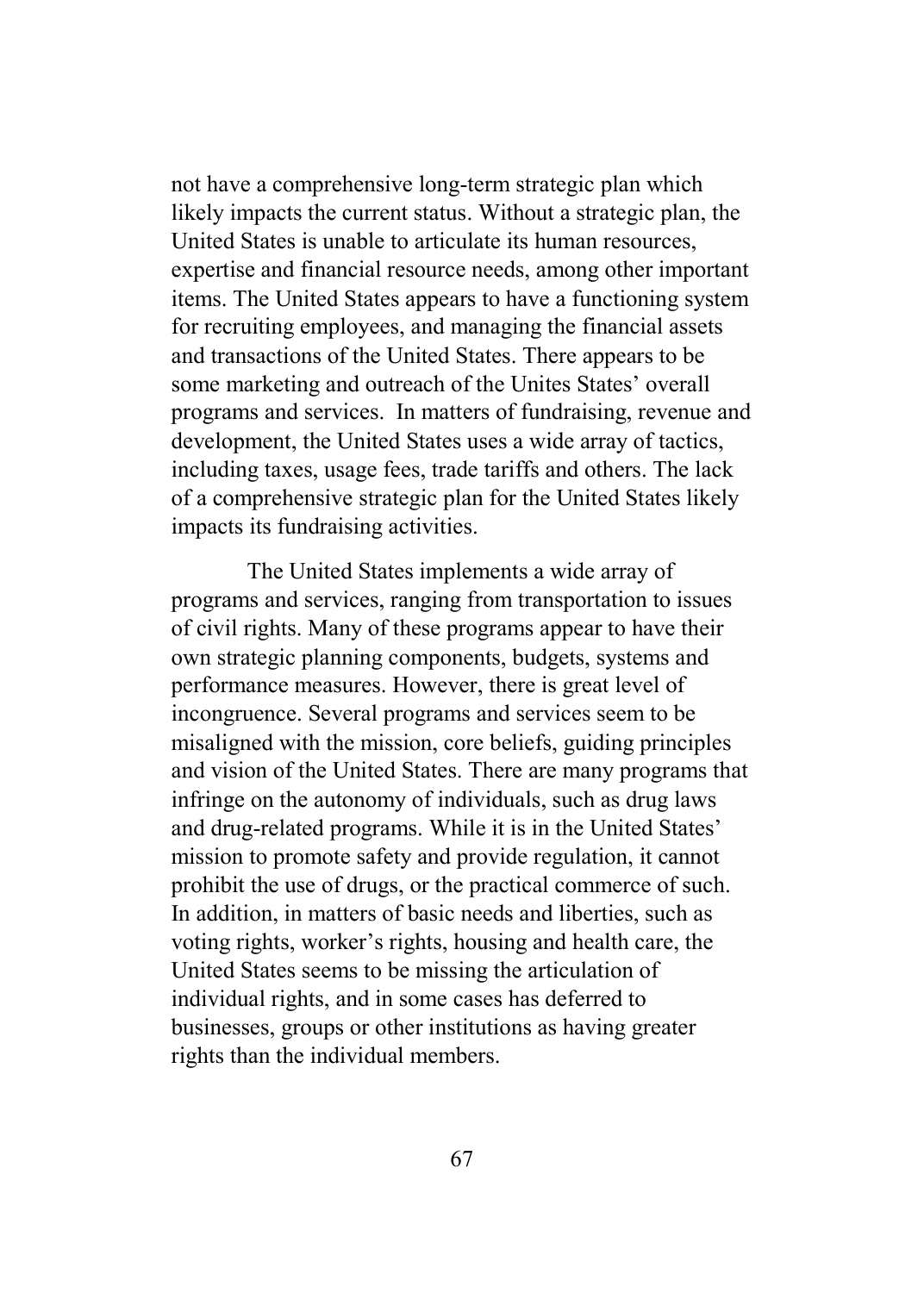Again, it appears the lack of a comprehensive strategic plan is most likely the underlying issue here. Without a strategic plan, programs and services are developed and implemented in silos, and can inadvertently incorporate oppressive or misaligned components. While these components and items may be relatively easy to address and restructure, the misalignment leads to tragic results such as incarceration, loss of liberty, inhibited pursuit of happiness, and even loss of life for members of the United States.

#### How does the government continuously evolve?

Generally, the United States grows and evolves as an institution through the election of new representatives, opinions of the United States Supreme Court and the election of new Presidents to help develop and guide programs and services to meet the current needs of members. The United States also implements its own economic system which allows it to obtain additional information, tools and resources, including a fundraising and development system reliant upon income taxes, usage taxes (such as stamps for the post office) and by developing partnerships, trade and exchanges with other nations. It's important to note the United States is currently using an economic system that seems to have a devasting impact on not only its members, but on the United States itself.

## How do we know if the United States is thriving or in a state of decline?

Articulated in the impetus for change, the United States has signs of stagnation or decline, including indicators of oppression. What's being asked here is how the United States measures its own success. This is an area that needs work. The United States predominantly uses economic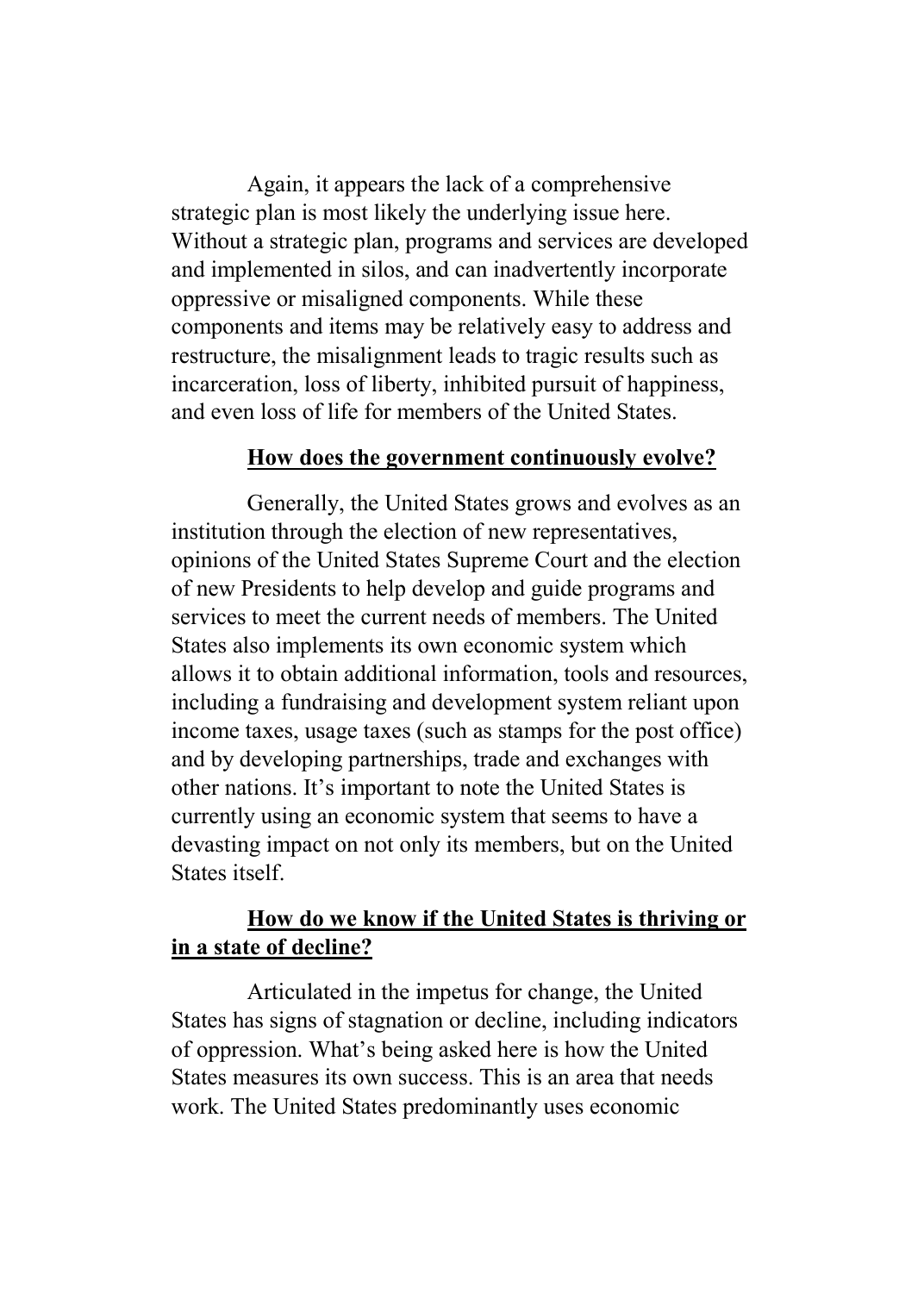indicators to measure its success, such as the Gross Domestic Product (GDP) and jobs reports. However, it has not articulated important achievement or success milestones that are independent of a particular program. A comprehensive measure might be: 100% of Americans are able to access comprehensive health care. Currently, the United States uses measures such as:  $X\%$  of Americans have health insurance. These two results are not the same, and more importantly, call for different approaches, programs and services. Another comprehensive measure might be: 100% of Americans are able to access and secure their basic needs, including clean air, clean water, secure and stable shelter with utilities, accessible transportation, education, healthy nutrition options, and civic participation. Currently, the United States uses measures such as:  $X\%$  of Americans have jobs. While there may be some programmatic correlations with the measures used by the United States, the current milestones tend to stifle innovation, development and best practices. Again, these would be most appropriately articulated in a comprehensive strategic plan for the United States.

#### Alignment: Independent Elements

The United States is like many businesses, organizations and even other governments. There are some strong foundational elements in place, but it appears there are some important components missing as well.

 $\mathcal{L}_\text{max}$  and the contract of the contract of the contract of the contract of the contract of the contract of the contract of the contract of the contract of the contract of the contract of the contract of the contrac

\_\_\_\_\_\_\_\_\_\_\_\_\_\_\_\_\_\_\_\_\_\_\_\_\_\_\_\_\_\_\_\_\_\_\_\_\_\_\_\_\_\_\_\_\_\_\_\_\_\_

Mission: The preamble to the United States Constitution in fact outlines a solid mission statement: [To secure our rights], We the People of the United States, in order to form a more perfect union, establish justice, insure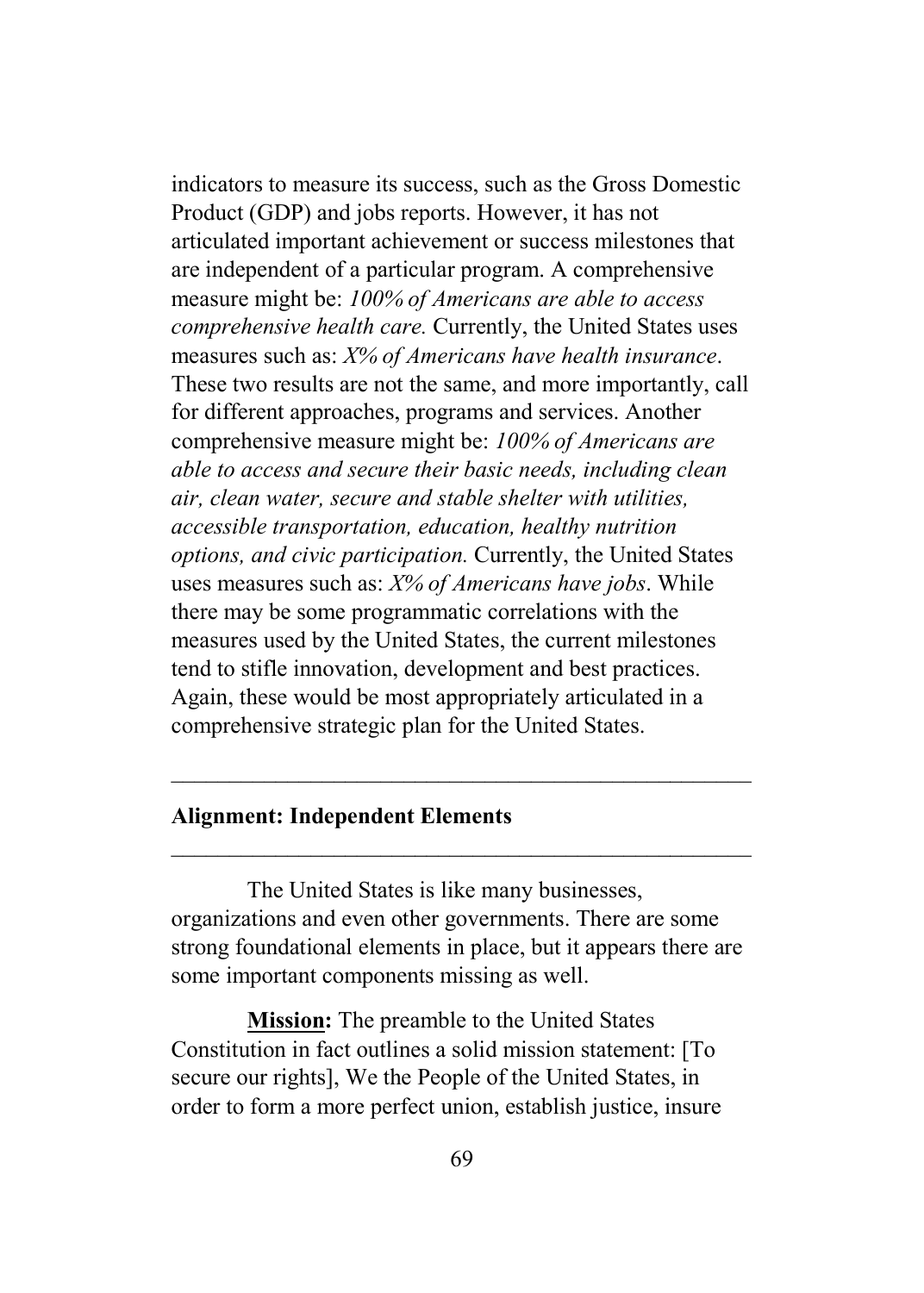domestic tranquility, provide for the common [defense], promote the general welfare, and secure the blessings of liberty to ourselves and our posterity (future generations), do ordain and establish this Constitution for the United States of America.

In addition, the Unites States Constitution and the United States Declaration of Independence (1776), provide the foundations for the core beliefs, guiding principles and values of the United States.

Core Beliefs: The core beliefs seem to include: 1) All individuals are created equal; 2) All individual have the right to life, liberty and the pursuit of happiness; and 3) Governments are erected by individuals to secure their rights.

Guiding Principles: The guiding principles are mostly found in the Bill of Rights, and seem to include: 1) Individuals have the right to their own religious beliefs, speech, expression and to associate freely with others  $(1<sup>st</sup>)$ Amendment); 2) Individuals have the right to self-defense  $(2<sup>nd</sup> A mendment)$ , privacy  $(4<sup>th</sup> A mendment)$  and personal property; 3) The United States is subject to the consent of its members; 4) Laws should be practical, equitable and equally accessible to all members (several Amendments); and 5) The press has the right to operate independently of the United States.

Values: There are several underlying values that can be derived from the founding documents, including: 1) Fairness & Equity; 2) Autonomy/Individual Ownership of Body, Mind and Soul; 3) Freedom; and 4) Unity.

Basic Needs & Requirements: Overall, the United States has many of its basic requirements outlined and met,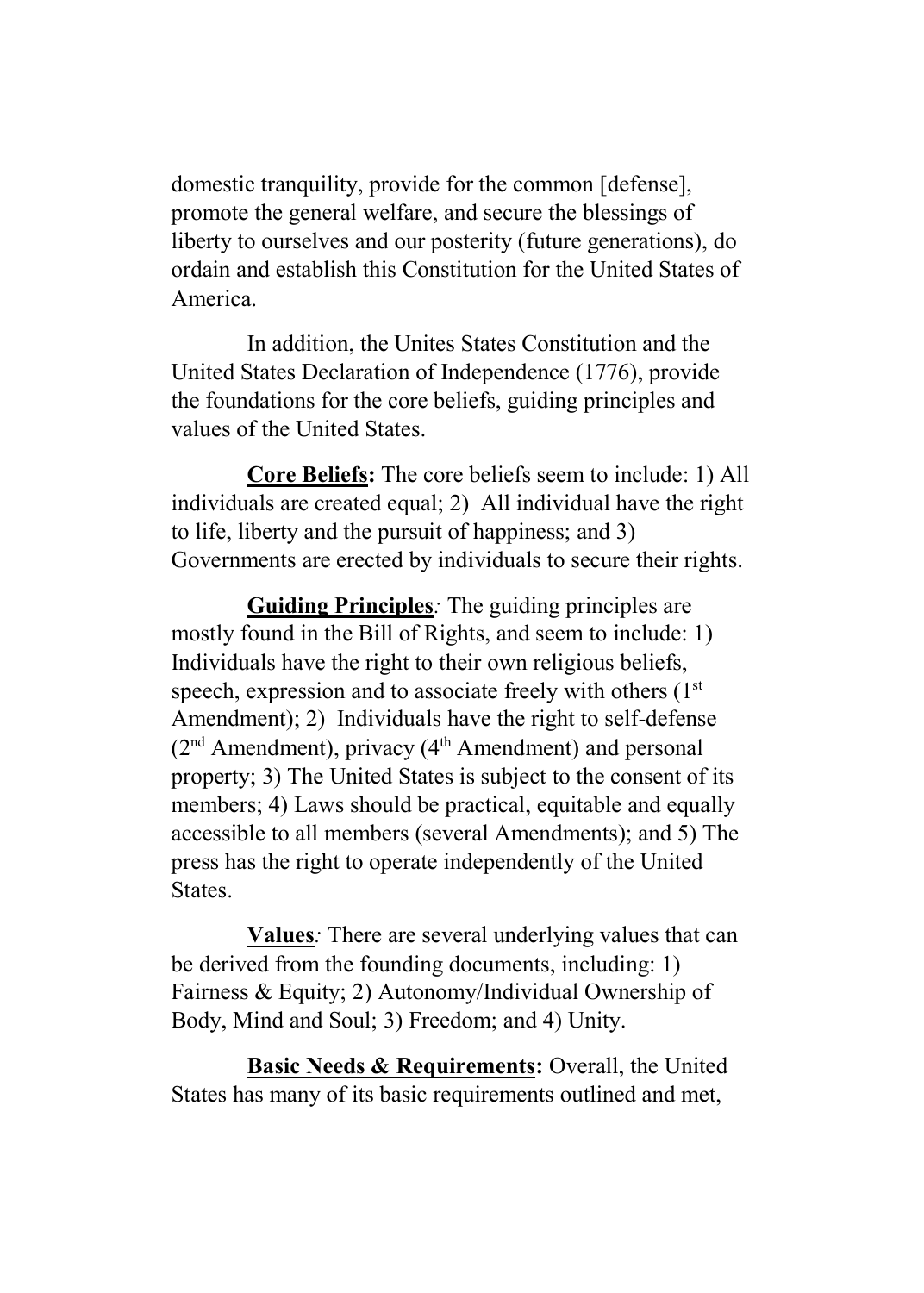however, the strategic plan is missing and greatly impacts the success of the institution.

Evolutionary Process: The United States does have an evolutionary process, including elections, the United States Supreme Court and an economic system.

Milestones: The United States has missing, fragmented or incomplete milestones, closely related to its missing strategic plan.

| <b>United States Independent Elements</b> |            |                                                  |                                         |  |  |
|-------------------------------------------|------------|--------------------------------------------------|-----------------------------------------|--|--|
| <b>Mission</b>                            |            |                                                  |                                         |  |  |
| Structure                                 | Governance | <b>Operations &amp;</b><br><b>Administration</b> | <b>Programs</b><br>&<br><b>Services</b> |  |  |
|                                           |            |                                                  |                                         |  |  |
| <b>Truths</b>                             |            |                                                  |                                         |  |  |
| Guiding<br><b>Principles</b>              |            |                                                  |                                         |  |  |
| <b>Values</b>                             |            |                                                  |                                         |  |  |
| <b>Basic Needs</b>                        | Governance | <b>Operations &amp;</b><br><b>Administration</b> | <b>Programs</b><br>&<br><b>Services</b> |  |  |
|                                           | X          |                                                  |                                         |  |  |
| <b>Evolutionary</b><br><b>Process</b>     |            |                                                  |                                         |  |  |
| <b>Milestones</b>                         | $+X$       |                                                  |                                         |  |  |

It appears there are some challenges in the independent elements for the United States. These are relatively easy to address, and are common in many institutions. These issues are leading to a lack of integrity (alignment) in the United States, but are not necessarily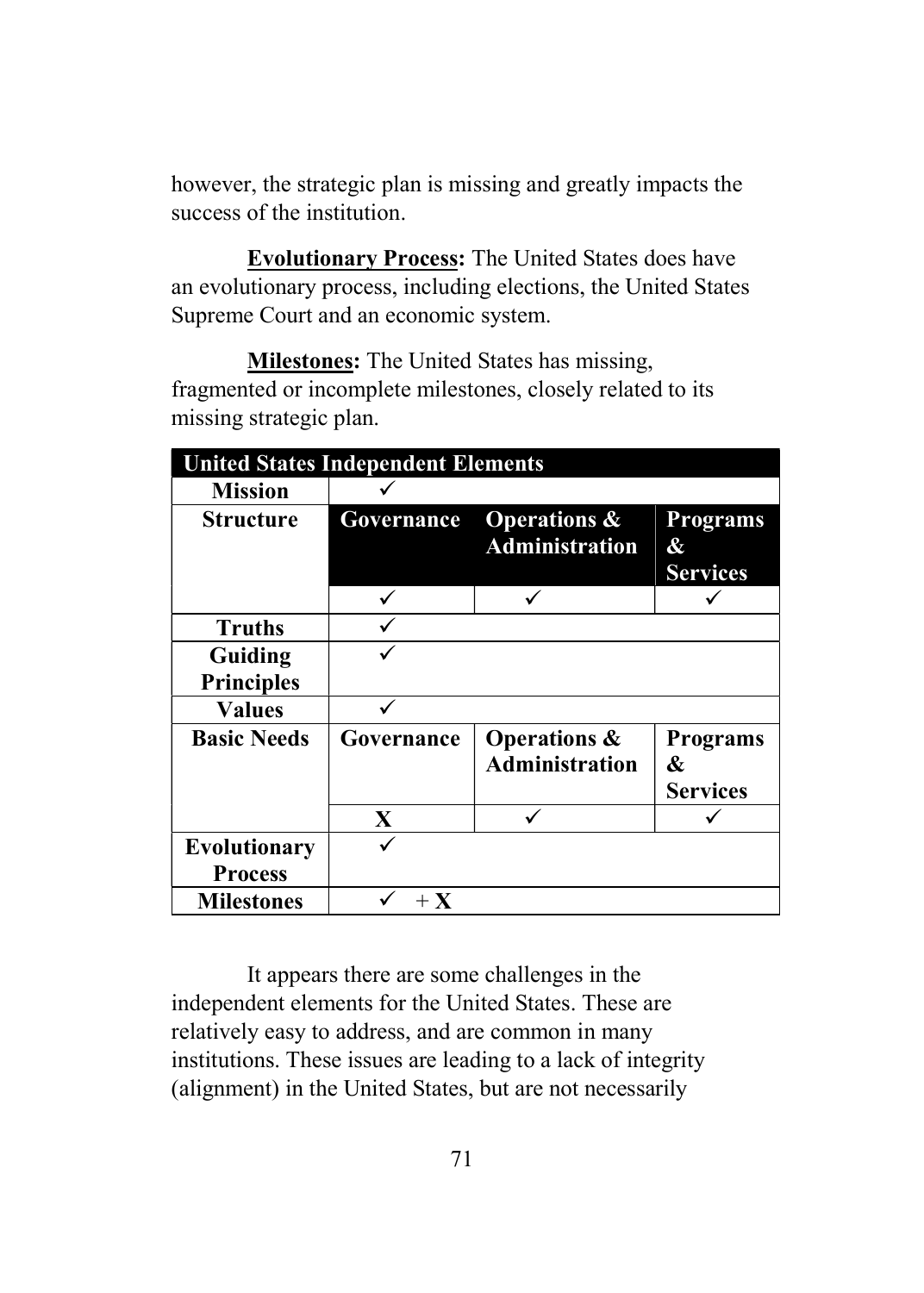causing oppression. However, they do leave the United States susceptible to the introduction of oppressive elements.

\_\_\_\_\_\_\_\_\_\_\_\_\_\_\_\_\_\_\_\_\_\_\_\_\_\_\_\_\_\_\_\_\_\_\_\_\_\_\_\_\_\_\_\_\_\_\_\_\_\_

\_\_\_\_\_\_\_\_\_\_\_\_\_\_\_\_\_\_\_\_\_\_\_\_\_\_\_\_\_\_\_\_\_\_\_\_\_\_\_\_\_\_\_\_\_\_\_\_\_\_

## Alignment: Universal Elements

#### Mission, Truths, Guiding Principles & Values:

The mission of the United States aligns excellently with the universal mission of institutions. The truths, guiding principles and values also align perfectly well. This means the United States has a very strong foundation, and oppression is not rooted in its mission.

#### Structure, Evolutionary Process & Basic Needs:

Structural elements for institutions also include concepts, systems and technologies. Concepts provide the basis for many systems and technologies, and as such, misalignment often occurs at this important structural place. Indicators of oppression may include: 1) Devaluing the unique experiences or potential of each human being; 2) Creating a permanent "other" or enemy; 3) Accepting or rationalizing exploitation, coercion, manipulation or other forms of oppression as "acceptable" or "that's the way it is"; 4) Dismissing life, liberty or the pursuit of happiness; 5) Accepting the denial or restriction of basic human needs and experiences, including food, water, shelter, love, affection, etc.; 6) Enshrining oppression-based competition as an acceptable way of obtaining needs; 7) Allowing for lying, deception, misdirection or omission of truth; and 8) Promoting or enforcing "false options".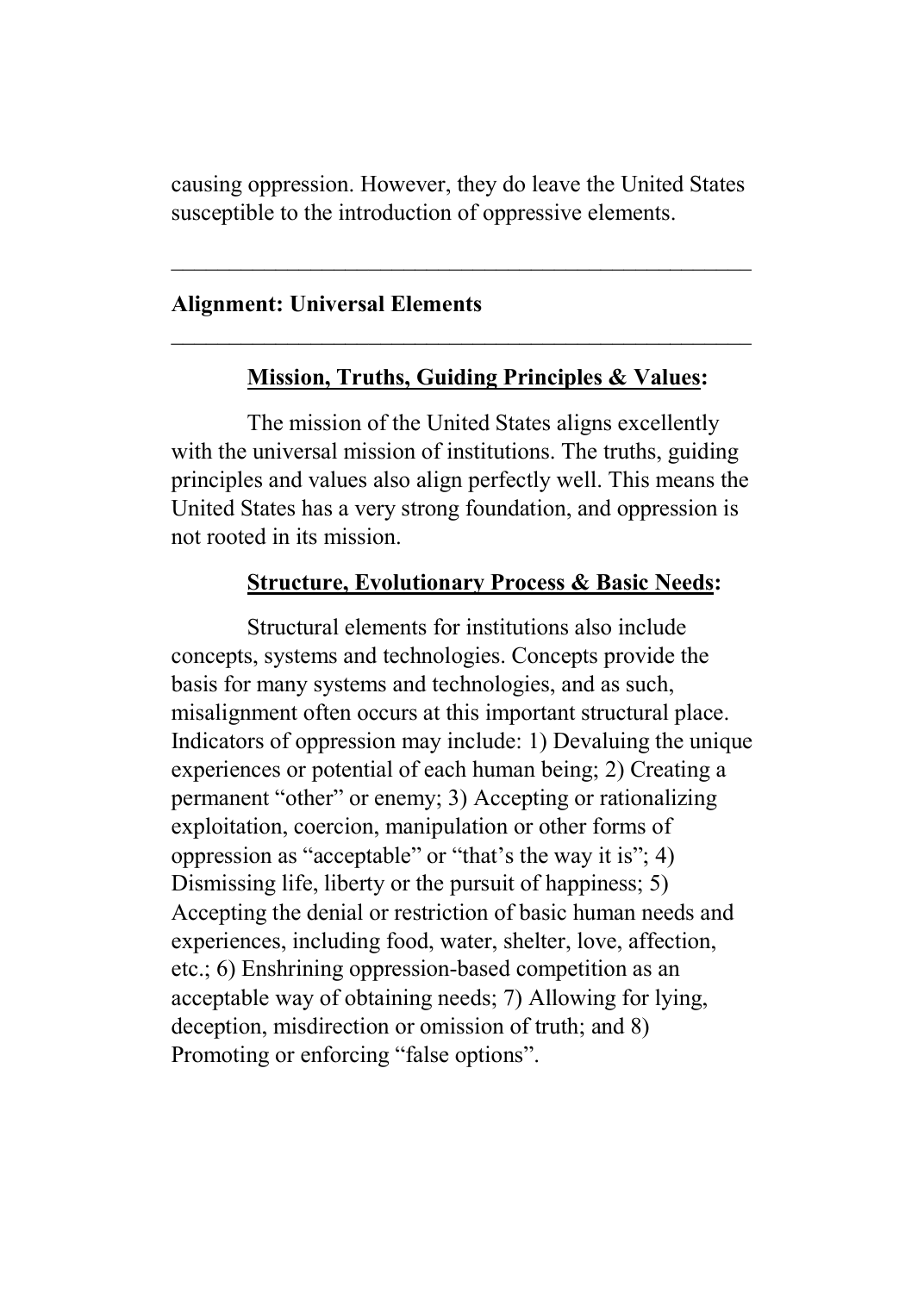There appears to be use of oppressive concepts in the systems used in the evolutionary processes for the United States, particularly in the election system and the economic system. This is likely having an impact on the ability for the United States to meet its basic needs, including the development and adoption of a comprehensive strategic plan. In addition, this is further impacting the ability for the United States to update and discard outdated and oppressive concepts, which is preventing thriving. Outdated and oppressive concepts are being used to develop programs, services, laws and policies.

#### Milestones:

The missing strategic plan combined with challenges in the election system and economic system are likely impacting the ability to develop milestones aligned with the universal elements. It appears the United States is currently pursuing efforts to empower businesses and organizations to thrive in hopes they will empower individuals to thrive, rather than focusing on individual members themselves.

| <b>United States Universal Elements</b> |                         |              |                  |  |  |
|-----------------------------------------|-------------------------|--------------|------------------|--|--|
|                                         | Independent   Universal |              | <b>Issues</b>    |  |  |
| Mission                                 |                         |              |                  |  |  |
| Structure                               |                         | X            | Concepts/Systems |  |  |
| Truths                                  |                         |              |                  |  |  |
| Guiding                                 |                         |              |                  |  |  |
| Principles                              |                         |              |                  |  |  |
| <b>Basic Needs</b>                      | $\mathbf{X}$            | $\mathbf{X}$ | Strategic Plan,  |  |  |
|                                         |                         |              | Laws, Programs,  |  |  |
|                                         |                         |              | Services         |  |  |
| Evolutionary                            |                         | $\mathbf{x}$ | Elections,       |  |  |
| Process                                 |                         |              | Economics        |  |  |
| Milestones                              |                         |              | Strategic Plan   |  |  |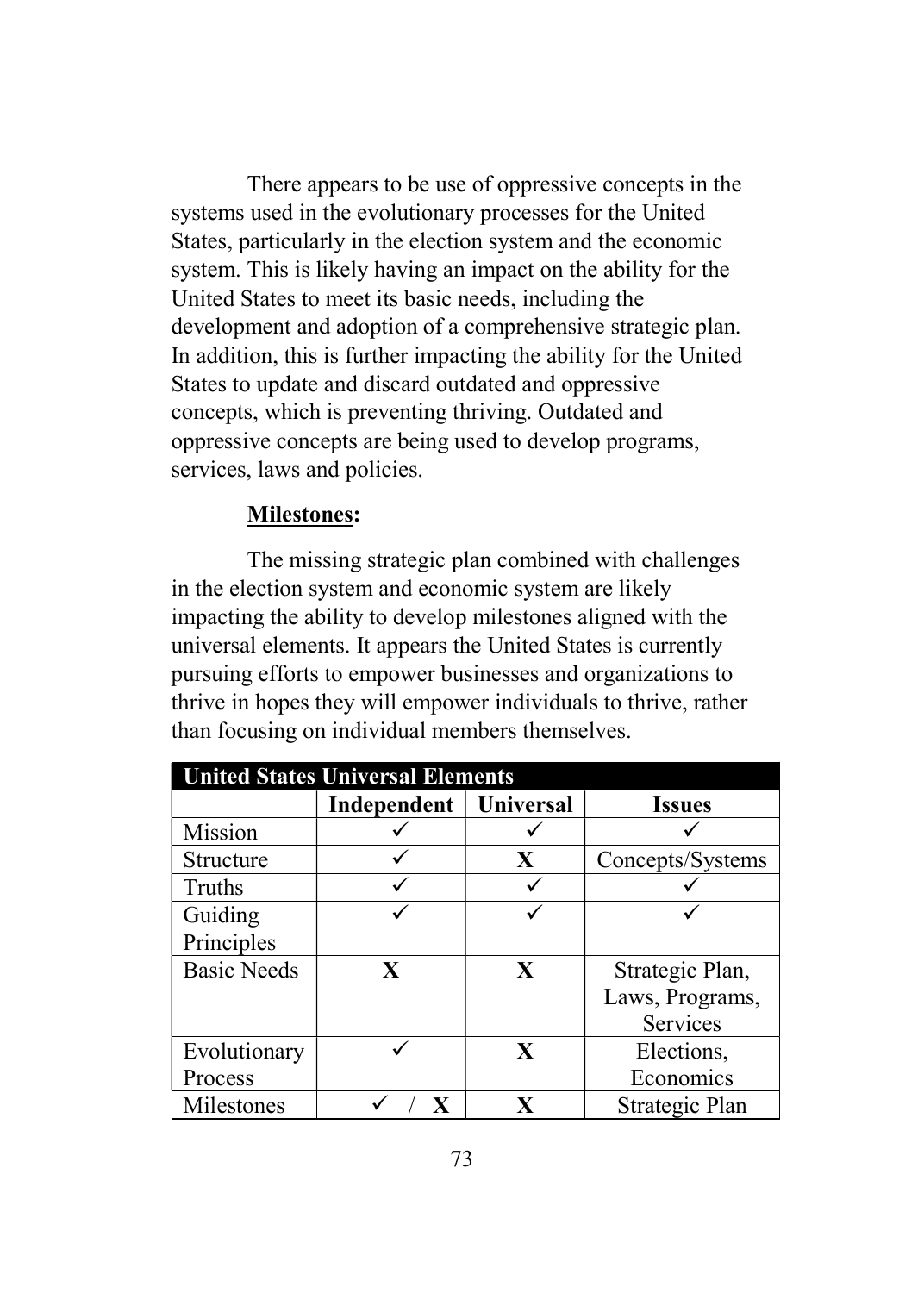It's clear the United States as an institution has a strong foundation as evidenced by the alignment of its independent elements with the universal elements. Unfortunately, however, there are some important elements and components that need to be addressed. Not addressing these issues is likely to lead to continued decline or stagnation for the United States as an institution, and moreover, for the individuals and states.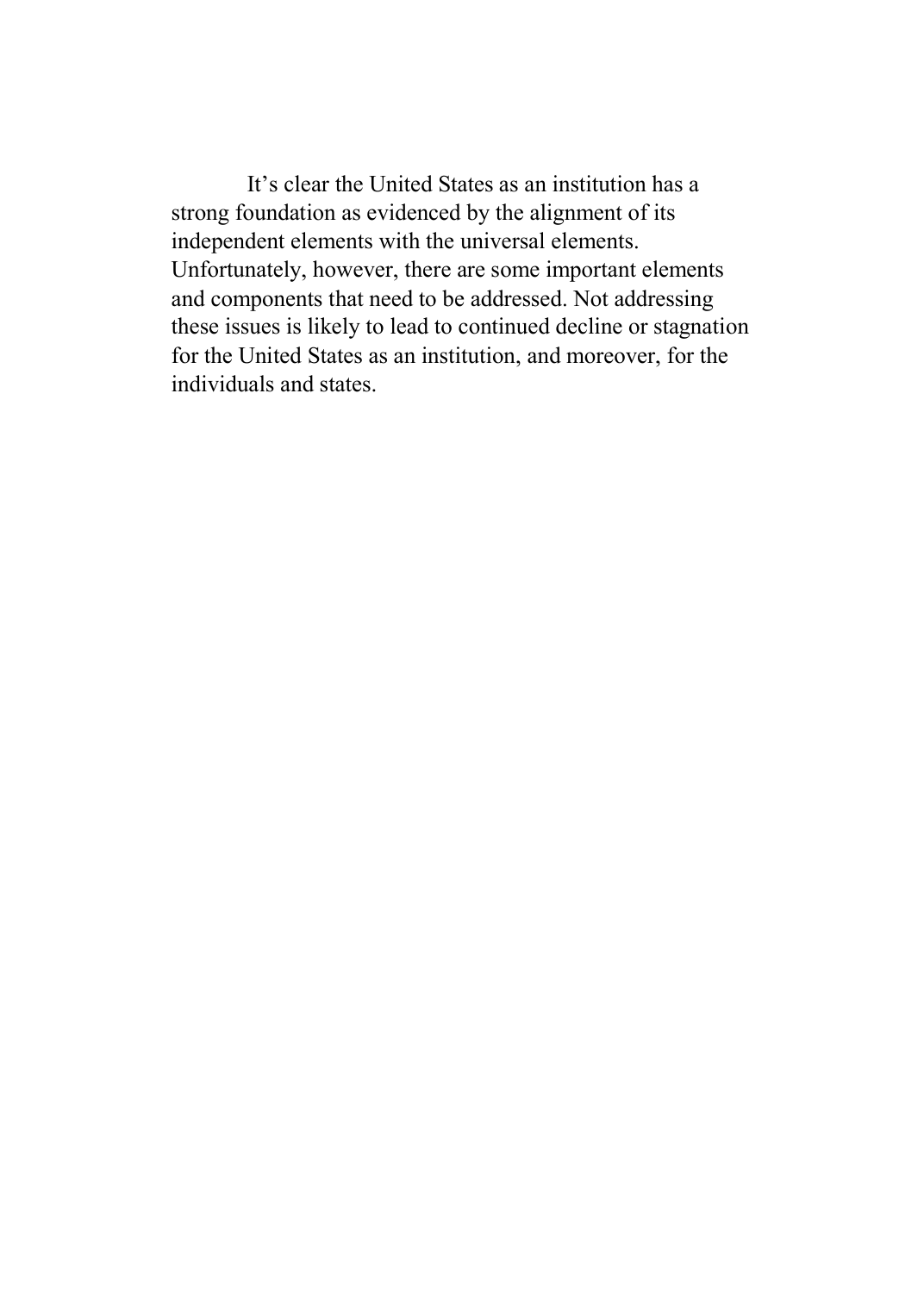#### RECOMMENDATIONS

Based on the initial analysis, the following actions are recommended.

- 1. Strategic Plan: The United States should adopt a comprehensive strategic plan, conduct a review of its policies, laws, programs and services to ensure they are in alignment and focus heavily on the development and articulation of individual rights.
- 2. Election System: The United States should update its election system to be more aligned with its mission, truths, guiding principles and values and its bylaws.
- 3. Economic System: The United States' economic system should be analyzed to determine what measures can be taken to align the system with its mission, truths, guiding principles and values and its bylaws.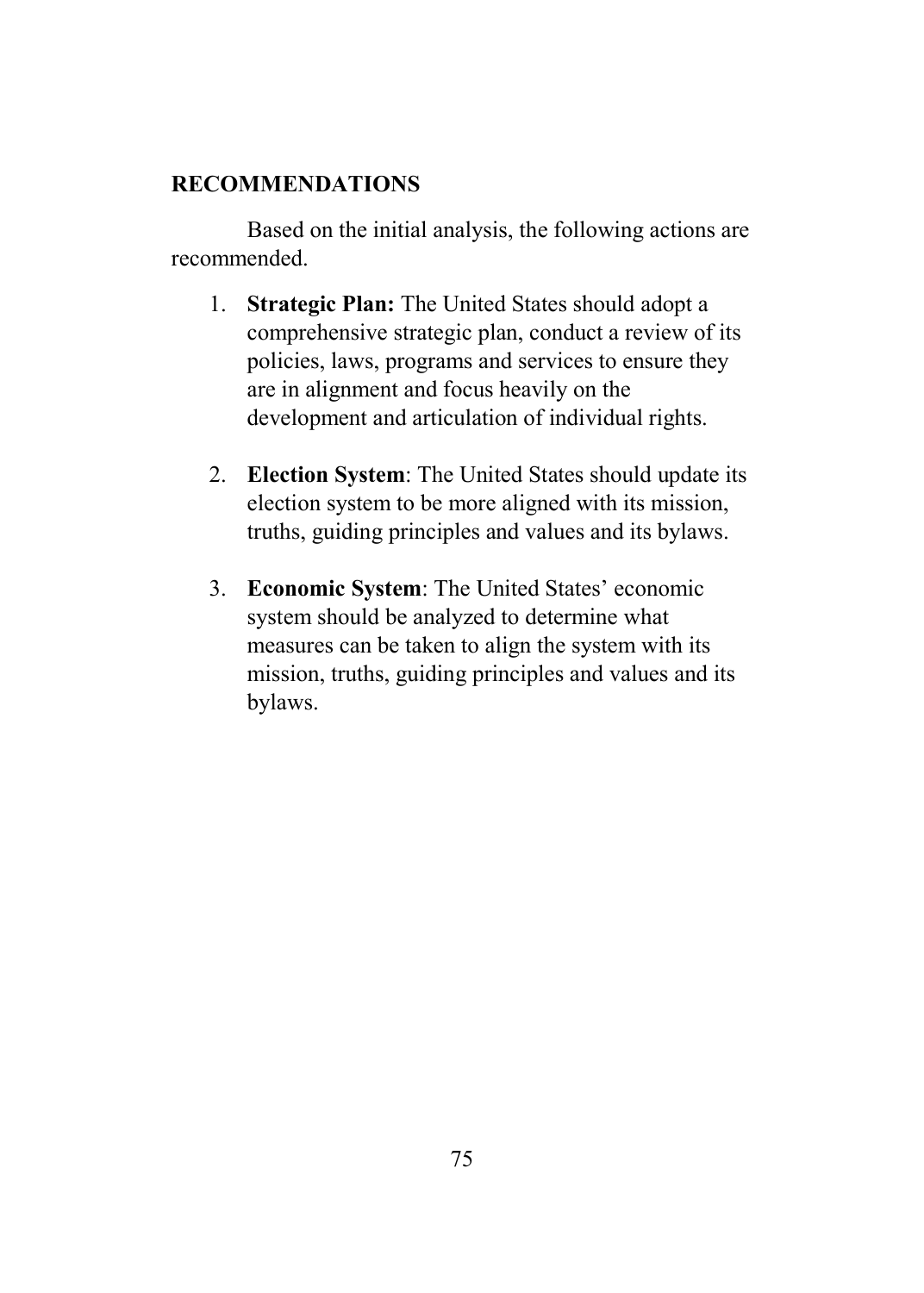## UNITED STATES STRATEGIC PLAN

A comprehensive strategic plan captures all of the elements of an institution, including its programs and services and milestones for success. It shapes the forward direction of the institution, and helps to attract individuals and resources that are aligned with the institution's goals. It provides an opportunity for board members (Congress/U.S. Supreme Court), administrators and management (President/Executive Branch), employees, volunteers, members, customers, clients and participants with clear expectations and something to rally behind and support. In addition, it provides a tool from which the Congress, President, and members (individuals and states) can measure success and progress.

| <b>Strategic Plan Outline</b>              |                   |                    |                   |  |
|--------------------------------------------|-------------------|--------------------|-------------------|--|
| <b>Mission</b>                             |                   |                    |                   |  |
| Vision                                     |                   |                    |                   |  |
| <b>Beliefs, Guiding Principles, Values</b> |                   |                    |                   |  |
| Governance                                 | <b>Operations</b> | <b>Fundraising</b> | <b>Programs</b>   |  |
|                                            | &                 | &                  | & Services        |  |
|                                            | Administration    | <b>Development</b> |                   |  |
| Goals                                      | Goals             | Goals              | Goals             |  |
| <b>Objectives</b>                          | <b>Objectives</b> | <b>Objectives</b>  | <b>Objectives</b> |  |
| <b>Outcomes</b>                            | <b>Outcomes</b>   | <b>Outcomes</b>    | <b>Outcomes</b>   |  |

A strategic plan should always work off of the mission of the institution, and every program or service should be aligned with the mission. If it's not, the program or service's concepts, goals and systems should be restructured so alignment is achieved. In addition, a strategic plan includes a vision. It tells the institution's participants and observers the ultimate result of the success of the mission. Finally, the strategic plan sets broad goals, objectives and milestones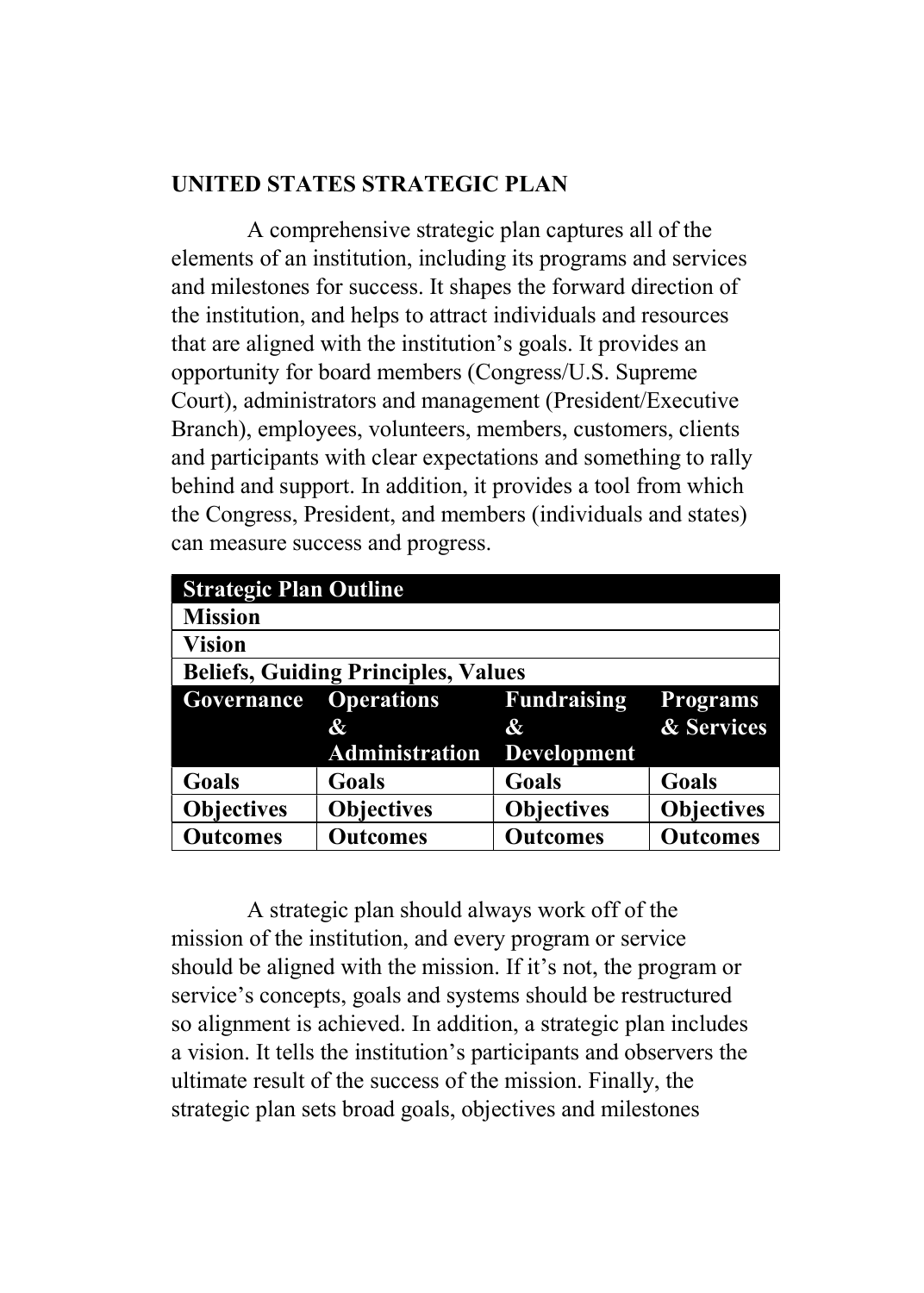(outcomes) for each of the institution's main functional areas: 1) Governance; 2) Operations and administration; 3) Fundraising and development; and 4) Programs and services.

A successful strategic plan also includes, briefly, an outline of each of the institution's basic programs and services, demonstrating their alignment with both the mission and the intended outcomes or milestones. Programs also include objectives, numbers and timelines, but also allow for the executive (President) to update implementation formats when important opportunities, such as innovative technology or new knowledge, arise. These changes, however, should be in alignment with the strategic plan, and should be adopted by the board (Congress) as well.

 $\mathcal{L}_\text{max}$  and the contract of the contract of the contract of the contract of the contract of the contract of the contract of the contract of the contract of the contract of the contract of the contract of the contrac

\_\_\_\_\_\_\_\_\_\_\_\_\_\_\_\_\_\_\_\_\_\_\_\_\_\_\_\_\_\_\_\_\_\_\_\_\_\_\_\_\_\_\_\_\_\_\_\_\_\_

## United States Mission, Vision, Core Beliefs, Guiding Principles & Values

#### United States Mission

To secure the rights to life, liberty and the pursuit of happiness for all Americans by forming a more perfect union, establishing justice, insuring domestic tranquility, providing for the common defense, promoting the general welfare, and securing the blessings of liberty to Americans and their future generations.

#### United States Vision

 We envision a thriving United States where all Americans are able to express their full rights, find their own joy and happiness, and experience life to the fullest extent possible.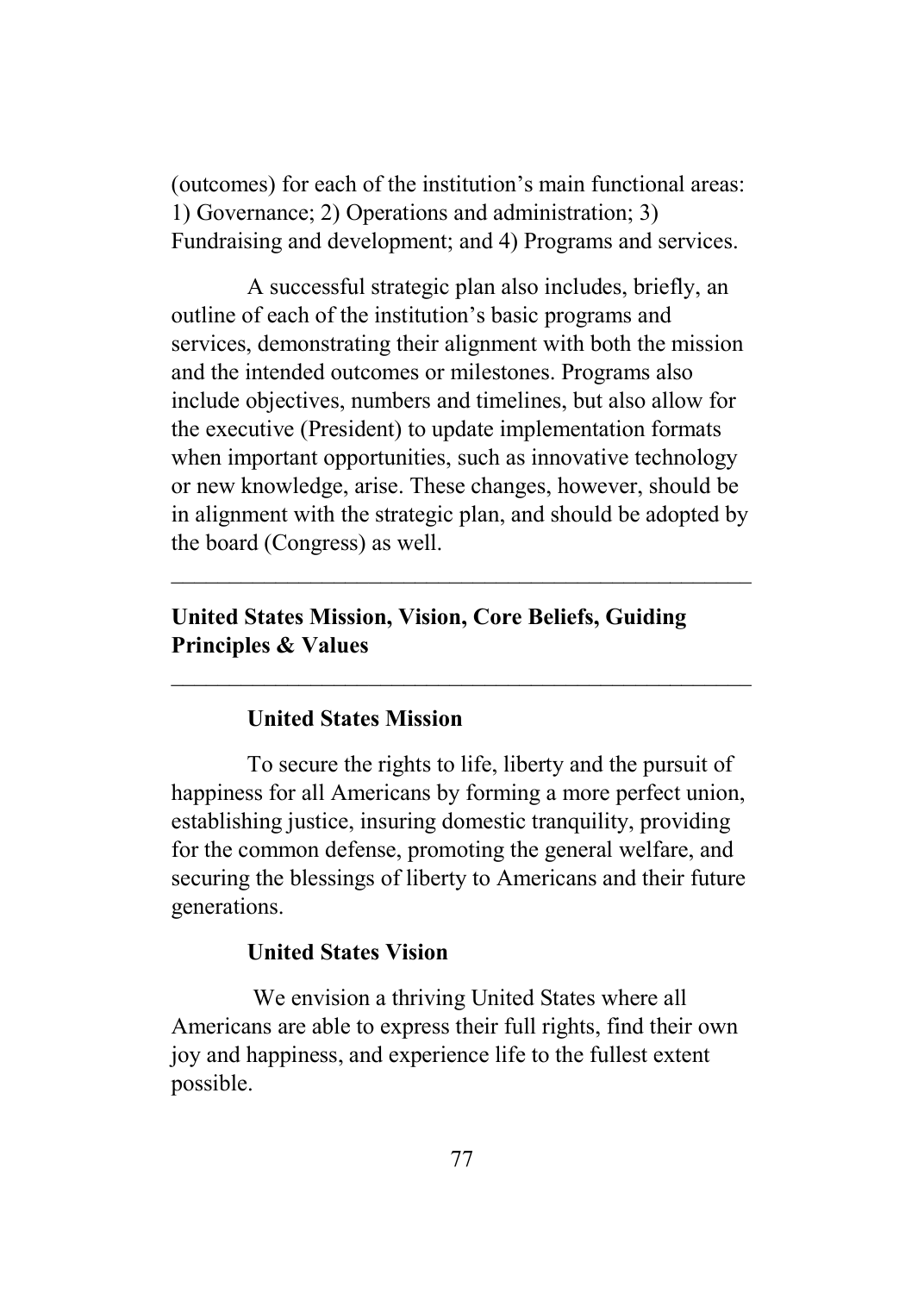### United States Core Beliefs

We believe all individuals are created equal and have the right to life, liberty and the pursuit of happiness.

### United States Guiding Principles

The United States' programs, services, policies and laws are subject to the consent of United States citizens and the States: 1) Laws should be practical, equitable and equally accessible to all individuals; 2) Individuals have the right to their own religious beliefs, speech, expression and to associate freely with others; 3) Individuals have the right to selfdefense, privacy, and personal property; and 4) The press has the right to operate independently of the United States.

#### United States Values

We value fairness and equity; an individual's autonomy and ownership of their own body, mind and soul; freedom and free will; and unity among the individuals and states of the United States.

\_\_\_\_\_\_\_\_\_\_\_\_\_\_\_\_\_\_\_\_\_\_\_\_\_\_\_\_\_\_\_\_\_\_\_\_\_\_\_\_\_\_\_\_\_\_\_\_\_\_

 $\mathcal{L}_\text{max}$  and the contract of the contract of the contract of the contract of the contract of the contract of the contract of the contract of the contract of the contract of the contract of the contract of the contrac

#### Goals, Objectives and Outcomes

 Once the mission, vision, core beliefs, guiding principles and values are in place, goals for each of the functional areas of the United States should be articulated: 1) Governance; 2) Operations & Administration; 3) Fundraising & Development; and 4) Programs & Services.

The United States seems to have four to six program areas outlined in its mission: 1) Unity (forming a more perfect union); 2) Justice (establishing justice); 3) Regulations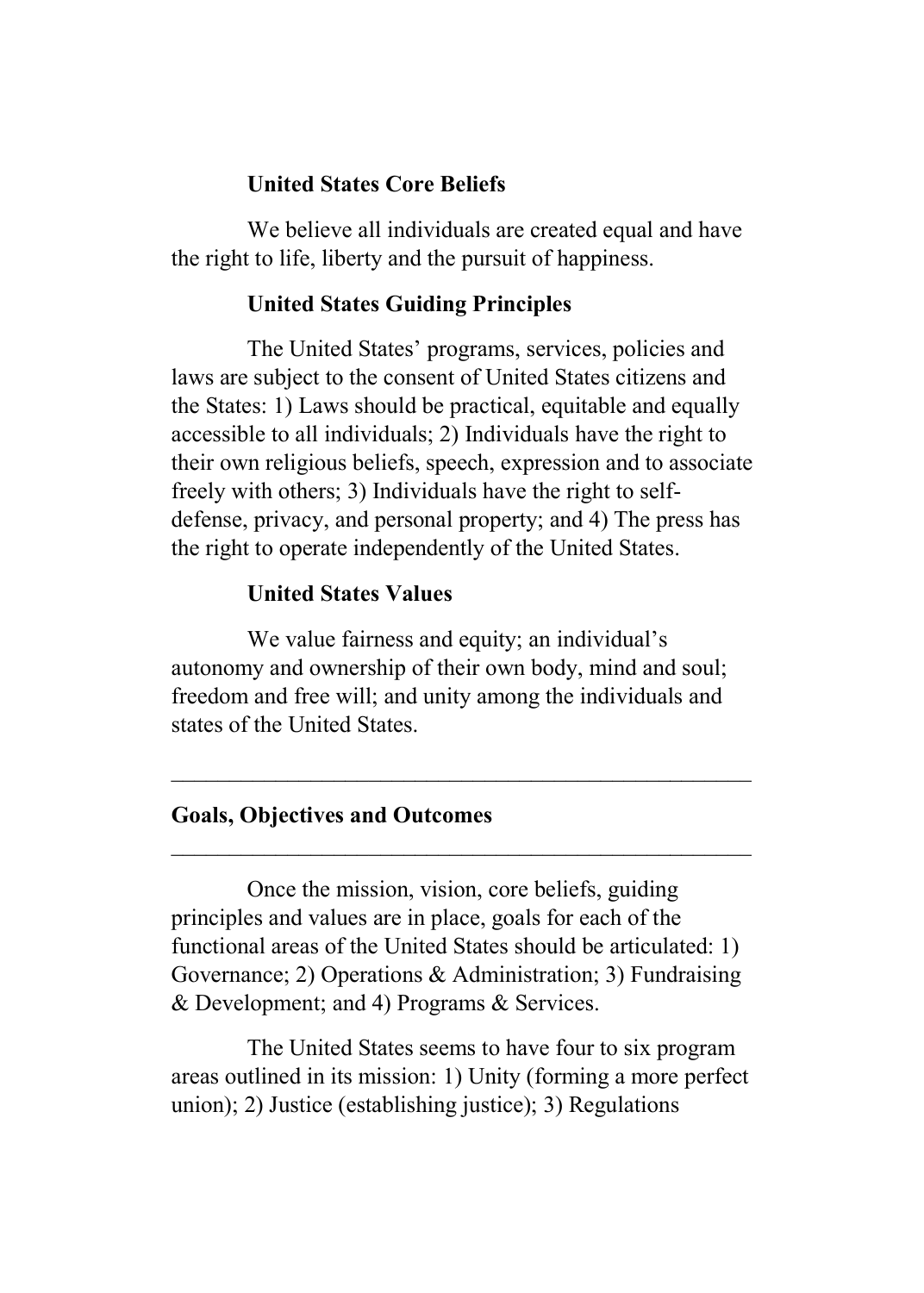(insuring domestic tranquility); 4) Defense (promoting the common defense); 5) Welfare (promoting the general welfare); and 6) Individual Rights (securing the blessings of liberty to Americans and their future generations). It's possible one or more of these could be combined, however, setting the goals of these areas separately helps to make sure the programs and services are aligned with the mission, vision, core beliefs, guiding principles and values.

Broad goals should be followed by objectives for each of the agency's functional and programmatic areas. Objectives include actions, numerical measures, timelines, dates and responsible parties. Once objectives have been completed for each of the United States' functional and programmatic components, long-term outcomes should articulate the anticipated results of the programs, services or activities. For example, 100% of Americans are able to access clean, healthy, drinkable water.

Once broad goals, objectives and milestones/outcomes have been established for each of the functional and program areas, the United States can begin a review of its programs and services, including various systems.

\_\_\_\_\_\_\_\_\_\_\_\_\_\_\_\_\_\_\_\_\_\_\_\_\_\_\_\_\_\_\_\_\_\_\_\_\_\_\_\_\_\_\_\_\_\_\_\_\_\_

\_\_\_\_\_\_\_\_\_\_\_\_\_\_\_\_\_\_\_\_\_\_\_\_\_\_\_\_\_\_\_\_\_\_\_\_\_\_\_\_\_\_\_\_\_\_\_\_\_\_

#### Programs & Services

The United States has a wide and comprehensive set of programs and services, however, they appear to be slightly misaligned with the United States' program areas. In addition, because there has not been a comprehensive strategic plan, several programs and services seem to be operating in silos, and in some cases, work against and not for the individuals of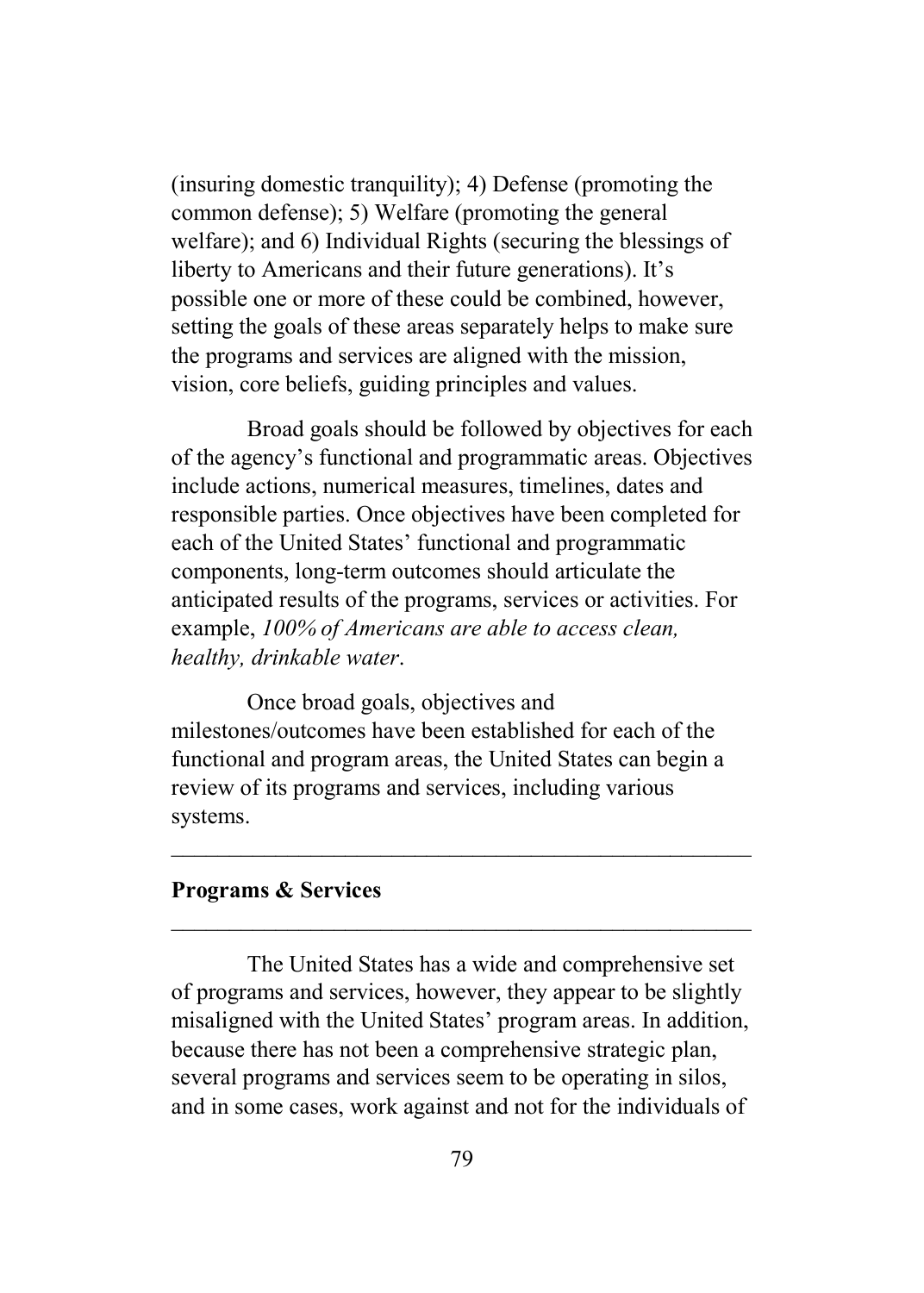the United States. Programs should always be aligned with the mission, vision, core beliefs, guiding principles and values of the institution. In addition, they should seek to strategically meet a specific outcome articulated in the strategic plan. Indicators of oppression in programming include high costs (inverse economic outcomes), incarceration, infringement on individual rights, and criminalizing normal human behavior.

Drug laws in the United States provide a good example of misaligned programming. In general, the United States does not prohibit the use of drugs. Sugar, caffeine, nicotine, alcohol, psychiatric drugs, pain medications, antibiotics and others are commonly used by most Americans. By and large, the United States regulates these drugs to ensure individuals' right to know best practices, potential side effects and instructions for use. However, in some cases, the United States has created prohibitions rather than regulations. This means the United States is favoring a particular business or industry over others, and infringes on the right of individuals to choose their own drugs safely and legally. It's likely the root of the issue lies with the mission or purpose of drug laws and programming.

In the case of marijuana, for example, the United States' role is to provide regulation for the commerce and safe consumption of the drug. However, current laws seem to be based on a mission to stop the use of marijuana (or other drugs) among the American people. Ultimately, the purpose of the programming is misaligned with the mission of the United States and infringes on individual liberties. A potential alternative might be: The purpose of drug laws and programming is to ensure individuals can safely use their drugs of choice. This would set the stage for regulations, quality assurance, prevention/awareness programming, and in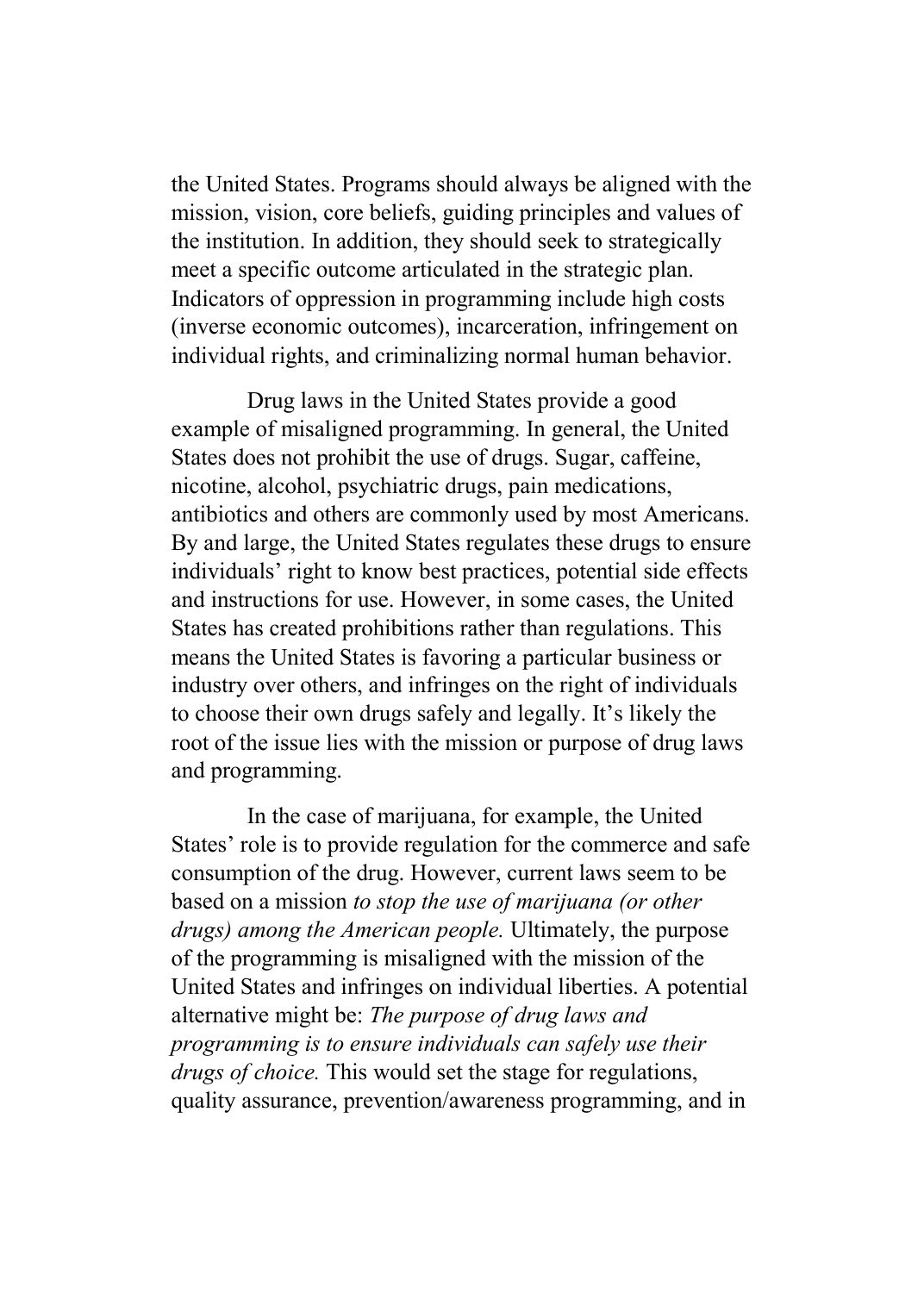the case of certain drugs, addiction treatment. In addition, taxes are likely to be levied directly on drug commerce to pay for services. This type of change is likely to: 1) Increase the safety and quality of drugs sold in the United States; 2) Minimize the impact of drugs on communities and other individuals; 3) Reduce incarceration and engagement with law enforcement; 4) Increase revenue for various social programs; and 5) Secure individual rights.

The issue of gun ownership is also specific to the role of the United States to ensure individuals are secure in their rights. In this case, individuals have the right to self-defense, and the 2nd Amendment further indicates support for the ownership of guns specifically. Here, the government is charged with the role of empowering individuals to exercise their rights in a way that does not infringe on the rights of others. Specifically, there are indicators that without regulation, others' rights are being violated, including the right to life (as evidenced by a number of school and mass shootings). In this case, regulation is likely again the most appropriate solution, and successful systems can provide helpful illustrations. For example, individuals have the right to drive cars and to transport themselves where they wish to travel. However, state governments recognize in order to exercise this right safely, drivers need to undergo training and licensing. Furthermore, if drivers prove to be a threat to others in their exercise of this right, their license can be suspended or revoked until they have successfully demonstrated they are not likely to infringe on the rights of others. It's likely a similar solution--requiring training and licensing--would work for guns. Background checks and mental health checks do not adequately ensure individuals understand how to exercise their right to self-defense and gun ownership without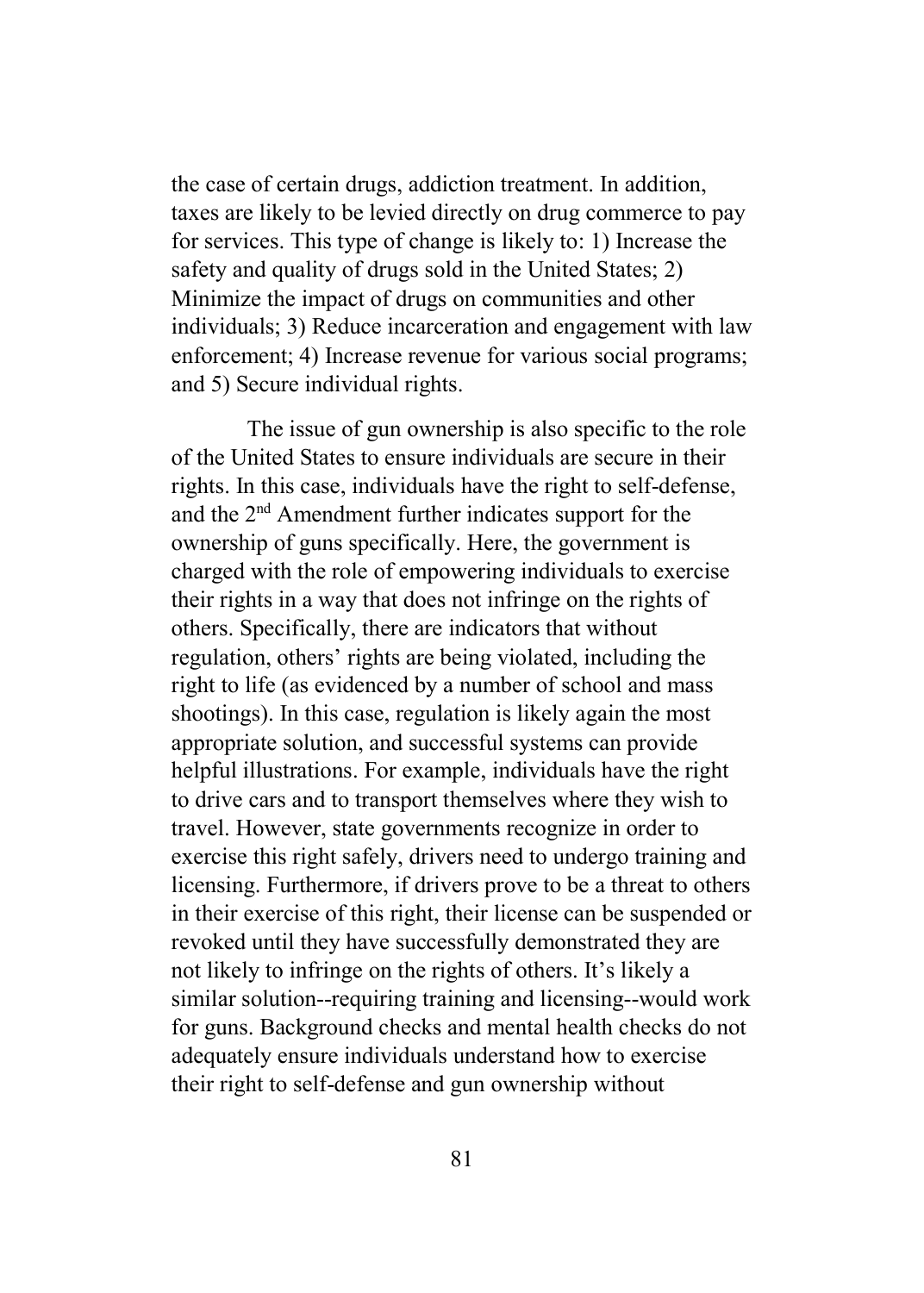infringing on the rights of others to be alive and free of gun violence. Additionally, this type of program or service can be paid for by gun owners themselves, and should provide a balanced budget in program implementation.

The programs and services of the United States each deserve an analysis and review once the strategic planning outline has been completed. It's likely the United States has several programs and services that are built and based on outdated and, in some cases, oppressive concepts. To aid in this process, Congress, its committees and the Executive Branch would likely benefit from adopting a litmus test to help review which policies, laws, programs and services need to be restructured.

- Does the law or program ensure equal rights?
- Is the law or program fair and equitable to all Americans, including those with various abilities, varying economic means, and others? Or does it create unnecessary categories of people?
- Is it practical? Does it provide an easy system?
- Does it assume ownership over an individual's body, mind or soul?
- Does it limit the right to self-defense?
- Does it interfere with the fundamental right to privacy?
- Does it interfere with an individual's property?
- Does it promote freedom and basic human rights?
- Does it endorse, support or oppose religious beliefs?
- Does it limit free speech or expression of individuals? Does it limit free association or assembly?
- Does it ensure a process to petition the government for redress?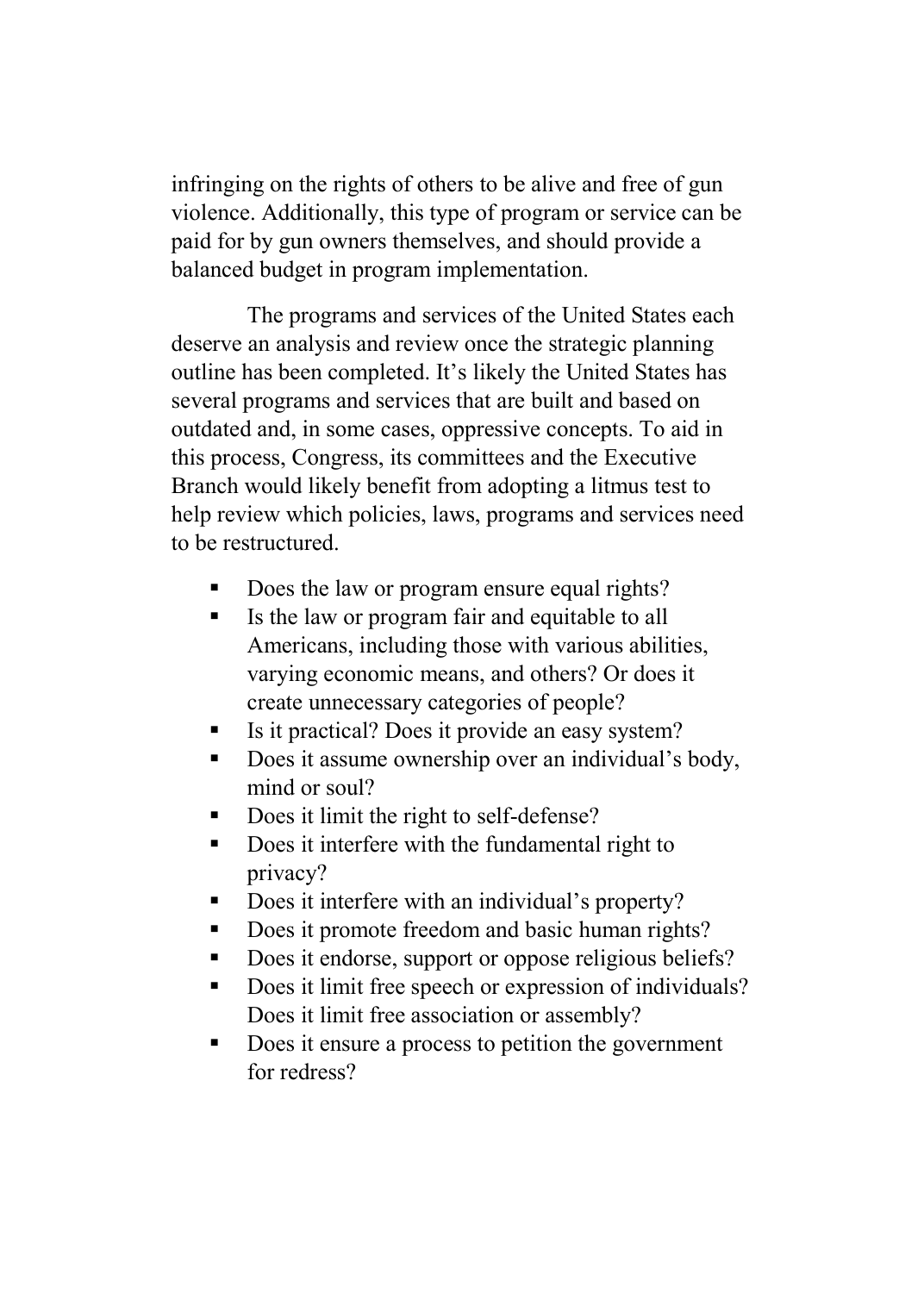- Does it ensure the rule or law is justice rather than punishment?
- Does it require other systems to support it, or can it stand on its own?
- Does it ensure individuals or the states are the primary beneficiary (not businesses or other institutions)?

This list is incomplete, but provides a starting point for analysis. In addition, while restructuring programs and regulations should likely wait until a comprehensive strategic plan is complete, the United States should immediately review programs and services that may be infringing on the individual liberties and rights of United States citizens (members).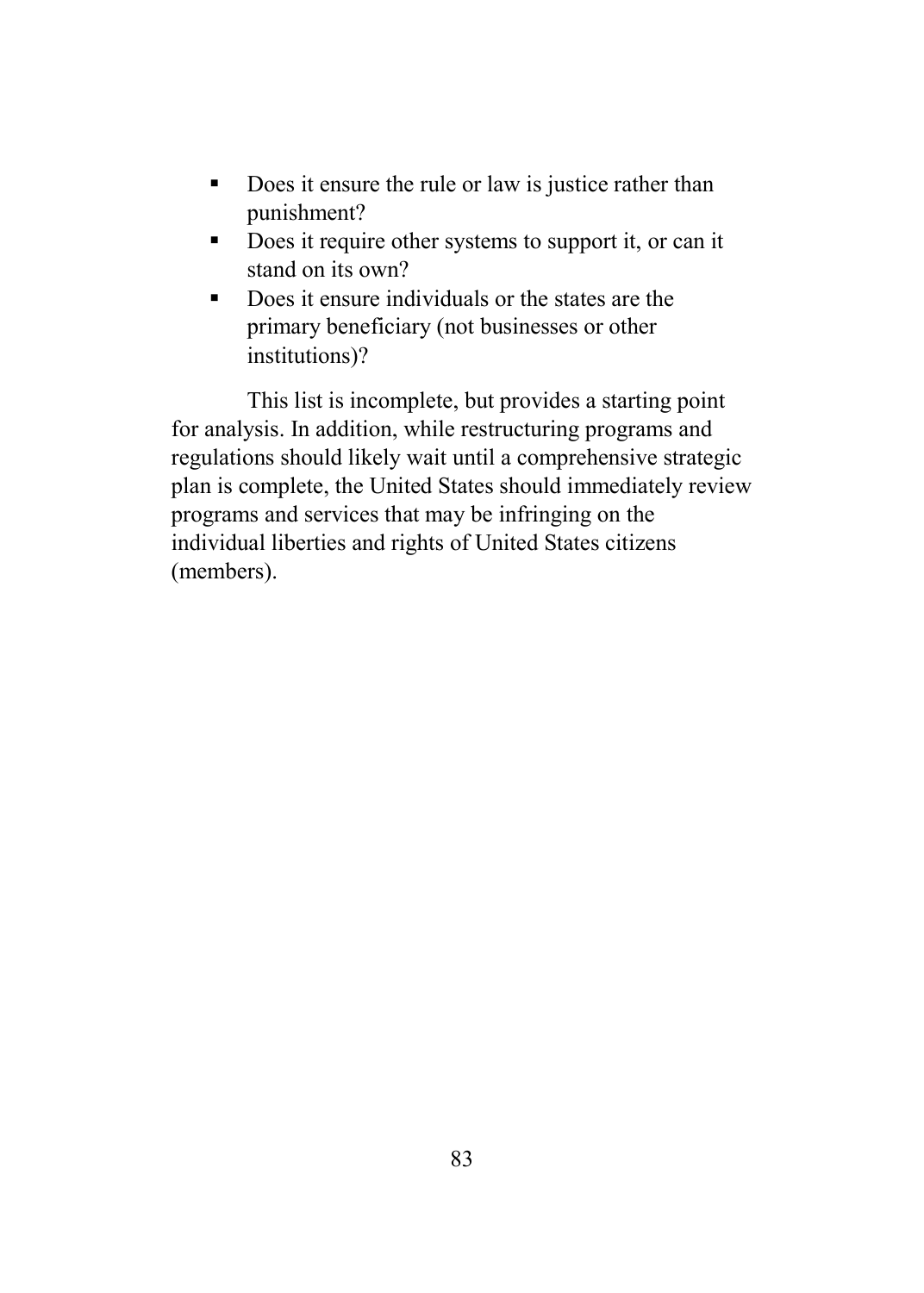#### UPDATING THE ELECTION SYSTEM

As with any institution, the governance component (which is often the board of directors, or in this case, the United States Congress and President), embodies the mission, vision, core beliefs, guiding principles and values. These individuals are responsible for ensuring the mission and vision come to life. The process of elections might seem like the last thing to consider. However, the election system is how the United States acquires the human resources it needs to be successful. When the governance component of an institution is fragmented or at war with itself, it cannot effectively operate at its highest and fullest potential. In fact, once the governance component is addressed in the United States, it's likely many other issues can be addressed more quickly and swiftly than in the past.

The United States election system is of extreme and critical importance because it underlies the decision-making ability for the entire institution, which has a direct impact on fifty states, various territories and more than three hundred million individuals. The election of 2016, while not the only example, revealed to a greater degree symptoms of the oppression inherent in the system. In matters of the United States election system, many Americans feel they are forced to choose between two parties rather than electing qualified candidates. Candidates and elected officials openly call Americans and one another derogatory names, and an "us" versus "them" environment permeates the system. Moreover, there appears to be limits for some on their rights to vote. The indicators of oppression in the election system suggest an impetus for change, and a quick analysis of the independent and universal elements of the election system is readily available because the United States Constitution provides the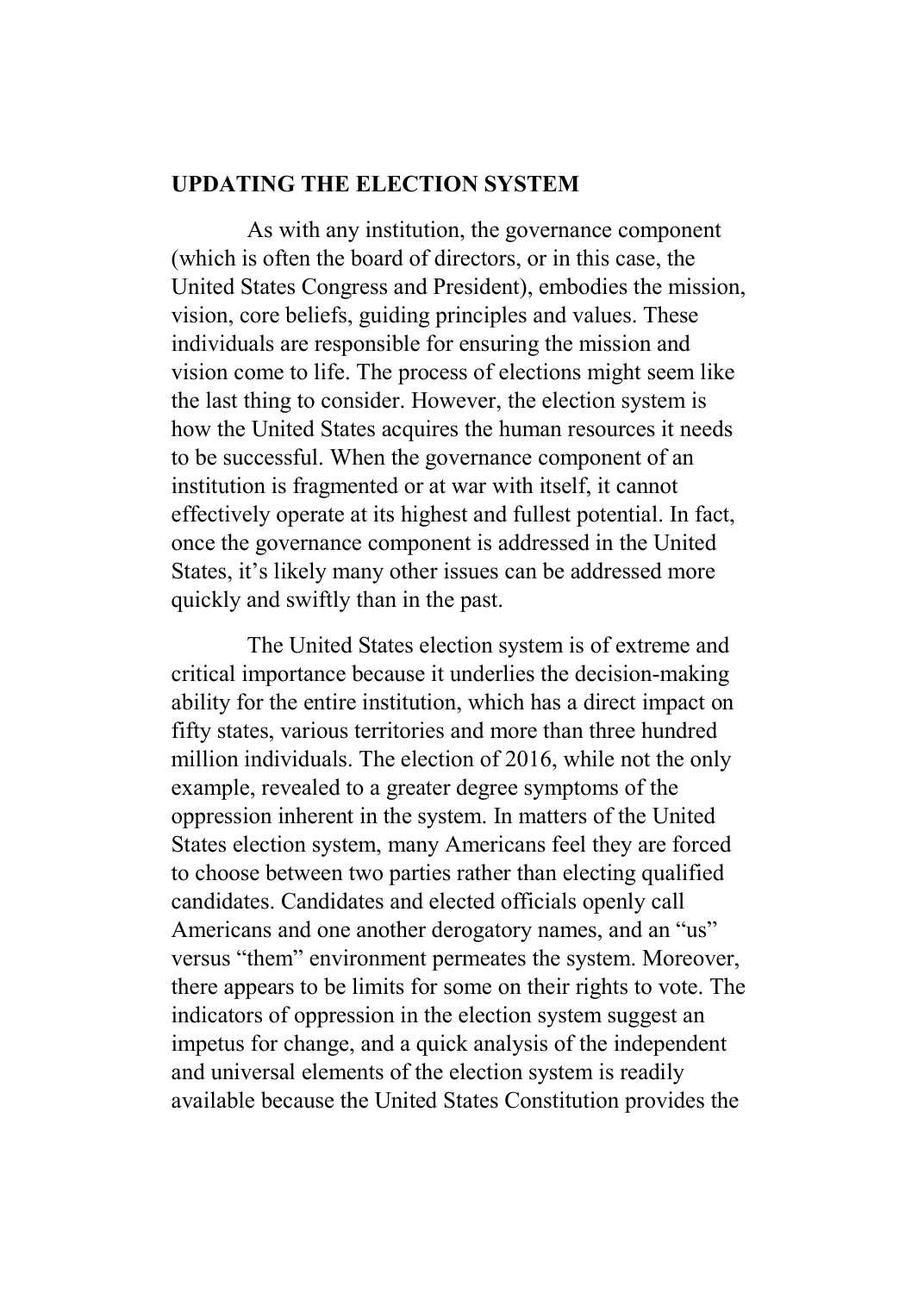election system framework. The brief analysis results in four initial recommendations.

- 1. Qualifications: The United States should develop suggested or needed qualifications for representatives, senators and the president while ensuring the ability for all Americans to become an elected official if they so choose.
- 2. Voting Rights: The United States should guarantee zero-barrier voting rights for individuals reaching the age of eighteen.
- 3. Political Parties: The United States should deinstitutionalize political parties.
- 4. Election System: The United States should update the election system with a simple, single process and encourage the states to do the same.
- 5. Term Limits: The United States should adopt a twoterm limit on the House and Senate representatives in line with modern-day best practices.

\_\_\_\_\_\_\_\_\_\_\_\_\_\_\_\_\_\_\_\_\_\_\_\_\_\_\_\_\_\_\_\_\_\_\_\_\_\_\_\_\_\_\_\_\_\_\_\_\_\_

\_\_\_\_\_\_\_\_\_\_\_\_\_\_\_\_\_\_\_\_\_\_\_\_\_\_\_\_\_\_\_\_\_\_\_\_\_\_\_\_\_\_\_\_\_\_\_\_\_\_

### Qualifications

The United States Constitution provides minimum qualifications for representatives (aged 25 and above), senators (aged 30 and above) and the president (aged 35 and above). It's likely the age requirements are intended to serve as guidelines for achieving success or, at the very least, life experience. While the Constitution also provides some basic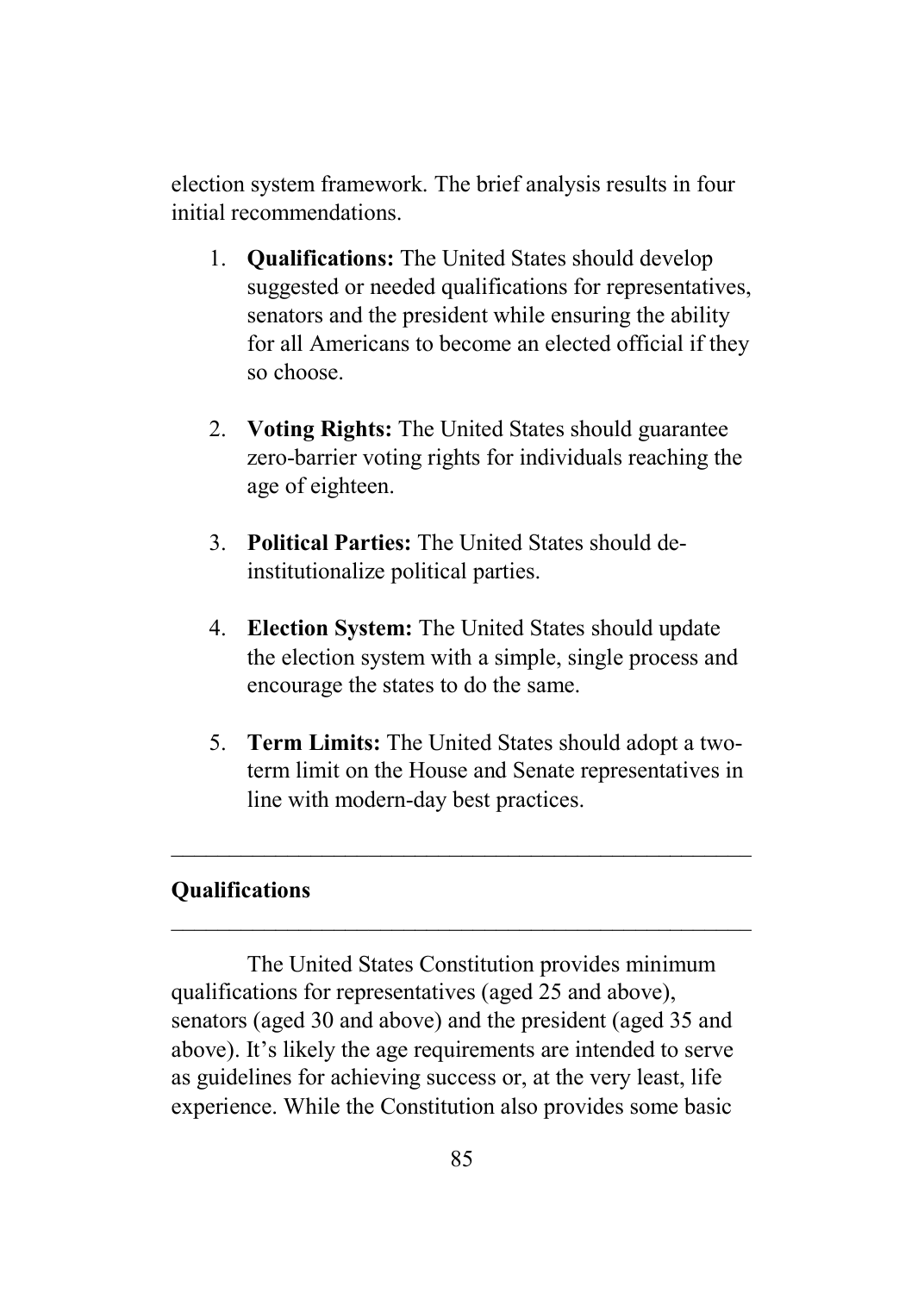residency and citizenship requirements, it broadly leaves open other requirements for these positions. The United States election system is specifically designed to ensure any American can hold the office of an elected official, with their primary qualification being the ability to represent the people of a specific geographic region. The individuals of the United States delegate to these representatives the authority to engage in solution-oriented problem solving efforts that seek to uphold and secure individual rights and liberties in matters of public interest or commerce.

Institutions, as part of their strategic planning process, often review the skills and requirements necessary to ensure the success of the organization. This is no different for the United States. While it is **not** recommended the Constitution be changed, Congress should take the time to review the current needs and trends of the United States. At present, this includes the ability to adopt and implement a comprehensive strategic plan. As such, it's evident there are some basic qualifications that should be suggested for aspiring representatives, senators and presidents of the United States.

### **Qualifications**

- Achieve the age specified by the United States Constitution
- Meet the residency requirements
- Have a clear understanding of and ability to take an oath to the United States Constitution
- Have dedication and passion to help meet the mission of the United States for all individuals and states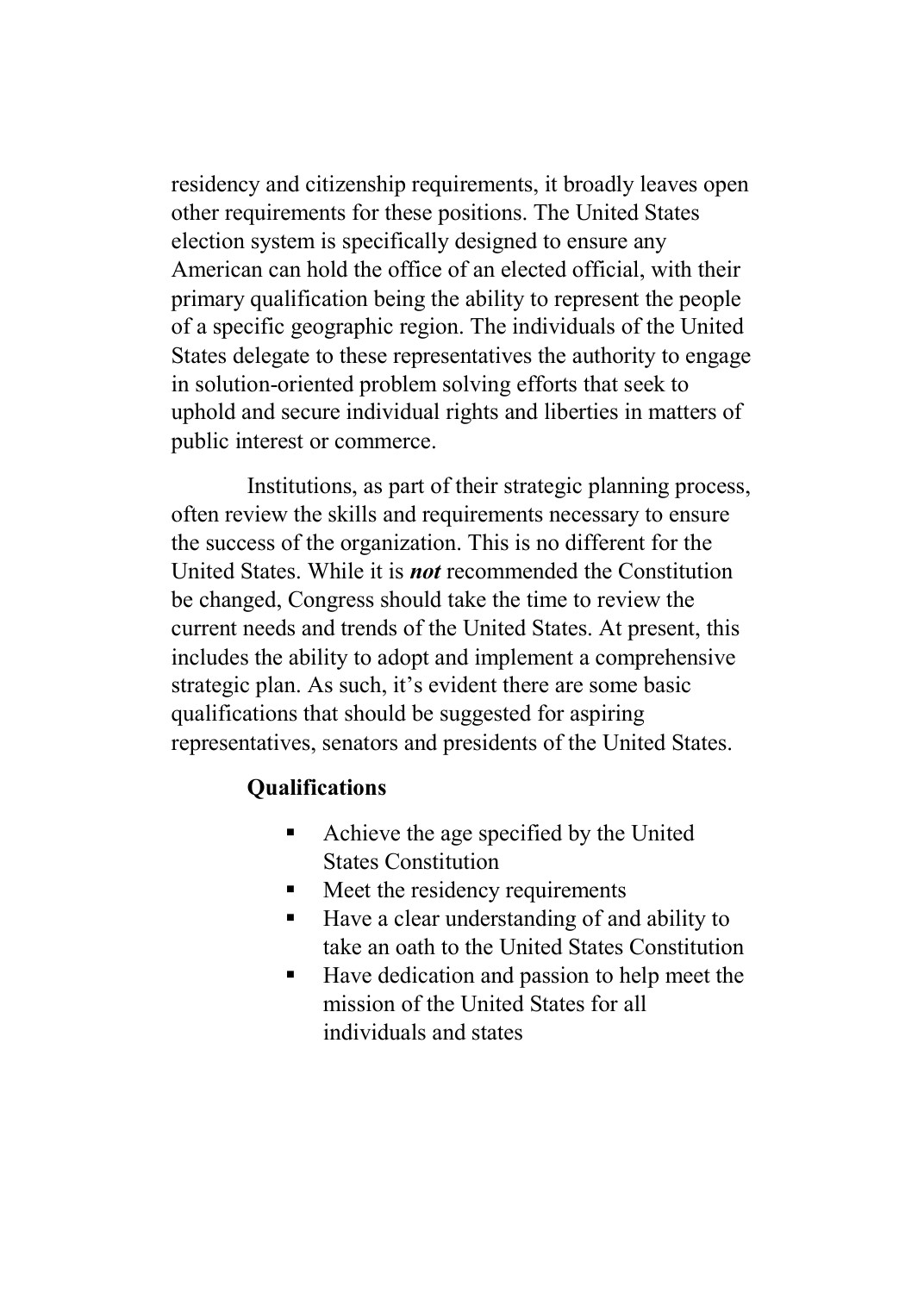- **•** Demonstrated ability to work with a wide range of individuals, businesses, organizations and groups to develop solutions
- **Share the beliefs, guiding principles and** values outlined in the United States Declaration of Independence and the United States Constitution
- Ability to adequately represent interests from respective districts

# Skills Needed

- **Effective communication skills**
- Ability to work with all people, regardless of individual beliefs
- Solution-oriented problem solving skills
- Ability to build and nurture relationships with people and groups from a wide variety of interests and backgrounds
- Ability to develop and implement strategic plans
- Ability to work with diverse groups of people to come up with fair and equitable solutions, systems, policies, laws and programs that ensure individual rights

# Job Description (Congress)

- **Provide policy, rules and regulations to** secure individual rights, and establish a broad framework for programs and services of the United States
- Adopt budgets and fundraising strategies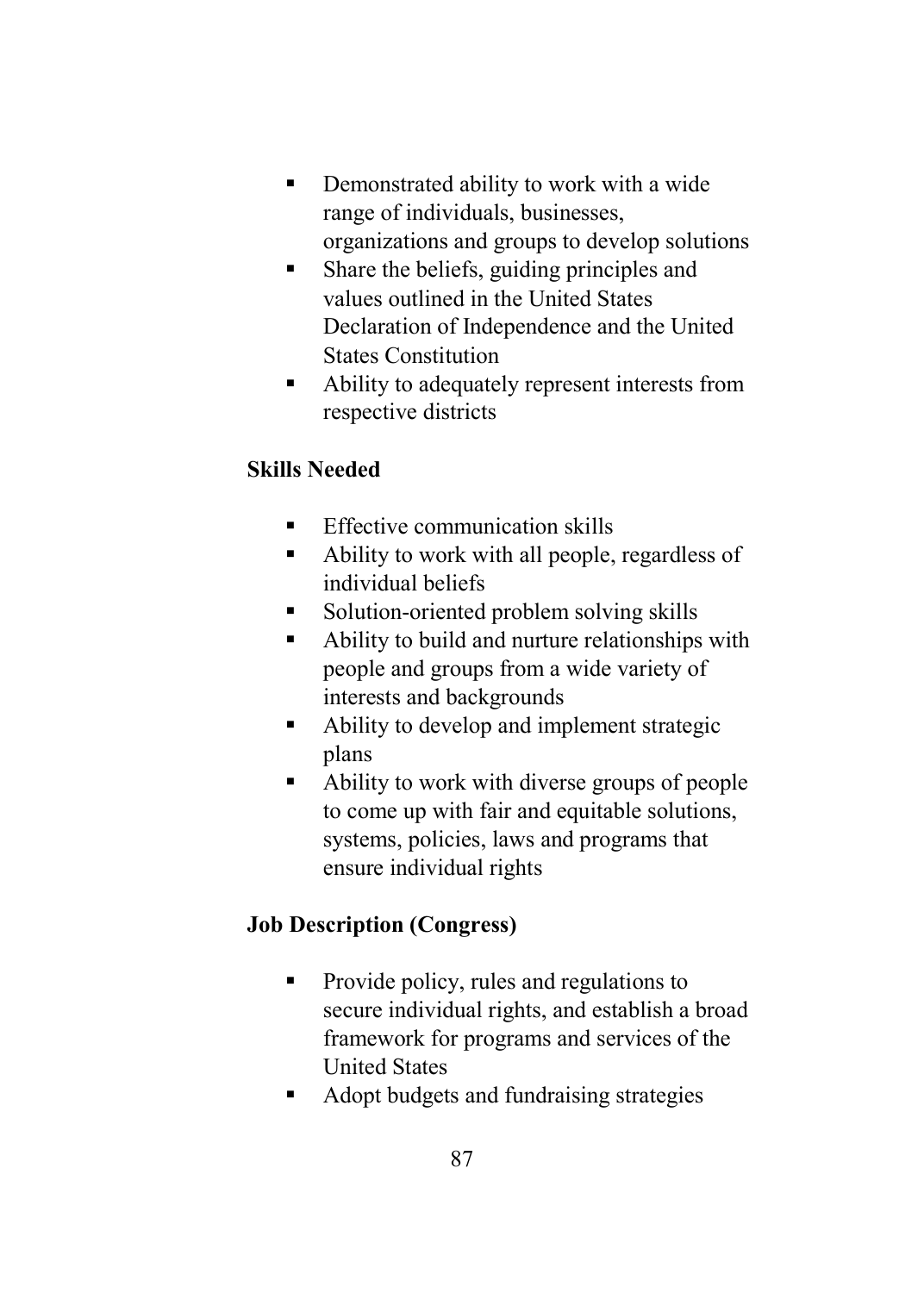- **Ensure the integrity of the United States**
- Review the progress of the Executive Branch
- If necessary, and only if necessary, terminate the Executive according the rules established in the Constitution
- Adopt, review and report on the strategic plan

## Job Description (President)

- Oversee development and implementation of the programs and services of the United States, and ensure they are in alignment with its mission, vision, core beliefs, guiding principles and values
- **Provide cooperative oversight of the** Legislative Branch by reviewing bills and laws prior to signing, and vetoing if, and only if, the laws or policies are misaligned with the mission, vision, core beliefs, guiding principles, values and Constitution of the United States
- Serve as the Commander in Chief of the United States Armed Forces
- Adopt, review and report on the strategic plan

### Voting Rights

The 26th Amendment to the United States Constitution asserts all citizens in the United States who have reached the age of eighteen should be eligible to vote. However, throughout history, there have been various laws

 $\mathcal{L}_\text{max}$  and the contract of the contract of the contract of the contract of the contract of the contract of the contract of the contract of the contract of the contract of the contract of the contract of the contrac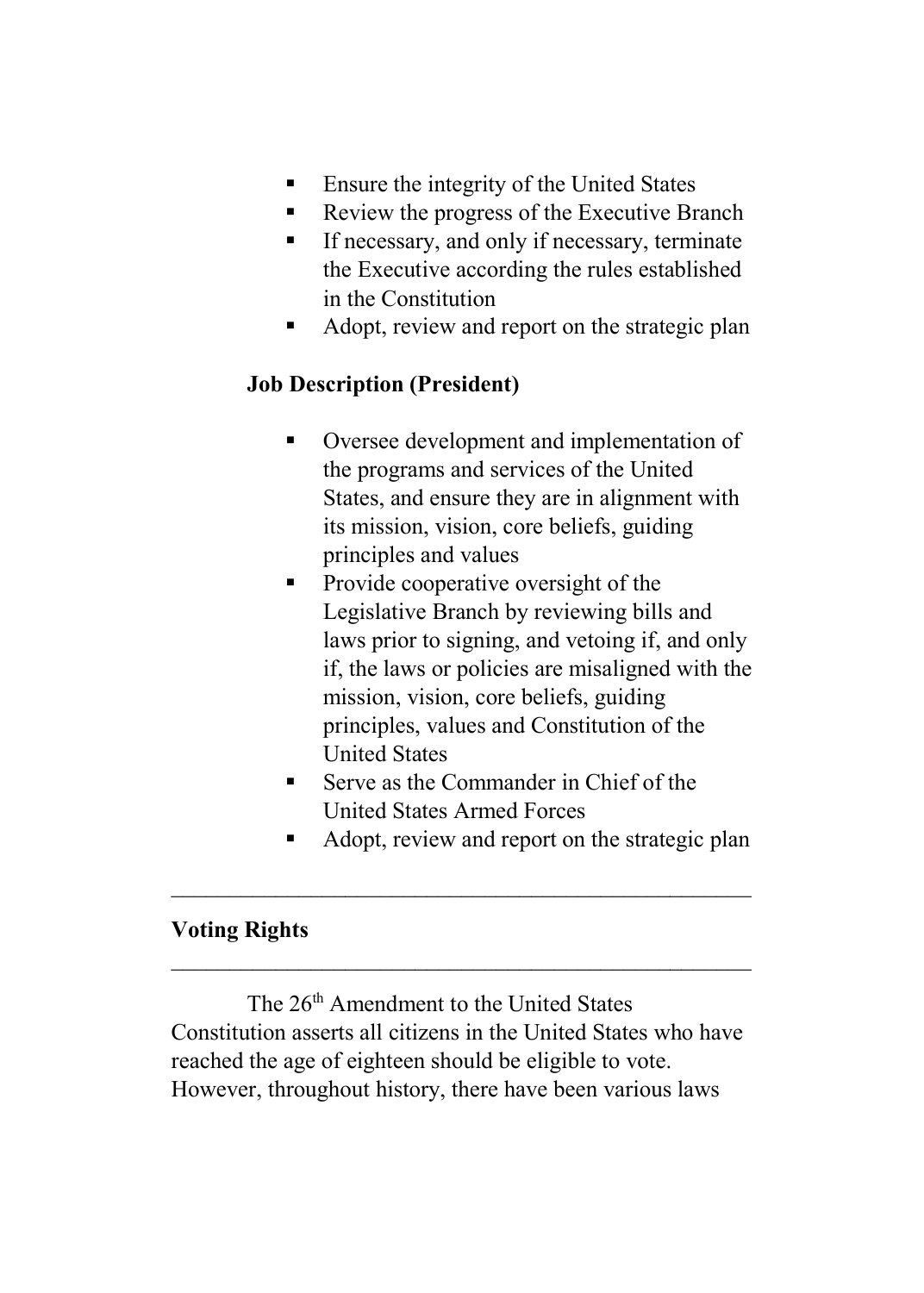and exceptions to voting rights in the United States. All members of the United States are subject to its laws and programs and services, including those who are or who have been incarcerated, and there should be zero restrictions on the ability for citizens who have reached the age of eighteen in the United States to vote. The United States should enforce this throughout its states and territories to protect the rights of individuals.

\_\_\_\_\_\_\_\_\_\_\_\_\_\_\_\_\_\_\_\_\_\_\_\_\_\_\_\_\_\_\_\_\_\_\_\_\_\_\_\_\_\_\_\_\_\_\_\_\_\_

\_\_\_\_\_\_\_\_\_\_\_\_\_\_\_\_\_\_\_\_\_\_\_\_\_\_\_\_\_\_\_\_\_\_\_\_\_\_\_\_\_\_\_\_\_\_\_\_\_\_

#### Political Parties

The United States was founded on the premise individuals have the right to life, liberty and the pursuit of happiness. It was also founded on the notion individuals can inherently govern themselves, and can delegate matters of public and mutual interest to various representatives at the local, state and federal levels of jurisdiction in the United States. States have the right, within the United States Constitution, to determine their own election process for senators and representatives. However, the institutionalization of political parties has had a devasting effect on the ability of the United States to function at its highest and fullest potential. Further, and perhaps most importantly, representatives of the House were envisioned to represent all of the people of their district. And representatives in the Senate were envisioned to represent the interests of the states and state governments.

Unfortunately, the current political system deprives the people of their due representation. And the institutionalization of the political parties imposes oppressive concepts. Partisan politics is inherently oppression-based in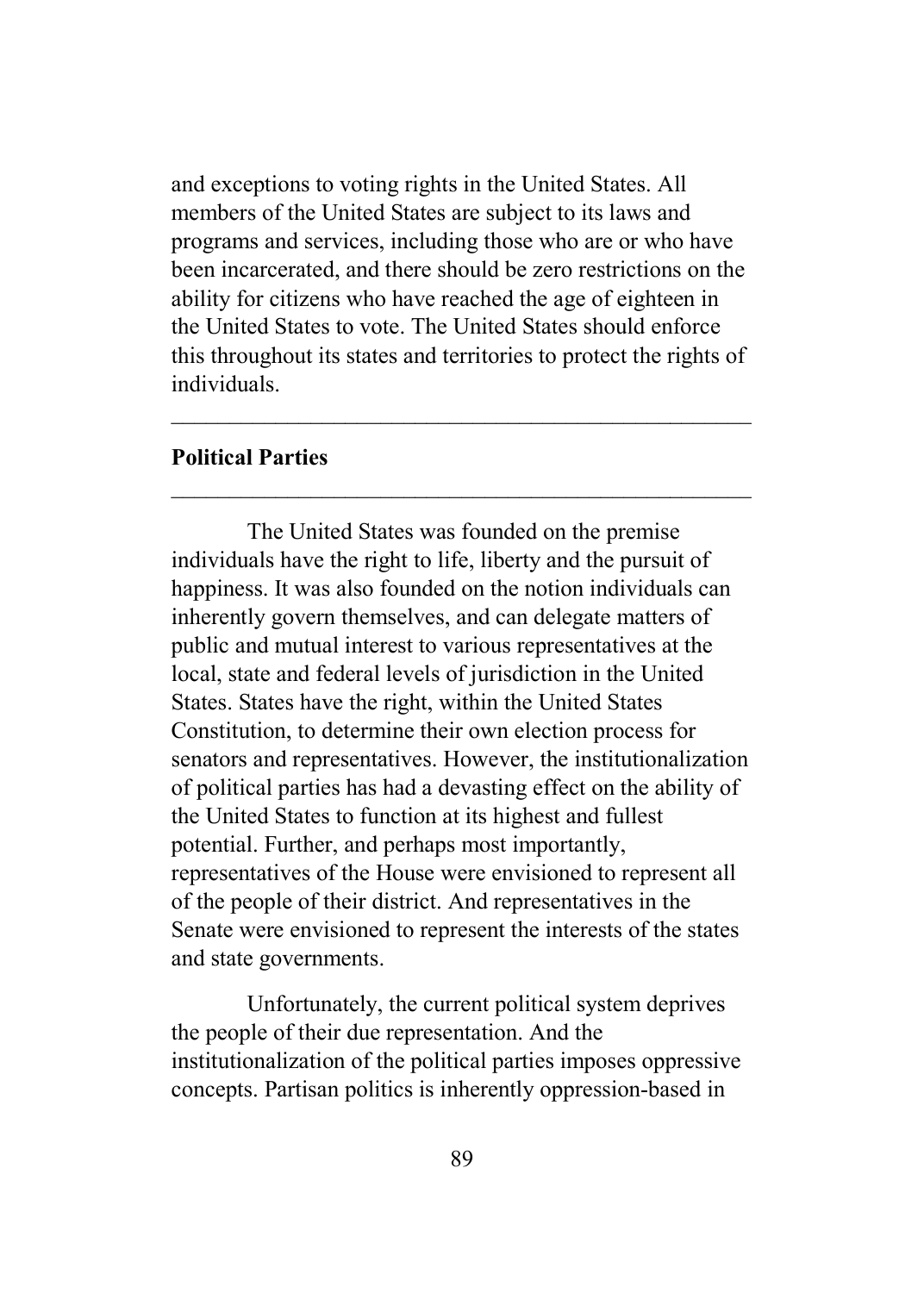that it creates a winner and loser based on party affiliation. In addition, a tendency to align loyalty to a political party rather than to the United States Constitution has permeated the system. It appears some candidates and elected officials disregard voices from their districts and jurisdictions if they are not of the same political party. Secondarily, the political system encourages not candidates with problem-solving skills for the entire nation, but only for a pre-defined agenda or platform. In any institution, forming group norms and cohesion is critical to its success. Yet, the political system, by its very nature, creates and institutionalizes an "us" versus "them" atmosphere, which inhibits and prevents institutional success.

It is likely the people of the United States and the United States itself would be better served without the political system integrated into the election process. There is no evidence to support its benefit, and the partisan political process should be entirely removed from the United States election system. That's not to say the United States is not served by political parties at all. In fact, it's likely the United States and the people of the United States would best be served by individuals who receive endorsements and support from multiple individuals, parties, groups, businesses, organizations and other elected officials. However, the current system is inherently destructive to the mission, core beliefs, guiding principles and values of the United States, and is likely preventing its success.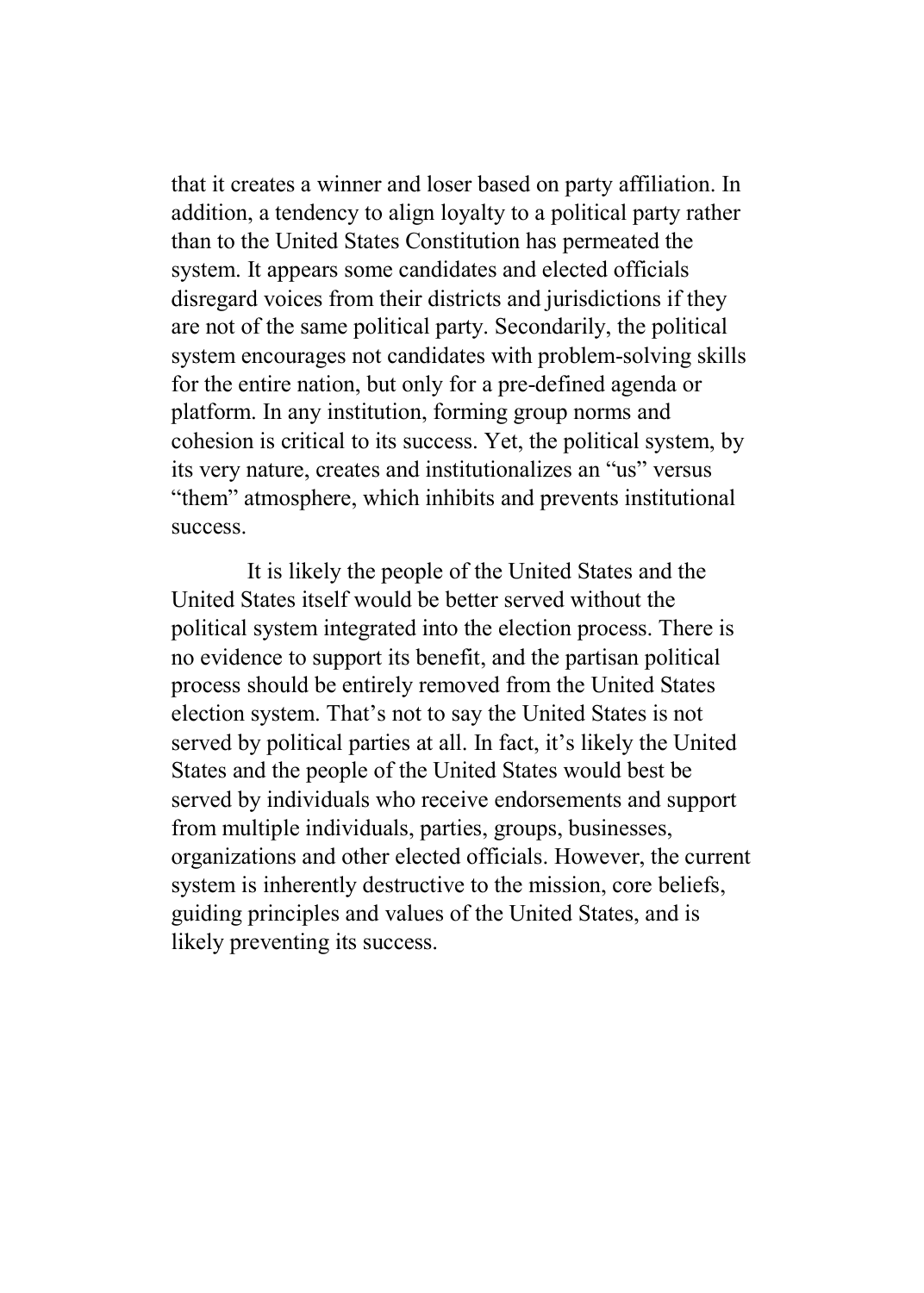### Replacement Election System

All People Thriving notes a simple, highly accessible, cost effective and efficient centralized election system would provide the greatest immediate and long-term benefit to the United States and its members (individuals and states). It's recommended the United States and each state adopt a similar process of non-partisan elections, whereby all candidates for office for the United States are compiled into one single website or similar platform and funded, at minimal cost, by a public trust.

\_\_\_\_\_\_\_\_\_\_\_\_\_\_\_\_\_\_\_\_\_\_\_\_\_\_\_\_\_\_\_\_\_\_\_\_\_\_\_\_\_\_\_\_\_\_\_\_\_\_

 $\mathcal{L}_\text{max}$  and the contract of the contract of the contract of the contract of the contract of the contract of the contract of the contract of the contract of the contract of the contract of the contract of the contrac

### Key Points:

- Candidates should affirm their candidacy as an independent representative declaring independence or freedom from obligation to any particular political party or outside influence.
- Candidates should demonstrate they meet the constitutional requirements for the position they desire.
- Candidates should likely meet a minimum signature threshold (ex: 10,000) from their district or state, or in the case of president, anywhere in the United States.
- Candidates should upload a cover letter and resume demonstrating why they believe their background and experience provide them with the qualifications and skills necessary to be "on the board" of the United States.
- Candidates should list, only if they choose, various parties, individuals, supporters and endorsements.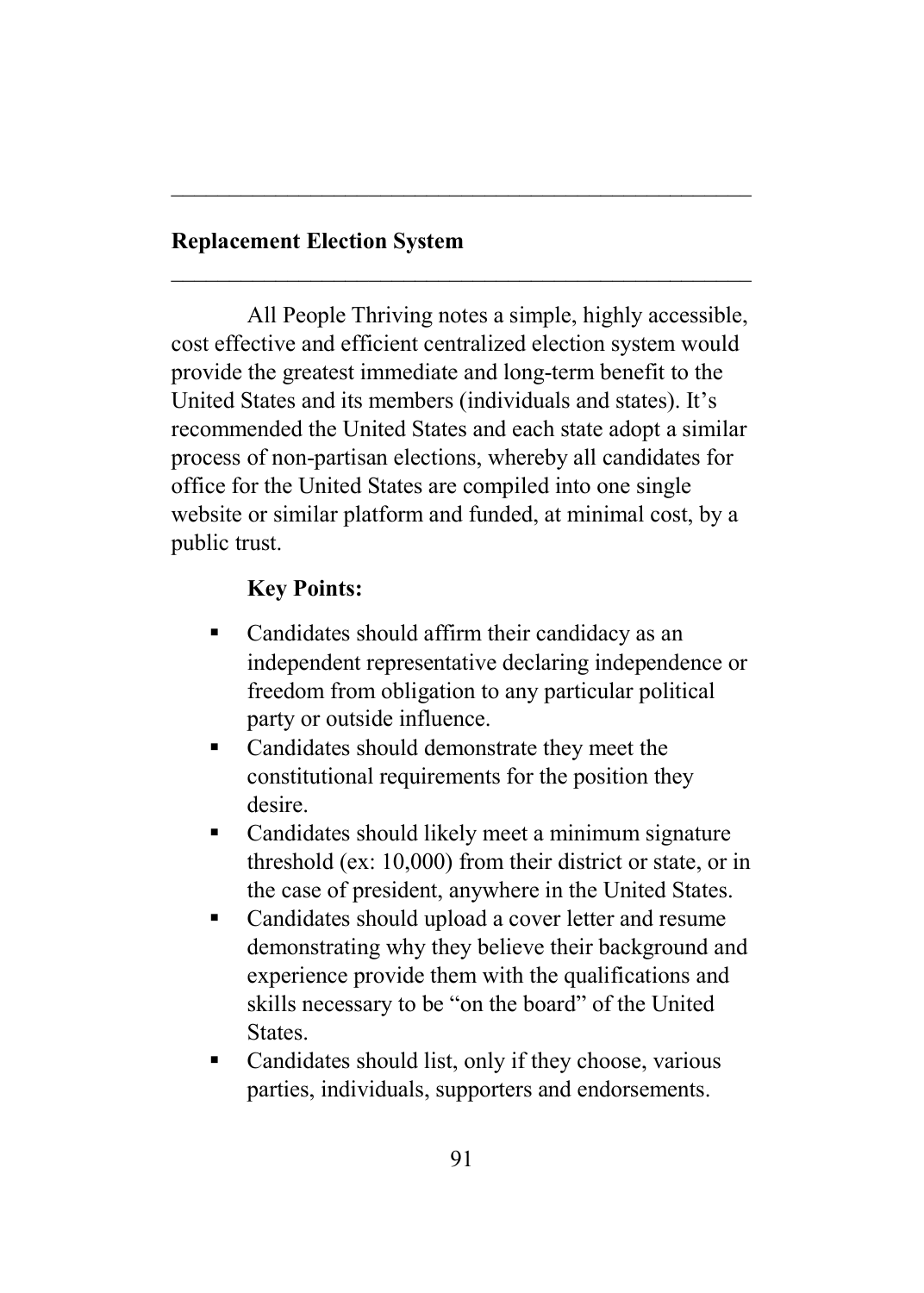- The United States should not provide for any recognition to any political party outside of a candidate's or elected official's own mentions.
- The States should not provide any recognition to any political party outside of a candidate's or an elected official's own mentions.
- For representatives and senators, states should host an election to determine if there is a single candidate who receives greater than 50% of the vote. If no candidate receives greater than 50% of the vote, the two candidates with the highest number of votes should participate in a secondary election where the candidate with the greatest number of votes wins.
- For the president, states should host an initial election to determine if a single candidate receives votes from more than 50% of the states' electors. If no candidate receives greater than 50% of the vote, the two candidates with the highest number of votes participate in a secondary election where the candidate with the greatest number of votes wins.

This process, or similar, would provide individuals in the United States with greater and more direct access to candidates and elected officials. In addition, it's likely to provide a more cost effective and transparent way to ensure the United States has qualified, talented and passionate Congressional and Presidential candidates from diverse backgrounds and skill sets. Moreover, political parties, businesses, organizations and individuals could still endorse or support single or multiple candidates based on their qualifications, thus providing the opportunity to unite individuals from many perspectives in the United States.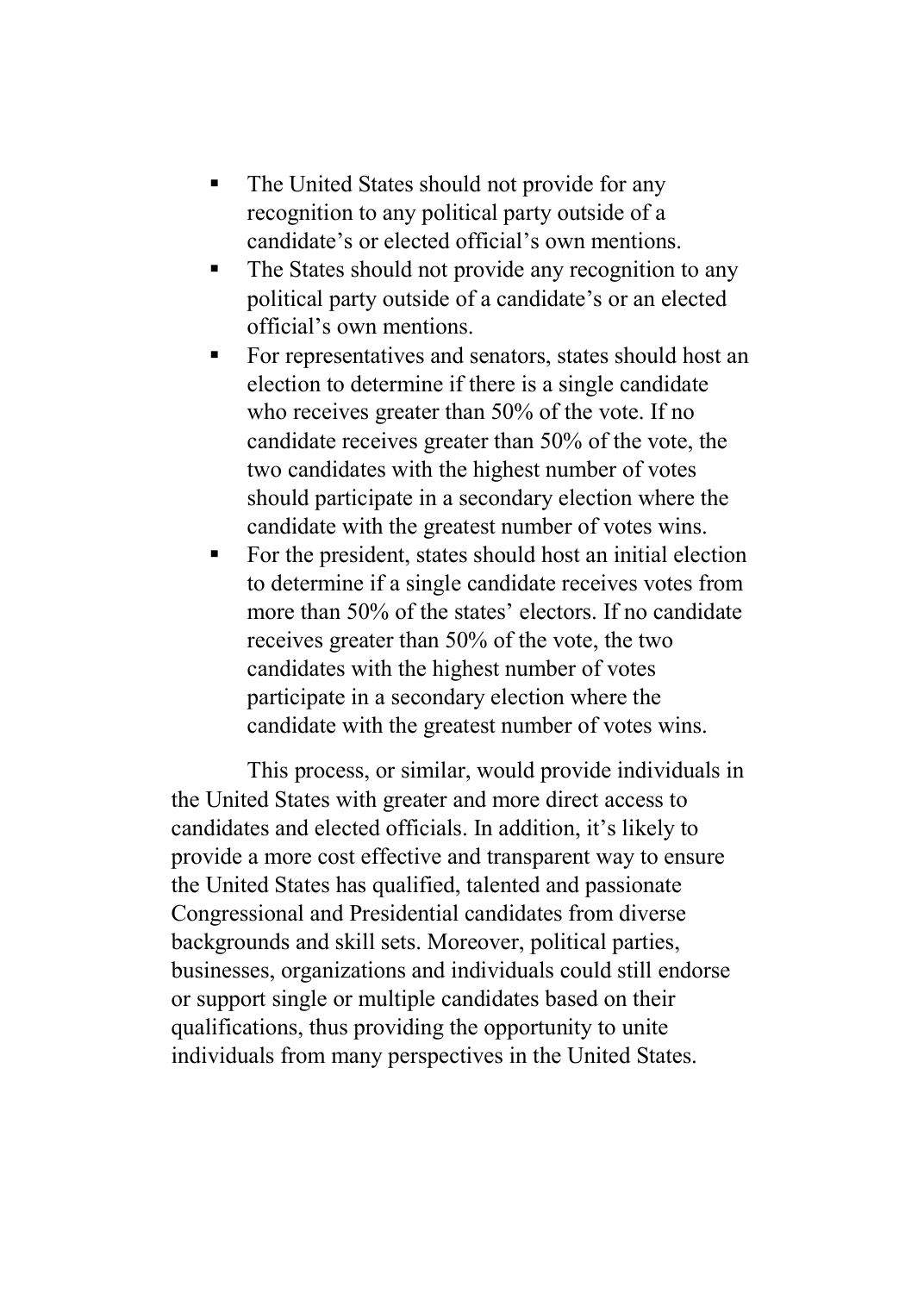### Term Limits

The United States' evolutionary process is also inhibited by the lack of term limits for representatives and senators. Term limits are customary in any institution, and ensures their continuous evolution. A two-term limit is the most widely accepted best practice as it provides a one-time review of the elected official's work. The current lack of term limits does not provide legislators with appropriate timelines and boundaries, and keeps them in a perpetual system of reapplying for their jobs. The term limits will allow the legislators to focus on their work during their term, and allow them to focus on creating important relationships and teamwork during their time in office. Further, term limits ensure the latest knowledge, innovation and experience continue to become part of the United States as an institution.

 $\mathcal{L}_\text{max}$  and the contract of the contract of the contract of the contract of the contract of the contract of the contract of the contract of the contract of the contract of the contract of the contract of the contrac

\_\_\_\_\_\_\_\_\_\_\_\_\_\_\_\_\_\_\_\_\_\_\_\_\_\_\_\_\_\_\_\_\_\_\_\_\_\_\_\_\_\_\_\_\_\_\_\_\_\_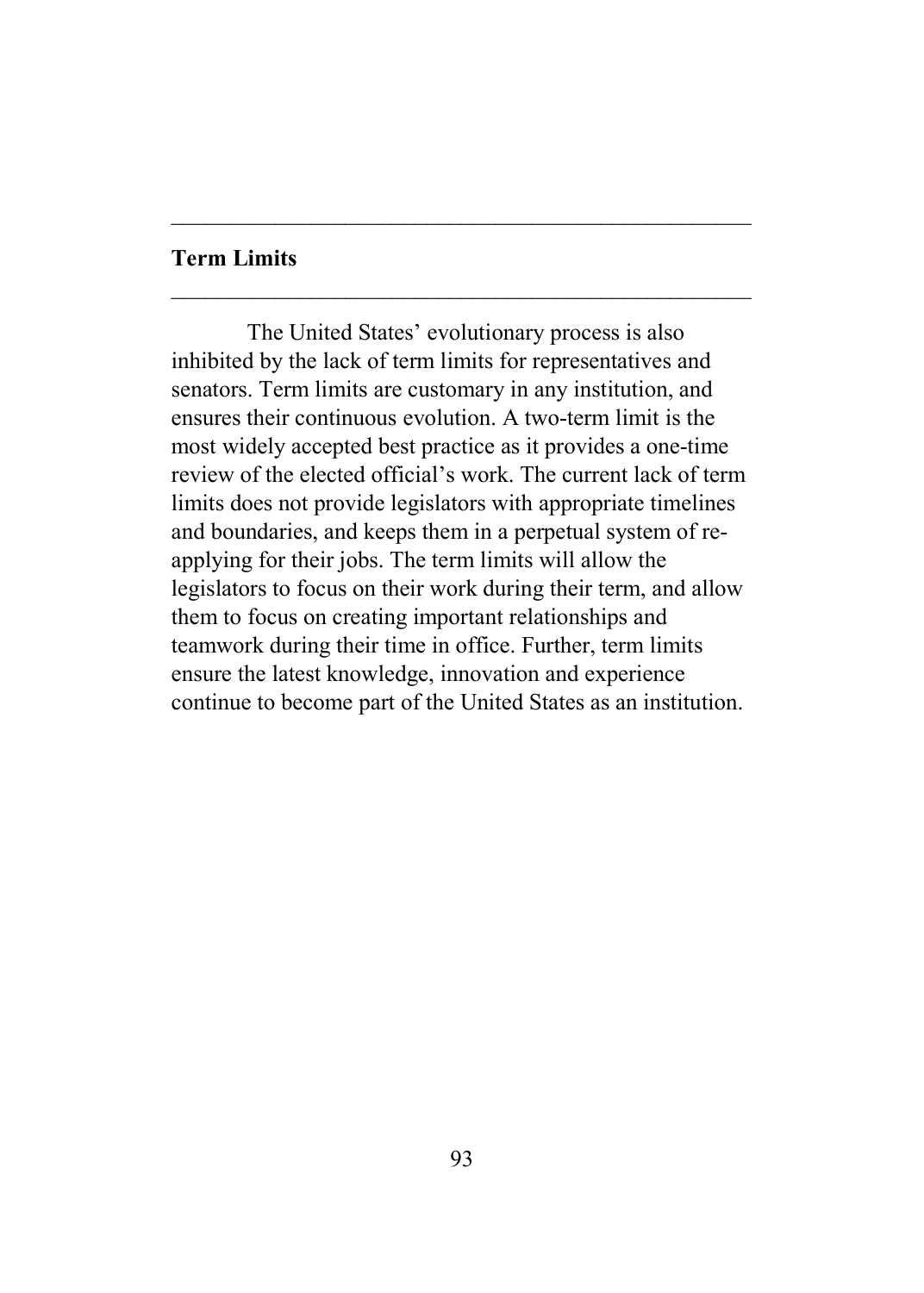### ANALYZING THE ECONOMIC SYSTEM

The United States as an institution will likely achieve far greater success by adopting a strategic plan, intentionally reviewing and realigning its programs and services, and aligning the election system with the mission, core beliefs, guiding principles and values outlined in the Declaration of Independence and the United States Constitution. Even with these significant and important changes, however, the United States will likely continue to be limited in its success by the economic system it utilizes. While the economic system is functioning, the indicators of oppression are widespread and immediate for both the United States and the individuals of the United States. The national debt far exceeds the national debt of all other national governments on the planet. Yet, on any given night, there are upwards of five hundred thousand to one million homeless individuals, youth and families in the United States, and more than thirty million Americans are without access to adequate or affordable health care. Moreover, many Americans are forced to live in poverty. All of this suggests there is an impetus for change.

Analysis & Inquiry

The initial analysis of the economic system is to help determine whether or not the system is aligned with the United States' own mission, core beliefs, guiding principles and values. The same processes used in examining the other components of the United States are repeated in this analysis as well.

 $\mathcal{L}_\text{max}$  and the contract of the contract of the contract of the contract of the contract of the contract of the contract of the contract of the contract of the contract of the contract of the contract of the contrac

\_\_\_\_\_\_\_\_\_\_\_\_\_\_\_\_\_\_\_\_\_\_\_\_\_\_\_\_\_\_\_\_\_\_\_\_\_\_\_\_\_\_\_\_\_\_\_\_\_\_

# What is the mission or purpose of the economic system?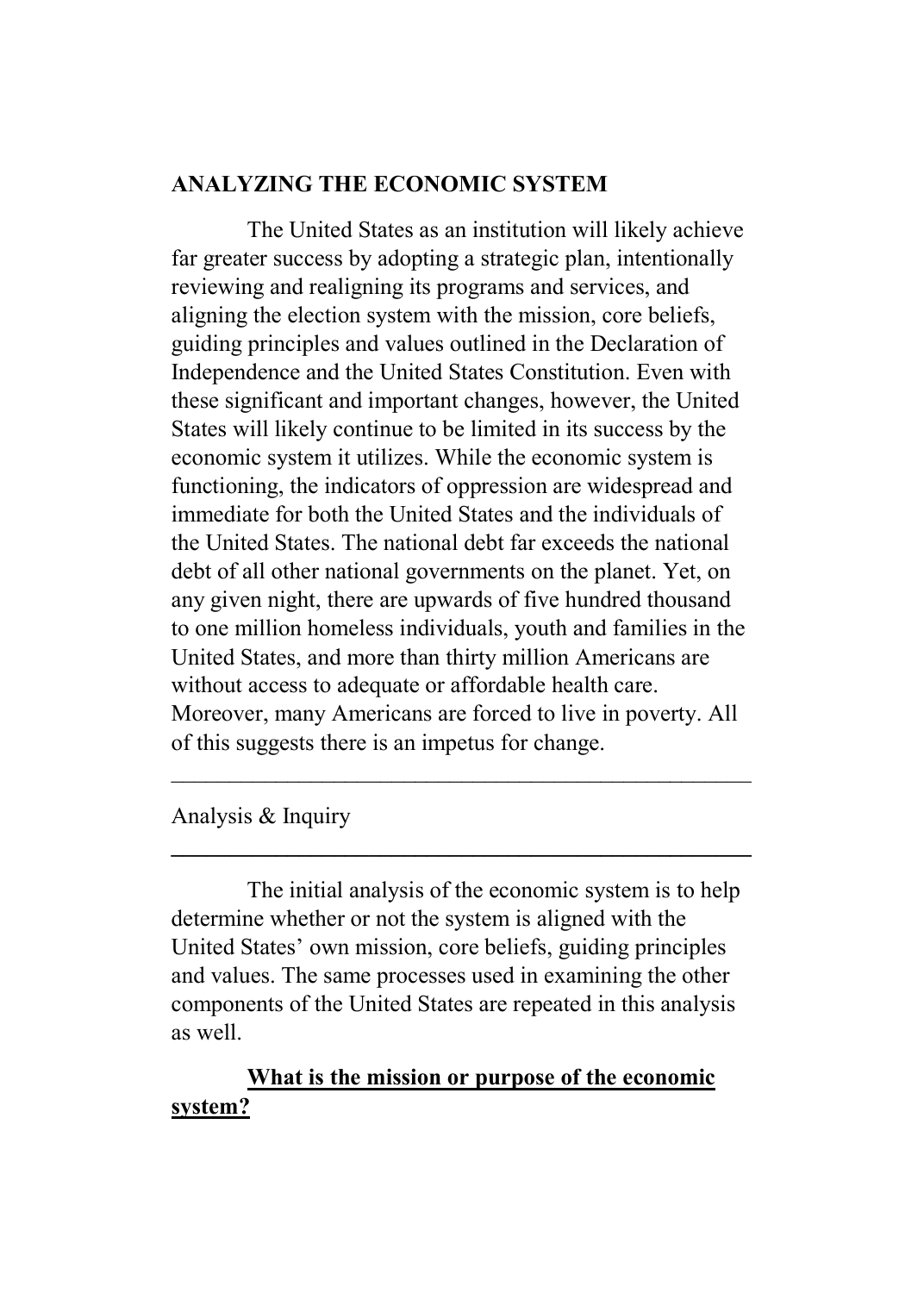Sociologists indicate the purpose or mission of the economic system used in the United States is to "determine who gets how much of what and how" (Kerbo, Harold R., Social Stratification and Inequality, 2003).

#### What is the basic structure?

Individuals are able to meet their basic needs by selling labor, goods, products or services. They earn capital (money) in exchange for their labor, goods, products or services, and are able to purchase their basic needs as a result. In addition, those who wish to earn more or purchase more can exchange more labor, goods, products or services. In this sense, capital is distributed by individuals, businesses, organizations, groups. If an individual is unable to earn capital to meet their basic needs, the United States provides programs and services to address these. In order to provide these services, the United States imposes taxes, fees and strict regulations to determine if, when and how an individual can receive funds from the public trust. This currently includes programs such as food assistance, housing assistance, social security retirement and disability benefits, and health insurance. To ensure individuals are able to participate in the system, the United States imposes some regulations, including minimum wage, nondiscrimination laws and worker's compensation insurance. In matters of public interest, the United States also imposes environmental regulations to ensure the goods, products and services produced by individuals or institutions do not impact the water, air and food chain. In addition, the United States imposes some regulation in matters of interest rates for lending purposes, as well as industry regulations designed to protect costumer health and safety, individual rights and choices.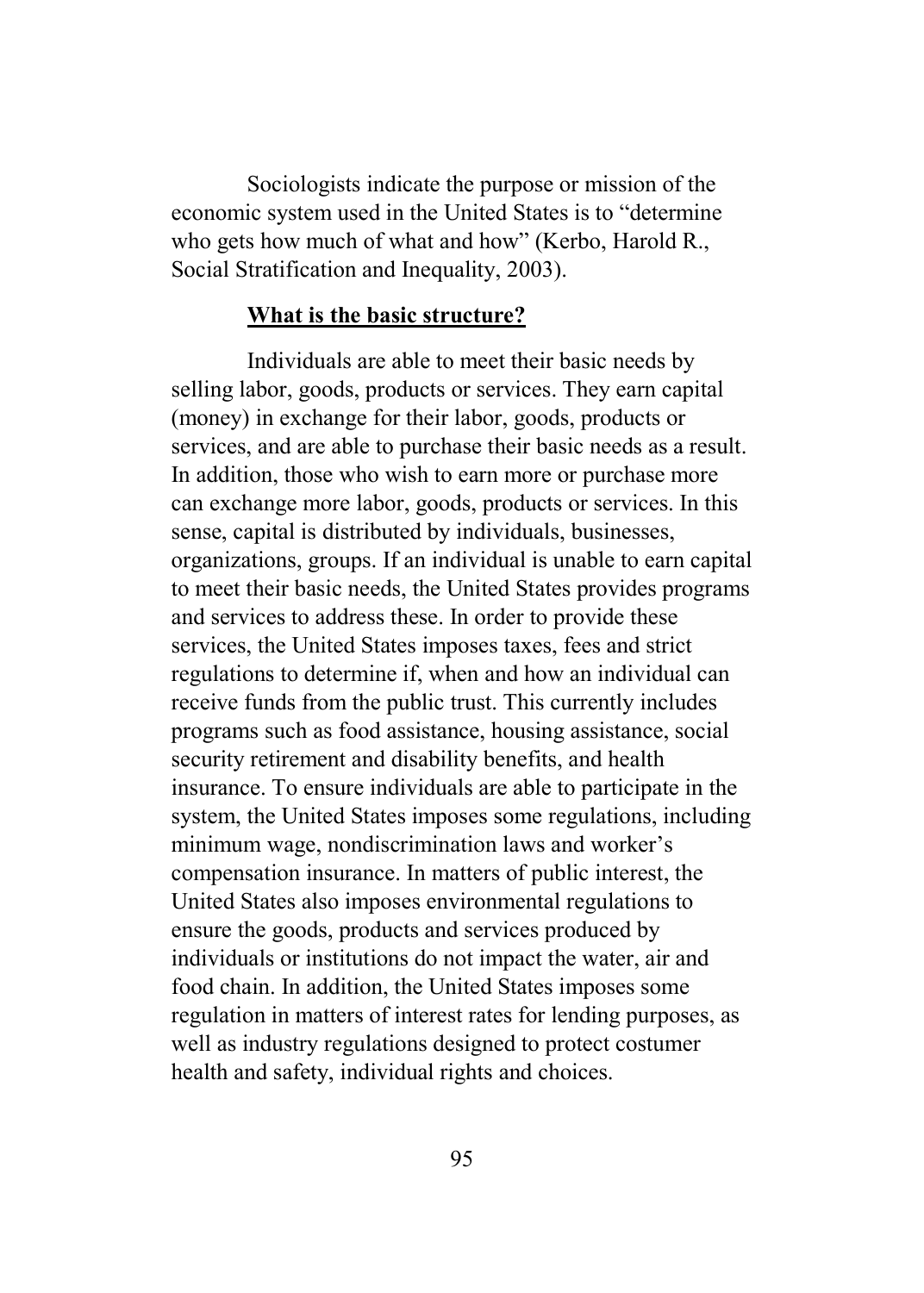# What are the core beliefs, guiding principles and values?

The system is based on a set of basic core beliefs, guiding principles and values.

- 1. Individuals should be provided their basic needs by their families or by state governments until they reach the age of 18.
- 2. Individuals have the right to engage in commerce, and to sell their labor, goods, products or services in line with environmental, workplace safety and industry standards pertaining to customer health and safety, and individual rights and choices.
- 3. Individuals have the right to form institutions to collectively sell or provide goods, products and services in line with environmental, workplace safety and industry standards pertaining to customer health and safety, and individual rights and choices.
- 4. When individuals participate in institutions as laborers, individuals have the right to minimum wage, family/medical leave, safe workplace conditions, and overtime pay if they engage in hourly work above 40 hours per week.
- 5. Individuals and institutions have the right to set the value of their labor, goods, products or services.
- 6. The value of labor, goods, products or services should be guided by supply (availability of something) and demand (the request or need for something); Certain items required for basic living, such as food, water and utilities, may require subsidies from the United States or state governments to maintain affordability.
- 7. Individuals and the United States will benefit from individuals and institutions that compete amongst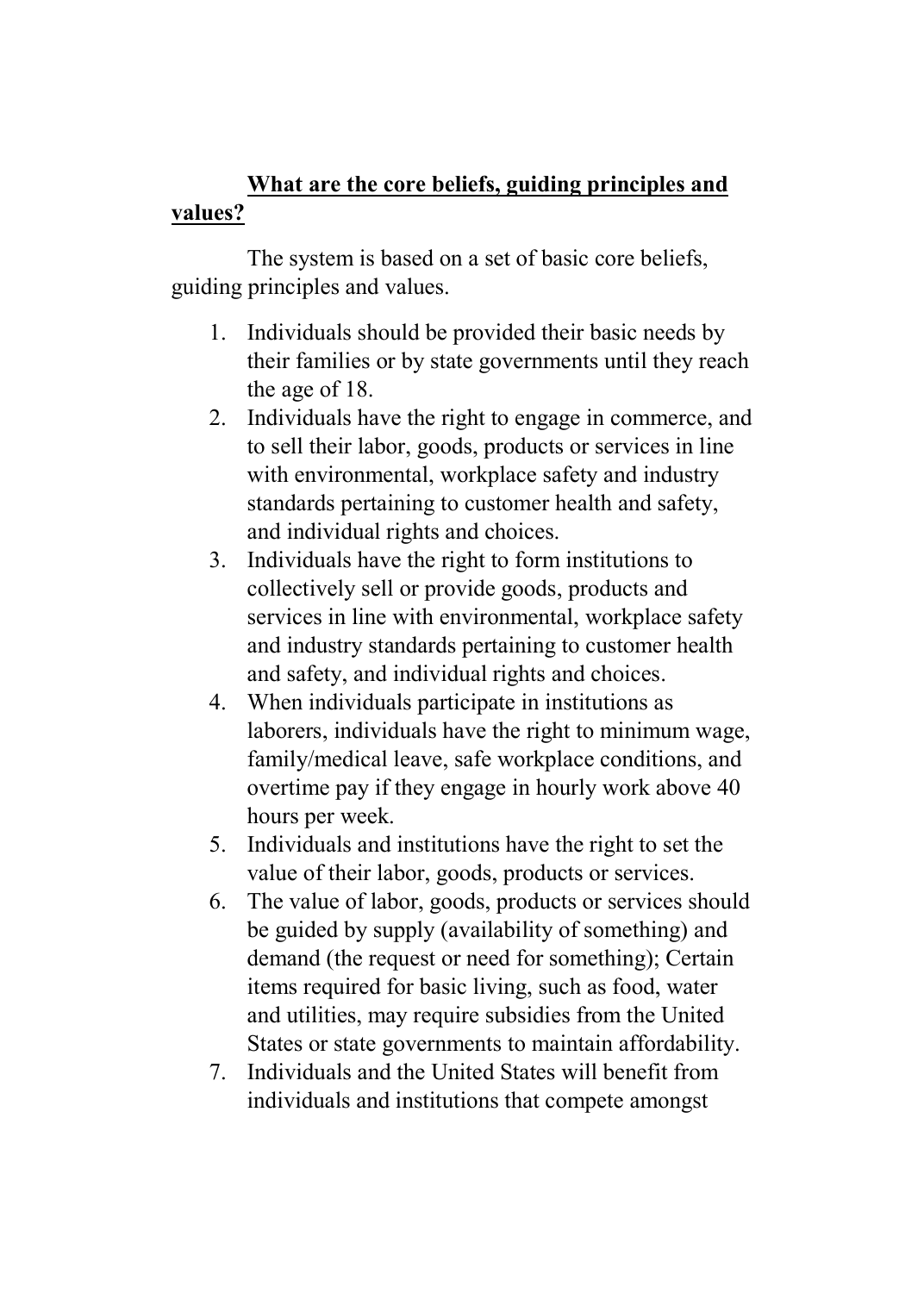themselves to produce the highest quality labor, goods, products or services; Innovation will be spurred by competition;

8. Oppressive business practices, poor labor relations and low-quality products and services will be eliminated from the market by individuals choosing not to participate or exchange with that business (otherwise known as "the Invisible Hand"). In order to ensure this, the United States will monitor fraudulent practices, and prevent institutions from becoming too large or monopolizing a specific industry.

#### What are the basic needs?

In order to work, the system needs individuals willing to invest or exchange capital; individuals and institutions to provide labor opportunities, goods, services and products; and a system of regulations (as noted above).

### What is its evolutionary process?

The system is expanded by the use of interest rates, inflation and lending institutions.

### What are its milestones of success?

Some key milestones of success for the system include number of jobs, number of unemployed, interest rates and number of borrowers.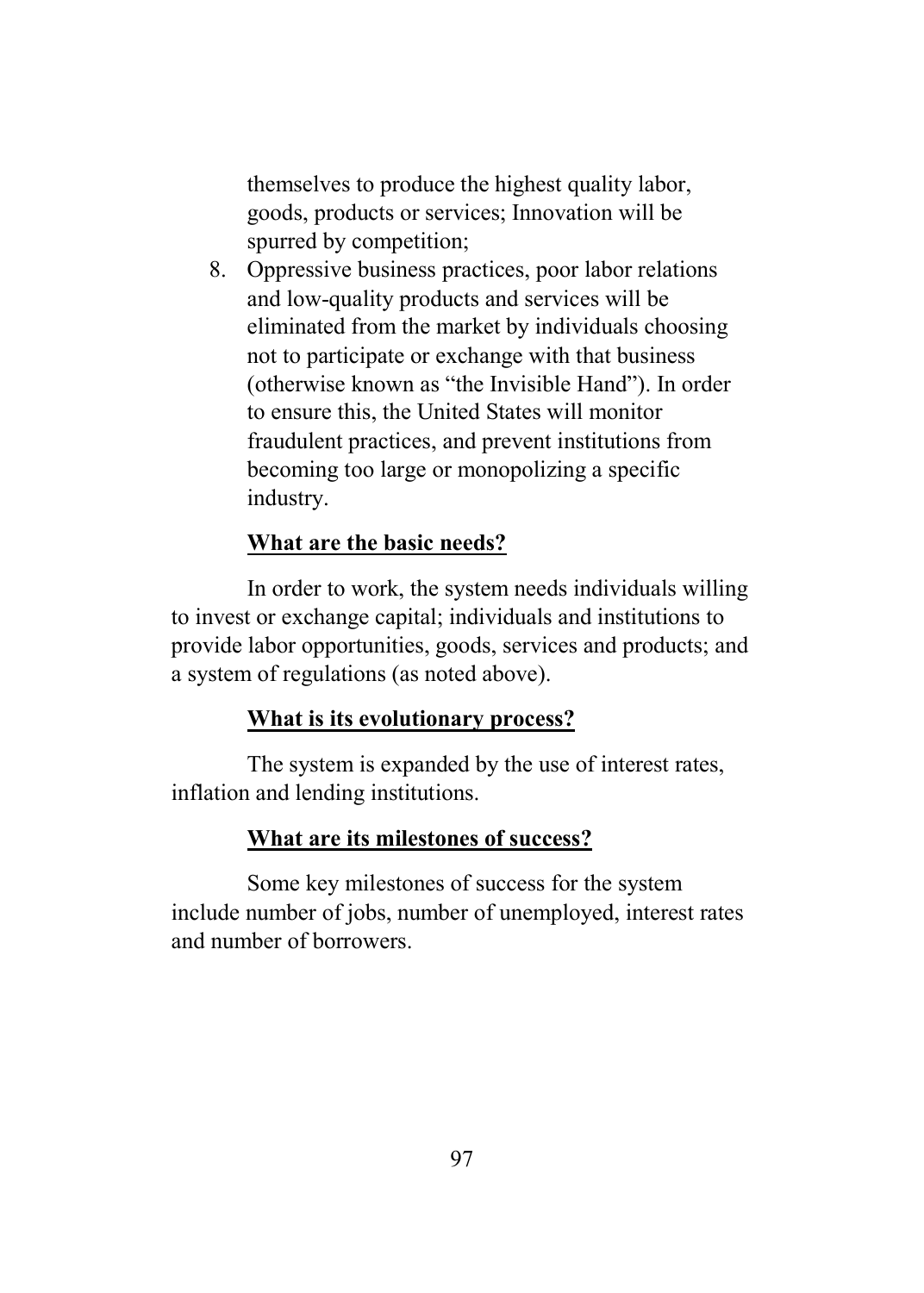Independent & Universal Elements

The initial inquiry provides a brief overview of the independent elements in the economic system, and seems to indicate they may be aligned with their own elements. Now it's time to determine whether or not the economic system is aligned with the United States' own elements.

\_\_\_\_\_\_\_\_\_\_\_\_\_\_\_\_\_\_\_\_\_\_\_\_\_\_\_\_\_\_\_\_\_\_\_\_\_\_\_\_\_\_\_\_\_\_\_\_\_\_

\_\_\_\_\_\_\_\_\_\_\_\_\_\_\_\_\_\_\_\_\_\_\_\_\_\_\_\_\_\_\_\_\_\_\_\_\_\_\_\_\_\_\_\_\_\_\_\_\_\_

|                | <b>Foundations</b> United States                                                                                                                                                                                                                                                                                                                              | Economic<br><b>System</b><br><b>Alignment</b> |
|----------------|---------------------------------------------------------------------------------------------------------------------------------------------------------------------------------------------------------------------------------------------------------------------------------------------------------------------------------------------------------------|-----------------------------------------------|
| <b>Mission</b> | To secure the rights to life,<br>liberty and the pursuit of<br>happiness for all Americans<br>by forming a more perfect<br>union, establishing justice,<br>insuring domestic tranquility,<br>providing for the common<br>defense, promoting the<br>general welfare, and securing<br>the blessings of liberty to<br>Americans and their future<br>generations. | X                                             |
| <b>Vision</b>  | We envision a thriving<br>United States where all<br>Americans are able to<br>express their full rights, find<br>their own joy and happiness,<br>and experience life to the<br>fullest extent possible.                                                                                                                                                       |                                               |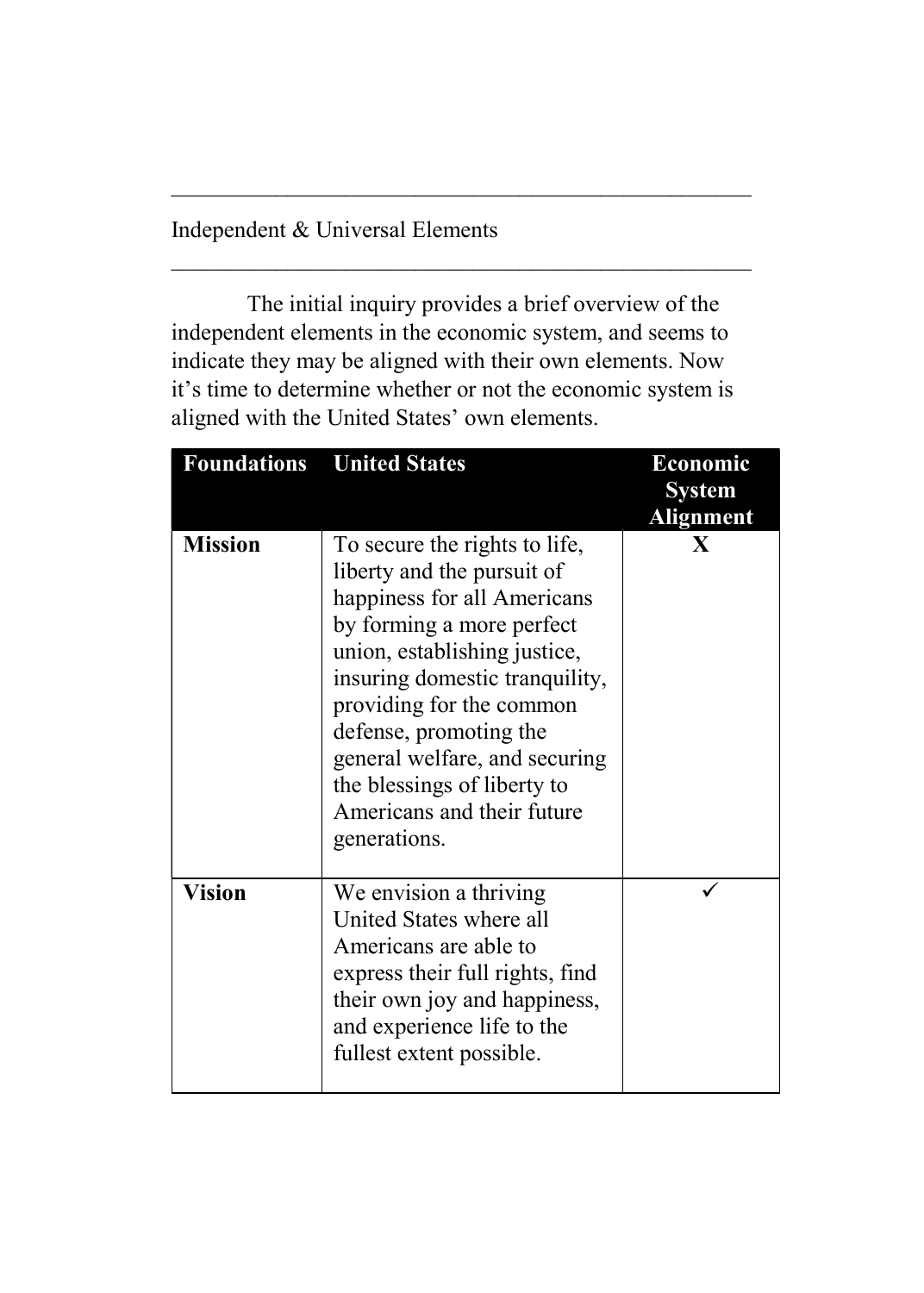| <b>Core Beliefs</b>          | We believe all individuals are<br>created equal and have the<br>right to life, liberty and the<br>pursuit of happiness.                                                                                                                                                                                                                                                                                                                                                                                                                               | X   |
|------------------------------|-------------------------------------------------------------------------------------------------------------------------------------------------------------------------------------------------------------------------------------------------------------------------------------------------------------------------------------------------------------------------------------------------------------------------------------------------------------------------------------------------------------------------------------------------------|-----|
| Guiding<br><b>Principles</b> | The United States' programs,<br>services, policies and laws<br>are subject to the consent of<br>United States citizens and the<br>States: 1) Laws should be<br>practical, equitable and<br>equally accessible to all<br>individuals; 2) Individuals<br>have the right to their own<br>religious beliefs, speech,<br>expression and to associate<br>freely with others; 3)<br>Individuals have the right to<br>self-defense, privacy, and<br>personal property; and 4) The<br>press has the right to operate<br>independently of the United<br>States. | X   |
| <b>Values</b>                | We value fairness and equity;<br>an individual's autonomy and<br>ownership of their own body,<br>mind and soul; freedom and<br>free will; and unity among<br>the individuals and states of<br>the United States.                                                                                                                                                                                                                                                                                                                                      | / X |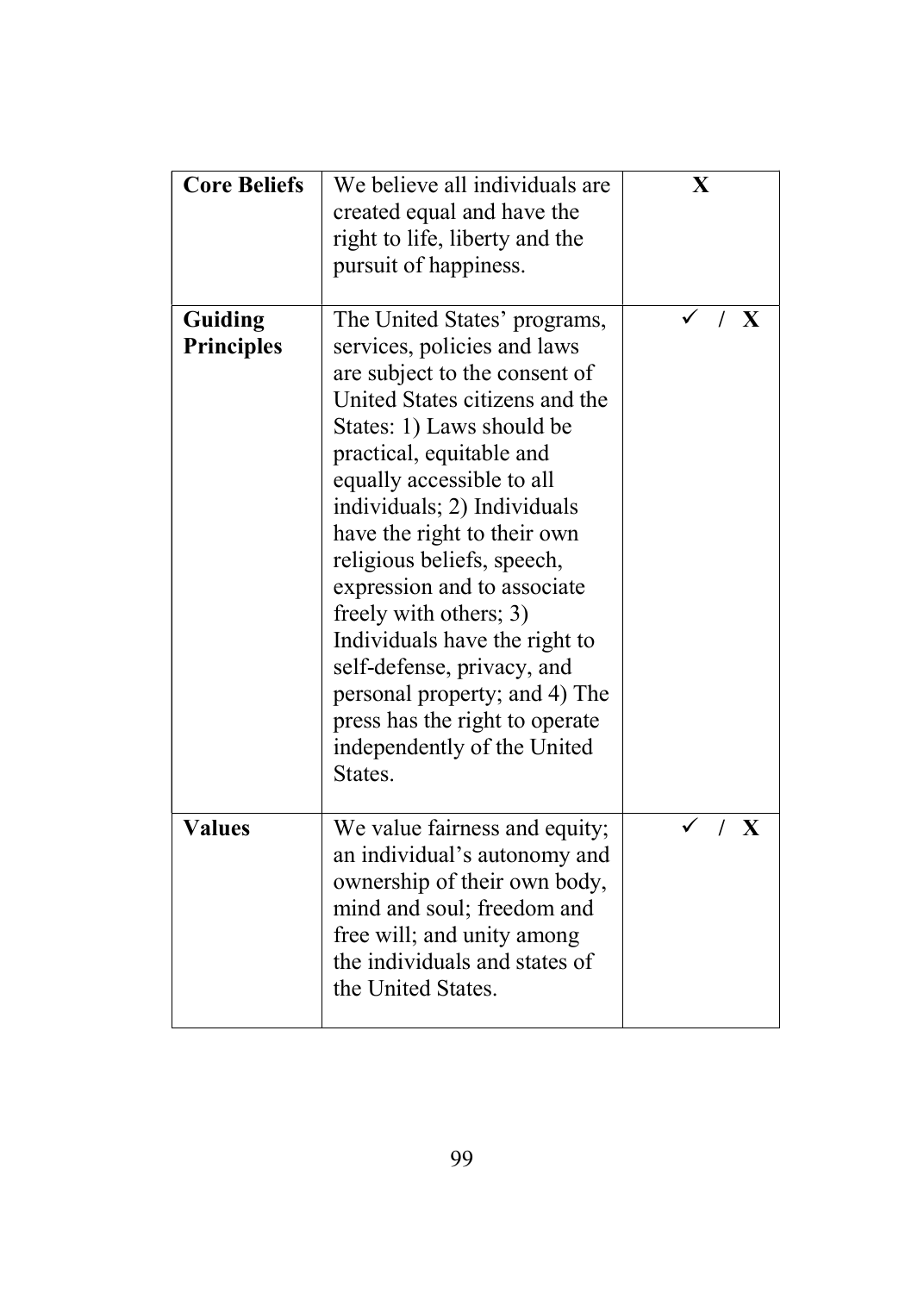The assessment indicates the economic system is in some cases severely misaligned with the mission, core beliefs, guiding principles and values of the United States. More importantly, the system misalignment starts at the mission which is at the very foundation of the system.

 $\mathcal{L}_\text{max}$  and the contract of the contract of the contract of the contract of the contract of the contract of the contract of the contract of the contract of the contract of the contract of the contract of the contrac

\_\_\_\_\_\_\_\_\_\_\_\_\_\_\_\_\_\_\_\_\_\_\_\_\_\_\_\_\_\_\_\_\_\_\_\_\_\_\_\_\_\_\_\_\_\_\_\_\_\_

Recommendations for the Economic System

Though the economic system has some severe misalignment, even at the foundational level, in many areas it does align with the mission, vision, core beliefs, guiding principles and values of the United States. Unlike the election system, which needs to remove a component, the economic system is likely to be capable of success with the alignment of its elements and the addition of a component.

- 1. Mission: The United States should revise and clearly articulate the mission of the economic system in alignment with the United States' own mission, vision, core beliefs, guiding principles and values.
- 2. Individual Capital: The United States should add an Individual Capital component.
- 3. Industry Standards & Regulations: The United States should ensure regulatory policies are designed to secure individual rights in alignment with the United States' own mission, vision, core beliefs, guiding principles and values.
- 4. Programs & Services: Once the economic system has been updated and the strategic plan has been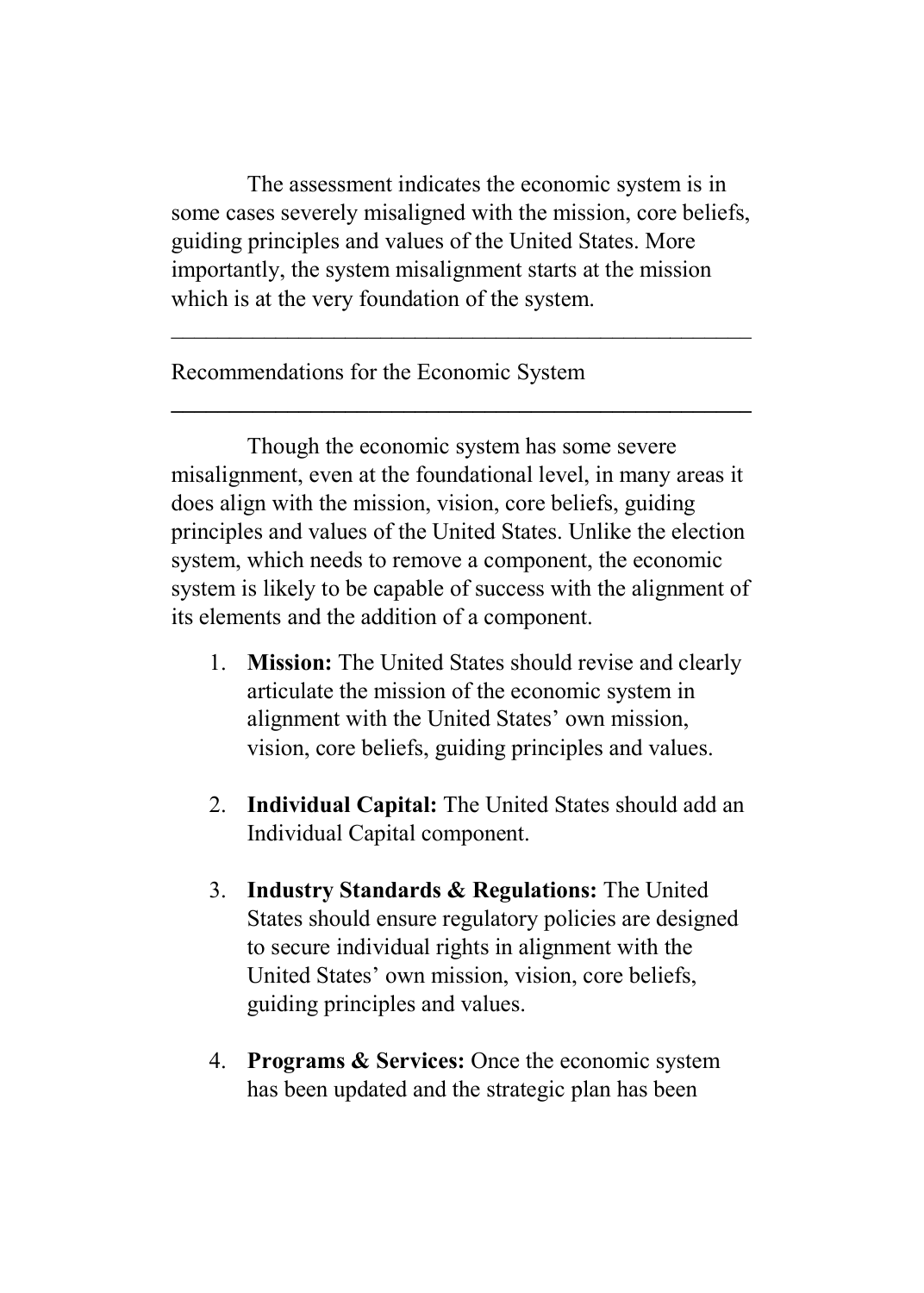completed, the United States should review its welfare programs and services.

\_\_\_\_\_\_\_\_\_\_\_\_\_\_\_\_\_\_\_\_\_\_\_\_\_\_\_\_\_\_\_\_\_\_\_\_\_\_\_\_\_\_\_\_\_\_\_\_\_\_

\_\_\_\_\_\_\_\_\_\_\_\_\_\_\_\_\_\_\_\_\_\_\_\_\_\_\_\_\_\_\_\_\_\_\_\_\_\_\_\_\_\_\_\_\_\_\_\_\_\_

#### Mission Revision

Sociologists and economists of the past have provided the basic mission on which the United States economy is founded, "to determine who gets how much of what and how". However, the purpose is antithetical to the mission of the United States as it directly conflicts with the core beliefs, guiding principles and values first articulated in the Declaration of Independence. Institutions, including the United States, are erected and granted their powers by the consent of the individuals. The mission of the economic system seems to present the belief individuals must earn their ability to meet their basic needs by somehow obtaining capital from other individuals, groups, businesses, organizations, or even the government itself.

The mission itself presents the basis for keeping individuals dependent or co-dependent, in most cases, either by submitting to the will of businesses, groups and institutions or to the United States. As presented previously, this is a mission more closely aligned with socialism and fascism, in which groups and businesses make determinations for individuals. This type of mission is oppressive by its very nature, and encourages either severe competition, submission or oppressive tactics in order for individuals and institutions to survive. As such, a complete revision of the mission is suggested: The mission of the United States economy is to empower individuals to be secure in their ability to meet basic needs and exercise their fundamental rights to life, liberty and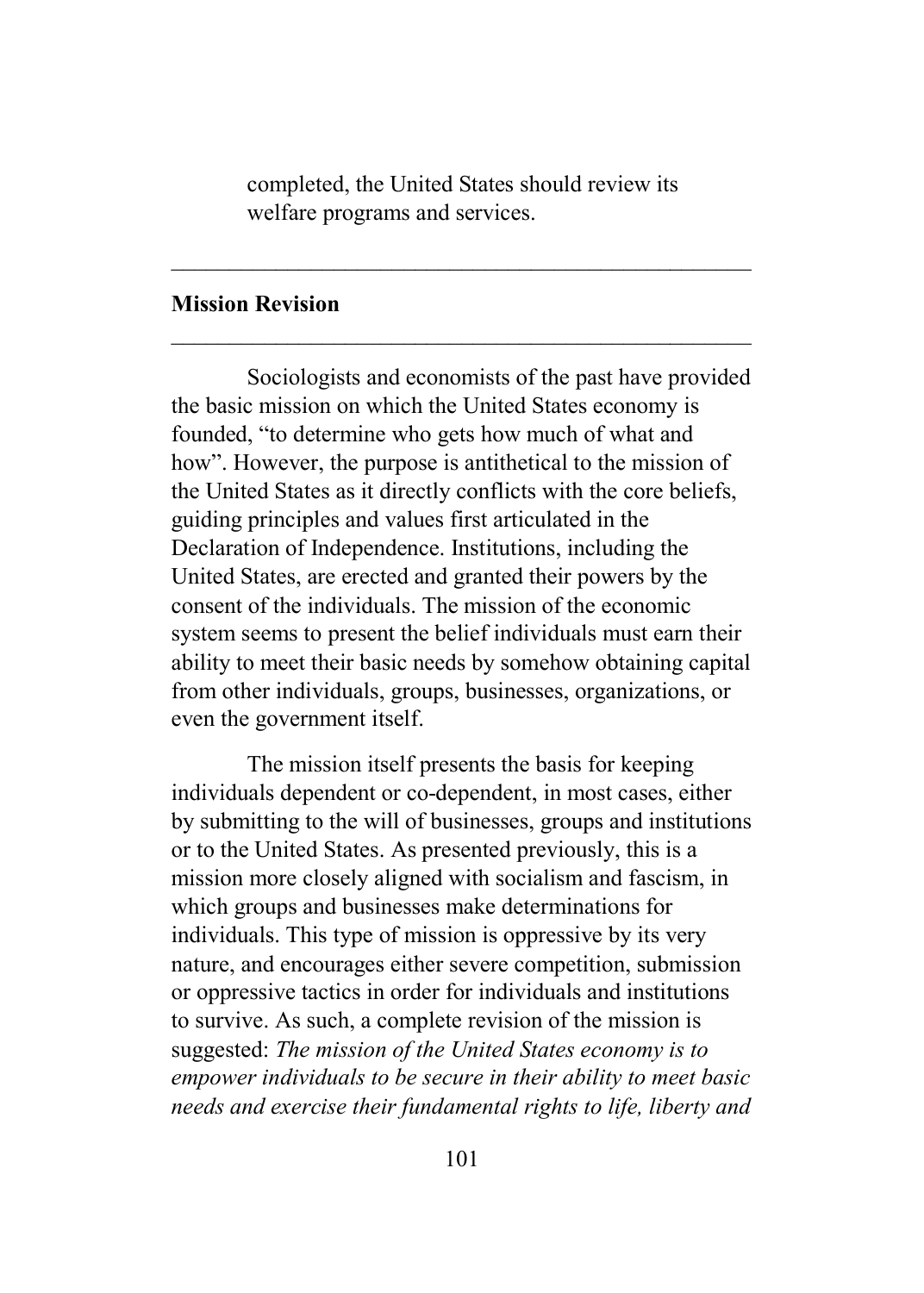the pursuit of happiness by ensuring each individual is afforded equitable capital to participate in commerce, opportunities for those who wish to achieve greater success by their own determination, and providing appropriate regulations to that end.

 $\mathcal{L}_\text{max}$  and the contract of the contract of the contract of the contract of the contract of the contract of the contract of the contract of the contract of the contract of the contract of the contract of the contrac

\_\_\_\_\_\_\_\_\_\_\_\_\_\_\_\_\_\_\_\_\_\_\_\_\_\_\_\_\_\_\_\_\_\_\_\_\_\_\_\_\_\_\_\_\_\_\_\_\_\_

### Adding the Individual Capital Component

While a mission revision is critical, perhaps the most pressing issue is a missing component of the system. One of the key elements in the economic system is the belief that supply and demand should play a role in determining who gets how much of what. A glimpse at a number of systems can help determine whether or not this belief can be realized with the system. In the United States, it has been reported there are up to five times the number of vacancies (or more) than there are homeless individuals and families. This means there is both supply and demand for housing. What's missing is the *individual capital* needed for the exchange to occur.

The United States' mission, vision, core beliefs, guiding principles and values encompass the notion each individual has the inherent right to life, liberty and the pursuit of happiness. Yet, in order to even begin to exercise these rights, most Americans are expected to forfeit them to some degree by working for others. There is no practical or equitable systemic transition between meeting basic needs from families (or the United States or state governments), and then meeting basic needs from selling labor, goods, or products or services. For example, where would one live between leaving home and their first paycheck? In addition, the economic system often forces people into positions they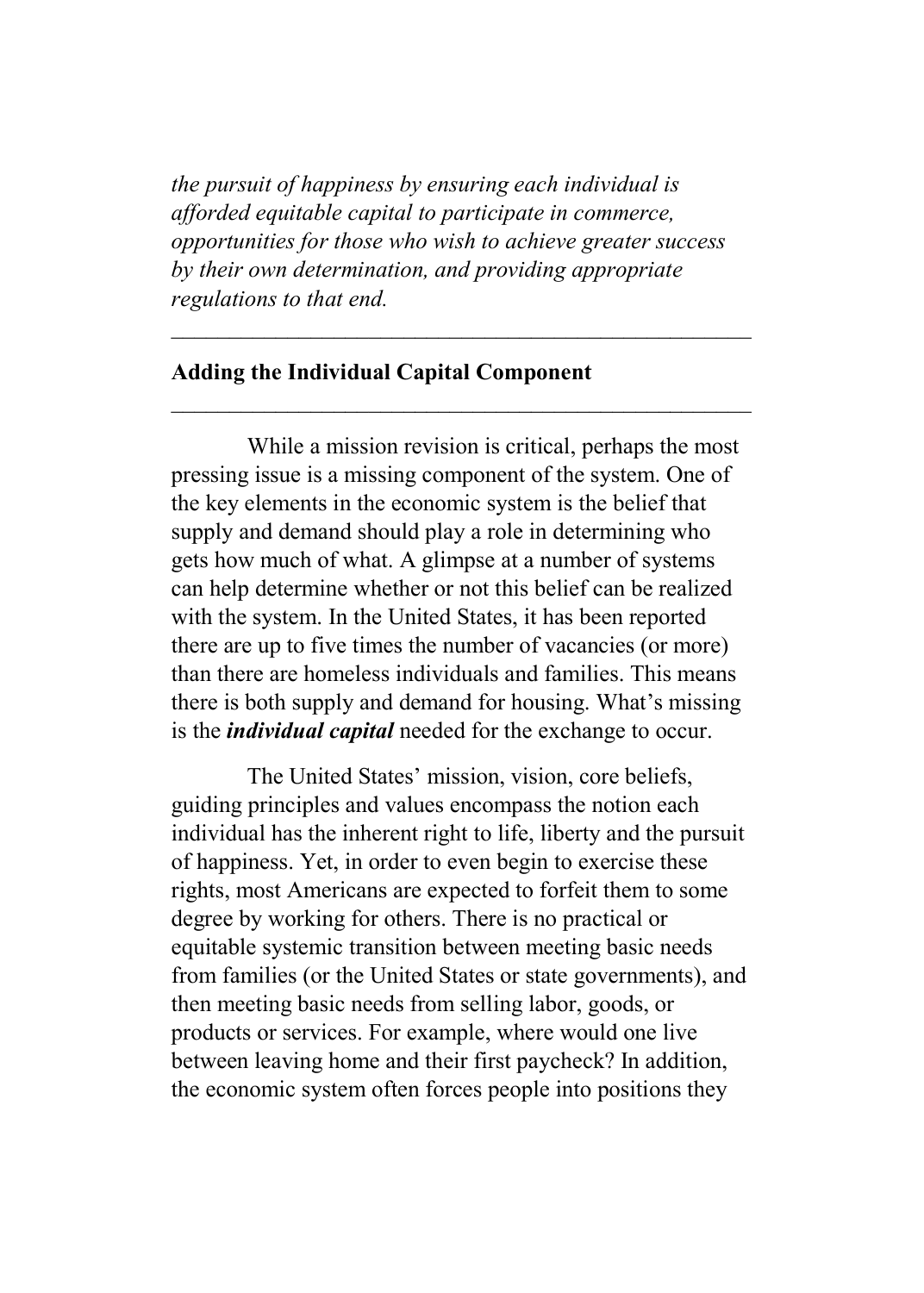might not otherwise choose. Some people may wish to be parents, some may wish to be warehouse workers, business owners, artists, doctors, teachers, stock loaders, lawyers, dishwashers, bus drivers, dentists, social workers and more. However, the economic system often deprives people of exploration or pursuit of their true passions because they do not have the capital to both explore their dreams and meet their immediate basic needs. As a result, the intended "Invisible Hand" function of the United States economy is unable to operate because many Americans are required to participate in business and jobs not because they want to, but because they can see no other choice or practical means by which to meet their immediate basic needs.

This is where the foundational missing component is exposed. Individuals are subjected to the system without any "capital" of their own. As such, they are required to submit to another individual or institution to earn capital to meet their basic needs. Without basic needs being met, individuals are continuously susceptible to oppression. The United States' mission, vision, core beliefs, guiding principles and values assert all individuals are equal in their rights to life, liberty and the pursuit of happiness, yet each individual has varying abilities, ideas, talents and goals based on their own unique body, mind and soul. The system without the missing component is equal, but not equitable, meaning it cannot and does not work for everyone. Without the addition of the missing component oppression is likely to continue.

All People Thriving suggests the inclusion of the Individual Capital component: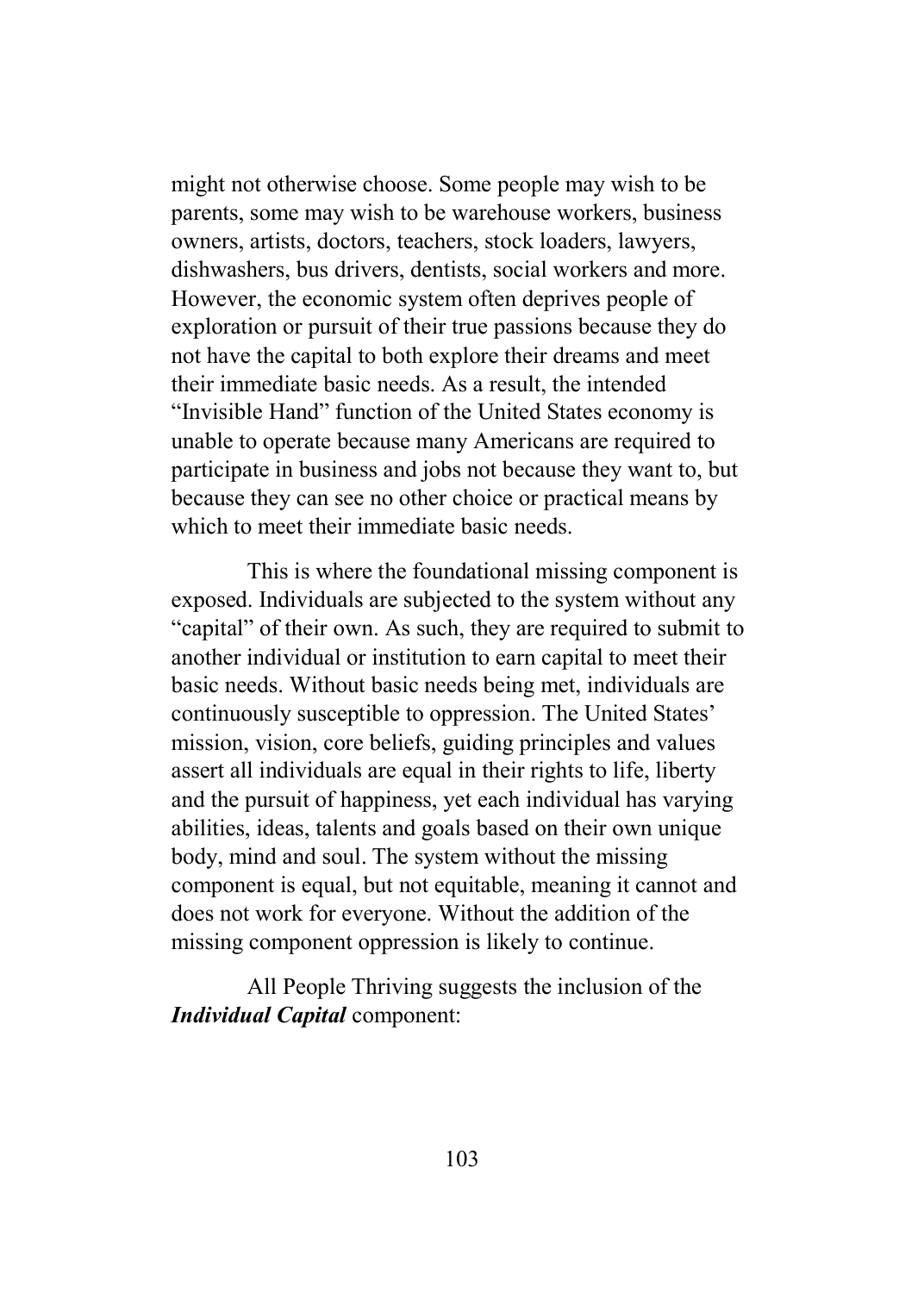- Each individual, upon reaching the age of 18, should be entitled to individual capital in the amount of \$1,000,000.
- $\blacksquare$  Individuals should have the option to receive their capital in a way that best meets their own needs: 1) \$1,666.66 per month; 2) \$20,000 per year; 3) \$200,000 at the ages of 18, 28, 38, 48 and 58; 4) A lump sum payment of \$1,000,000.00; or 5) Some combination of monthly, annual or other periodic payments.
- The official age of retirement in the United States should be 68.
- Individuals should receive a one-time capital addition in the amount of \$200,000 upon reaching the age of 68.

This added component would likely provide significant benefit: 1) Individuals would be presented with more complete options to exercise their individual rights and secure their basic needs; 2) The economy's assets would be derived from individuals rather than the United States; 3) The United States could more comprehensively review the structure and necessity of its programs and services, particularly welfare and assistance programs, and pay off debts; 4) There would be continuous influx of income into the economic system; 5) Individuals would gain independence, and the "Invisible Hand" would more likely influence labor relations, goods, products and services; 6) Individuals who may currently be unable to invest in new ventures and innovations would be provided the opportunity to do so; 7) The United States would be more likely to benefit from the contributions of innovation from new individuals; and 8)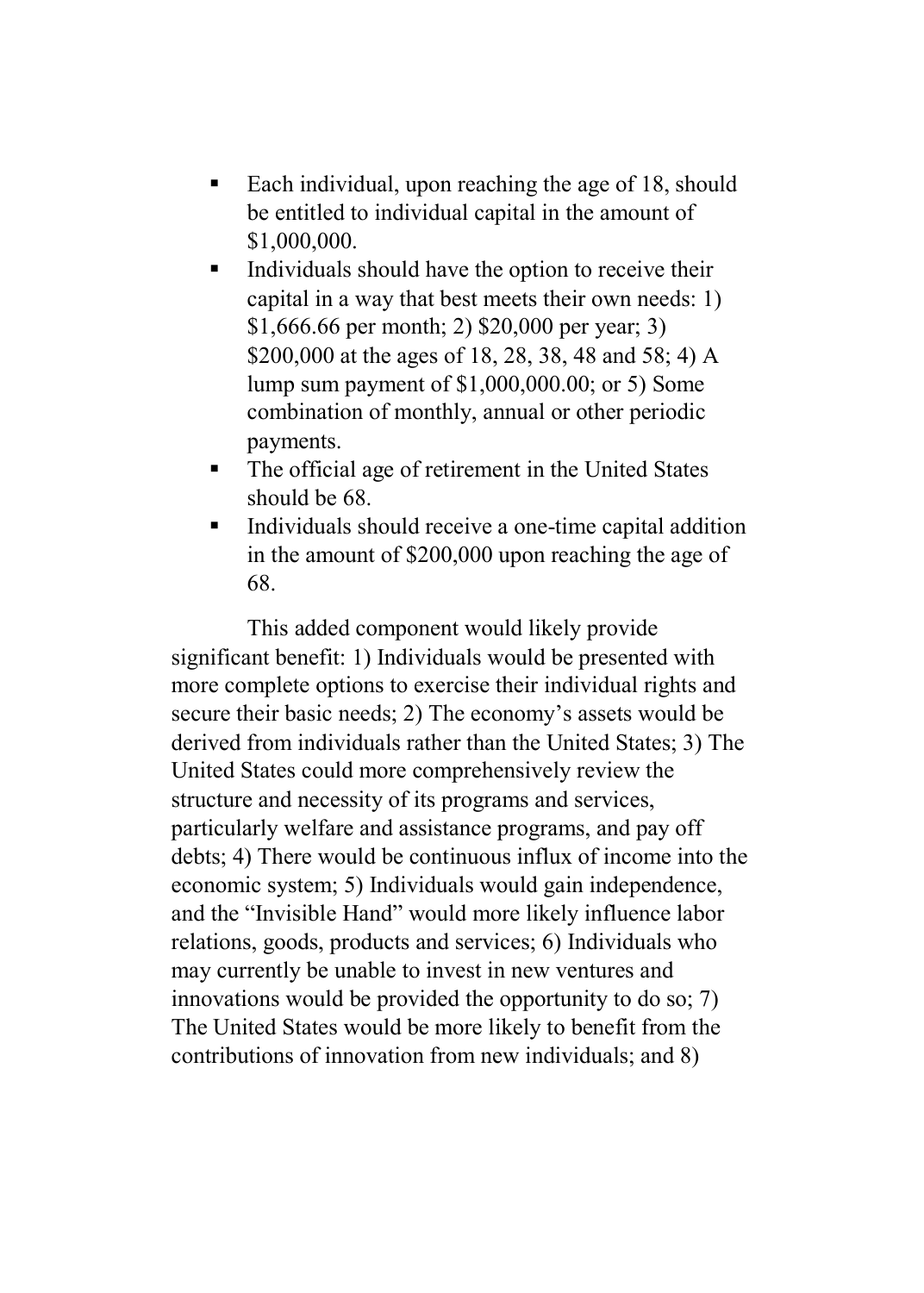Immediate alleviation of debt and poverty would be achievable.

### Aligned Economic System

The completely aligned economic system is presented here:

\_\_\_\_\_\_\_\_\_\_\_\_\_\_\_\_\_\_\_\_\_\_\_\_\_\_\_\_\_\_\_\_\_\_\_\_\_\_\_\_\_\_\_\_\_\_\_\_\_\_

\_\_\_\_\_\_\_\_\_\_\_\_\_\_\_\_\_\_\_\_\_\_\_\_\_\_\_\_\_\_\_\_\_\_\_\_\_\_\_\_\_\_\_\_\_\_\_\_\_\_

#### The United States Economic System Mission

The mission of the United States economy is to empower individuals to be secure in their ability to meet basic needs and exercise their fundamental rights to life, liberty and the pursuit of happiness by ensuring each individual is afforded equitable capital to participate in commerce, opportunities for those who wish to achieve greater success by their own determination, and providing appropriate regulations to that end.

#### The United States Economic System Structure

Individuals are able to meet their basic needs, be secure in their rights, and pursue individual goals by receiving initial capital to participate in the economic system. Individuals may each earn additional capital, if desired, by reselling labor, goods, products or services. Capital is distributed by individuals primarily, and exchanged through institutions. To ensure individuals are able to participate in the system, the United States imposes some regulations, including minimum wage and nondiscrimination laws. In matters of public interest, the United States also imposes environmental regulations to ensure the goods, products and services produced by individuals or institutions do not impact the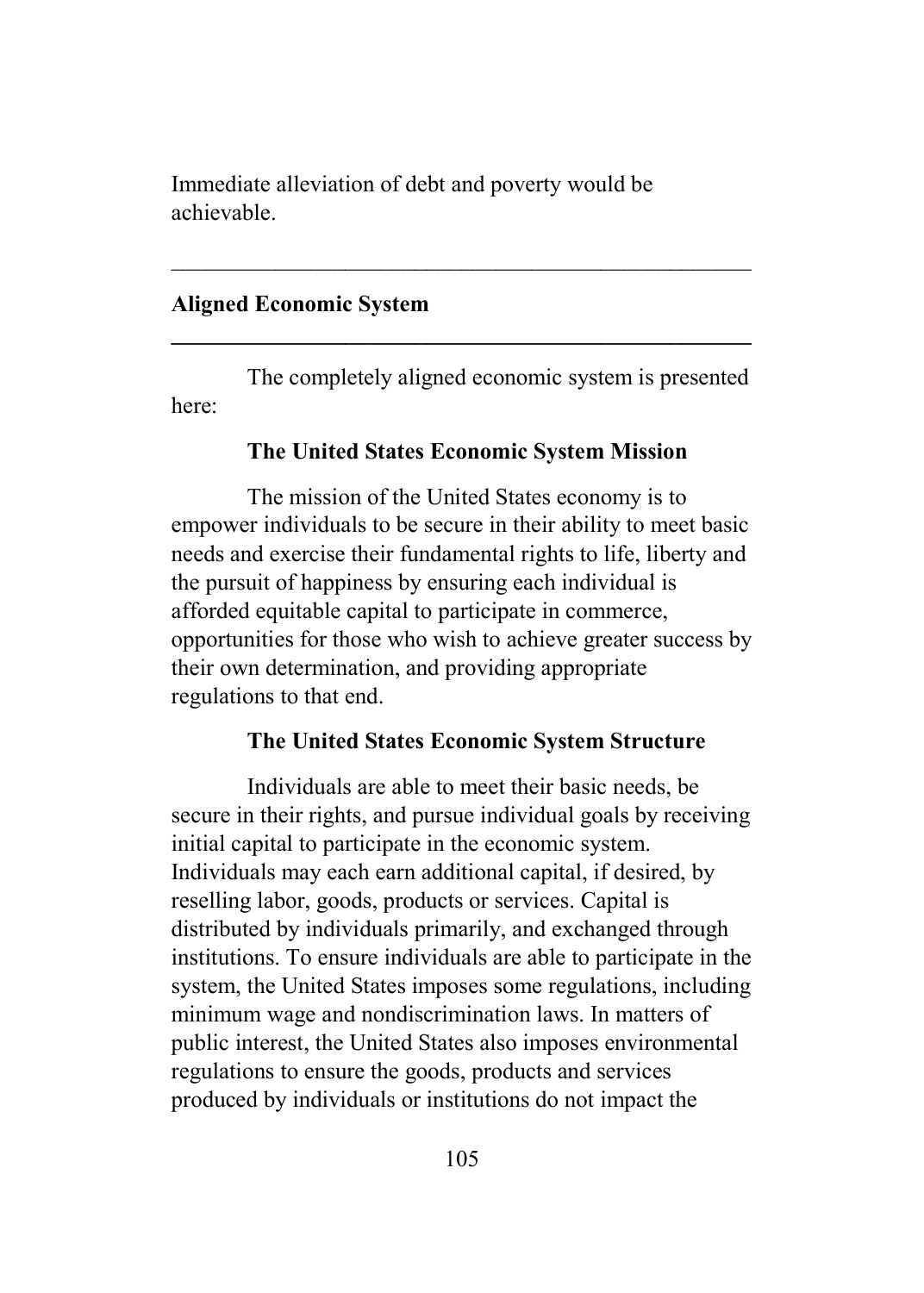water, air and food chain. In addition, the United States imposes some regulation in matters of interest rates for lending purposes, as well as industry regulations designed to protect costumer health and safety, individual rights and choices.

# The United States Economic System Core Beliefs, Guiding Principles and Values

The system is based on a set of basic core beliefs, guiding principles and values.

- 1. Individuals should be provided their basic needs by their families or by state governments until they reach the age of 18.
- 2. Individuals are each entitled to receive, upon reaching the age of 18, individual capital in the amount of \$1,000,000.00. Individuals can choose to receive this payment in the way that best meet their needs:
	- a. Monthly payments in the amount of \$1,666.66;
	- b. Annual payments in the amount of \$20,000.00;
	- c. Periodic payments in the amount of \$200,000 at the ages of 18, 28, 38, 48 and 58;
	- d. A lump sum payment of \$1,000,000; or
	- e. Some combination thereof.
	- f. The age of retirement in the United States is recognized at age 68. Individuals receive a onetime payment in the amount of \$200,000.00 upon reaching the age of 68.
- 3. Individuals have the right to engage in commerce, and to sell their labor, goods, products or services in line with environmental, workplace safety and industry standards pertaining to customer health and safety, and individual rights and choices.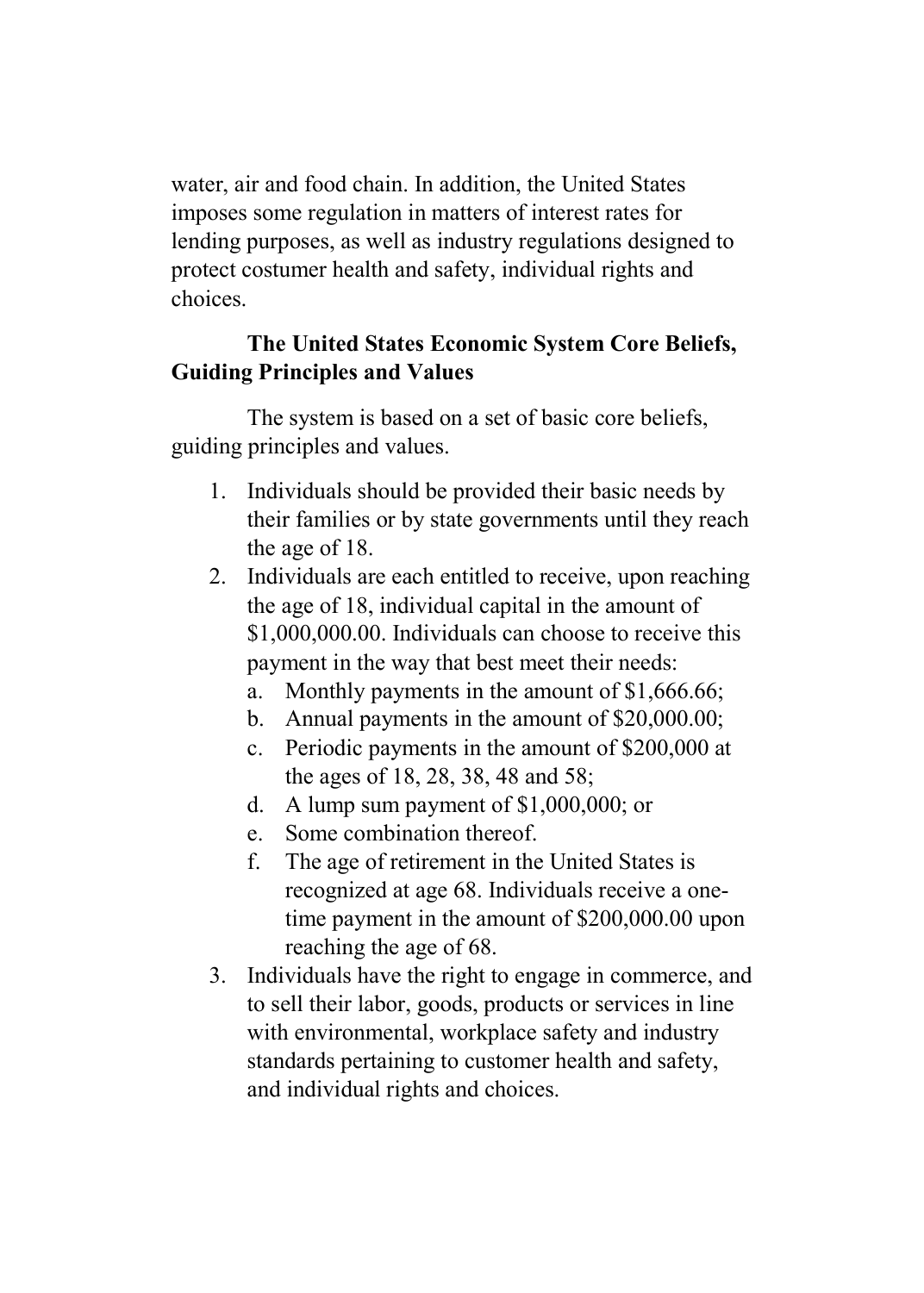- 4. Individuals have the right to form institutions to collectively sell or provide goods, products and services in line with environmental, workplace safety and industry standards pertaining to customer health and safety, and individual rights and choices.
- 5. When individuals participate in institutions as laborers, individuals have the right to minimum wage, family/medical leave, safe workplace conditions, and overtime pay if they engage in hourly work above 40 hours per week.
- 6. Individuals and institutions have the right to set the value of their labor, goods, products or services.
- 7. The value of labor, goods, products or services should be guided by supply (availability of something) and demand (the request or need for something); Certain items required for basic living, such as food, water and utilities, may require subsidies from the United States or state governments to maintain affordability.
- 8. Individuals and the United States will benefit from individuals and institutions that compete amongst themselves to produce the highest quality labor, goods, products or services; Innovation will be spurred by competition.
- 9. Oppressive business practices, poor labor relations and low-quality products and services will be eliminated from the market by individuals choosing not to participate or exchange with that business (otherwise known as "the Invisible Hand"); In order to ensure this, the United States will monitor fraudulent practices, and prevent institutions from becoming too large or monopolizing a specific industry.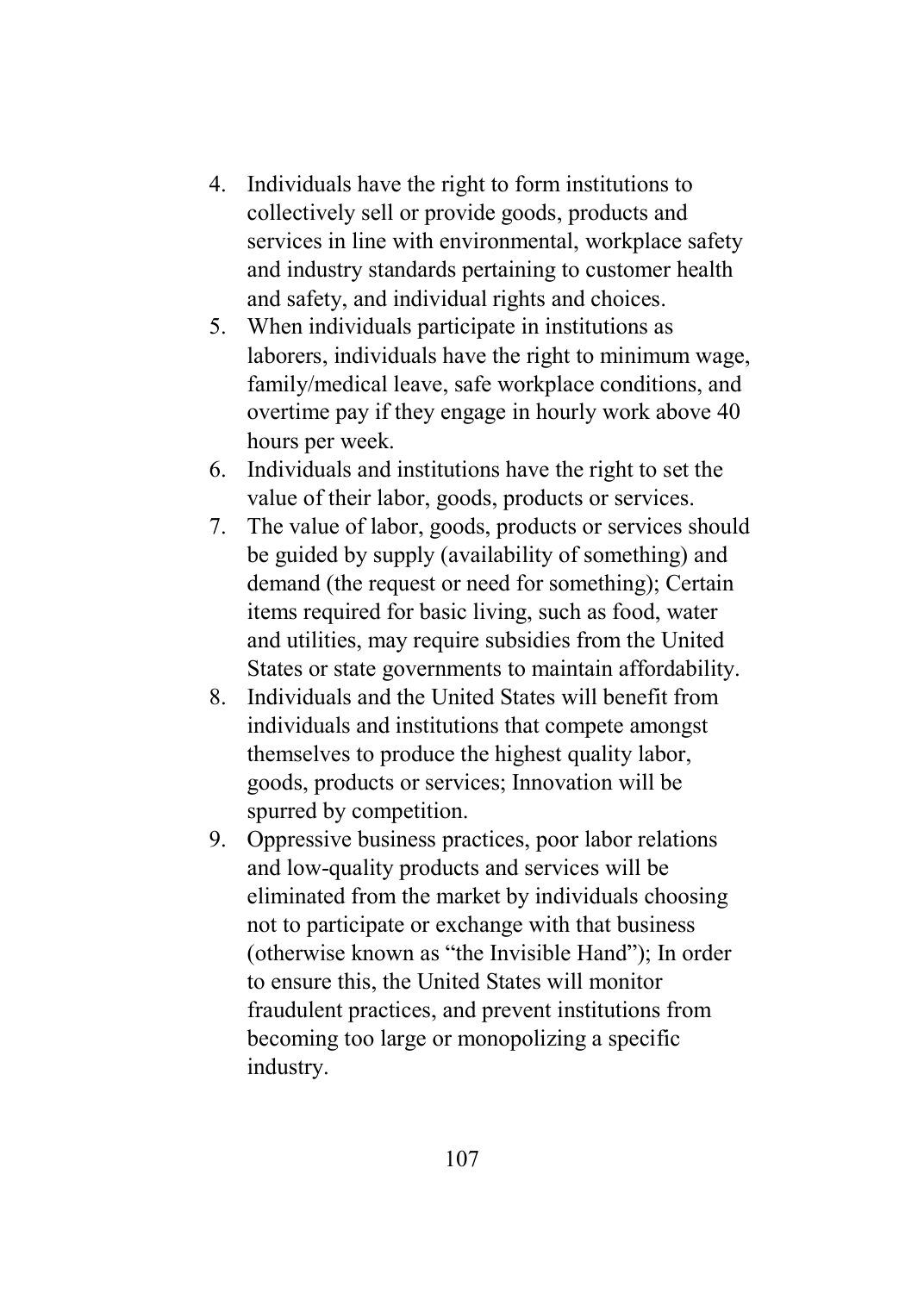10. Individuals are universally entitled to the individual capital as described. The United States will not pass any law, penalty or fine reducing the individual capital, nor allow any governments within its jurisdiction to do so.

#### The United States Economic System Basic Needs

In order to work, the system needs: 1) Individuals willing to invest or exchange capital; 2) Individuals and institutions to provide labor opportunities, goods, services and products; and 3) A system of regulations (as noted above).

## The United States Economic System Evolutionary **Process**

The system is expanded by influx from the individual capital component, lending between individuals and institutions, as well as investments from individuals and institutions.

### The United States Economic System Milestones

The United States will identify the economic system as a success when: 1)100% of Americans have adequate shelter and utilities; 2) 100% of Americans have access to clean air, water and nutrition; 3) 100% of Americans can afford and access adequate medical and mental health care; 4) 100% of Americans can access transportation options to best meet their needs; 5) 100% of Americans are able to receive continued education of their choosing; and 6) There is a 0% unemployment rate among those wishing to have jobs.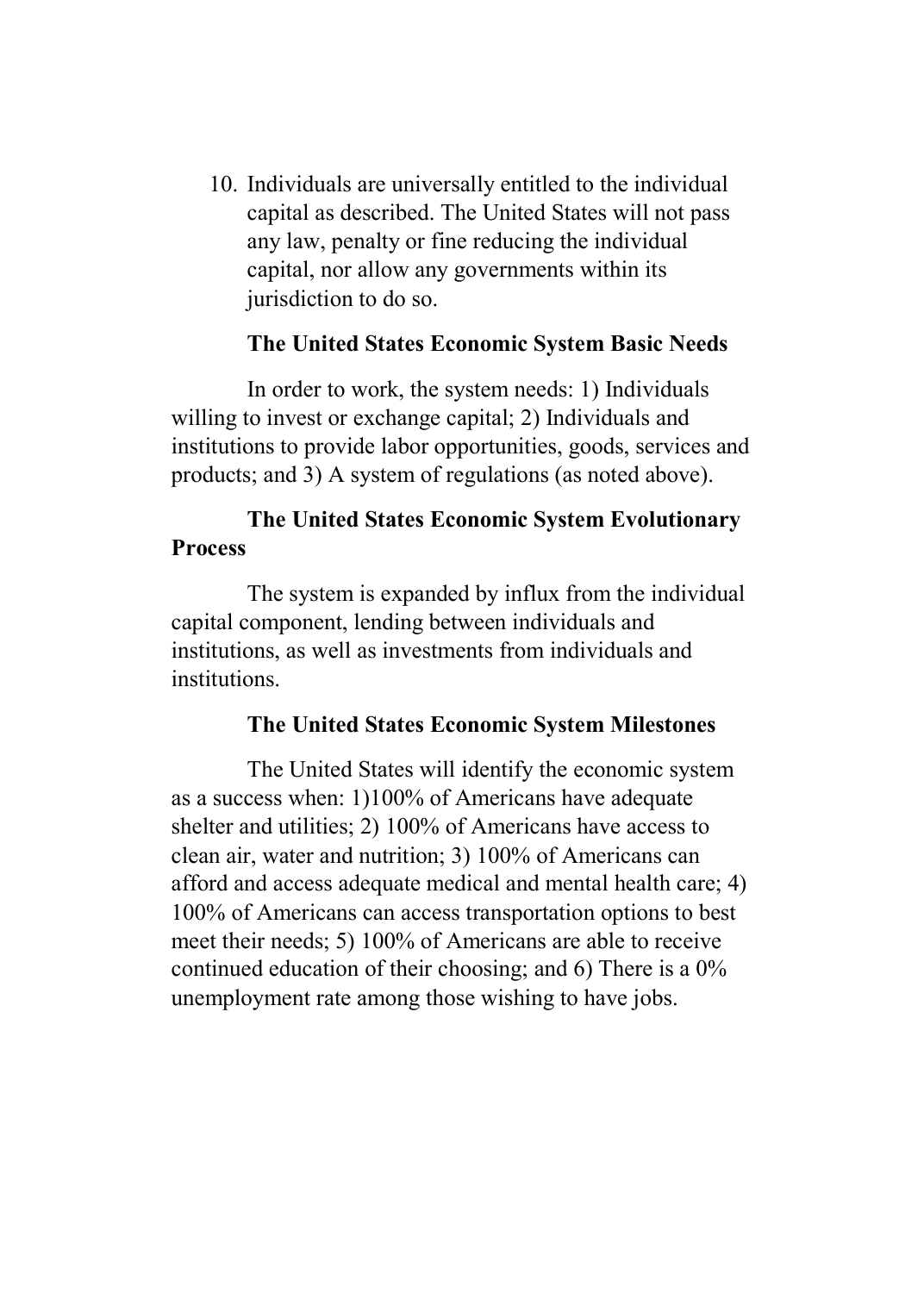#### Industry Standards & Regulations

As already in practice in the current system, the United States should review and update industry standards and regulations pertaining to individual rights. As indicated by the existing system, this includes the areas of laborer rights, customer (consumer) rights and industry standards and regulations as a starting point. In matters of laborer rights, the United States should develop these items based from the viewpoint of the individual. Best practices, such as paid time off (necessary when sickness occurs, to enjoy an activity or to care for a loved one), are now common practice, and should be recognized as individual rights. Customer rights, such as the right to know about potential harmful effects of goods, products and services, and transparency in institution policies, should also be in place.

 $\mathcal{L}_\text{max}$  and the contract of the contract of the contract of the contract of the contract of the contract of the contract of the contract of the contract of the contract of the contract of the contract of the contrac

\_\_\_\_\_\_\_\_\_\_\_\_\_\_\_\_\_\_\_\_\_\_\_\_\_\_\_\_\_\_\_\_\_\_\_\_\_\_\_\_\_\_\_\_\_\_\_\_\_\_

Each of these areas deserves a more comprehensive review, in part, because the United States has a history of subduing the rights of individuals in the "interest of business" which violates the mission, vision, core beliefs, guiding principles and values of the United States. That's not to say institutions should not be at the table in the development of such regulations. In fact, industry professionals often provide the expertise needed to develop the best policies. The rights of individuals, and then the states, however, should take precedent as indicated in the United States' own independent elements. Institutions, such as businesses and organizations, are not individuals, and elevating their rights above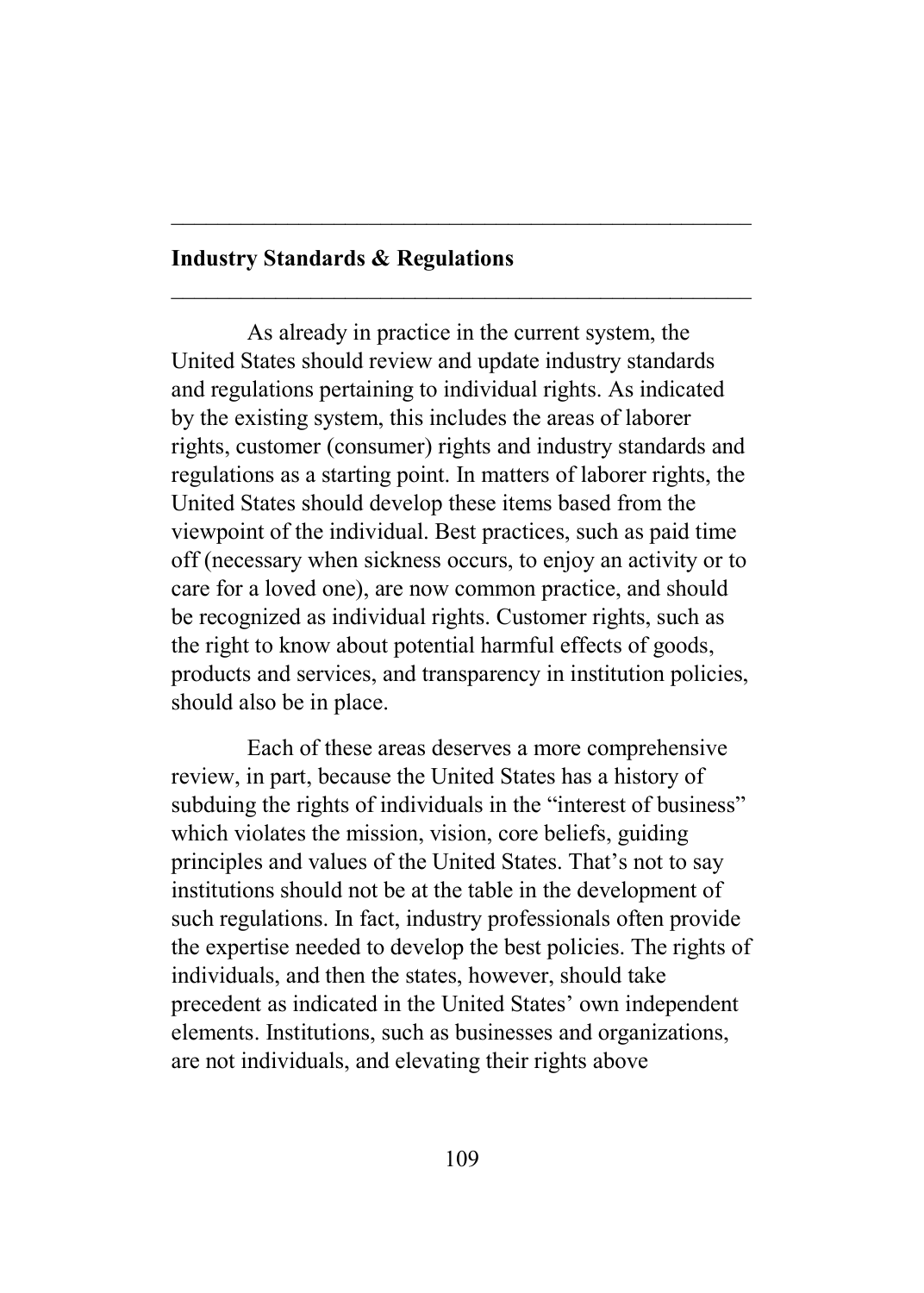individuals is inherently rejected by the United States Constitution and the Declaration of Independence.

In addition, the United States should review any industry where prohibition has been used rather than regulation. Prohibition of the sale of certain drugs, such as marijuana, inherently infringes on individual rights, free will and the ability to engage in commerce of choice. In cases like these, the United States uses prohibition, and bypasses its duty to provide regulations for the safety and health of, and fair and equitable commerce between, laborers and customers. The failure to regulate, as suggested and provided for by the United States Constitution, results in a great number of people being displaced from engagement in the economic system, and creates hardship for the public in that it must pay for the enforcement of prohibition-based laws. Regulated industries provide revenue, while prohibition-based policies infringe on individual liberties and cost tax-payer money with no tangible benefit to the public. Individuals and the United States would be better served by regulation, rather than prohibition, in matters that impact individual rights.

#### Programs & Services

It's clear from the mission of the United States, the institution is to provide programs and services that benefit the individuals of the United States, ensure liberty and even promote welfare, which has often been used as the program area for services such as social security, food stamps, housing assistance, etc. Once the economic system has been realigned, and individuals have their own independent capital, it's likely the United States can restore focus on developing and

\_\_\_\_\_\_\_\_\_\_\_\_\_\_\_\_\_\_\_\_\_\_\_\_\_\_\_\_\_\_\_\_\_\_\_\_\_\_\_\_\_\_\_\_\_\_\_\_\_\_

\_\_\_\_\_\_\_\_\_\_\_\_\_\_\_\_\_\_\_\_\_\_\_\_\_\_\_\_\_\_\_\_\_\_\_\_\_\_\_\_\_\_\_\_\_\_\_\_\_\_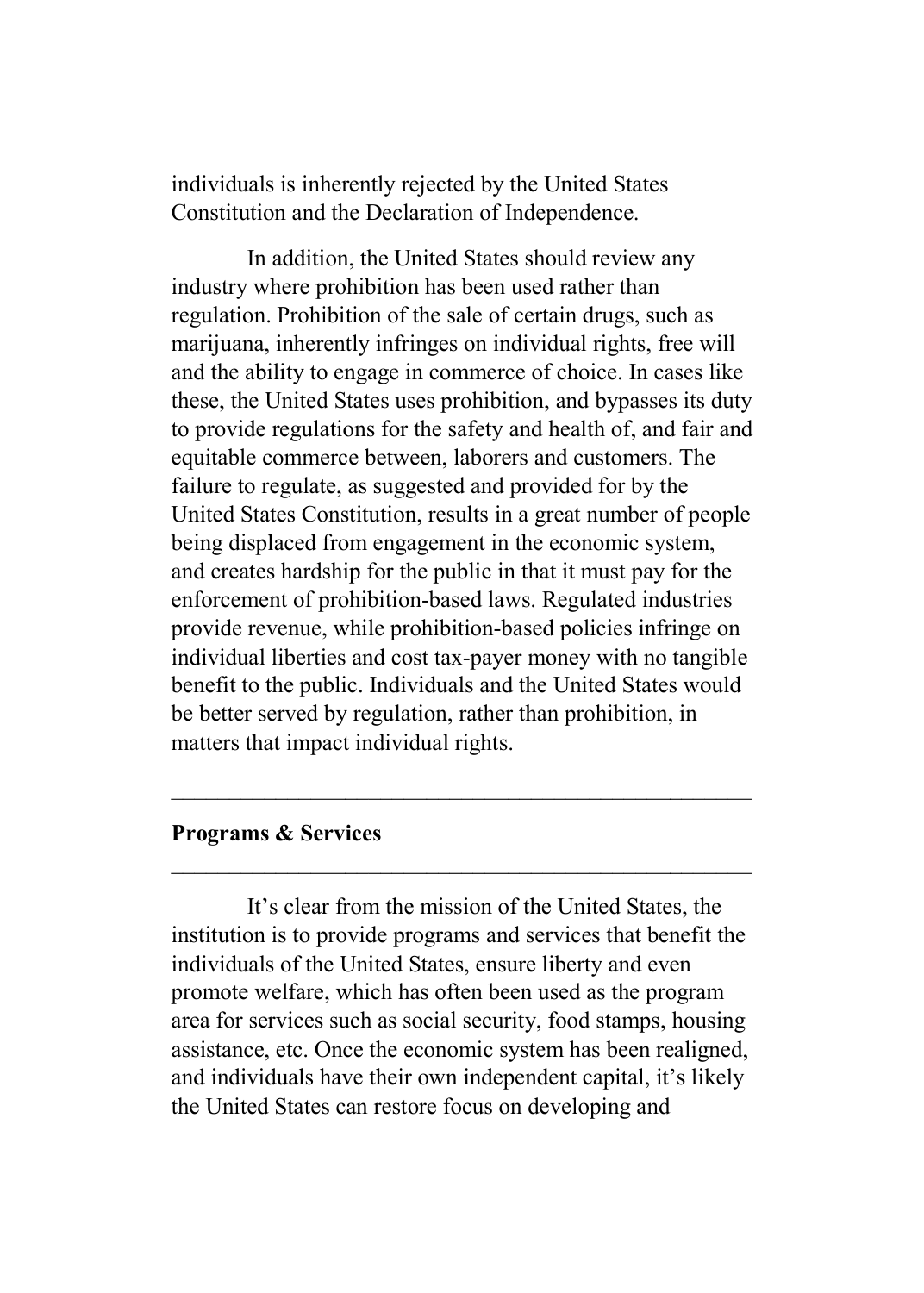enhancing individual liberties, developing practical regulations and achieving successful milestones. It is also likely to allow the United States as an institution to realign its budget, in part, by determining what, if any, entitlement or welfare programs can be revised. The inclusion of the Individual Capital component not only provides the individuals of the United States with more complete independence, free will and ability to meet their basic needs, it also provides the opportunity for the United States to return to a more streamlined system.

\_\_\_\_\_\_\_\_\_\_\_\_\_\_\_\_\_\_\_\_\_\_\_\_\_\_\_\_\_\_\_\_\_\_\_\_\_\_\_\_\_\_\_\_\_\_\_\_\_\_

\_\_\_\_\_\_\_\_\_\_\_\_\_\_\_\_\_\_\_\_\_\_\_\_\_\_\_\_\_\_\_\_\_\_\_\_\_\_\_\_\_\_\_\_\_\_\_\_\_\_

#### Myths & Facts

Adopting a comprehensive strategic plan, reviewing programs and services, updating the election system and revising the economic system is very likely to allow the United States to begin operating with integrity and at its highest and fullest potential. There may be those who are concerned or fearful about these types of changes, and it's important to address fallacies head on. Particularly when it comes to a revision in the economic system.

## Myth: The proposed economic revision is a form of socialism or fascism.

Fact: The current economic system combines the worst elements of socialism, fascism and capitalism, which is why it is very lucrative for some, so-so for others and devastating to many. The proposed revisions are the purest form of capitalism in that they ensure the individual holds the most power, and is able to meet his/her needs while also pursuing greater interests and goals.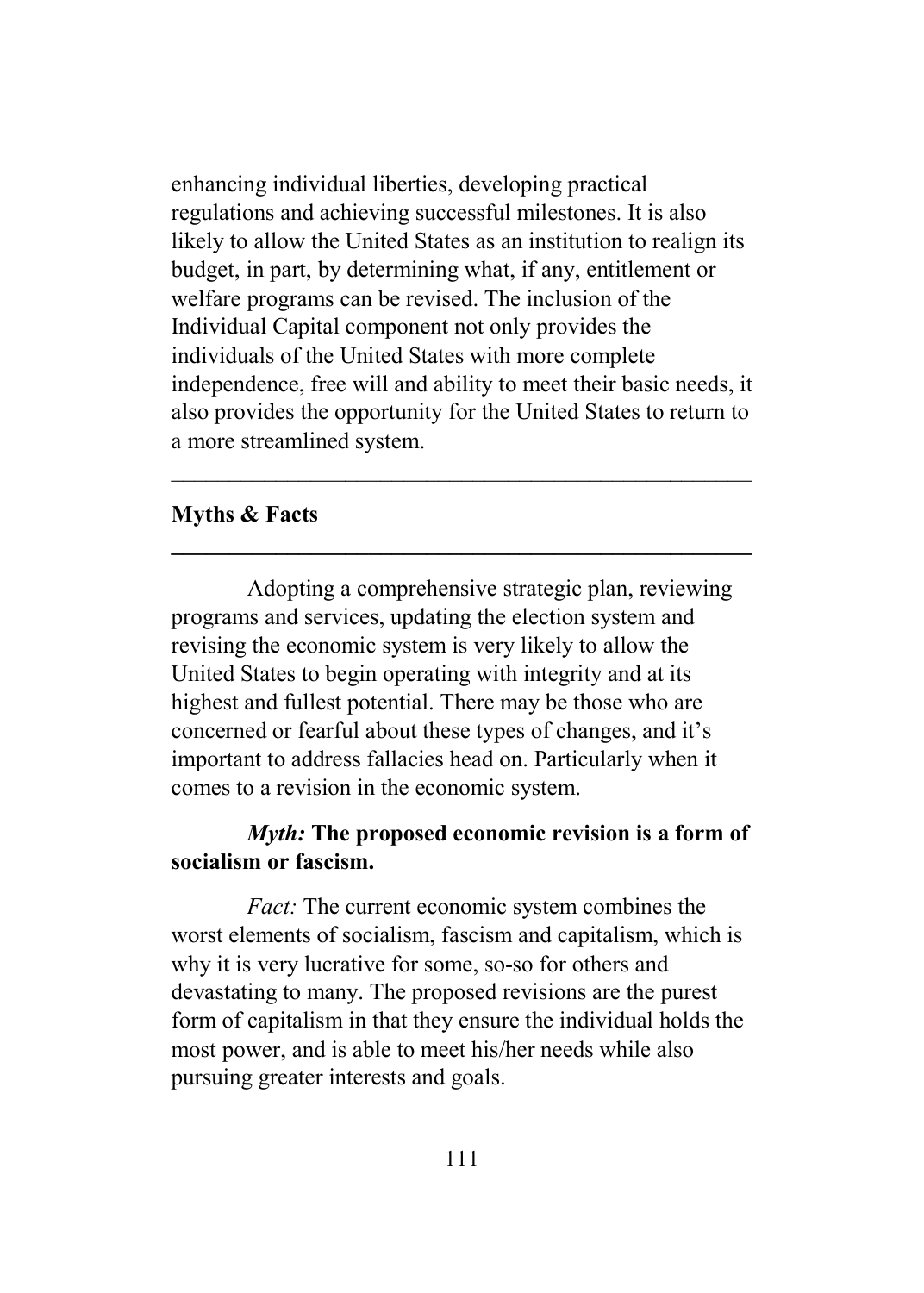### Myth: This is a form of welfare.

Fact: This economic system is likely to alleviate the need for several welfare programs, many of which have led to national debt, and some of which (such as Social Security), are unlikely to remain viable for the "posterity" of the American people.

#### Myth: This could negatively impact business.

Fact: This economic system revision will ensure continuous income and investment in the economy, and provides a guaranteed potential for new and innovative businesses. In fact, this is likely to encourage and realize the full potential of the "Invisible Hand", whereas institutions will be encouraged to come up with more innovative solutions, better customer service and higher quality products. For the first time, Americans will have a greater and more realistic choice.

## Myth: Americans already have a choice and free will.

Fact: Many Americans are forced to choose between equally important basic needs, such as caring for their families, pursuing educational goals and working at jobs that do not provide paid time off or sick leave. Choice and free will based on "false options" is not true free will. This economic revision will provide the first opportunity for many, if not most, Americans to truly be able to exercise many of their inherent rights.

### Myth: Many Americans might not choose to work.

Fact: Many Americans enjoy working and contributing in ways that are meaningful to them, and some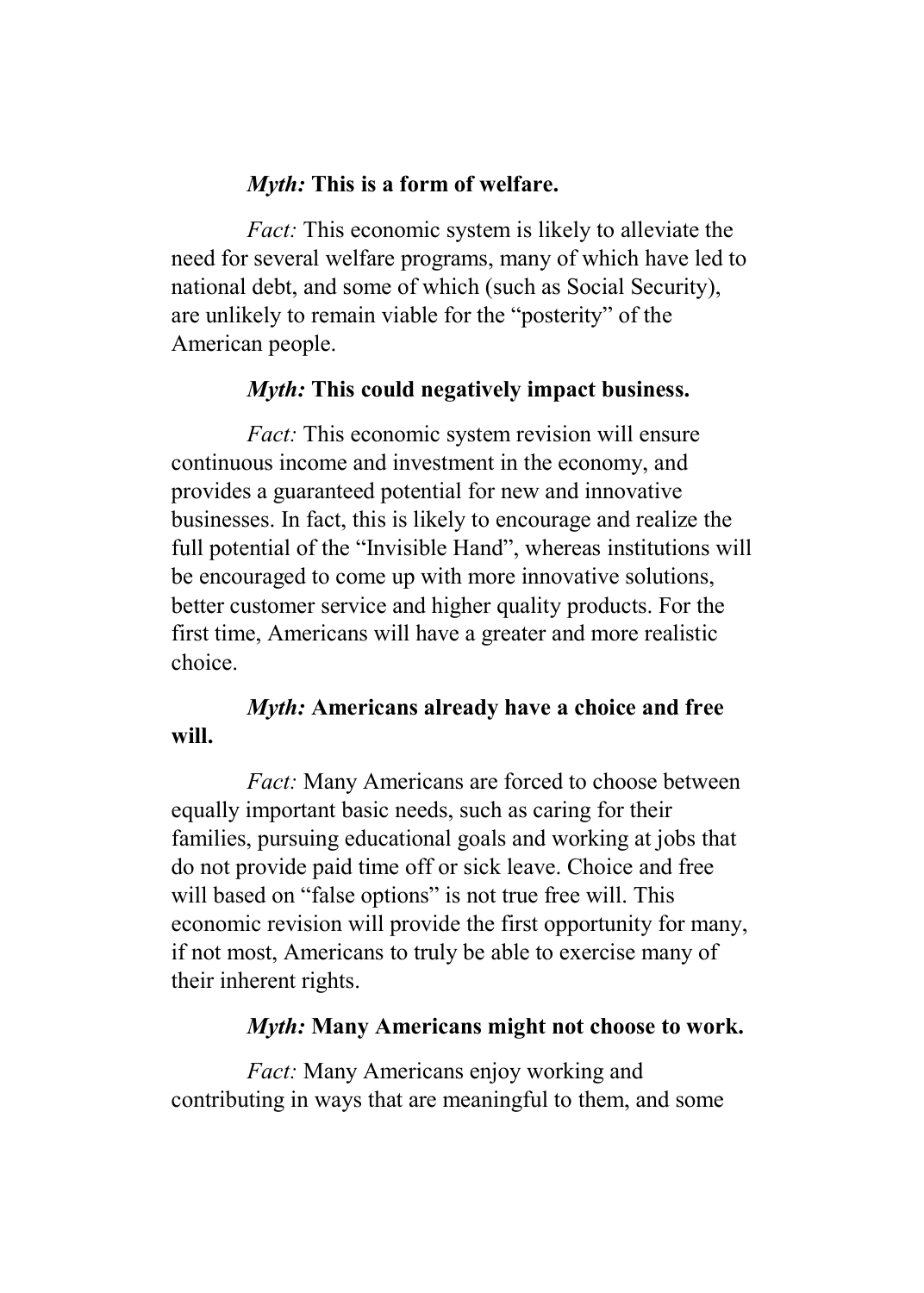people may simply find themselves in different jobs. In addition, economic security is important to the mental and physical health and well-being of individuals. It's likely many individuals will engage in the commerce and economic system in new ways.

## Myth: This could create a barrage of competition for businesses and institutions.

Fact: Yes it could. For the first time, many Americans could choose to become investors, start their own businesses, pay off debts, ask for a raise, or continue to excel in their current positions.

## Myth: This system could create opportunities for exploitation.

Fact: The current economic system is not only susceptible to oppression, it encourages exploitation from participants in order to receive means to meet their basic needs. This is found in business and in the United States itself. In fact, many laws, regulations and policies (costly at that) are required to keep the system in line. The new system will automatically disincentivize oppressive practices and harmful or criminal activity, and will likely encourage new forms of healthy cooperation among individuals and institutions.

## Myth: The United States will have to tax the rich to distribute this money.

Fact: No. The United States is allowed, through its sovereignty, to use whatever economic system it wants to. The Individual Capital component is an addition to the system, not a redistribution of the current one.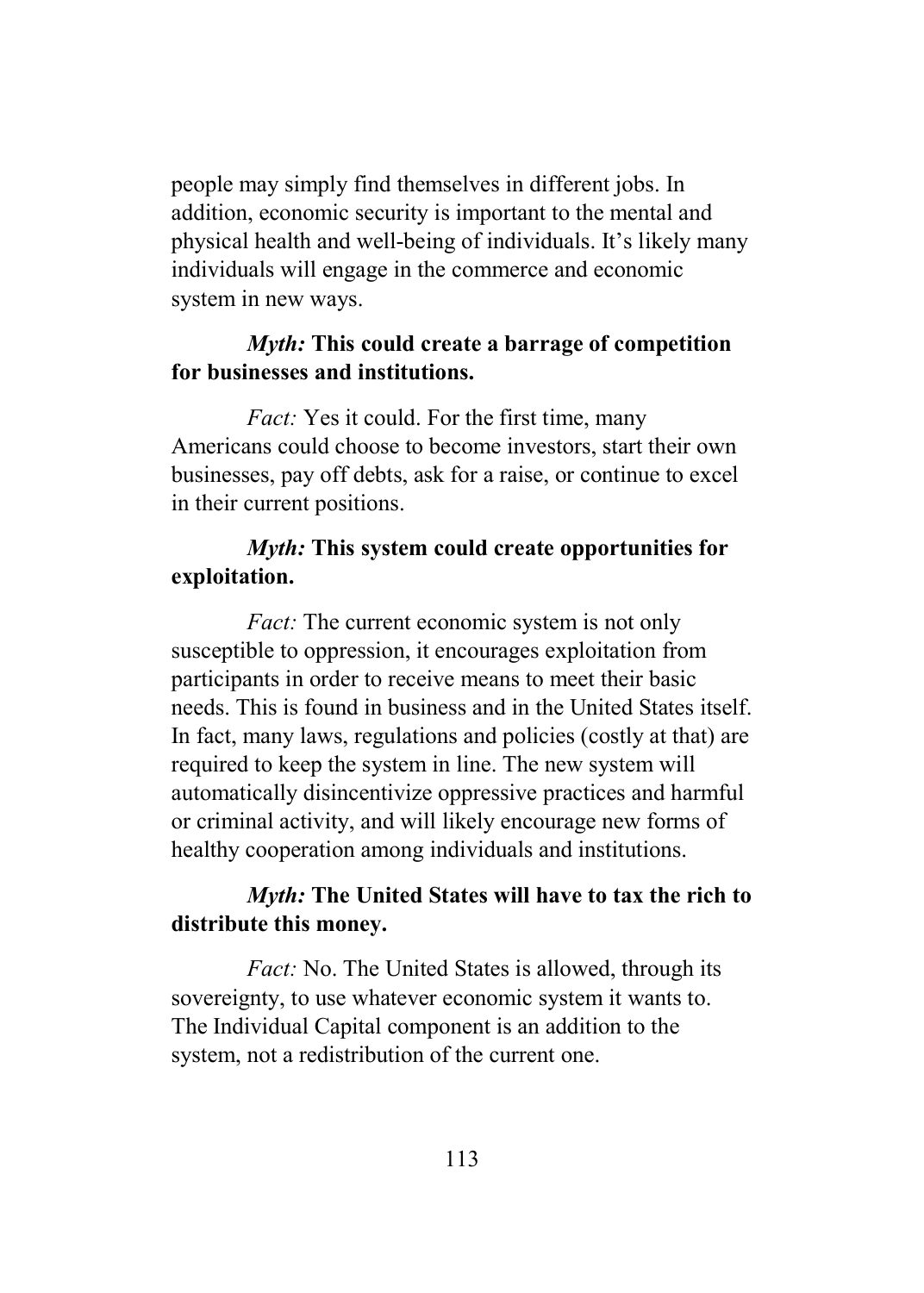# Myth: This could harm trade with other nations who don't use this system.

Fact: This system would likely encourage other nations to develop similar systems, and encourage more fair and equitable business practices and global economics. This is when the United States will see thriving and innovation at its best.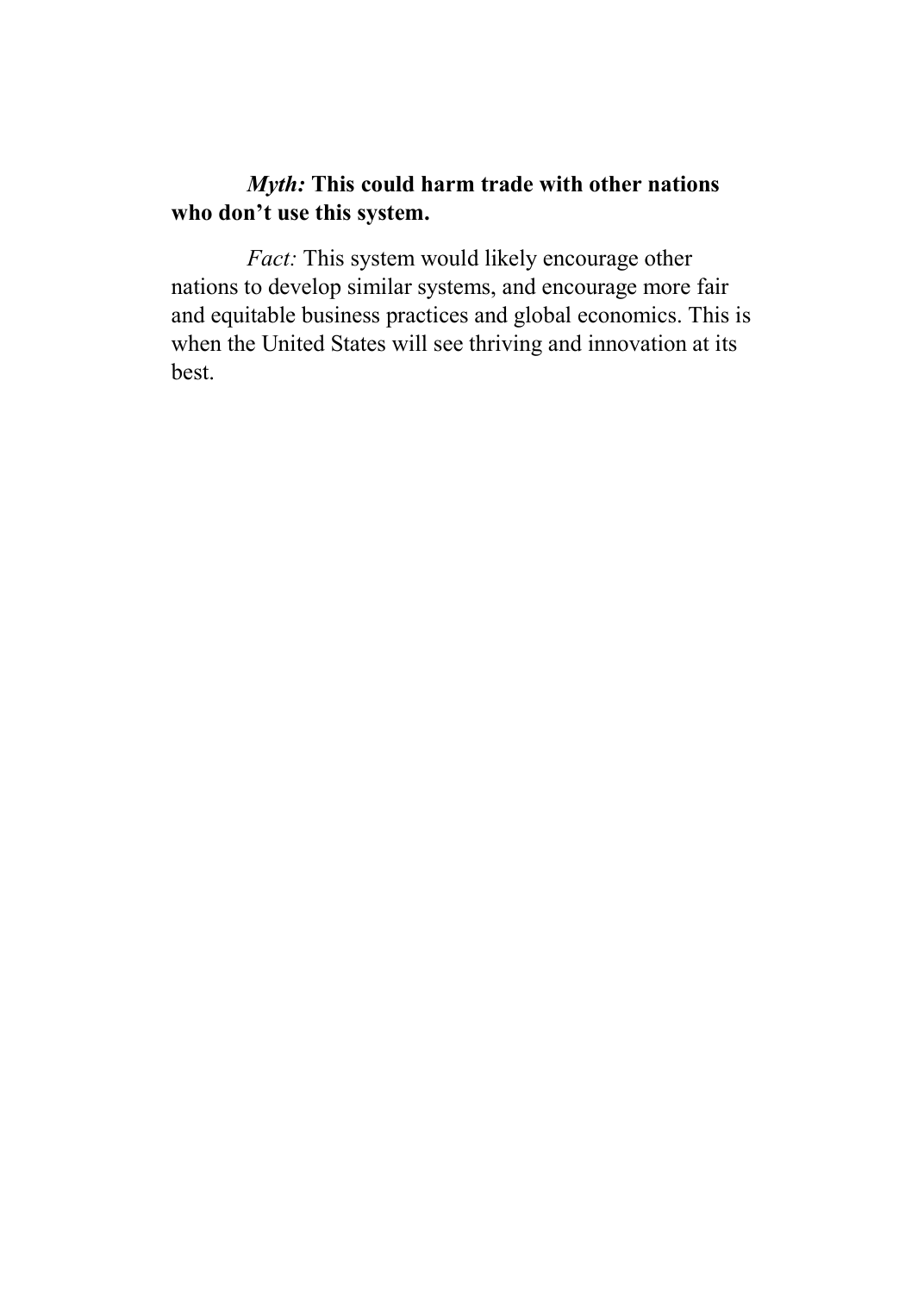#### **SUMMARY**

These revisions and recommendations are highly likely to provide the individuals of the United States and the United States itself with greater opportunity, more security and expanded rights than ever before. Each day the United States waits to implement these changes, there are homeless individuals and families on the streets, people having to choose between work and caring for their children, people wrongfully incarcerated, and many others who experience the unintended consequences of misaligned systems.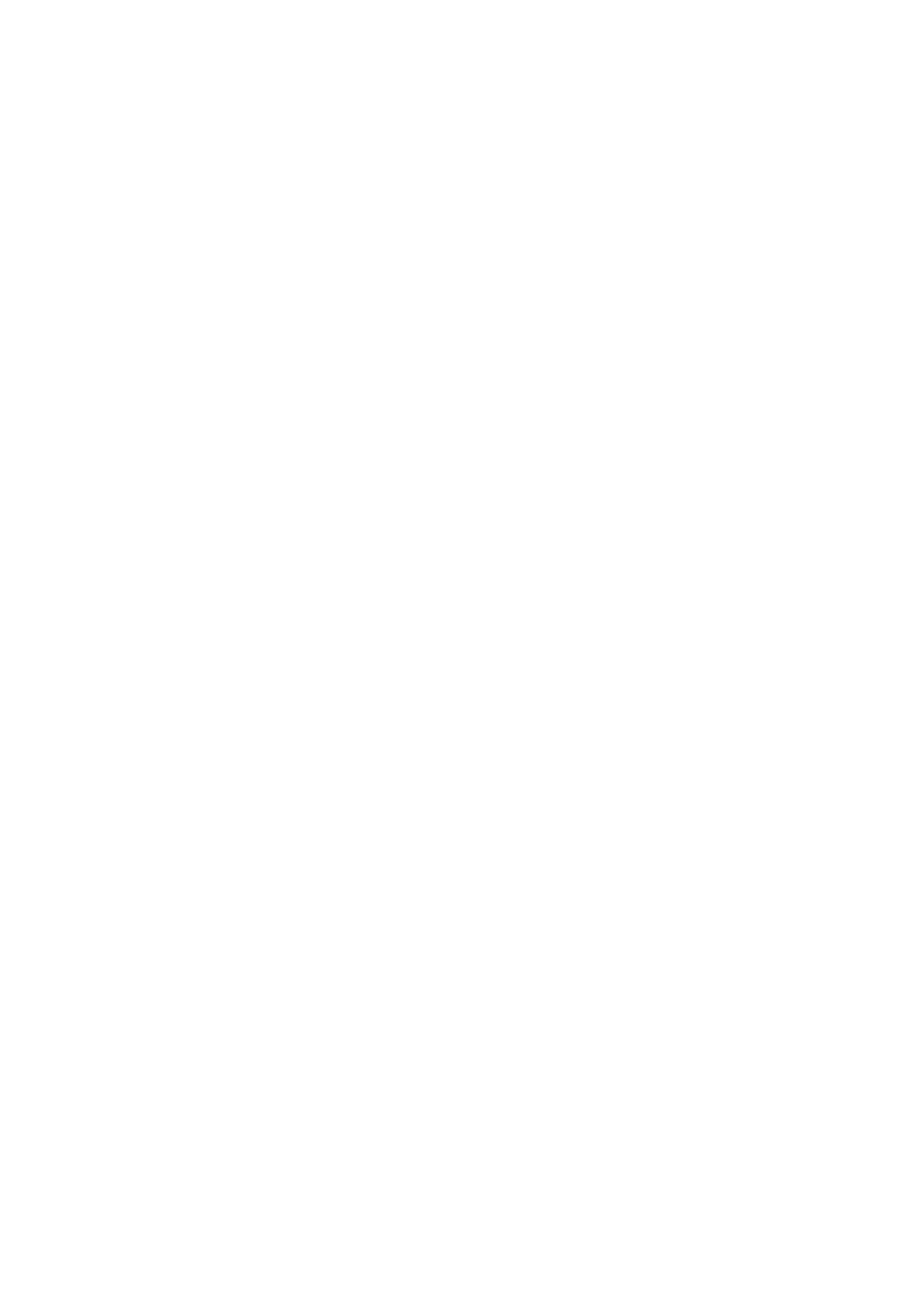# Part 3: Beginning America's Healing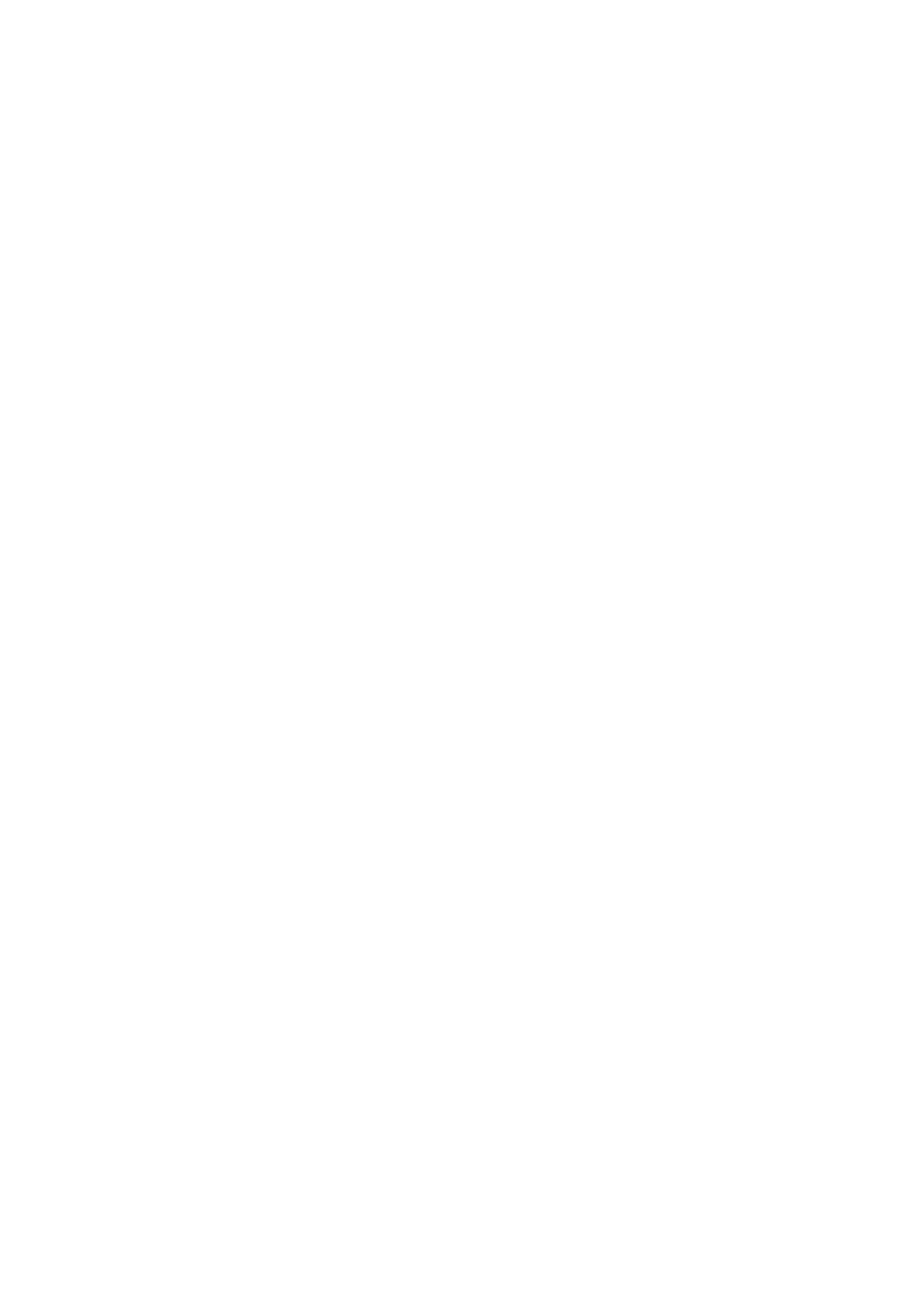#### INTRODUCTION

The recommendations presented thus far are designed to start the process of alleviating oppression at the systemic level. However, while it's possible to focus on changing the election system in the United States and adopting a new economic system component, these things alone will not eradicate oppression from humanity. The United States and the economic system are both manifestations of the beliefs and values of human beings. In fact, it's likely among the seven billion people on the planet there is not one who has not been both the victim and perpetrator of oppressive thoughts or actions.

The process of identifying and alleviating oppression within can be challenging. Understanding and changing core beliefs, values and guiding principles can be both a painful and healing process, often because individuals become aware of their role as both the oppressed, and sometimes, the oppressor. It's important for individuals to remember most Americans (and people on Earth) experience trauma and oppression early on.

That's not to say all oppression is equal. For some, oppression has manifested in unimaginably tragic and horrifying ways, and for others, it may seem more passive. However, the Integrity Model asserts the damage done by oppression has a similar and lasting effect regardless of how it was introduced because it can become a part of how a person interacts with others, acquires their basic needs, and views themselves in relation to their environment. Too often oppression impacts the self-worth of individuals, imprints negative beliefs about themselves and others, interferes with the ability to form healthy relationships, and interrupts the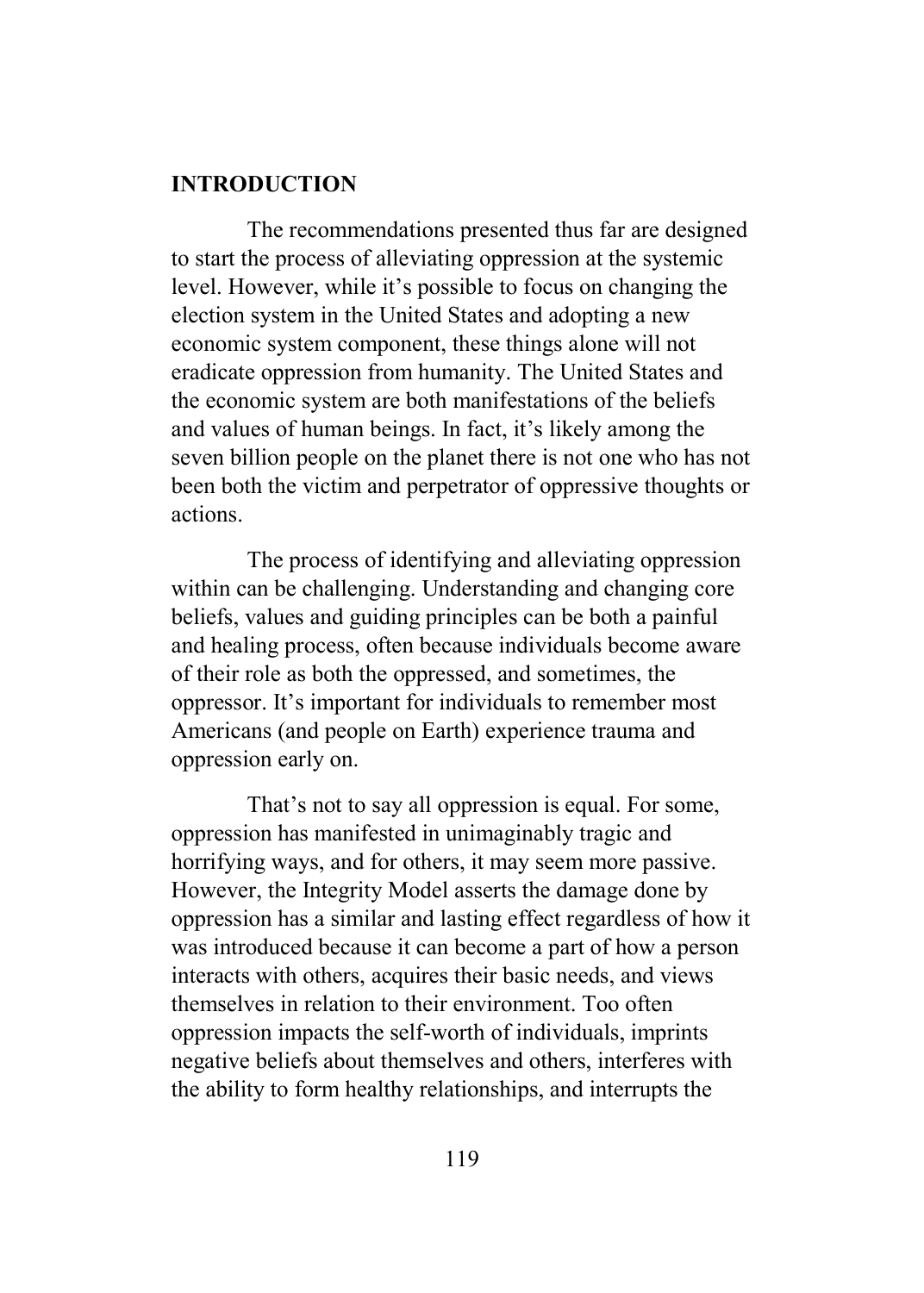development of healthy boundaries and growth. It impacts the way individuals conceptualize and categorize themselves and those around them, often to the detriment of both parties.

Identifying oppression within individuals, just like with concepts, systems, technologies, relationships and institutions often starts with an impetus for change. Something that serves as a "rock bottom" and brings awareness to the individual that things must change.

All People Thriving recommends individuals work with a counselor, healer, or mental health professional (or similar) to help guide the process of removing oppressive beliefs, and re-aligning them with universal elements. Further, All People Thriving encourages people to remember: 1) All individuals have inherent dignity and worth, regardless of the perception of themselves or others; 2) Human beings are autonomous, and have sole ownership of their bodies, minds and souls; 3) Human beings, from the moment of birth, are endowed with the right to life (to be physically alive), liberty (the opportunity to experience, learn, grow and contribute in a way that works best for them) and the pursuit of happiness (to explore, identify and do that which they enjoy); and 4) Human beings have basic physical, mental and emotional needs.

In addition, during the identification and removal of oppression, individuals may overcompensate by identifying every interaction as oppressive. It's important to recall, though, that each and every individual is also learning their own boundaries and the boundaries of others. Mistakes can and do occur. Collisions are likely, but are not impossible to overcome. In fact, often they are opportunities to form new and better relationships. Understanding the past cannot be changed is often a critical part of the healing process, as well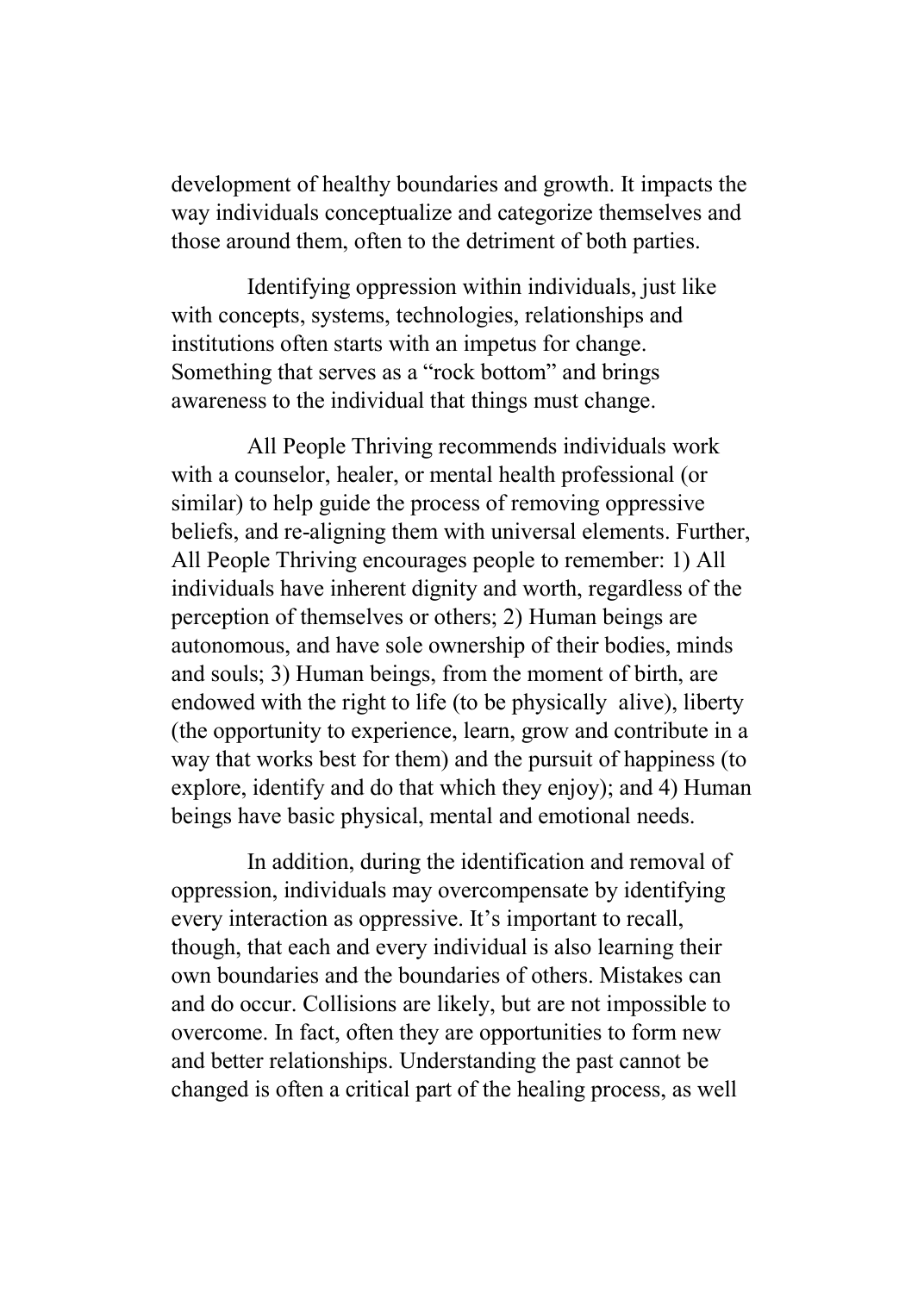as forgiveness of self and others. It is then that true healing can begin.

The future is an endless opportunity for thriving, cooperation and freedom. All People Thriving is dedicated to researching and developing models and solutions to address a wide range of issues impacting concepts, systems, technologies, relationships and institutions. Together, by addressing oppression at the systemic level and beginning to search and heal within, we can ensure the possibility for each and every individual to reach their own unique highest and fullest potential, free from oppression.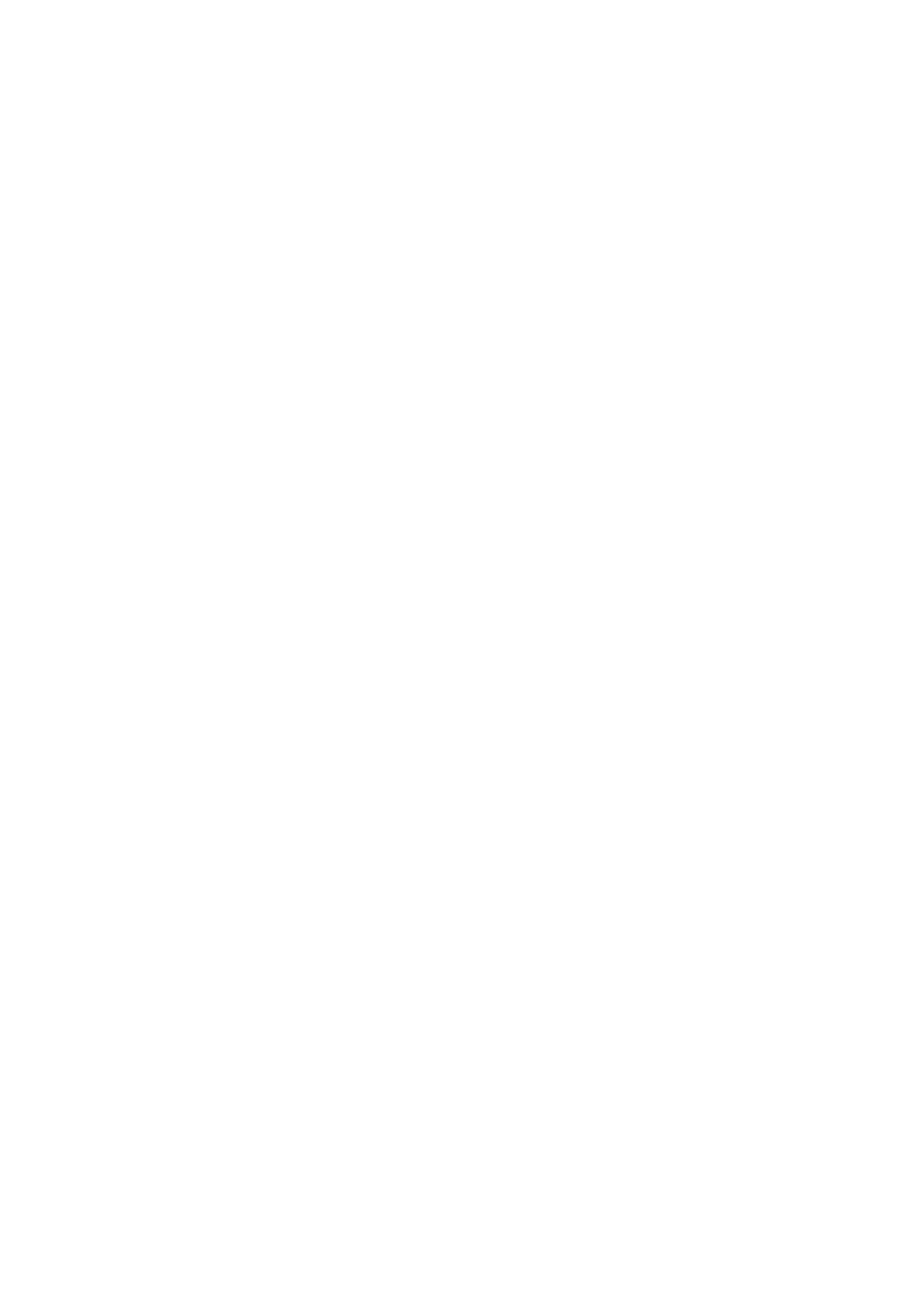## **REFERENCES**

The Integrity Model and the Theory of Oppression are original works of All People Thriving built on a wide range of historic concepts and references as noted throughout. The following were specifically referenced:

- The United State Declaration of Independence
- The United States Constitution
- The National Association of Social Workers Code of Ethics
- Abraham Maslow's Hierarchy of Needs
- **Social Stratification & Inequality by Harold R. Kerbo**

The statistics referenced in Intervention U.S.A. were gathered from a variety of searches on the internet. In general, conservative estimates were used in place of reported figures.